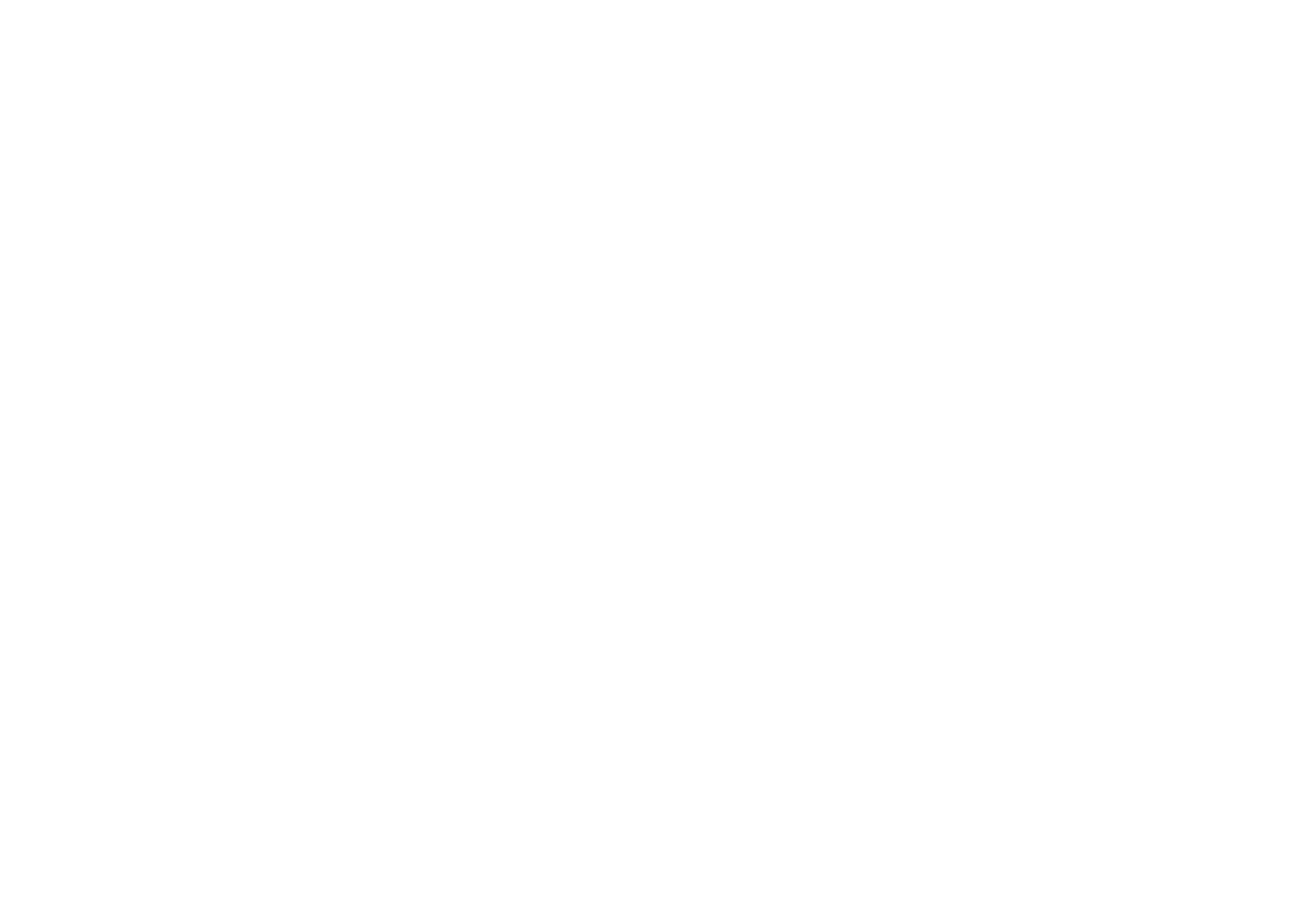# STATISTICS ON CUILTURE 2008

## **BASIC STATISTICAL DATA ABOUT THE ACTIVITIES OF CULTURAL FACILITIES IN THE CZECH REPUBLIC**

#### **AUDIOVISUAL WORKS – THEATRES – GALLERIES, MUSEUMS AND MONUMENTS – MUSICAL ENSEMBLES – OBSERVATORIES, PLANETARIUMS AND ASTRONOMICAL OBSERVATION POSTS – LIBRARIES – NON-PERIODICAL PUBLICATIONS – PERIODICALS – HISTORICAL MONUMENTS – EXHIBITIONS OF PROFESSIONAL GRAPHIC AND PLASTIC ARTS AND ARCHITECTURE**

Statistical data processed by: Mgr. Vlasta HAVELKOVÁ, National Library – Mgr. Vlasta JANEBOVÁ, NIPOS – PhDr. Vladimíra LINDNEROVÁ, CSc., NIPOS – PhDr. Hana NOVÁ, National Library – Eva STUDENÍKOVÁ, NIPOS – Hana ŠÍLOVÁ, NIPOS

> Edited by PhDr. Jana RADOVÁ, NIPOS Design by ing. Josef RICHTR, NIPOS

The Centre for Culture Information and Statistics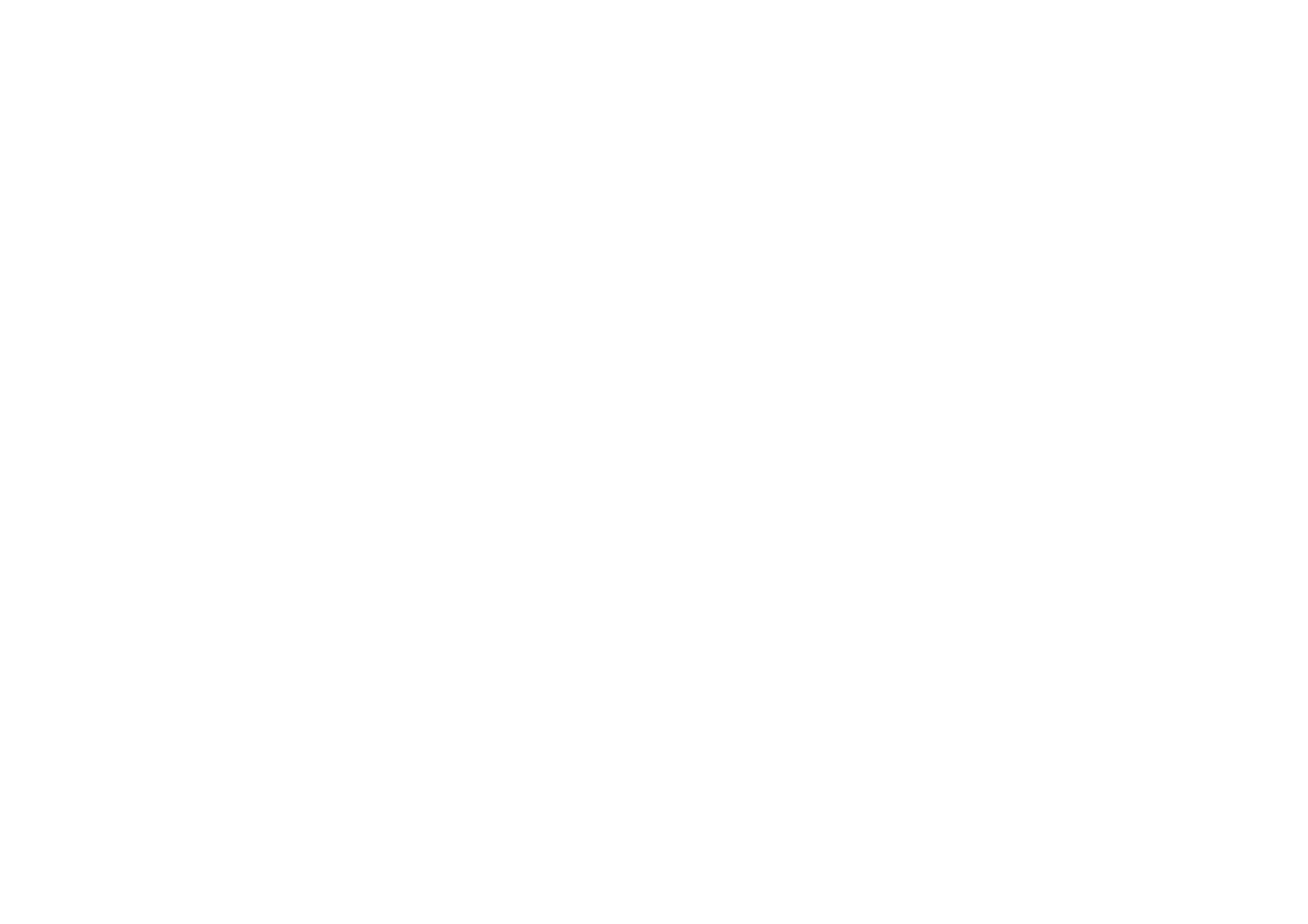**The National Information and Consulting Centre for Culture (NIPOS)** is authorized by **the Ministry of Culture of the Czech Republic** to provide state statistical service in the field of culture under the Law No. 89/1995 Coll., on State Statistical Service, at last amended.

NIPOS collects and processes statistical reports about the activities of the cultural facilities established by the Ministry of Culture of the Czech Republic, other bodies of state administration, municipalities and towns, church, civic associations, in the wording of later regulations, foundations, entrepreneurs, entrepreneurial subjects, and others.

The data selection from the following analysed fields is given in the publication: Audiovisual Works, Theatres, Galleries, Museums and Monuments, Musical Ensembles, Observatories, Planetariums and Astronomical Observation Posts, Libraries, Non- periodical Publications, Periodicals, Historical Monuments, Exhibitions of professional graphic and plastic Arts and Architecture.

Data for last five years are mentioned for comparison. Of course, considering to the variable number of the reporting units the mentioned data cannot show the actual increase or decrease of indicators shown.

In the data selection process for this publication the protection of confidential data is guaranteed by course of Law No. 89/1995 Coll., as subsequently amended.

We would like to thank all reporting units that submitted statistical reports.

The publication "Statistics on Culture 2008" is displayed on the NIPOS website as well.

PhDr. Jana Radová Vicedirector of NIPOS

©(c) The National Information and Consulting Centre for Culture, 2009 The Centre for Culture Information and Statistics ISBN 978-80-7068-233-3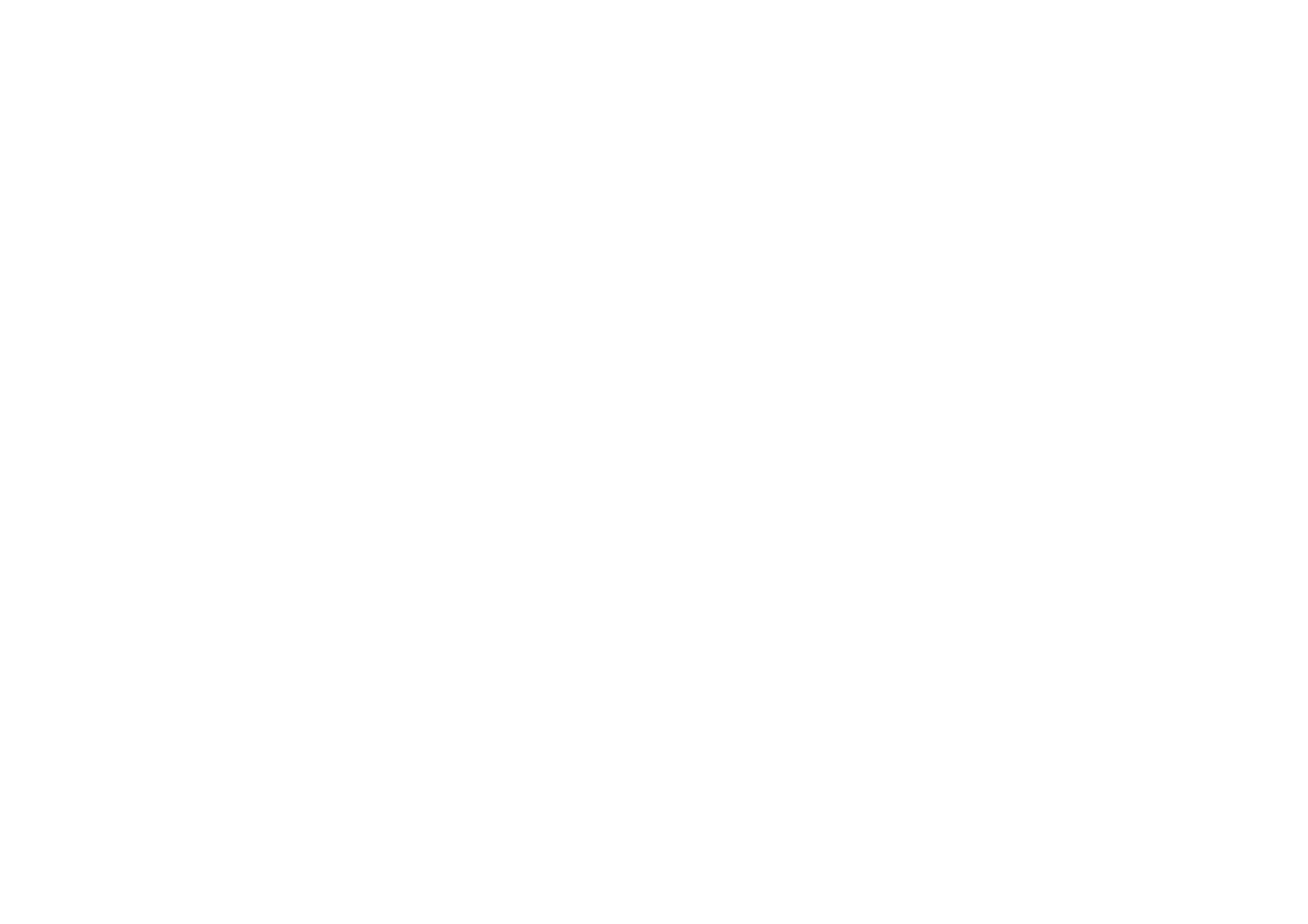# **CONTENTS**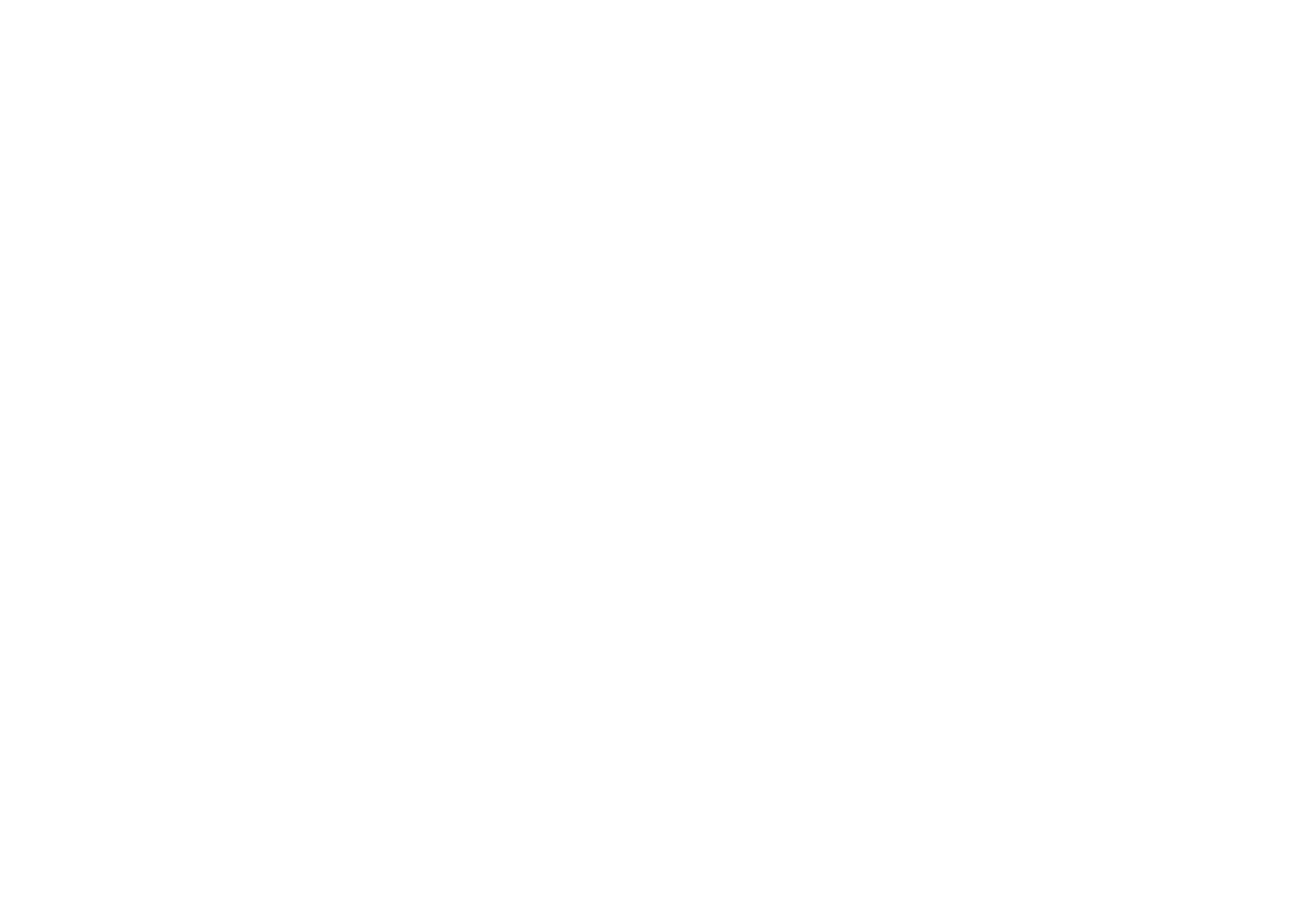# **AUDIOVISUAL WORKS**

<span id="page-8-0"></span>Data on the production and distribution of audiovisual (AV) works, in the spirit of Law No. 121/2000 Coll., the copyright law, and Law No. 273/1993 Coll., on audiovisual works, were statistically analyzed. These are works recorded on film strip (films) or other media (video films), broken up according to length into long, medium, and short. AV works can be made live-action, animated, documentary, advertisements, and others. The subject of the statistics is the production of AV works, the distribution of feature films to cinemas, exports of AV works, and the production of Czech – Language versions (dubbing).

Companies engaged in the production and distribution of AV works are divided into three groups according to the type of organizers of the works. The first group comprises the National Film Archive, a state-subsidized the Ministry of Culture and subjects established by State administrative bodies (7), The second group includes data provided by subjects established by generally beneficial companies (1), by civic associations per Law No. 83/1990 Coll. (2), and another non-profit legal entity (1). The third group includes data provided by entrepreneurial subjects (76) and entrepreneurs (26).

The number of compamies, which complete the statistical report is each year various. In the year 2008 answered 113 companies.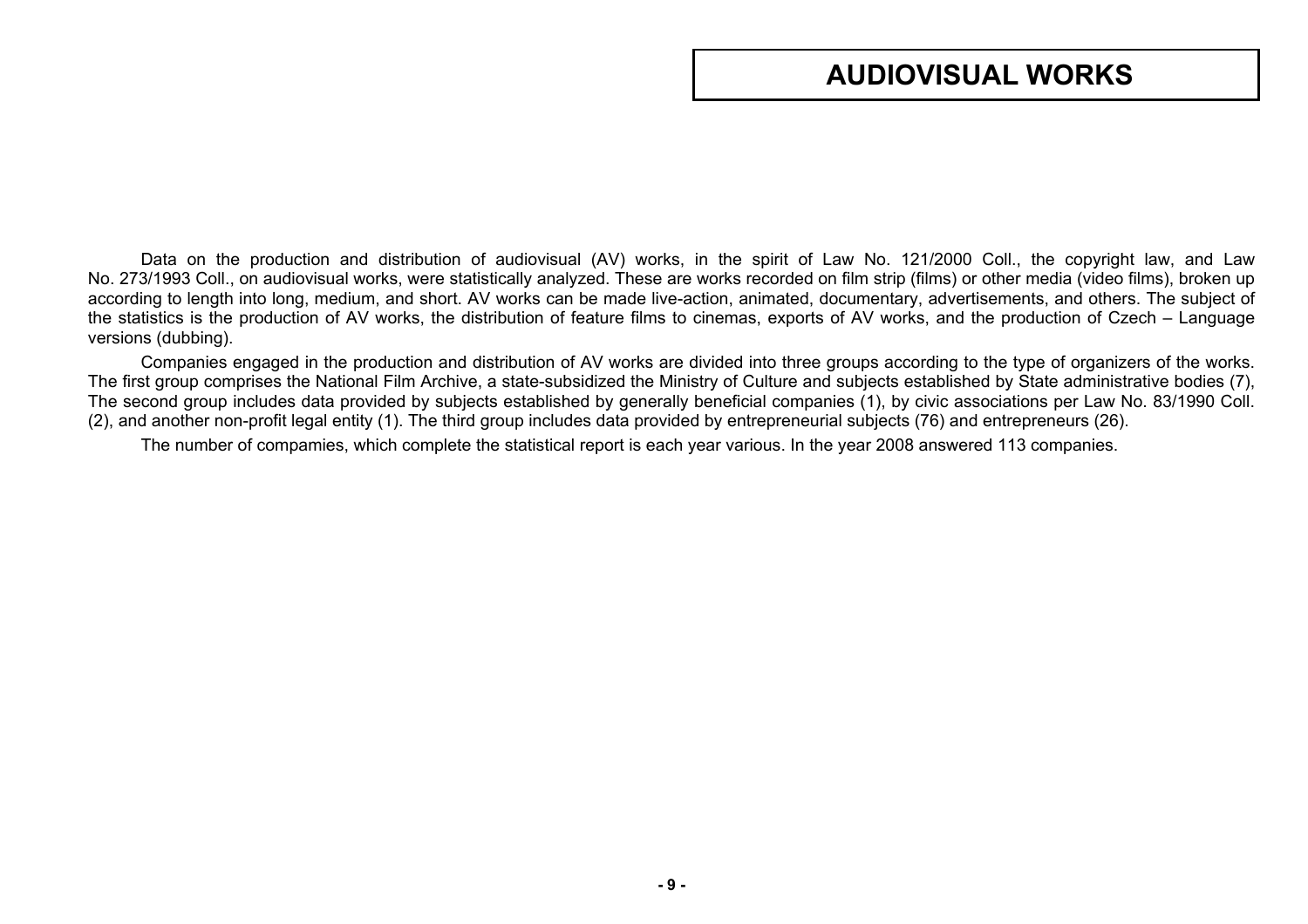## **Selected Data From Statistical Reports On The Production And Distribution Of Audiovisual Works In 2008**

## **The Production of audiovisual works**

**Total** 

|       |                                              |                  |       |                       |       |                 | <b>Total No. of Films</b> |                          |       |                       |       |              |       |                           |             |                           | <b>Total No. of Video films</b> |                |       |                       |       |
|-------|----------------------------------------------|------------------|-------|-----------------------|-------|-----------------|---------------------------|--------------------------|-------|-----------------------|-------|--------------|-------|---------------------------|-------------|---------------------------|---------------------------------|----------------|-------|-----------------------|-------|
|       |                                              | 2008             | $\%$  | 2007                  | %     | 2006            | %                         | 2005                     | %     | 2004                  | %     | 2008         | $\%$  | 2007                      | $\%$        | 2006                      | %                               | 2005           | $\%$  | 2004                  | %     |
|       | Total No. of completed AV works              | 237              | 91,5  | 547                   | 211,2 | 299             | 115,4                     | 144                      | 55,6  | 259                   | 100,0 | 5906         | 71,8  | 7 2 8 8                   | 88,6        | 6512                      | 79,1                            | 7671           | 93,2  | 8 2 2 8               | 100,0 |
|       | <b>Full-length AV works</b>                  | 32               | 128,0 | 22                    | 88,0  | 20              | 80,0                      | 20                       | 80,0  | 25                    | 100,0 | 1 5 4 2      | 106,6 | 1571                      | 108,6       | 1 5 6 3                   | 108,0                           | 1400           | 96,8  | 1447                  | 100,0 |
|       | live-action                                  | 24               | 114,3 | 16                    | 76,2  | 15              | 71.4                      | 18                       | 85,7  | 21                    | 100,0 |              |       | 27                        | 675.0       | $\overline{2}$            | 50,0                            | 8              | 200.0 | $\boldsymbol{\Delta}$ | 100,0 |
| inci. | animated                                     |                  | 100,0 |                       |       | $\mathbf{1}$    | 100,0                     | $\sim$                   |       |                       |       |              |       | $\overline{\phantom{a}}$  |             |                           |                                 |                |       |                       |       |
|       | documentary                                  | $\overline{7}$   | 233,3 | 6                     | 200,0 | $\mathbf{3}$    | 100,0                     | $\overline{2}$           | 66,7  | 3                     | 100,0 | 17           | 425,0 | 11                        | 275,0       | 1519                      | 37 975,0                        | $\overline{7}$ | 175,0 | $\overline{4}$        | 100,0 |
|       | others                                       |                  |       |                       |       | $\overline{1}$  | 100,0                     | $\sim$                   |       |                       | 100,0 | 1 5 2 5      | 106,0 | 1533                      | 106,5       | 42                        | 2,9                             | 385<br>1       | 96,2  | 1439                  | 100,0 |
|       | <b>Medium-length AV works</b>                | 4                | 4,0   | 301                   | 304,0 | $\overline{7}$  | 7,1                       | $\overline{2}$           | 2,0   | 99                    | 100,0 | 1075         | 54,7  | 2 6 6 4                   | 135.5       | 1975                      | 100,5                           | 2026           | 103,1 | 1966                  | 100,0 |
|       | live-action                                  |                  |       | 297                   | 330,0 | 3               | 3,3                       | $\overline{\phantom{a}}$ |       | 90                    | 100,0 | 34           | 188,9 | 209                       | 1 1 6 1 , 1 | 26                        | 144,4                           | 27             | 150,0 | 18                    | 100,0 |
|       | animated                                     |                  |       |                       |       | $\overline{1}$  | 100,0                     |                          |       |                       | 100,0 | $\mathbf{2}$ | 200,0 | $\overline{\phantom{a}}$  |             | 2                         | 200,0                           | $\mathbf{1}$   | 100,0 |                       | 100,0 |
| incl. | documentary                                  | $\boldsymbol{A}$ | 50,0  | $\boldsymbol{\Delta}$ | 50,0  | 3               | 37,5                      | $\overline{2}$           | 25,0  | 8                     | 100,0 | 81           | 66,4  | 119                       | 97,5        | 87                        | 71,3                            | 147            | 120,5 | 122                   | 100,0 |
|       | others                                       |                  |       |                       |       |                 |                           |                          |       |                       |       | 958          | 52,5  | 2 3 3 6                   | 128,0       | 1860                      | 101,9                           | 1851           | 101,4 | 1825                  | 100,0 |
|       | <b>Short AV works</b>                        | 26               | 96.3  | 28                    | 103,7 | 122             | 451,9                     | 17                       | 63,0  | 27                    | 100,0 | 2718         | 77,3  | 2459                      | 69,9        | 2 3 4 3                   | 66,6                            | 3406           | 96.9  | 3516                  | 100,0 |
|       | live-action                                  | 5                | 500,0 | $\overline{7}$        | 700,0 | 6               | 600,0                     | $\overline{2}$           | 200,0 |                       | 100,0 | 137          | 175,6 | 83                        | 106,4       | 55                        | 70,5                            | 47             | 60,3  | 78                    | 100,0 |
|       | animated                                     | 9                | 50,0  | 18                    | 100,0 | 10 <sup>1</sup> | 55,6                      | 12 <sup>°</sup>          | 66,7  | 18                    | 100,0 | 117          | 100,9 | 71                        | 61,2        | 73                        | 62,9                            | 84             | 72,4  | 116                   | 100,0 |
| inci. | documentary                                  | 9                | 450,0 | $\overline{2}$        | 100,0 | 92              | 4 600,0                   |                          | 50,0  | 2                     | 100,0 | 312          | 108,0 | 273                       | 94,5        | 156                       | 54,0                            | 237            | 82,0  | 289                   | 100,0 |
|       | others                                       | 3                | 50,0  | $\overline{1}$        | 16,7  | 14              | 233,3                     | $\overline{2}$           | 33,3  | 6                     | 100,0 | 2 1 5 2      | 71,0  | 2 0 3 2                   | 67.0        | 2 0 5 9                   | 67,9                            | 3 0 3 8        | 100,2 | 3 0 3 3               | 100,0 |
|       | <b>AV advertisements</b>                     | 175              | 162,0 | 196                   | 181,5 | 150             | 138,9                     | 105                      | 97,2  | 108                   | 100,0 | 571          | 44.0  | 594                       | 45,7        | 631                       | 48,6                            | 839            | 64,6  | 1 2 9 9               | 100,0 |
|       | Feature films with international cooperation | 4                | 100,0 | $\overline{4}$        | 100,0 | $\mathbf{1}$    | 25,0                      | $\overline{7}$           | 175,0 | $\boldsymbol{\Delta}$ | 100,0 | $\pmb{\chi}$ |       | $\boldsymbol{\mathsf{x}}$ |             | $\boldsymbol{\mathsf{x}}$ |                                 | X              |       | X                     |       |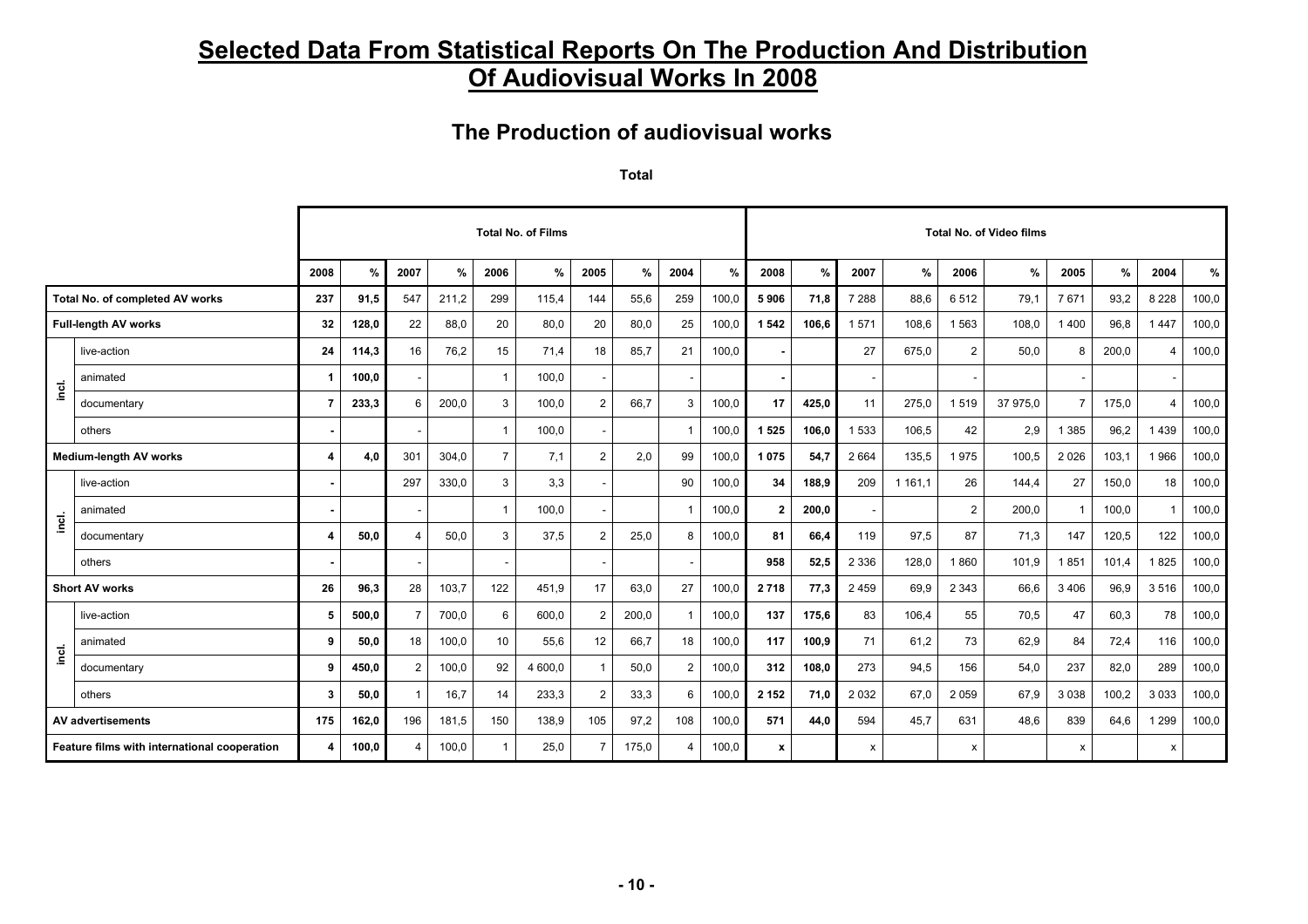# **The Production of Czech-Language versions (dubbing)**

**Total** 

|                                             |         |      |         |      |         | Total |         |      |         |               |  | cinemas |        |                          |         |      | television |      |         |           | video distribution |    |                |
|---------------------------------------------|---------|------|---------|------|---------|-------|---------|------|---------|---------------|--|---------|--------|--------------------------|---------|------|------------|------|---------|-----------|--------------------|----|----------------|
| Foreign-language AV works dubbed into Czech | 2008    | %    | 2007    | $\%$ | 2006    | $\%$  | 2005    | $\%$ | 2004    | $\frac{9}{6}$ |  |         |        | 2008 2007 2006 2005 2004 | 2008    | 2007 | 2006       | 2005 | 2004    | 2008 2007 |                    |    | 2006 2005 2004 |
| full-length                                 | 624     | 59,1 | 629     | 59,6 | 776     | 73,6  | 521     | 49,4 | 1 0 5 5 | 100,0         |  |         | $\sim$ | $ -$                     | 618     | 583  | 714        | 483  | 990     | 44        | 61                 | 38 | 65             |
| medium-length and short                     | 2 1 2 0 | 29,6 | 4 6 1 7 | 64,5 | 3 0 6 7 | 42.9  | 3 4 3 2 | 48,0 | 7 1 5 4 | 100,0         |  |         | $\sim$ |                          | 2 1 2 0 | 4610 | 3 0 5 4    | 3426 | 7 1 4 6 |           | 13 <sup>1</sup>    | 6. | 8              |

## **Export of audiovisual works**

**Total**

|                                |                                        |                         |       |         |               |                | <b>Total No. of films</b> |                |         |              |       |                 |      |                     |                          |                |      |      | of which       |                                          |                 |                |                |        |      |                          |
|--------------------------------|----------------------------------------|-------------------------|-------|---------|---------------|----------------|---------------------------|----------------|---------|--------------|-------|-----------------|------|---------------------|--------------------------|----------------|------|------|----------------|------------------------------------------|-----------------|----------------|----------------|--------|------|--------------------------|
|                                |                                        |                         |       |         |               |                |                           |                |         |              |       |                 |      | in original version |                          |                |      |      |                | in original version with Czech subtitles |                 |                |                | dubbed |      |                          |
|                                |                                        | 2008                    | %     | 2007    | $\frac{0}{0}$ | 2006           | %                         | 2005           | %       | 2004         | $\%$  | 2008            | 2007 | 2006                | 2005                     | 2004           | 2008 | 2007 | 2006           | 2005                                     | 2004            | 2008           | 2007           | 2006   | 2005 | 2004                     |
|                                | Total No. of exported AV works         | 1 2 4 6                 | 236,0 | 1 3 8 0 | 261,4         | 1 2 2 8        | 232,6                     | 1882           | 356,4   | 528          | 100,0 | 47              | 44   | 97                  | 206                      | 27             | 801  | 969  | 977            | 1309                                     | 427             | 398            | 367            | 154    | 367  | 74                       |
|                                | No. of exported full-length AV works   | 779                     | 306,7 | 843     | 331,9         | 894            | 352,0                     | 916            | 360,6   | 254          | 100,0 | 39 <sup>1</sup> | 43   | 97                  | 192                      | 24             | 525  | 681  | 665            | 611                                      | 189             | 215            | 119            | 132    | 113  | 41                       |
|                                | live-action                            | 741                     | 308,8 | 842     | 350,8         | 864            | 360,0                     | 904            | 376,7   | 240          | 100,0 | 32 <sub>1</sub> | 43   | 97                  | 192                      | 24             | 507  | 680  | 641            | 603                                      | 175             | 202            | 119            | 126    | 109  | 41                       |
| $\vec{\underline{\mathsf{e}}}$ | animated                               | 29                      | 966,7 |         |               | 28             | 933,3                     | 9              | 300,0   | $\mathbf{3}$ | 100,0 | 5 <sup>1</sup>  |      |                     | $\sim$                   |                | 12 I |      | 22             | 5                                        | $\mathbf{3}$    | 12             |                |        | 4    |                          |
|                                | documentary                            |                         | 800,0 |         | 100,0         |                |                           | $\overline{2}$ | 200,0   |              | 100,0 | $\overline{2}$  |      |                     | $\sim$                   |                | 6.   |      |                | $\overline{2}$                           |                 |                |                |        |      | $\overline{a}$           |
|                                | others                                 |                         | 10,0  |         |               | $\overline{2}$ | 20,0                      |                | 10,0    | 10           | 100,0 |                 |      |                     | $\overline{\phantom{a}}$ |                |      |      | $\overline{2}$ |                                          | 10 <sup>1</sup> |                |                |        |      | $\overline{\phantom{a}}$ |
|                                | No. of exported medium-length AV works | 41                      | 18.6  | 104     | 47,3          | 236            | 107,3                     | 305            | 138,6   | 220          | 100,0 | 8               |      |                     | $\sim$                   | $\overline{2}$ | 30   | 90   | 221            | 305                                      | 205             | 3              | 13             | 15     |      | 13                       |
|                                | live-action                            | 15                      | 115,4 | 83      | 638,5         | 146            | 1 1 2 3 , 1               | 49             | 376,9   | 13           | 100,0 |                 |      |                     |                          |                | 13   | 78   | 133            | 49                                       | 6               | $\overline{2}$ | -5             | 13     |      | 6                        |
| lnci.                          | animated                               |                         |       |         |               |                |                           |                | 100,0   |              |       |                 |      |                     | $\overline{a}$           |                |      |      |                |                                          |                 |                |                |        |      | $\sim$                   |
|                                | documentary                            | 24                      | 85,7  | 12      | 42,9          | 90             | 321,4                     | 159            | 567,9   | 28           | 100,0 | $\overline{7}$  |      |                     | $\sim$                   |                | 16 I | 10   | 88             | 159                                      | 22              |                |                |        |      | 6                        |
|                                | others                                 | $\overline{\mathbf{2}}$ | 1.1   | 9       | 5,0           |                |                           | 96             | 53,6    | 179          | 100,0 |                 |      |                     | $\overline{\phantom{a}}$ |                |      | 2    |                | 96                                       | 177             |                | $\overline{7}$ |        |      |                          |
|                                | No. of exported short AV works         | 426                     | 788,9 | 433     | 801,9         | 98             | 181,5                     | 661            | 1 224,1 | 54           | 100,0 |                 |      |                     | 14                       |                | 246  | 198  | 91             | 393                                      | 33              | 180            | 235            |        | 254  | 20                       |
|                                | live-action                            |                         | 500.0 |         |               |                |                           |                | 100,0   |              |       |                 |      |                     | $\sim$                   |                |      |      |                |                                          |                 |                |                |        |      | $\overline{\phantom{a}}$ |
| ۱od.                           | animated                               | 413                     | 960,5 | 427     | 993,0         | 81             | 188,4                     | 522            | 1 214,0 | 43           | 100,0 |                 |      |                     | 14                       |                | 233  | 192  | 76             | 255                                      | 23              | 180            | 235            |        | 253  | 20                       |
|                                | documentary                            |                         |       |         | 50,0          | 17             | 283,3                     | 138            | 2 300,0 | 6            | 100,0 |                 |      |                     | $\overline{\phantom{a}}$ |                |      | 3    | 15             | 138                                      | 6               |                |                |        |      |                          |
|                                | others                                 | я                       | 160.0 | 3       | 60,0          |                |                           |                |         | 5            | 100,0 |                 |      |                     | $\overline{\phantom{a}}$ |                | 8    | 3    |                |                                          |                 |                |                |        |      |                          |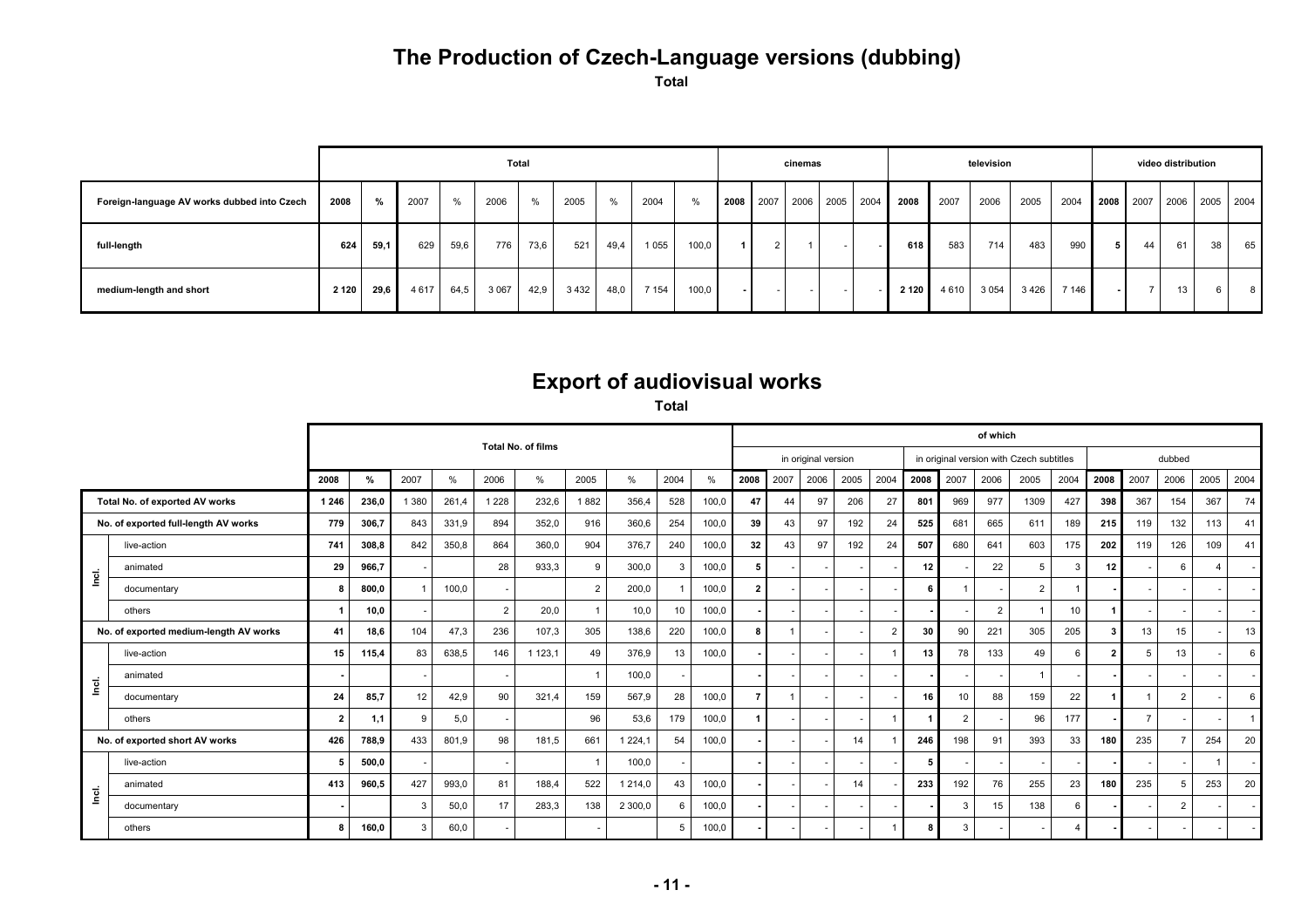## **Distribution of feature films to cinemas**

**Total** 

|                         |                                                             |                |       |                |       |              | <b>Total No. of films</b> |                |       |                          |       |      |                          |                          |              |                |                      |                | of which     |                                |                |              |                         |                |                          |                |
|-------------------------|-------------------------------------------------------------|----------------|-------|----------------|-------|--------------|---------------------------|----------------|-------|--------------------------|-------|------|--------------------------|--------------------------|--------------|----------------|----------------------|----------------|--------------|--------------------------------|----------------|--------------|-------------------------|----------------|--------------------------|----------------|
|                         |                                                             |                |       |                |       |              |                           |                |       |                          |       |      |                          | in original version      |              |                |                      |                | subtitles    | in original version with Czech |                |              |                         | dubbed         |                          |                |
|                         |                                                             | 2008           | %     | 2007           | %     | 2006         | $\%$                      | 2005           | %     | 2004                     | %     | 2008 | 2007                     | 2006                     | 2005         | 2004           | 2008                 | 2007           | 2006         | 2005                           | 2004           | 2008         | 2007                    | 2006           | 2005                     | 2004           |
|                         | <b>Total No. of full-lenght</b><br>picture shown in cinemas | 1 0 4 4        | 131,8 | 911            | 115,0 | 920          | 116,2                     | 914            | 115,4 | 792                      | 100,0 | 483  | 323                      | 361                      | 376          | 326            | 503                  | 536            | 511          | 492                            | 425            | 58           | 52                      | 48             | 46                       | 41             |
|                         | Czech Republic                                              | 478            | 147,5 | 318            | 98,1  | 348          | 107,4                     | 367            | 113,3 | 324                      | 100,0 | 477  | 318                      | 348                      | 367          | 324            | $\overline{1}$       |                |              |                                |                |              |                         |                | $\overline{\phantom{a}}$ |                |
|                         | France                                                      | 69             | 123,2 | 55             | 98,2  | 65           | 116,1                     | 65             | 116,1 | 56                       | 100,0 |      | $\overline{\phantom{a}}$ | $\overline{\phantom{a}}$ |              |                | 64                   | 51             | 62           | 61                             | 52             | 5            | $\overline{4}$          | 3              | 4                        | $\overline{4}$ |
|                         | Italy                                                       | 11             | 275,0 | 9              | 225,0 | 14           | 350,0                     | 10             | 250,0 | 4                        | 100,0 |      |                          |                          |              |                | 11                   | 9              | 13           | 9                              | 3              |              |                         |                | $\mathbf{1}$             | $\mathbf{1}$   |
| inci.                   | Slovakia                                                    | $\overline{7}$ | 233,3 | $\overline{4}$ | 133,3 | 5            | 166,7                     | 9              | 300,0 | 3                        | 100.0 | 6    | 4                        | 5                        | 8            | $\overline{2}$ |                      |                |              |                                | $\overline{1}$ | $\mathbf 1$  | ٠                       |                | $\overline{1}$           |                |
|                         | Germany                                                     | 26             | 173,3 | 25             | 166,7 | 18           | 120,0                     | 17             | 113,3 | 15                       | 100,0 |      |                          | $\mathbf{1}$             | $\mathbf{1}$ |                | 23                   | 25             | 17           | 14                             | 12             | 3            |                         |                | $\overline{2}$           | 3              |
|                         | <b>USA</b>                                                  | 303            | 119,8 | 283            | 111,9 | 270          | 106,7                     | 278            | 109,9 | 253                      | 100,0 |      |                          | 3                        |              |                | 269                  | 244            | 232          | 249                            | 226            | 34           | 39                      | 35             | 29                       | 27             |
|                         | <b>Great Britain</b>                                        | 44             | 141,9 | 50             | 161,3 | 39           | 125,8                     | 31             | 100,0 | 31                       | 100,0 |      |                          | $\mathbf{1}$             |              |                | 41                   | 47             | 36           | 29                             | 31             | 3            | 3                       | $\overline{2}$ | $\overline{2}$           |                |
|                         | others                                                      | 106            | 100,0 | 167            | 157,5 | 161          | 151,9                     | 137            | 129,2 | 106                      | 100,0 |      | $\mathbf{1}$             | 3                        |              |                | 94                   | 160            | 151          | 130                            | 100            | 12           | 6                       | $\overline{7}$ | $\overline{7}$           | 6              |
|                         | No. of films premiered                                      | 156            | 95,1  | 203            | 123,8 | 207          | 126,2                     | 174            | 106,1 | 164                      | 100,0 | 28   | 20                       | 28                       | 22           | 18             | 114                  | 165            | 162          | 136                            | 133            | 14           | 18                      | 17             | 16                       | 13             |
|                         | <b>Czech Republic</b>                                       | 24             | 133,3 | 19             | 105,6 | 22           | 122,2                     | 20             | 111,1 | 18                       | 100,0 | 24   | 19                       | 22                       | 20           | 18             |                      |                |              |                                |                |              |                         |                | $\overline{\phantom{a}}$ |                |
|                         | France                                                      | 15             | 107,1 | 13             | 92,9  | 19           | 135,7                     | 11             | 78,6  | 14                       | 100,0 |      |                          |                          |              |                | 14                   | 11             | 19           | 10                             | 14             |              | $\overline{2}$          |                | $\overline{1}$           |                |
|                         | Italy                                                       | $\mathbf{1}$   | 100,0 | 2              | 200,0 | $\mathbf{1}$ | 100,0                     | $\overline{1}$ | 100,0 |                          |       |      |                          |                          |              |                | $\blacktriangleleft$ | $\overline{2}$ | $\mathbf{1}$ | -1                             |                |              |                         |                |                          |                |
|                         | Slovakia                                                    | 4              | 400,0 |                | 100,0 | $\sim$       |                           | $\overline{1}$ | 100,0 | $\overline{\phantom{a}}$ |       | 4    | $\mathbf{1}$             |                          | -1           |                |                      | ٠              |              |                                |                |              |                         |                | $\overline{\phantom{a}}$ |                |
| $\overline{\mathbf{e}}$ | Germany                                                     | 8              | 400,0 | $\overline{7}$ | 350,0 | 6            | 300,0                     | 5              | 250,0 | $\overline{2}$           | 100,0 |      |                          |                          | $\mathbf{1}$ |                | $\overline{7}$       | $\overline{7}$ | 6            | $\overline{4}$                 | -1             | -1           |                         |                | $\overline{\phantom{a}}$ | $\mathbf{1}$   |
|                         | <b>USA</b>                                                  | 86             | 84,3  | 113            | 110,8 | 103          | 101,0                     | 95             | 93,1  | 102                      | 100,0 |      |                          | $\overline{c}$           |              |                | 76                   | 99             | 86           | 83                             | 90             | 10           | 14                      | 15             | 12                       | 12             |
|                         | <b>Great Britain</b>                                        | 6              | 75,0  | 14             | 175,0 | 15           | 187,5                     | 8              | 100,0 | 8                        | 100,0 |      |                          | $\mathbf{1}$             |              |                | 6                    | 13             | 13           | 6                              | 8              |              | $\overline{1}$          |                | 2                        |                |
|                         | others                                                      | 12             | 60,0  | 34             | 170,0 | 41           | 205,0                     | 33             | 165,0 | 20                       | 100,0 |      |                          | 3                        |              |                | 10                   | 33             | 37           | 32                             | 20             | $\mathbf{2}$ | $\overline{\mathbf{1}}$ | 1              | $\mathbf{1}$             |                |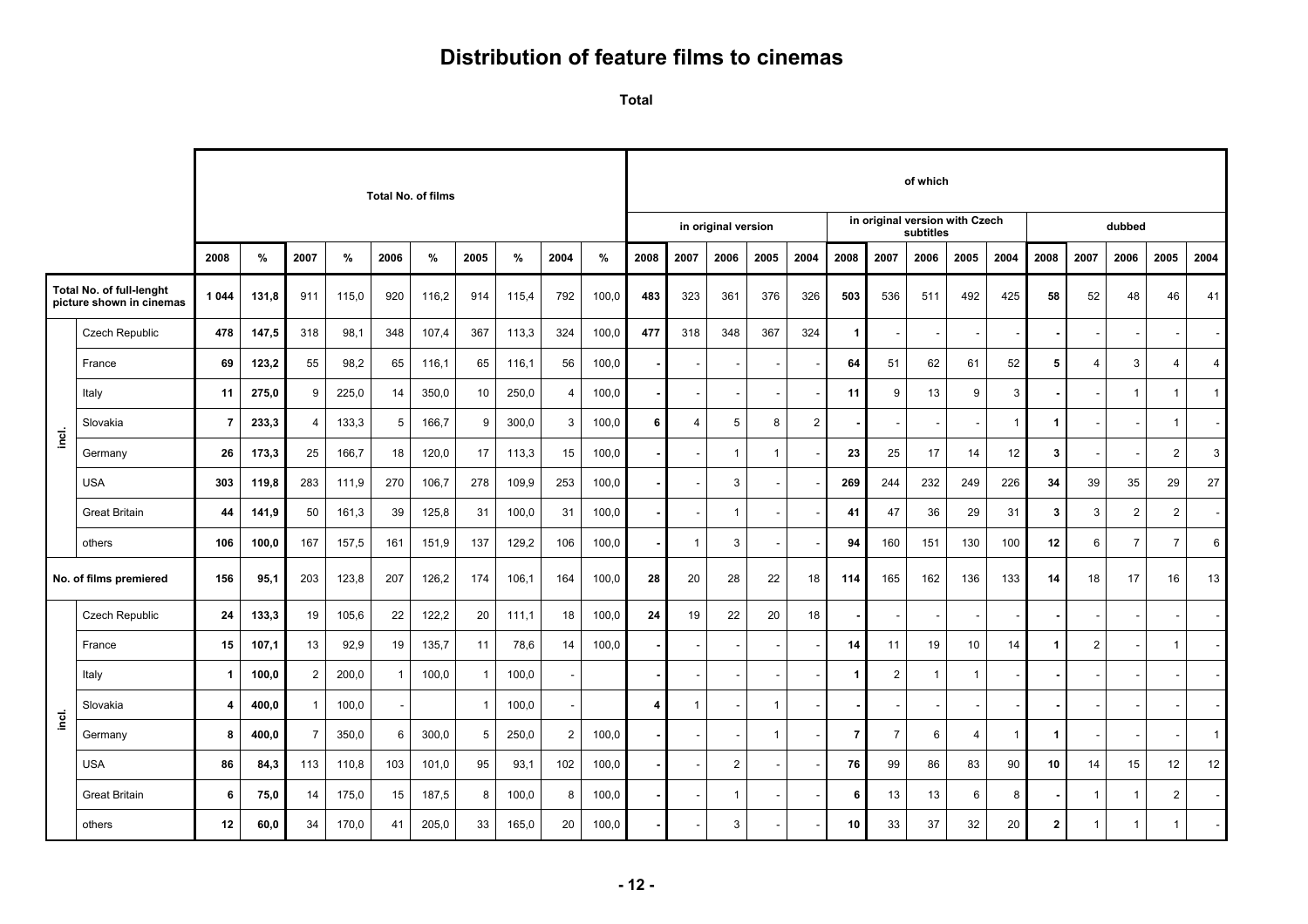**Total - continuation** 

|       |                                                      |         |          |         |          |         | No. of showings |         |         |         |       |               |          |            |             | No. of cinema visitors |          |           |       |               |       |
|-------|------------------------------------------------------|---------|----------|---------|----------|---------|-----------------|---------|---------|---------|-------|---------------|----------|------------|-------------|------------------------|----------|-----------|-------|---------------|-------|
|       |                                                      | 2008    | %        | 2007    | %        | 2006    | %               | 2005    | %       | 2004    | %     | 2008          | $\%$     | 2007       | %           | 2006                   | %        | 2005      | %     | 2004          | %     |
|       | Total No. of full-lenght<br>picture shown in cinemas | 317 223 | 102,0    | 348 257 | 112,0    | 336 071 | 108,0           | 306 130 | 98,4    | 311 078 | 100,0 | 10 262 168    | 90,2     | 12 755 288 | 112,1       | 11 383 311             | 100,0    | 9 135 922 | 80,3  | 11 379 630    | 100,0 |
|       | Czech Republic                                       | 95 851  | 176,6    | 83 4 94 | 153,8    | 75 854  | 139,7           | 59 155  | 109,0   | 54 279  | 100,0 | 3791587       | 158,9    | 4 473 995  | 187,5       | 3 381 925              | 141,7    | 2 178 641 | 91,3  | 2 385 939     | 100,0 |
|       | France                                               | 10 674  | 105.0    | 14 764  | 145,2    | 8 4 5 2 | 83.1            | 9810    | 96,5    | 10 167  | 100,0 | 246 873       | 115.2    | 422 663    | 197,3       | 179 376                | 83.7     | 170 645   | 79,6  | 214 258       | 100,0 |
|       | Italy                                                | 1447    | 468,3    | 431     | 139,5    | 1 1 1 0 | 359,2           | 196     | 63,4    | 309     | 100,0 | 14 167        | 155,4    | 6767       | 74,2        | 20 975                 | 230,1    | 6740      | 74,0  | 9 1 1 4       | 100,0 |
| ingi. | Slovakia                                             | 1 300   | 21 666.7 | 26      | 433,3    | 19      | 316,7           | 354     | 5 900,0 | 6       | 100,0 | 10 462        | 218,2    | 270        | 5,6         | 416                    | 8,7      | 4 7 9 4   | 100,0 |               |       |
|       | Germany                                              | 5961    | 239,3    | 3 4 4 1 | 138,1    | 5 0 38  | 202,2           | 3848    | 154,5   | 2 4 9 1 | 100,0 | 94 643        | 129,1    | 70 639     | 96,3        | 125 216                | 170,8    | 172 046   | 234,6 | 73 332        | 100,0 |
|       | <b>USA</b>                                           | 169 673 | 75,9     | 209 397 | 93,7     | 211 562 | 94,6            | 190 521 | 85,2    | 223 527 | 100,0 | 4 631 385     | 57,2     | 6792162    | 83.9        | 6778411                | 83,7     | 5 616 356 | 69,4  | 8 0 9 4 3 7 7 | 100,0 |
|       | <b>Great Britain</b>                                 | 17 045  | 208.9    | 22 104  | 270.9    | 16 0 34 | 196,5           | 13 691  | 167,8   | 8 1 5 8 | 100.0 | 881418        | 286.5    | 615 568    | 200.1       | 493 238                | 160.3    | 310 039   | 100,8 | 307 642       | 100,0 |
|       | others                                               | 15 27 2 | 125,8    | 14 600  | 120,3    | 18 002  | 148,3           | 28 555  | 235,2   | 12 14 1 | 100,0 | 591 633       | 200,6    | 373 224    | 126,5       | 403 754                | 136,9    | 676 661   | 229,4 | 294 968       | 100,0 |
|       | No. of films premiered                               | 280 403 | 102,3    | 318 266 | 116,1    | 312 895 | 114,1           | 268 304 | 97,8    | 274 230 | 100,0 | 9 129 852     | 89,4     | 11 733 680 | 114.9       | 10 666 240             | 104,5    | 7 732 103 | 75,7  | 10 209 951    | 100,0 |
|       | Czech Republic                                       | 86 857  | 186,6    | 78 539  | 168,7    | 70 872  | 152,2           | 49 398  | 106,1   | 46 555  | 100,0 | 3 4 1 5 8 1 7 | 164,5    | 4 300 174  | 207.1       | 3 224 858              | 155,3    | 1768768   | 85,2  | 2 076 450     | 100,0 |
|       | France                                               | 8 1 4 2 | 100,5    | 12 961  | 160,0    | 7 5 3 7 | 93,0            | 7486    | 92,4    | 8 100   | 100,0 | 161 559       | 101,2    | 380 885    | 238,7       | 98 924                 | 62,0     | 122 926   | 77,0  | 159 565       | 100,0 |
|       | Italy                                                | 1 3 5 1 | 11 258.3 | 367     | 3 0 58.3 | 918     | 7 650.0         | 12      | 100,0   |         |       | 12 3 69       | 11 043.8 | 5 1 2 1    | 4 5 7 2 . 3 | 15 632                 | 13 957.1 | 112       | 100,0 |               |       |
| inci. | Slovakia                                             | 1 2 9 6 | 450,0    | 20      | 6,9      |         |                 | 288     | 100,0   |         |       | 9841          | 352,0    | 215        | 7,7         |                        |          | 2 7 9 6   | 100,0 |               |       |
|       | Germany                                              | 5 5 2 1 | 234.3    | 2 6 4 0 | 112,1    | 4 6 6 0 | 197.8           | 3 5 3 5 | 150,0   | 2 3 5 6 | 100,0 | 82 540        | 121.4    | 48790      | 71.7        | 110 068                | 161.9    | 159 322   | 234,3 | 68 001        | 100,0 |
|       | <b>USA</b>                                           | 153 279 | 75,4     | 193 878 | 95,3     | 198 252 | 97,5            | 170 188 | 83,7    | 203 376 | 100.0 | 4 192 968     | 56,1     | 6 253 610  | 83,7        | 6 4 2 5 4 8 2          | 86,0     | 4 835 011 | 64.7  | 7 472 040     | 100,0 |
|       | <b>Great Britain</b>                                 | 15 216  | 240.8    | 18 28 2 | 289.3    | 14 8 20 | 234.5           | 12 144  | 192,2   | 6 3 2 0 | 100.0 | 805 984       | 303,5    | 505 309    | 190.3       | 438 596                | 165.1    | 246 013   | 92,6  | 265 592       | 100,0 |
|       | others                                               | 8741    | 116,2    | 11 579  | 153,9    | 15 836  | 210,5           | 25 25 3 | 335,7   | 7 5 2 3 | 100,0 | 448 774       | 266,6    | 239 576    | 142,3       | 352 680                | 209,6    | 597 155   | 354,8 | 168 303       | 100,0 |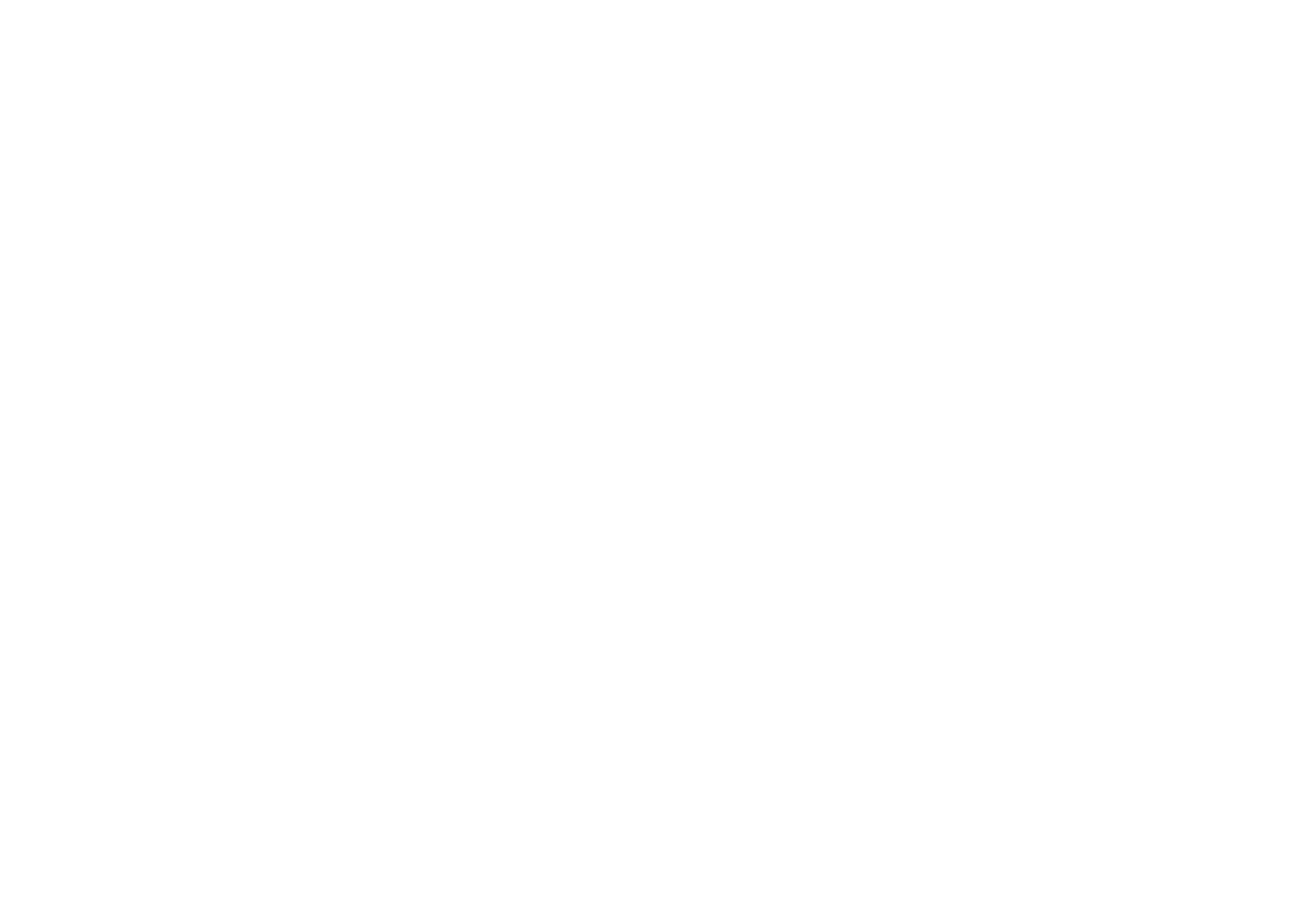# **THEATRES**

<span id="page-14-0"></span>Performances at theatres in the Czech Republic were statistically analyzed.

The most comprehensive and complete data relate to theatres are established by state administrative bodies - the Ministry of Culture (3), the Ministry of Education, Youth and Physical Training (4) - regions (2), municipalities and towns (35). One or more theatrical companies perform in these theatres. Theatres established by entrepreneurs (28) and entrepreneurial sbujects (16), civic associations (38), generally beneficial companies (7), regularly produce theatrical and dance performances. Since 1999 the statistical analyses have also included stagione theatres. These theatres facilities that don't have their own ensembles and don't necessarily produce theatrical and dance performances, but in 2008 hosted at least 20 theatrical and dance performances.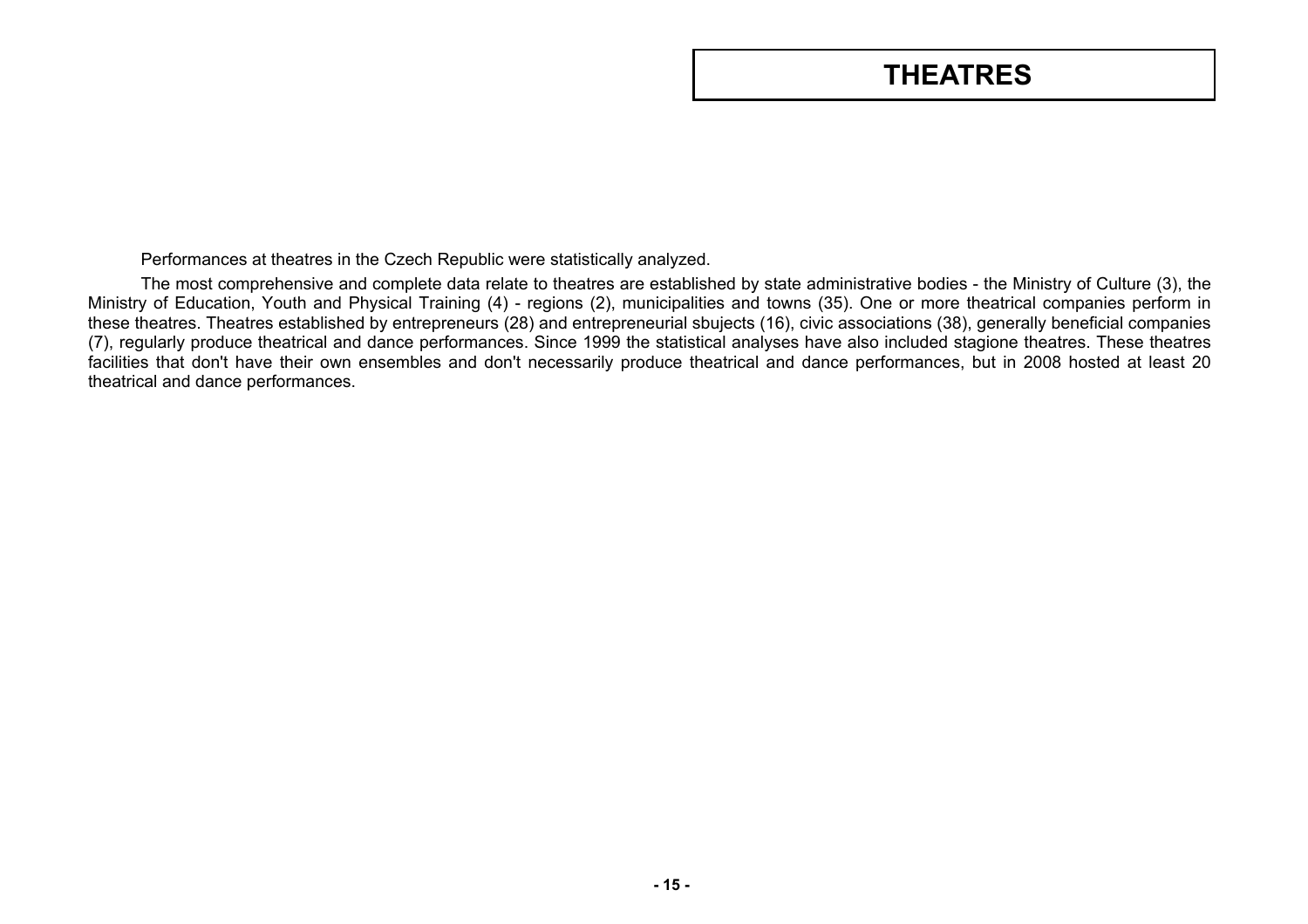# **Selected Data from Statistical Reports on Theatres in 2008**

**Total** 

|                                           | 2008   | %     | 2007   | %     | 2006   | %     | 2005   | %     | 2004   | %     |
|-------------------------------------------|--------|-------|--------|-------|--------|-------|--------|-------|--------|-------|
| Number of theatres                        | 133    | 111,8 | 130    | 109.2 | 126    | 105,9 | 121    | 101,7 | 119    | 100,0 |
| Number of established stages in operation | 148    | 110,4 | 144    | 107,5 | 145    | 108,2 | 143    | 106,7 | 134    | 100,0 |
| Capacity of theatres (number of seats)    | 37 322 | 109.4 | 35 796 | 104.9 | 34 929 | 102.4 | 34 863 | 102,2 | 34 115 | 100,0 |
| Number of theatre ensembleses             | 146    | 105.8 | 141    | 102,2 | 137    | 99.3  | 141    | 102,2 | 138    | 100,0 |

**Number of productions in the theatre repertoire** 

|       |                                                   | 2008    | %     | 2007    | %     | 2006    | %     | 2005    | %     | 2004 | %     |
|-------|---------------------------------------------------|---------|-------|---------|-------|---------|-------|---------|-------|------|-------|
| Total |                                                   | 2 2 8 3 | 118,8 | 2 1 1 6 | 110,2 | 2076    | 108,1 | 2011    | 104,7 | 1921 | 100,0 |
|       | Plays                                             | 1 1 2 3 | 117,5 | 1 0 9 5 | 114,5 | 1 0 6 6 | 111,5 | 1 0 2 1 | 106,8 | 956  | 100,0 |
|       | Operas                                            | 189     | 106,2 | 164     | 92,1  | 161     | 90,4  | 171     | 96,1  | 178  | 100,0 |
|       | Operettas                                         | 58      | 126,1 | 43      | 93,5  | 43      | 93,5  | 46      | 100,0 | 46   | 100,0 |
|       | Musicals                                          | 112     | 175,0 | 105     | 164,1 | 91      | 142,2 | 82      | 128,1 | 64   | 100,0 |
|       | <b>Ballets</b>                                    | 82      | 106,5 | 83      | 107,8 | 79      | 102,6 | 80      | 103,9 | 77   | 100,0 |
| ingi. | Dance and physical theatre                        | 79      | 103,9 | 65      | 85,5  | 73      | 96,1  | 49      | 64,5  | 76   | 100,0 |
|       | Marionette theatres                               | 345     | 121,5 | 317     | 111,6 | 302     | 106,3 | 294     | 103,5 | 284  | 100,0 |
|       | Literary evenings                                 | 30      | 272,7 | 26      | 236,4 | 25      | 227,3 | 26      | 236,4 | 11   | 100,0 |
|       | Multimedia shows                                  | 25      | 147,1 | 12      | 70,6  | 20      | 117,6 | 24      | 141,2 | 17   | 100,0 |
|       | Others                                            | 240     | 113,2 | 206     | 97,2  | 216     | 101,9 | 218     | 102,8 | 212  | 100,0 |
|       | No. of performances for children and young people | 731     | 121,6 | 676     | 112,5 | 647     | 107,7 | 629     | 104,7 | 601  | 100,0 |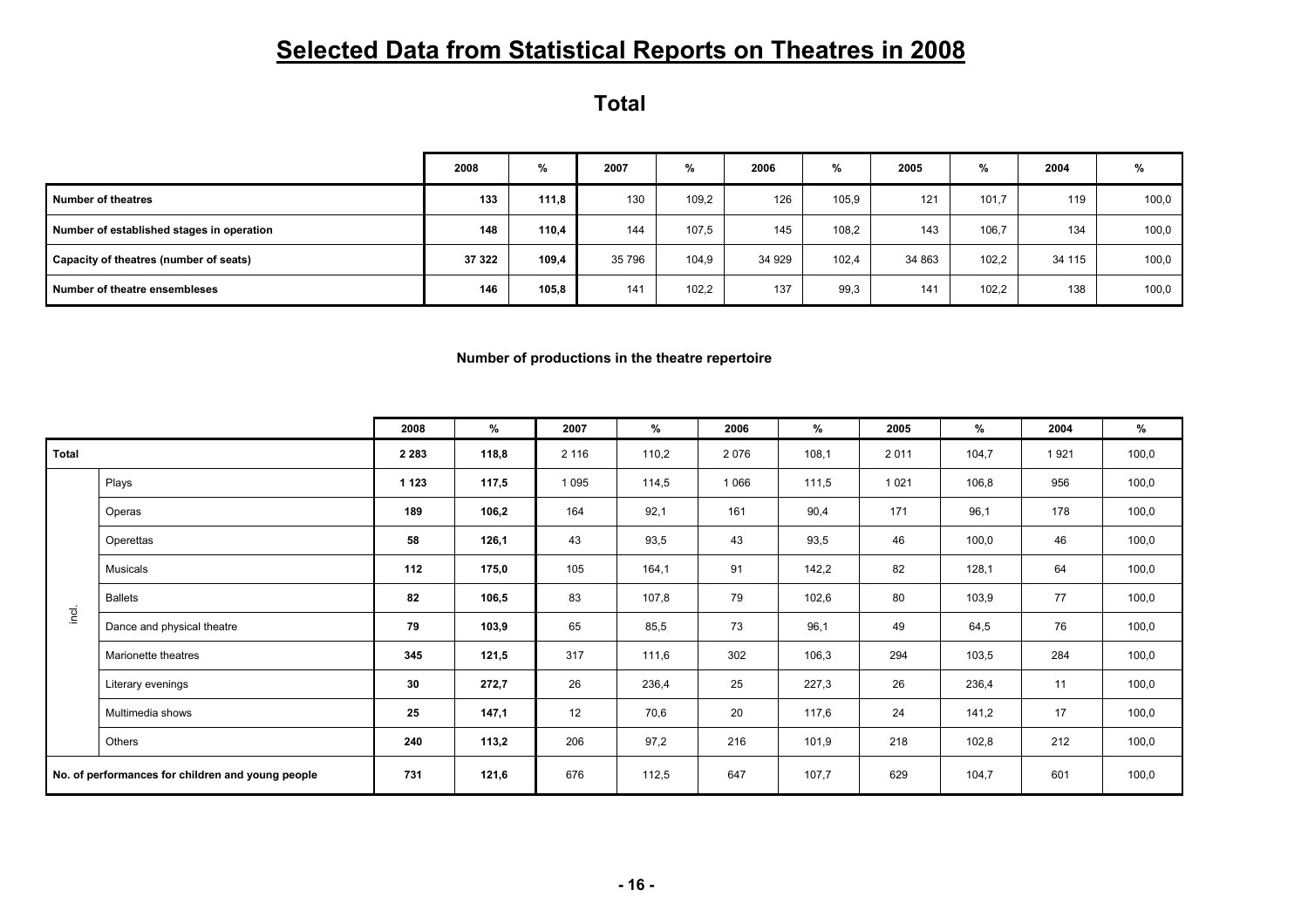#### **Number of premieres**

|              |                                                   | 2008 | %     | 2007 | %     | 2006 | %     | 2005 | %     | 2004 | %     |
|--------------|---------------------------------------------------|------|-------|------|-------|------|-------|------|-------|------|-------|
| <b>Total</b> |                                                   | 628  | 111,2 | 582  | 103,0 | 604  | 106,9 | 624  | 110.4 | 565  | 100,0 |
|              | Plays                                             | 316  | 102,3 | 323  | 104,5 | 326  | 105,5 | 323  | 104,5 | 309  | 100,0 |
|              | Operas                                            | 52   | 92,9  | 43   | 76,8  | 53   | 94,6  | 57   | 101,8 | 56   | 100,0 |
|              | Operettas                                         | 17   | 106,3 | 16   | 100,0 | 17   | 106,3 | 14   | 87.5  | 16   | 100,0 |
|              | Musicals                                          | 26   | 123,8 | 26   | 123,8 | 29   | 138,1 | 25   | 119,0 | 21   | 100,0 |
|              | <b>Ballets</b>                                    | 21   | 91,3  | 19   | 82,6  | 21   | 91,3  | 21   | 91,3  | 23   | 100,0 |
| ingi.        | Dance and physical theatre                        | 32   | 188,2 | 28   | 164,7 | 28   | 164,7 | 19   | 111,8 | 17   | 100,0 |
|              | Marionette theatres                               | 57   | 116,3 | 55   | 112,2 | 55   | 112,2 | 54   | 110,2 | 49   | 100,0 |
|              | Literary evenings                                 | 16   | 228,6 | 12   | 171.4 | 15   | 214,3 | 13   | 185.7 |      | 100,0 |
|              | Multimedia shows                                  | 12   | 300,0 | 3    | 75.0  | 4    | 100,0 |      | 175.0 |      | 100,0 |
|              | Others                                            | 79   | 125,4 | 57   | 90,5  | 56   | 88,9  | 91   | 144.4 | 63   | 100,0 |
|              | No. of performances for children and young people | 175  | 111,5 | 146  | 93,0  | 154  | 98,1  | 148  | 94,3  | 157  | 100,0 |

#### **Number of performances on domestic and host stages in the Czech Republic**

|              |                                                   | 2008    | %     | 2007    |       | 2006    | %     | 2005    | %     | 2004    | %     |
|--------------|---------------------------------------------------|---------|-------|---------|-------|---------|-------|---------|-------|---------|-------|
| <b>Total</b> |                                                   | 25 703  | 109,2 | 25 7 85 | 109,6 | 24 888  | 105,8 | 24 5 63 | 104,4 | 23 532  | 100,0 |
|              | Plays                                             | 13 038  | 107,9 | 12 902  | 106,7 | 12 560  | 103,9 | 12 532  | 103,7 | 12 088  | 100,0 |
|              | Operas                                            | 1 304   | 98,9  | 1 2 6 6 | 96.1  | 1 2 8 6 | 97,6  | 1 2 2 8 | 93,2  | 1 3 1 8 | 100,0 |
|              | Operettas                                         | 515     | 112,7 | 396     | 86.7  | 381     | 83.4  | 380     | 83,2  | 457     | 100,0 |
|              | <b>Musicals</b>                                   | 459     | 120,5 | 1697    | 140.1 | 1478    | 122,0 | 1 550   | 128,0 | 1211    | 100,0 |
| ಕ            | <b>Ballets</b>                                    | 501     | 91,6  | 566     | 103,5 | 531     | 97.1  | 548     | 100,2 | 547     | 100,0 |
|              | Dance and physical theatre                        | 909     | 103.1 | 786     | 89.1  | 955     | 108,3 | 826     | 93.7  | 882     | 100,0 |
|              | Marionette theatres                               | 5 1 8 0 | 111,9 | 5 2 2 5 | 112,8 | 5 1 4 4 | 111.1 | 4 8 9 1 | 105,6 | 4631    | 100,0 |
|              | Literary evenings                                 | 74      | 389,5 | 81      | 426,3 | 57      | 300,0 | 34      | 178,9 | 19      | 100,0 |
|              | Multimedia shows                                  | 109     | 93,3  | 1 3 2 0 | 111.0 | 1 3 1 6 | 110.7 | 1 3 2 9 | 111.8 | 189     | 100,0 |
|              | Others                                            | 1614    | 135.6 | 1 546   | 129.9 | 1 1 8 0 | 99.2  | 1 2 4 5 | 104,6 | 190     | 100,0 |
|              | No. of performances for children and young people | 8 4 4 7 | 107,6 | 8 2 4 8 | 105.1 | 8 1 0 6 | 103,3 | 8 1 3 1 | 103,6 | 7847    | 100,0 |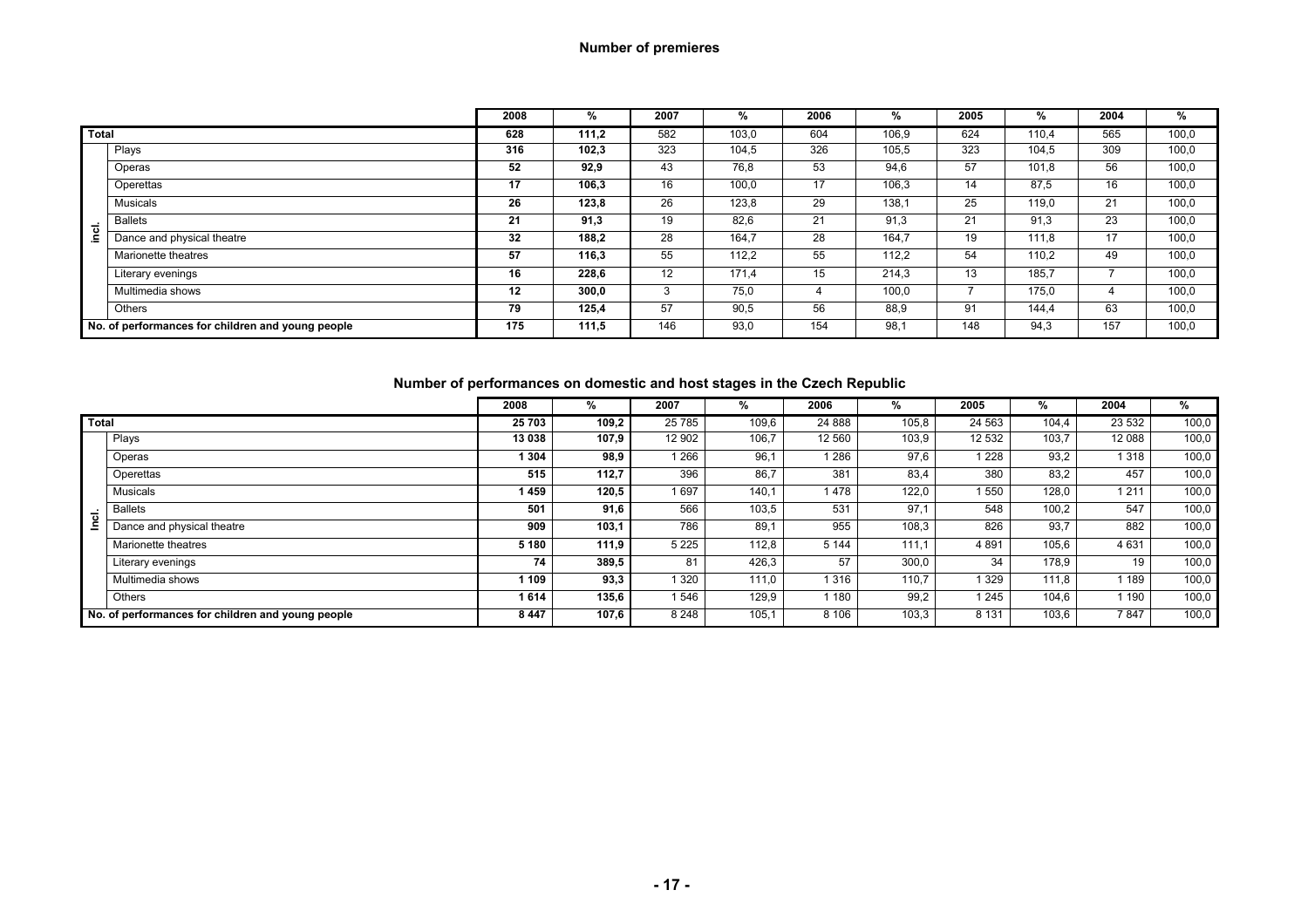|              |                                                   | 2008           | %              | 2007                     | %      | 2006           | %     | 2005    | $\%$   | 2004                     | %                        |
|--------------|---------------------------------------------------|----------------|----------------|--------------------------|--------|----------------|-------|---------|--------|--------------------------|--------------------------|
| <b>Total</b> |                                                   | 1 0 0 4        | 78,9           | 845                      | 66,4   | 1 0 0 3        | 78,9  | 1 1 2 8 | 88,7   | 1 2 7 2                  | 100,0                    |
|              | Plays                                             | 253            | 96,6           | 181                      | 69,1   | 188            | 71,8  | 167     | 63,7   | 262                      | 100,0                    |
|              | Operas                                            | 68             | 81,9           | 75                       | 90,4   | 69             | 83,1  | 163     | 196,4  | 83                       | 100,0                    |
|              | Operettas                                         | 64             | 237,0          | $\overline{\phantom{a}}$ | $\sim$ | 23             | 85,2  | 9       | 33,3   | 27                       | 100,0                    |
|              | Musicals                                          | 108            | 62,1           | 69                       | 39,7   | 142            | 81,6  | 127     | 73,0   | 174                      | 100,0                    |
| inci.        | <b>Ballets</b>                                    | 29             | 33,0           | 30                       | 34,1   | 52             | 59,1  | 33      | 37,5   | 88                       | 100,0                    |
|              | Dance and physical theatre                        | 191            | 63,5           | 168                      | 55,8   | 247            | 82,1  | 269     | 89,4   | 301                      | 100,0                    |
|              | Marionette theatres                               | 214            | 77,3           | 220                      | 79,4   | 218            | 78,7  | 304     | 109,7  | 277                      | 100,0                    |
|              | Literary evenings                                 | $\blacksquare$ | $\blacksquare$ |                          | 100,0  | $\overline{1}$ | 100,0 | $\sim$  | $\sim$ | $\overline{\phantom{a}}$ | $\overline{\phantom{a}}$ |
|              | Multimedia shows                                  | $\sim$         | $\sim$         |                          | 14,3   | 22             | 314,3 | 22      | 314,3  | $\overline{7}$           | 100,0                    |
|              | Others                                            | 77             | 145,3          | 100                      | 188,7  | 41             | 77,4  | 34      | 64,2   | 53                       | 100,0                    |
|              | No. of performances for children and young people | 348            | 97,2           | 303                      | 84,6   | 309            | 86,3  | 313     | 87,4   | 358                      | 100,0                    |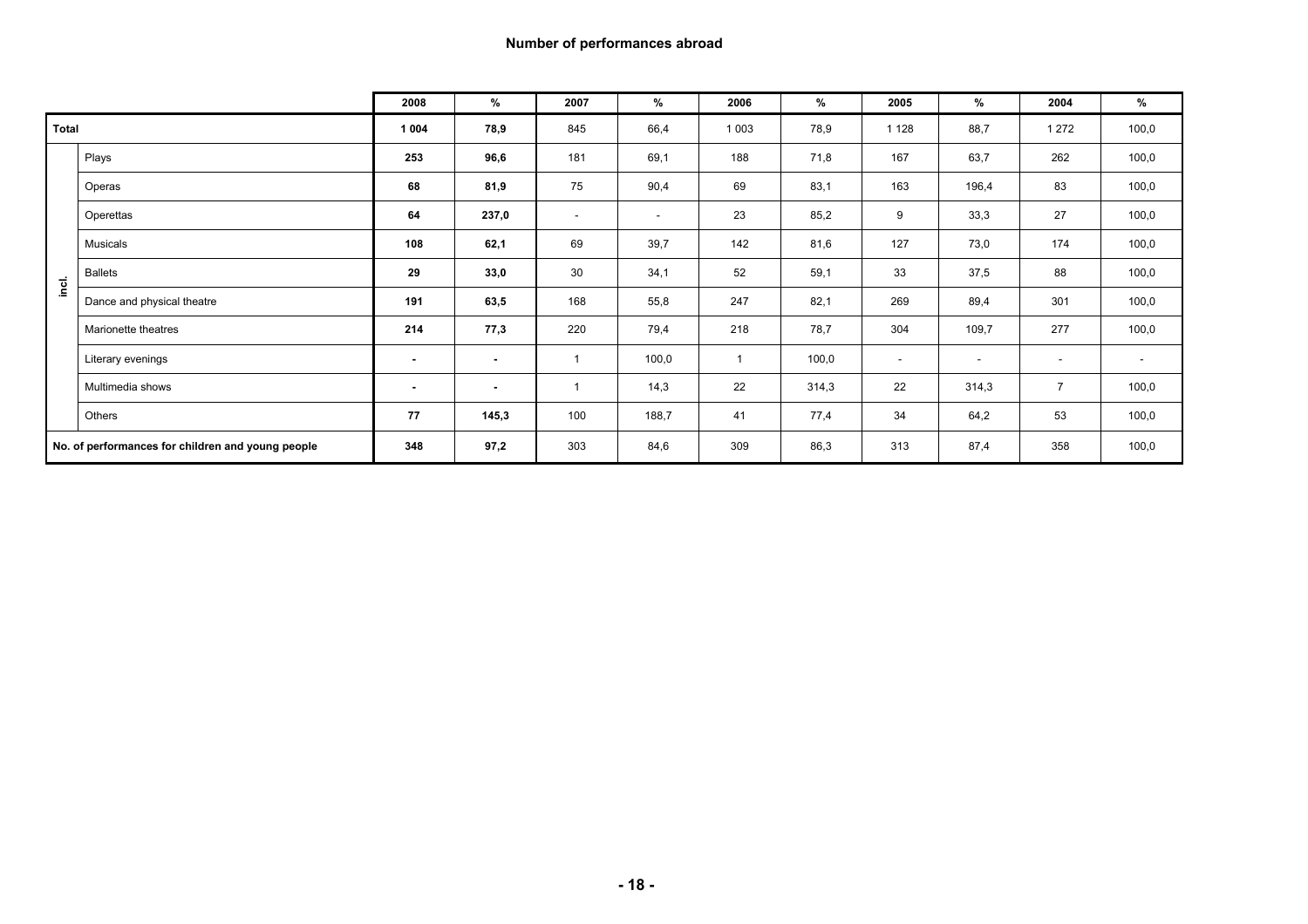## **Theatres established by the Ministry of Culture of the Czech Republic, the Ministry of Education, Youth and Physical Training of the Czech Republic, regions, municipalities and towns**

|                                             | 2008    |      | 2007        |      | 2006       |       | 2005    | $\frac{9}{6}$ | 2004     | %     |
|---------------------------------------------|---------|------|-------------|------|------------|-------|---------|---------------|----------|-------|
| No. of theatres                             | 44      | 89.8 | 45          | 91.8 | 48         | 98,0  | 49      | 100.0         | 49       | 100.0 |
| No. of established stages in operation      | 85      | 92.4 | 88          | 95.7 | 95         | 103.3 | 92      | 100.0         | 92       | 100.0 |
| Capacity of theatres (No. of seats)         | 24 810  | 90.6 | 25 501      | 93.7 | 26 699     | 97.5  | 26 534  | 96.9          | 27 386   | 100.0 |
| No. of theatre ensembleses                  | 77      | 93.9 | 76          | 92.7 | 80         | 97.6  | 82      | 100.0         | 82       | 100.0 |
| No. of theatre employees (recalculated No.) | 6 616.6 | 93.5 | 6 751.6     | 95.4 | $7026.0$ i | 99,3  | 7 092.0 | 100,2         | 7 0 78.0 | 100.0 |
| No. of which are artistic workers           | 2986.8  | 91,6 | 3 0 3 6 , 5 | 93.2 | 3 1 2 8 .0 | 96,0  | 3 181.8 | 97,6          | 3 259.0  | 100,0 |

|                                                                            | 2008        | %     | 2007        | %     | 2006        | %     | 2005        | %     | 2004        | %     |
|----------------------------------------------------------------------------|-------------|-------|-------------|-------|-------------|-------|-------------|-------|-------------|-------|
| Total revenues of theatres in thousands of CZK                             | 1 091 404,6 | 108,8 | 1 080 062,8 | 107,7 | 983 714,3   | 98,1  | 1 053 388,0 | 105,0 | 1 002 853,1 | 100,0 |
| State subsidies, in thousands of CZK                                       | 748 369,4   | 99.4  | 730 543,9   | 97,0  | 764 197,9   | 101,5 | 708 721,0   | 94.1  | 753 088,4   | 100,0 |
| Subsides from regions in thousands of CZK                                  | 117 024,5   | 126,8 | 163 367,3   | 177,0 | 104 912,6   | 113,7 | 106 771,2   | 115,7 | 92 294,7    | 100,0 |
| Subsidies from municipalities and towns<br>in thousands of CZK             | 1912974,1   | 115,7 | 1861507,0   | 112,6 | 1830 584,8  | 110,7 | 1747610.7   | 105,7 | 1652936,9   | 100,0 |
| Actual profits from basic (main)<br>activity in thousands of CZK           | 849 840,5   | 114.6 | 858 332,2   | 115,8 | 779 264,6   | 105,1 | 787 356,3   | 106,2 | 741 431,4   | 100,0 |
| of the total revenues<br>collected admission fees                          | 678 105,1   | 127,5 | 626 894,4   | 117,9 | 576 813,9   | 108,4 | 536 241.3   | 100,8 | 531 921,1   | 100,0 |
| Actual profits from secondary (business) activities in<br>thousands of CZK | 123 334,8   | 184,0 | 79 538,7    | 118,7 | 82 840,6    | 123,6 | 98 319.2    | 146.7 | 67 033,6    | 100,0 |
| Total non-investment expenditures in thousands of CZK                      | 3 555 195,1 | 117.0 | 3 391 391,1 | 111,6 | 3 303 035,3 | 108,7 | 3 213 858,5 | 105,8 | 3 038 460.5 | 100,0 |
| % of self-financing                                                        | 30,7        |       | 31,8        |       | 29,8        |       | 32,8        |       | 33,0        |       |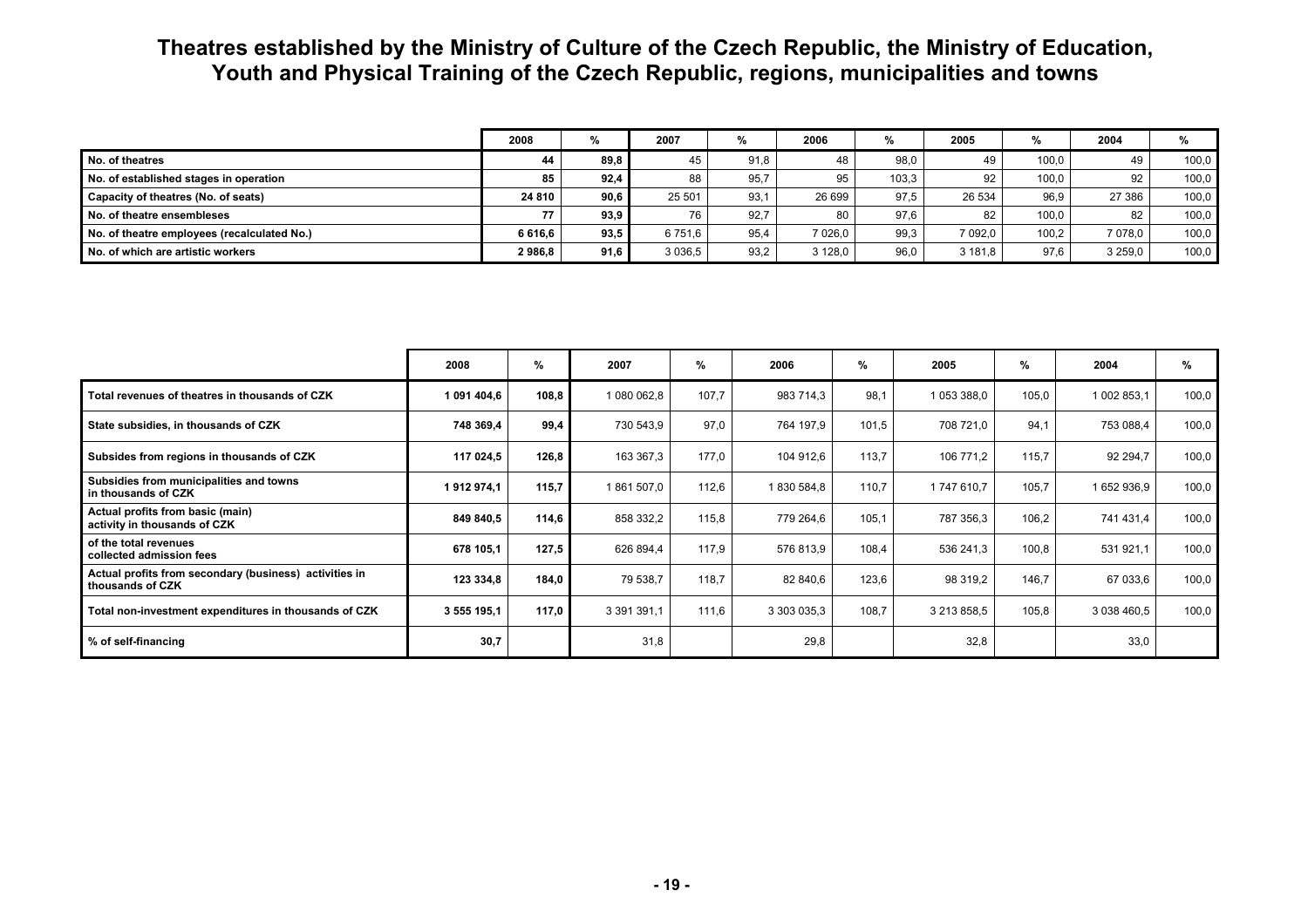#### **Number of productions in the theatre repertoire**

|              |                                                   | 2008  | %     | 2007           | $\%$  | 2006           | %     | 2005           | %     | 2004  | %     |
|--------------|---------------------------------------------------|-------|-------|----------------|-------|----------------|-------|----------------|-------|-------|-------|
| <b>Total</b> |                                                   | 1 301 | 102,5 | 1 2 1 5        | 95,7  | 1 297          | 102,2 | 1 2 8 0        | 100,9 | 1 269 | 100,0 |
|              | Plays                                             | 643   | 98,2  | 645            | 98,5  | 650            | 99,2  | 665            | 101,5 | 655   | 100,0 |
|              | Operas                                            | 177   | 105,4 | 149            | 88,7  | 153            | 91,1  | 160            | 95,2  | 168   | 100,0 |
|              | Operettas                                         | 58    | 126,1 | 43             | 93,5  | 43             | 93,5  | 46             | 100,0 | 46    | 100,0 |
|              | Musicals                                          | 65    | 132,7 | 71             | 144,9 | 65             | 132,7 | 60             | 122,4 | 49    | 100,0 |
| Incl.        | <b>Ballets</b>                                    | 74    | 107,2 | 77             | 111,6 | 73             | 105,8 | 75             | 108,7 | 69    | 100,0 |
|              | Dance and physical theatre                        | 13    | 130,0 | $\overline{7}$ | 70,0  | 14             | 140,0 | $\overline{ }$ | 70,0  | 10    | 100,0 |
|              | Marionette theatres                               | 152   | 86,9  | 148            | 84,6  | 184            | 105,1 | 176            | 100,6 | 175   | 100,0 |
|              | Literary evenings                                 | 26    | 371,4 | 17             | 242,9 | 18             | 257,1 | 15             | 214,3 |       | 100,0 |
|              | Multimedia shows                                  | 18    | 300,0 | 6              | 100,0 | $\overline{ }$ | 116,7 | 8              | 133,3 | 6     | 100,0 |
|              | Others                                            | 75    | 89,3  | 52             | 61,9  | 90             | 107,1 | 68             | 81,0  | 84    | 100,0 |
|              | No. of performances for children and young people | 357   | 91,1  | 336            | 85,7  | 408            | 104,1 | 379            | 96,7  | 392   | 100,0 |

#### **Number of premieres**

|              |                                                   | 2008 | %     | 2007 | %     | 2006 | %     | 2005 | %     | 2004 | %     |
|--------------|---------------------------------------------------|------|-------|------|-------|------|-------|------|-------|------|-------|
| <b>Total</b> |                                                   | 423  | 101,4 | 394  | 94,5  | 435  | 104,3 | 443  | 106,2 | 417  | 100,0 |
|              | Plays                                             | 215  | 90,3  | 226  | 95,0  | 225  | 94,5  | 242  | 101,7 | 238  | 100,0 |
|              | Operas                                            | 50   | 94,3  | 41   | 77,4  | 51   | 96,2  | 54   | 101,9 | 53   | 100,0 |
|              | Operettas                                         | 17   | 106,3 | 16   | 100,0 | 17   | 106,3 | 14   | 87,5  | 16   | 100,0 |
|              | Musicals                                          | 17   | 106,3 | 18   | 112,5 | 25   | 156,3 | 21   | 131,3 | 16   | 100,0 |
|              | <b>Ballets</b>                                    | 19   | 95,0  | 16   | 80,0  | 20   | 100,0 | 21   | 105,0 | 20   | 100,0 |
| Inci.        | Dance and physical theatre                        | 13   | 162,5 |      | 87,5  | 11   | 137,5 | 5    | 62,5  | 8    | 100,0 |
|              | Marionette theatres                               | 33   | 100,0 | 33   | 100,0 | 42   | 127,3 | 40   | 121,2 | 33   | 100,0 |
|              | Literary evenings                                 | 13   | 216,7 | 9    | 150,0 | 13   | 216,7 | 12   | 200,0 | 6    | 100,0 |
|              | Multimedia shows                                  | 9    | 900,0 |      | 100,0 |      | 100,0 |      | 100,0 |      | - 1   |
|              | Others                                            | 37   | 137,0 | 27   | 100,0 | 30   | 111,1 | 33   | 122,2 | 27   | 100,0 |
|              | No. of performances for children and young people | 97   | 85,1  | 79   | 69,3  | 114  | 100,0 | 98   | 86,0  | 114  | 100,0 |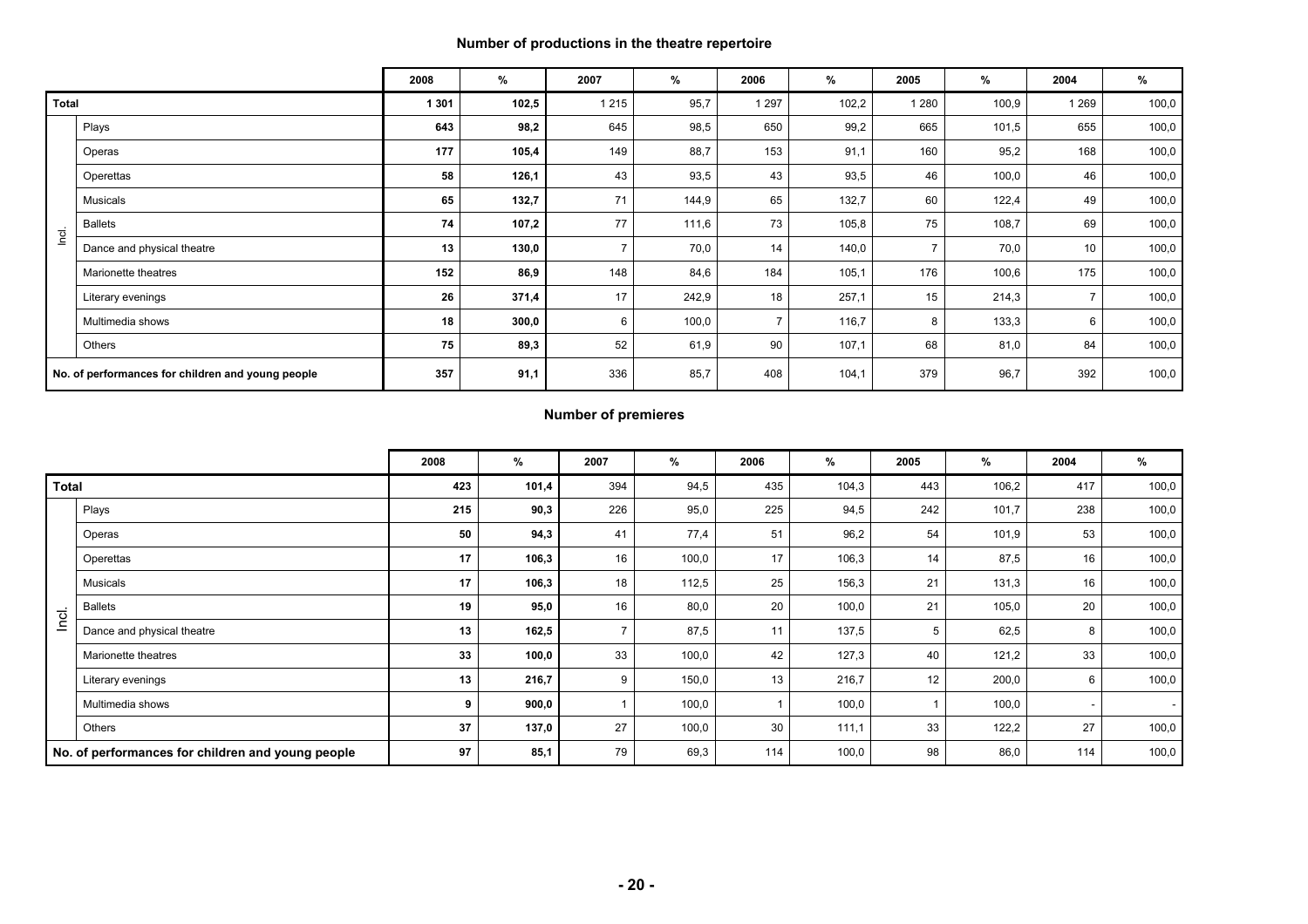#### **Number of performances on domestic and host stages in the Czech Republic**

|              |                                                   | 2008    | %     | 2007    | %     | 2006    | %     | 2005    | %     | 2004    | %     |
|--------------|---------------------------------------------------|---------|-------|---------|-------|---------|-------|---------|-------|---------|-------|
| <b>Total</b> |                                                   | 12763   | 94,5  | 13019   | 96,4  | 13732   | 101,7 | 13 698  | 101,4 | 13 506  | 100,0 |
|              | Plays                                             | 6920    | 94,1  | 7021    | 95,4  | 7 1 6 9 | 97,5  | 7 3 7 9 | 100,3 | 7 3 5 6 | 100,0 |
|              | Operas                                            | 1 1 2 5 | 99,9  | 1 0 6 6 | 94,7  | 1076    | 95,6  | 1 0 6 7 | 94,8  | 1 126   | 100,0 |
|              | Operettas                                         | 515     | 112,7 | 396     | 86,7  | 381     | 83,4  | 380     | 83,2  | 457     | 100,0 |
|              | Musicals                                          | 764     | 118,6 | 1 0 5 4 | 163,7 | 867     | 134,6 | 885     | 137,4 | 644     | 100,0 |
| $\mathbf{r}$ | <b>Ballets</b>                                    | 469     | 94,7  | 526     | 106,3 | 494     | 99,8  | 481     | 97,2  | 495     | 100,0 |
| ē            | Dance and physical theatre                        | 37      | 123,3 | 21      | 70,0  | 30      | 100,0 | 18      | 60,0  | 30      | 100,0 |
|              | Marionette theatres                               | 2 3 6 4 | 81,9  | 2435    | 84,4  | 3 1 1 6 | 108,0 | 2 9 2 0 | 101,2 | 2886    | 100,0 |
|              | Literary evenings                                 | 67      | 670,0 | 59      | 590,0 | 36      | 360,0 | 21      | 210,0 | 10      | 100,0 |
|              | Multimedia shows                                  | 278     | 99,6  | 270     | 96,8  | 273     | 97,8  | 282     | 101,1 | 279     | 100,0 |
|              | Others                                            | 224     | 100,4 | 171     | 76,7  | 290     | 130,0 | 265     | 118,8 | 223     | 100,0 |
|              | No. of performances for children and young people | 4 2 0 9 | 89,8  | 4 1 6 3 | 88,9  | 4 9 5 0 | 105,7 | 4 8 9 5 | 104,5 | 4 6 8 5 | 100,0 |

#### **Number of performances abroad**

|              |                                                   | 2008           | %     | 2007                     | %     | 2006 | $\frac{0}{0}$ | 2005 | %                        | 2004 | $\%$  |
|--------------|---------------------------------------------------|----------------|-------|--------------------------|-------|------|---------------|------|--------------------------|------|-------|
| <b>Total</b> |                                                   | 494            | 69,8  | 354                      | 50,0  | 515  | 72,7          | 588  | 83,1                     | 708  | 100,0 |
|              | Plays                                             | 119            | 88,1  | 89                       | 65,9  | 110  | 81,5          | 90   | 66,7                     | 135  | 100,0 |
|              | Operas                                            | 58             | 72,5  | 68                       | 85,0  | 66   | 82,5          | 148  | 185,0                    | 80   | 100,0 |
|              | Operettas                                         | 64             | 237,0 | ٠                        |       | 23   | 85,2          | 9    | 33,3                     | 27   | 100,0 |
|              | Musicals                                          | 105            | 60,3  | 69                       | 39,7  | 142  | 81,6          | 124  | 71,3                     | 174  | 100,0 |
| Incl.        | <b>Ballets</b>                                    | 29             | 38,2  | 18                       | 23,7  | 40   | 52,6          | 29   | 38,2                     | 76   | 100,0 |
|              | Dance and physical theatre                        |                |       | 5                        | 166,7 |      | 33,3          |      |                          | 3    | 100,0 |
|              | Marionette theatres                               | 114            | 56,4  | 102                      | 50,5  | 106  | 52,5          | 166  | 82,2                     | 202  | 100,0 |
|              | Literary evenings                                 |                |       | $\overline{\phantom{a}}$ |       |      | 100,0         |      | $\overline{\phantom{a}}$ |      |       |
|              | Multimedia shows                                  | $\blacksquare$ |       |                          | 14,3  | 18   | 257,1         | 19   | 271,4                    |      | 100,0 |
|              | Others                                            | 5              | 125,0 | $\overline{2}$           | 50,0  | 8    | 200,0         | 3    | 75,0                     | 4    | 100,0 |
|              | No. of performances for children and young people | 174            | 62,8  | 134                      | 48,4  | 168  | 60,6          | 189  | 68,2                     | 277  | 100,0 |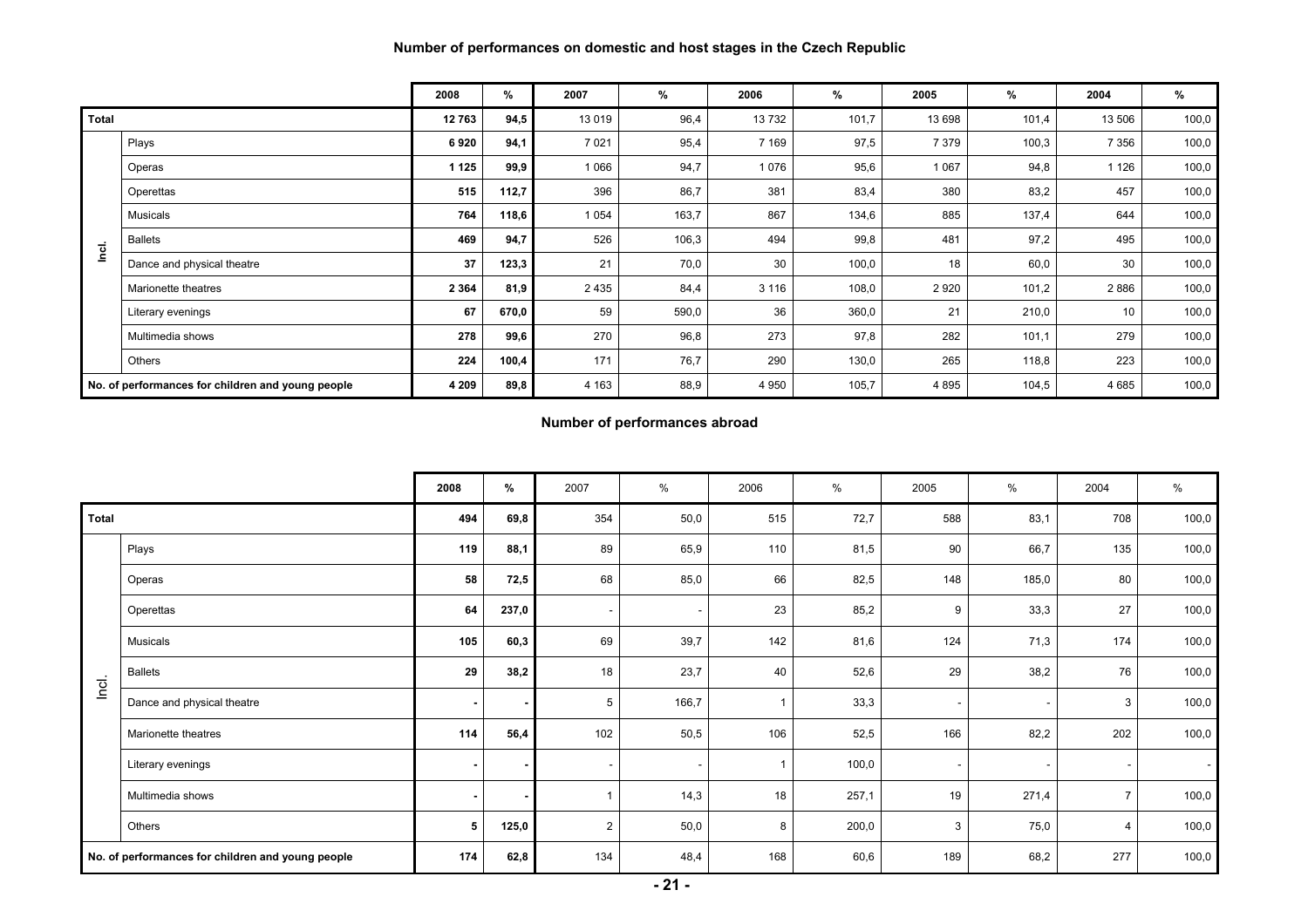#### **Number of visitors at performances domestic and host stages in the Czech Republic**

|              |                                            | 2008      | %       | 2007      | %     | 2006      | %     | 2005    | %     | 2004    | %     |
|--------------|--------------------------------------------|-----------|---------|-----------|-------|-----------|-------|---------|-------|---------|-------|
| <b>Total</b> |                                            | 3 674 148 | 94,8    | 3 812 845 | 98,4  | 3 844 604 | 99,2  | 3770869 | 97,3  | 3875668 | 100,0 |
|              | Plays                                      | 1807289   | 93,3    | 1800781   | 93,0  | 1854644   | 95,8  | 835 854 | 94,8  | 1936089 | 100,0 |
|              | Operas                                     | 533 018   | 99,4    | 551 115   | 102,8 | 531869    | 99,2  | 521 227 | 97,2  | 536 317 | 100,0 |
|              | Operettas                                  | 242 470   | 130,8   | 166 435   | 89,8  | 148 657   | 80,2  | 153 291 | 82.7  | 185 408 | 100,0 |
|              | <b>Musicals</b>                            | 342 052   | 115,7   | 500 955   | 169,5 | 383 275   | 129,7 | 373 292 | 126,3 | 295 517 | 100,0 |
|              | <b>Ballets</b>                             | 244 086   | 106,5   | 268 175   | 117,0 | 237 254   | 103,5 | 233 798 | 102,0 | 229 128 | 100,0 |
| <u>ات</u>    | Dance and physical theatre                 | 7947      | 250,1   | 2932      | 92,3  | 3 9 9 1   | 125,6 | 1590    | 50,0  | 3 1 7 8 | 100,0 |
|              | Marionette theatres                        | 385 166   | 73,0    | 419 545   | 79,5  | 524 657   | 99,5  | 514 485 | 97,5  | 527 446 | 100,0 |
|              | Literary evenings                          | 5317      | 1 119,4 | 3 3 6 1   | 707,6 | 397       | 294,1 | 930     | 195,8 | 475     | 100,0 |
|              | Multimedia shows                           | 55 497    | 72,8    | 58 182    | 76,3  | 62 835    | 82,4  | 70 108  | 92,0  | 76 213  | 100,0 |
|              | Others                                     | 51 306    | 87,1    | 41 364    | 70,2  | 96 025    | 163,0 | 66 294  | 112.6 | 58 897  | 100,0 |
|              | No. of performances for children and young | 924 677   | 86,1    | 999 431   | 93,1  | 1 144 603 | 106,6 | 153 529 | 107,4 | 1073930 | 100,0 |

#### **Ticket price**

|       |                            |                     |          | <b>Highest ticket price</b> |          |          |       |       | Lowest ticket price |       |       |
|-------|----------------------------|---------------------|----------|-----------------------------|----------|----------|-------|-------|---------------------|-------|-------|
|       |                            | 2008                | 2007     | 2006                        | 2005     | 2004     | 2008  | 2007  | 2006                | 2005  | 2004  |
| Total |                            | 2 000 Kč            | 2 000 Kč | 2 000 Kč                    | 2 000 Kč | 150 Kč   | 1 Kč  | 1 Kč  | 1 Kč                | 1 Kč  | 1 Kč  |
|       | Plays                      | 900 Kč l            | 680 Kč   | 680 Kč                      | 680 Kč   | 680 Kč   | 1 Kč  | 1 Kč  | 1 Kč                | 1 Kč  | 1 Kč  |
|       | Operas                     | 2 000 Kč l          | 2 000 Kč | 2 000 Kč                    | 2 000 Kč | 1 150 Kč | 1 Kč  | 1 Kč  | 1 Kč                | 1 Kč  | 1 Kč  |
|       | Operettas                  | 1 150 Kč l          | 150 Kč   | l 150 Kč                    | 1 150 Kč | 1 150 Kč | 1 Kč  | 1 Kč  | 1 Kč                | 1 Kč  | 1 Kč  |
|       | Musicals                   | 700 Kč <sup>1</sup> | 700 Kč   | 700 Kč                      | 800 Kč   | 480 Kč   | 1 Kč  | 1 Kč  | 1 Kč                | 1 Kč  | 1 Kč  |
| ಕ     | <b>Ballets</b>             | 1 000 Kč            | 800 Kč   | 2 000 Kč                    | 800 Kč   | 800 Kč   | 20 Kč | 30 Kč | 30 Kč               | 20 Kč | 30 Kč |
| 르     | Dance and physical theatre | 450 Kč l            | 450 Kč   | 305 Kč                      | 150 Kč   | 170 Kč   | 1 Kč  | 1 Kč  | 1 Kč                | 1 Kč  | 1 Kč  |
|       | Marionette theatres        | 250 Kč              | 200 Kč   | 200 Kč                      | 200 Kč   | 240 Kč   | 1 Kč  | 1 Kč  | 1 Kč                | 1 Kč  | 1 Kč  |
|       | Literary evenings          | 150 Kč l            | 200 Kč   | 100 Kč                      | 100 Kč   | 90 Kč    | 1 Kč  | 1 Kč  | 1 Kč                | 1 Kč  | 20 Kč |
|       | Multimedia shows           | 675 Kč l            | 680 Kč   | 675 Kč                      | 635 Kč   | 635 Kč   | 50 Kč | 1 Kč  | 50 Kč               | 1 Kč  | 30 Kč |
|       | Others                     | 2000 Kč             | 950 Kč   | 2 000 Kč                    | 1 000 Kč | 1 000 Kč | 1 Kč  | 1 Kč  | 1 Kč                | 1 Kč  | 1 Kč  |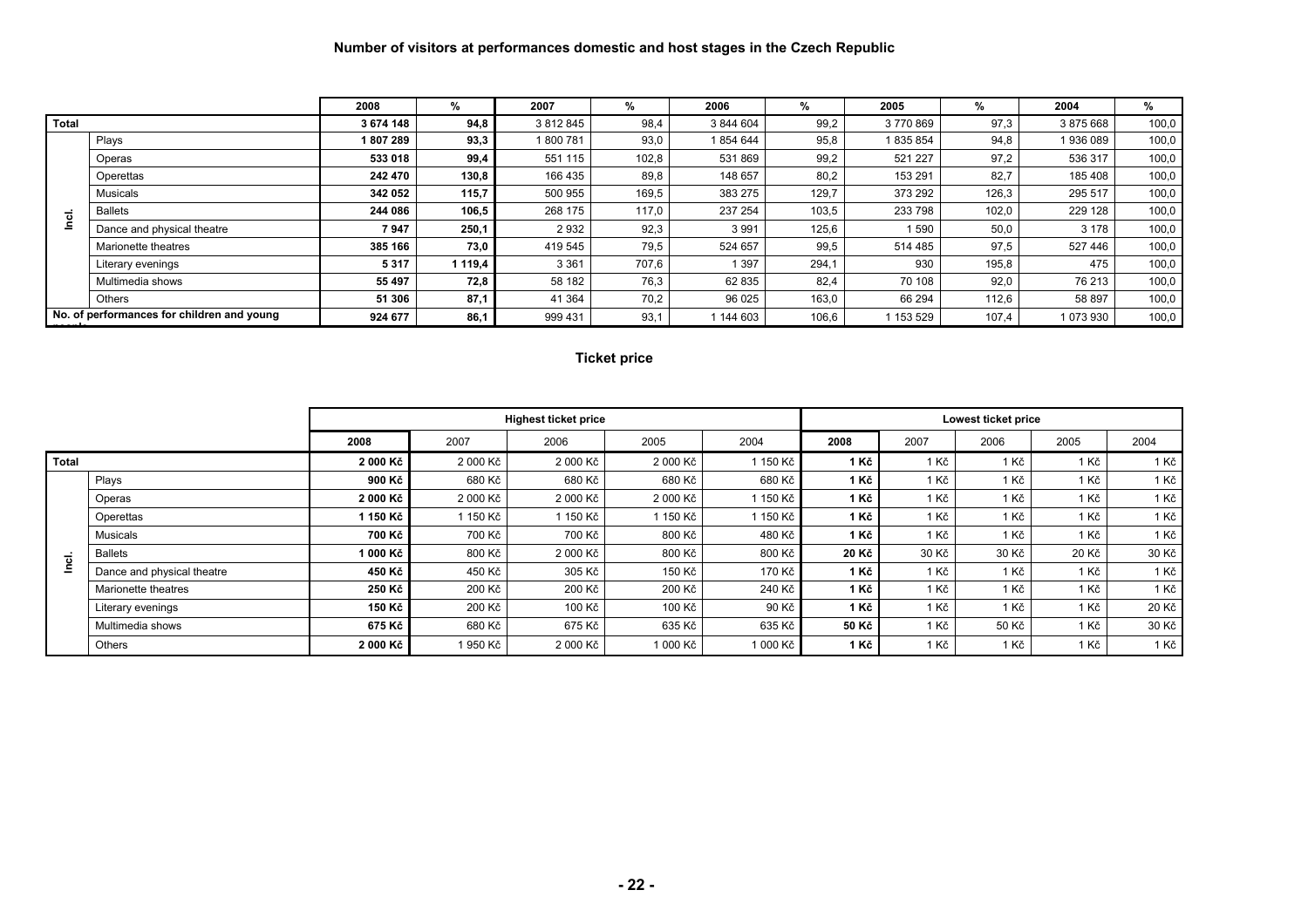## **Theatres and theatre groups established by civic associations as per Law No. 83/1990 Coll. and other parties**

**More of this type of theatres than are included in the following tables operate in the Czech Republic. However, due to a lack of clarity in this area, it is impossible to find an exhaustive summary. Most entities do not have permanent stages (performances are given on tours or are "sold" to other cultural facilities), and several do not**  have permanent companies. Performers and technicians are contracted for individual performances. For this reason, the number of stated employees is relatively low.

|                                                                         | 2008  | %     | 2007    | %     | 2006    | %     | 2005    | %     | 2004    | %     |
|-------------------------------------------------------------------------|-------|-------|---------|-------|---------|-------|---------|-------|---------|-------|
| Number of observed theatres and theatre groups                          | 45    | 145.2 | 44      | 141.9 | 39      | 125.8 | 34      | 109.7 | 31      | 100.0 |
| Number of their established stages in operation                         | 30    | 176.5 | 23      | 135.3 | 20      | 117.6 | 22      | 129.4 | 17      | 100.0 |
| Capacity of theatres (number of seats)                                  | 3758  | 174.5 | 3 2 2 6 | 149.8 | 2 0 7 1 | 96.1  | 2 2 6 8 | 105.3 | 2 1 5 4 | 100,0 |
| Number of theatre ensembles of the observed theatres and theatre groups | 34    | 130.8 | 33      | 126.9 | 30      | 115.4 | 29      | 111.5 | 26      | 100,0 |
| Number of employees of the observed theatres and theatre groups         | 355.6 | 192.2 | 264.5   | 143.0 | 162.0   | 87.6  | 167.5   | 90.5  | 185.0   | 100,0 |
| of which are artistic workers                                           | 180.1 | 141.8 | 168,0   | 132.3 | 95,0    | 74,8  | 111.0   | 87.4  | 127.0   | 100,0 |

| <b>Establishers of Theatres and Theater Ensembles in 2008</b> |    |
|---------------------------------------------------------------|----|
| Civic associations                                            | 38 |
| Generally beneficial companies                                |    |
| <b>Foundations</b>                                            |    |
| <b>Others</b>                                                 |    |

|                  |                                  |                         |       |                |       |                |                                   |                |               |                | Number of |                      |       |                |        |                |                          |                |                          |                |       |
|------------------|----------------------------------|-------------------------|-------|----------------|-------|----------------|-----------------------------------|----------------|---------------|----------------|-----------|----------------------|-------|----------------|--------|----------------|--------------------------|----------------|--------------------------|----------------|-------|
|                  |                                  |                         |       |                |       |                | productions in theatre repertoire |                |               |                |           |                      |       |                |        | premieres      |                          |                |                          |                |       |
|                  |                                  | 2008                    | %     | 2007           | $\%$  | 2006           | $\%$                              | 2005           | $\frac{9}{6}$ | 2004           | %         | 2008                 | %     | 2007           | $\%$   | 2006           | %                        | 2005           | $\%$                     | 2004           | %     |
| Total            |                                  | 463                     | 129,7 | 406            | 113,7 | 380            | 106,4                             | 389            | 109,0         | 357            | 100,0     | 116                  | 134,9 | 103            | 119.8  | 101            | 117.4                    | 112            | 130,2                    | 86             | 100,0 |
|                  | Plays                            | 207                     | 160,5 | 202            | 156,6 | 189            | 146,5                             | 159            | 123,3         | 129            | 100,0     | 49                   | 140,0 | 49             | 140,0  | 58             | 165,7                    | 39             | 111,4                    | 35             | 100,0 |
|                  | Operas                           | 6                       | 100,0 | 9              | 150,0 | 6              | 100,0                             | $\overline{7}$ | 116.7         | 6              | 100,0     | $\mathbf{2}$         | 66,7  | 2              | 66,7   | $\overline{2}$ | 66,7                     | 2              | 66,7                     | 3              | 100,0 |
|                  | Operettas                        |                         |       |                |       |                |                                   | $\sim$         |               |                |           |                      |       |                | $\sim$ | $\sim$         | $\overline{\phantom{a}}$ |                | $\overline{\phantom{a}}$ |                |       |
| which            | Musicals                         | $\overline{1}$          | 100,0 |                |       |                |                                   | ٠              |               |                |           | $\blacktriangleleft$ | 100,0 | $\sim$         | $\sim$ | $\sim$         |                          |                |                          |                |       |
|                  | <b>Ballets</b>                   | 5                       | 83,3  | $\overline{4}$ | 66,7  | 3              | 50,0                              | 3              | 50,0          | 6              | 100,0     | $\overline{2}$       | 200,0 | $\mathbf{3}$   | 300,0  | $\sim$         | $\overline{\phantom{a}}$ |                | $\overline{\phantom{a}}$ | -1             | 100,0 |
| ৳                | Dance and physical theatre       | 50                      | 106,4 | 42             | 89,4  | 38             | 80,9                              | 32             | 68,1          | 47             | 100,0     | 16                   | 228,6 | 16             | 228,6  | 14             | 200,0                    | 11             | 157,1                    | $\overline{7}$ | 100,0 |
|                  | Marionette theatres              | 93                      | 122,4 | 87             | 114,5 | 68             | 89,5                              | 76             | 100,0         | 76             | 100,0     | 11                   | 78,6  | 9              | 64,3   | 8              | 57,1                     | 10             | 71,4                     | 14             | 100,0 |
|                  | Literary evenings                | $\overline{\mathbf{4}}$ | 133,3 | 3              | 100,0 | $\overline{2}$ | 66,7                              | $\overline{ }$ | 233,3         | 3              | 100,0     | 3                    | 300,0 | $\overline{1}$ | 100,0  | $\overline{2}$ | 200,0                    | -1             | 100,0                    | $\overline{1}$ | 100,0 |
|                  | Multimedia shows                 | 3                       | 150,0 |                | 50,0  | $\overline{2}$ | 100,0                             | 5              | 250,0         | $\overline{2}$ | 100,0     | 3                    | 300,0 | $\overline{1}$ | 100,0  | $\overline{1}$ | 100,0                    | $\overline{4}$ | 400,0                    | $\overline{1}$ | 100,0 |
|                  | Others                           | 94                      | 106,8 | 58             | 65,9  | 72             | 81,8                              | 100            | 113,6         | 88             | 100,0     | 29                   | 120,8 | 22             | 91,7   | 16             | 66,7                     | 45             | 187,5                    | 24             | 100,0 |
| and young people | No. of performances for children | 163                     | 153,8 | 158            | 149,1 | 117            | 110,4                             | 129            | 121,7         | 106            | 100,0     | 39                   | 139,3 | 30             | 107,1  | 23             | 82,1                     | 28             | 100,0                    | 28             | 100,0 |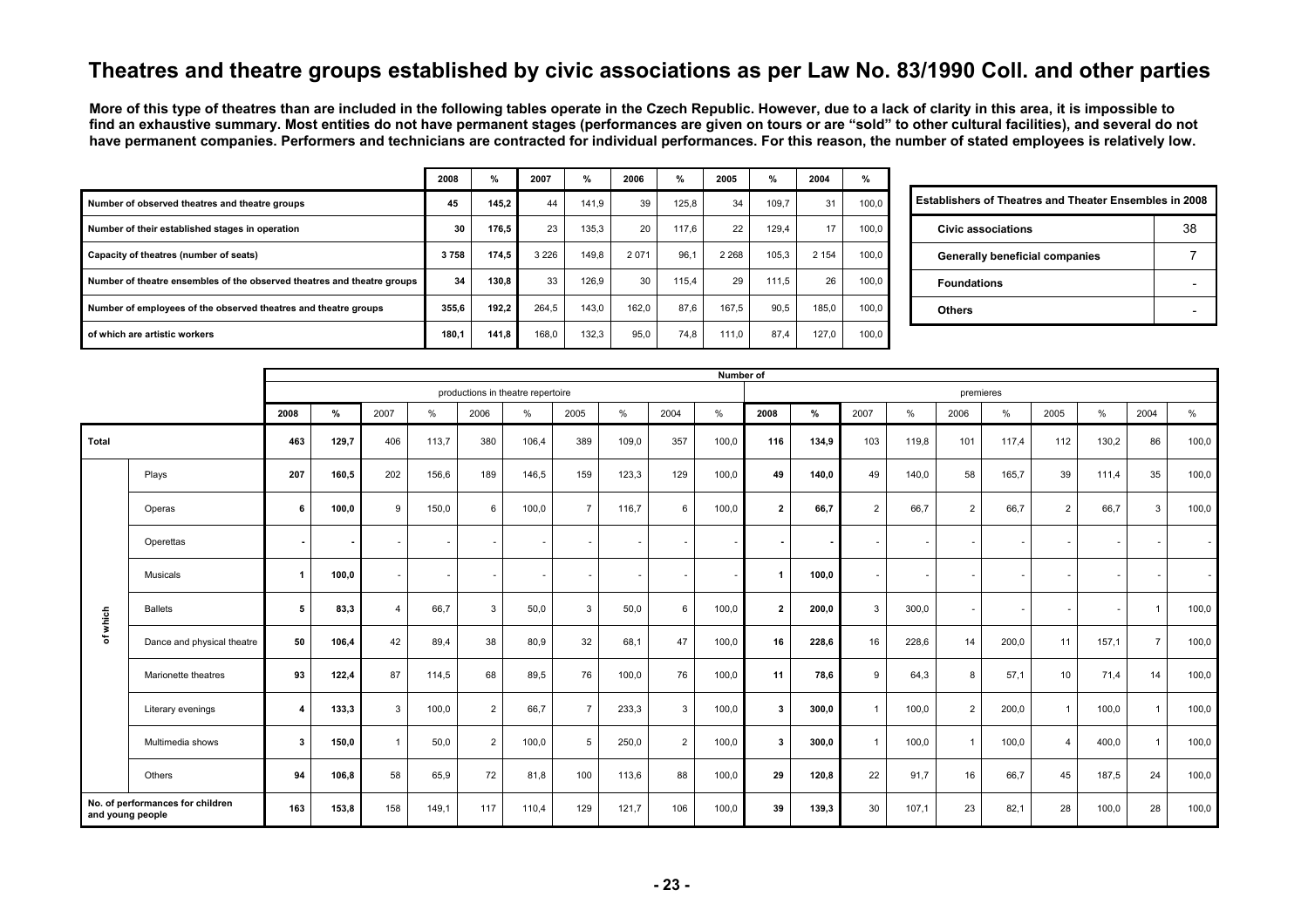#### **Number of continuation**

|              |                                                   |         |       |      |               |                                          |                          |         |       |      | Number of |      |                |      |       |      |                     |      |                          |      |       |
|--------------|---------------------------------------------------|---------|-------|------|---------------|------------------------------------------|--------------------------|---------|-------|------|-----------|------|----------------|------|-------|------|---------------------|------|--------------------------|------|-------|
|              |                                                   |         |       |      |               | performances on domestic and host stages |                          |         |       |      |           |      |                |      |       |      | performances abroad |      |                          |      |       |
|              |                                                   | 2008    | %     | 2007 | $\frac{0}{0}$ | 2006                                     | $\frac{0}{0}$            | 2005    | %     | 2004 | %         | 2008 | $\frac{9}{6}$  | 2007 | $\%$  | 2006 | $\%$                | 2005 | $\%$                     | 2004 | $\%$  |
| <b>Total</b> |                                                   | 3641    | 137,4 | 3476 | 131,2         | 2750                                     | 103,8                    | 2 9 0 3 | 109,6 | 2649 | 100.0     | 261  | 165,2          | 234  | 148.1 | 160  | 101,3               | 114  | 72,2                     | 158  | 100,0 |
|              | Plays                                             | 2 0 0 8 | 154,7 | 995  | 153,7         | 1612                                     | 124,2                    | 1 599   | 123,2 | 298  | 100,0     | 21   | 190,9          | 19   | 172.7 | 8    | 72.7                |      | $\overline{\phantom{a}}$ | -11  | 100,0 |
|              | Operas                                            | 25      | 119,0 | 36   | 171,4         | 31                                       | 147,6                    | 22      | 104,8 | 21   | 100,0     | 10   | 250,0          |      | 25,0  | 3    | 75,0                | 4    | 100,0                    |      |       |
|              | Operettas                                         |         |       |      |               | $\overline{\phantom{a}}$                 | ۰                        | . .     |       |      |           |      |                |      |       |      |                     |      |                          |      |       |
|              | Musicals                                          |         | 100,0 |      |               | $\overline{\phantom{a}}$                 | $\overline{\phantom{a}}$ | $\sim$  |       |      |           |      |                |      |       |      |                     |      |                          |      |       |
|              | <b>Ballets</b>                                    | 19      | 86.4  | 22   | 100,0         | $\overline{7}$                           | 31.8                     | 12      | 54.5  | 22   | 100,0     |      |                | 12   | 171,4 |      |                     |      |                          |      | 100,0 |
| <u>rei</u>   | Dance and physical theatre                        | 270     | 166,7 | 133  | 82.1          | 154                                      | 95,1                     | 135     | 83,3  | 162  | 100,0     | 105  | 201,9          | 47   | 90,4  | 42   | 80,8                |      | 13,5                     | 52   | 100,0 |
|              | Marionette theatres                               | 901     | 122,3 | 923  | 125,2         | 539                                      | 73,1                     | 691     | 93,8  | 737  | 100,0     | 79   | 141,1          | 81   | 144,6 | 74   | 132,1               | 81   | 144,6                    | 56   | 100,0 |
|              | Literary evenings                                 |         | 100,0 | 5    | 71.4          | $\overline{4}$                           | 57.1                     |         | 100,0 |      | 100,0     |      | $\blacksquare$ | ۰    | ۰     |      |                     |      | . .                      |      |       |
|              | Multimedia shows                                  | 18      | 257,1 | 9    | 128,6         | $\overline{4}$                           | 57.1                     | 19      | 271,4 |      | 100,0     |      |                |      |       | 3    | 100,0               |      | . .                      |      |       |
|              | <b>Others</b>                                     | 392     | 99,2  | 353  | 89,4          | 399                                      | 101,0                    | 418     | 105,8 | 395  | 100,0     | 46   | 143,8          | 74   | 231,3 | 30   | 93,8                | 22   | 68,8                     | 32   | 100,0 |
|              | No. of performances for children and young people | 1427    | 127,2 | 538  | 137,1         | 1114                                     | 99,3                     | 248     | 111,2 | 122  | 100,0     | 98   | 217,8          | 71   | 157,8 | 60   | 133,3               | 55   | 122,2                    | 45   | 100,0 |

#### **Number of continuation**

|              |                                                   |         |       |         |                          | Number of                                  |       |         |       |                          |       |
|--------------|---------------------------------------------------|---------|-------|---------|--------------------------|--------------------------------------------|-------|---------|-------|--------------------------|-------|
|              |                                                   |         |       |         |                          | persons attending domestic and host stages |       |         |       |                          |       |
|              |                                                   | 2008    | %     | 2007    | %                        | 2006                                       | %     | 2005    | $\%$  | 2004                     | %     |
| <b>Total</b> |                                                   | 405 622 | 214,1 | 411 247 | 217,1                    | 262 742                                    | 138,7 | 277 023 | 146,3 | 189 412                  | 100,0 |
|              | Plays                                             | 249 036 | 189,4 | 261 361 | 198,8                    | 162 208                                    | 123,4 | 170 218 | 129,5 | 131 465                  | 100,0 |
|              | Operas                                            | 4 200   | 249,7 | 11 100  | 659,9                    | 13 000                                     | 772,9 | 1400    | 83,2  | 1682                     | 100,0 |
|              | Operettas                                         |         |       |         |                          |                                            |       |         |       | $\sim$                   |       |
|              | <b>Musicals</b>                                   | 300     | 100,0 |         | $\overline{\phantom{a}}$ |                                            |       |         |       | $\overline{\phantom{a}}$ |       |
| Incl.        | <b>Ballets</b>                                    | 5 100   | 40,2  | 3850    | 30,3                     | 3 9 0 0                                    | 30,7  | 8 2 4 0 | 64,9  | 12 700                   | 100,0 |
|              | Dance and physical theatre                        | 18 527  | 288,7 | 13 003  | 202,6                    | 29 752                                     | 463,6 | 17 139  | 267,0 | 6418                     | 100,0 |
|              | Marionette theatres                               | 96 149  | 309,6 | 96 478  | 310,7                    | 25 853                                     | 83,2  | 50 127  | 161,4 | 31 055                   | 100,0 |
|              | Literary evenings                                 | 536     | 119,1 | 456     | 101,3                    | 200                                        | 44,4  | 648     | 144,0 | 450                      | 100,0 |
|              | Multimedia shows                                  | 640     | 34,3  |         |                          | 400                                        | 21,4  | 818     | 43,8  | 1867                     | 100,0 |
|              | Others                                            | 31 134  | 824,7 | 24 999  | 662,2                    | 27 4 29                                    | 726,6 | 28 40 6 | 752,5 | 3775                     | 100,0 |
|              | No. of performances for children and young people | 216 061 | 289,2 | 223 250 | 298,8                    | 136 819                                    | 183,1 | 148 387 | 198,6 | 74 720                   | 100,0 |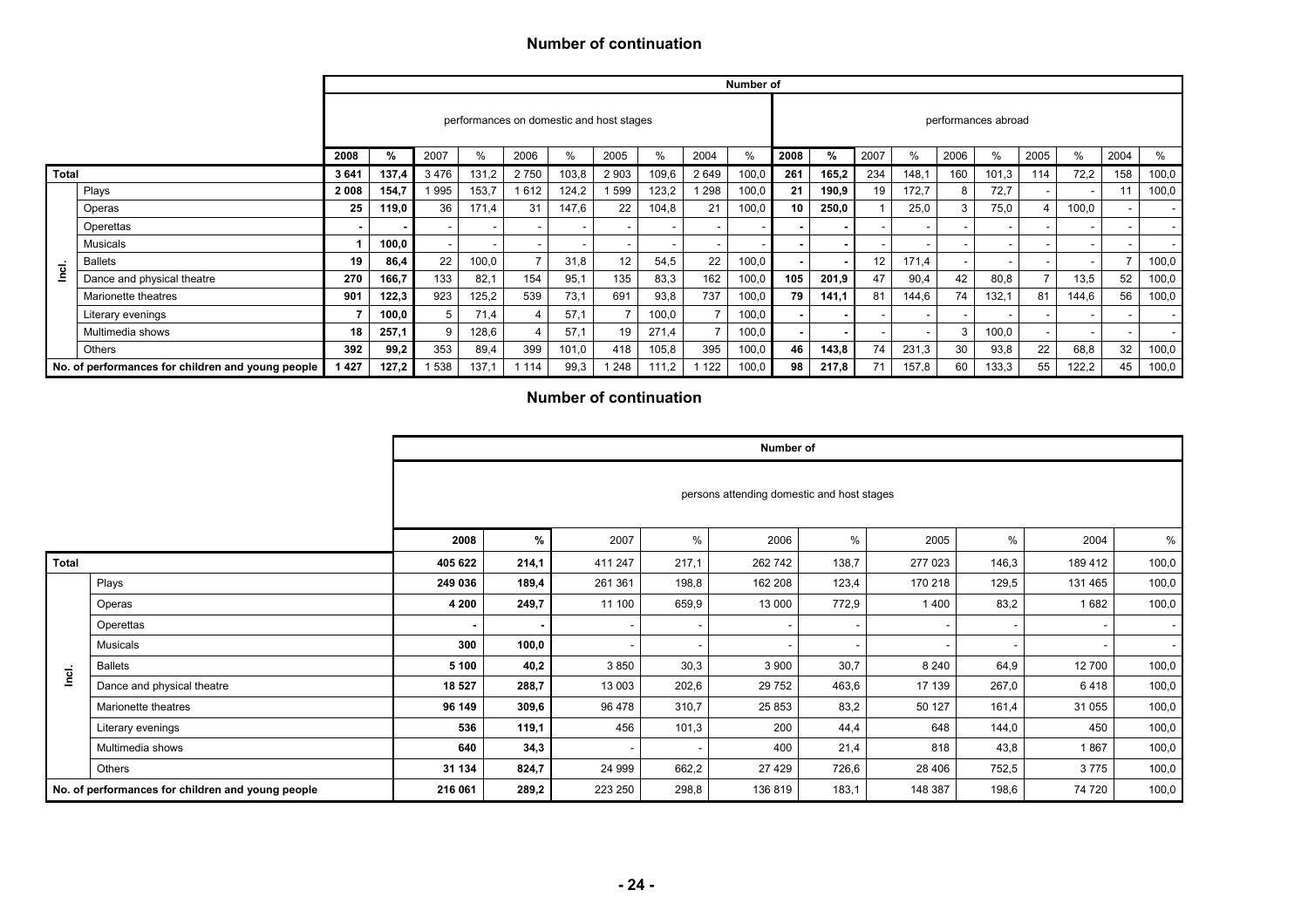## **Theatres and theatre groups established by entrepreneurs, entrepreneurial subjects**

**More private theatres than are included in the following tables operate in the Czech Republic. However, due to a lack of clarity in this area, it is impossible to find an exhaustive summary. Most entities do not have permanent stages (performances are given on tours or are "sold" to other cultural facilities), and several do not have permanent companies. Performers and technicians are contracted for individual performances. For this reason, the number of stated employees is relatively low.** 

|                                                                        | 2008  | %     | 2007    | %     | 2006    | %     | 2005  | %     | 2004  | $\frac{9}{6}$ |
|------------------------------------------------------------------------|-------|-------|---------|-------|---------|-------|-------|-------|-------|---------------|
| Number of observed theatres and theatre groups                         | 44    | 112.8 | 41      | 105.1 | 39      | 100.0 | 38    | 97,4  | 39    | 100.0         |
| Number of their established stages in operation                        | 33    | 132.0 | 33      | 132.0 | 30      | 120.0 | 29    | 116.0 | 25    | 100.0         |
| Capacity of theatres (number of seats)                                 | 8754  | 191.3 | 7 0 6 9 | 154.5 | 6 1 5 9 | 134.6 | 5017  | 109.7 | 4575  | 100.0         |
| Number of theatre ensembles of the observed theatres and theatre group | 35    | 116.7 | 32      | 106.7 | 27      | 90.0  | 30    | 100.0 | 30    | 100.0         |
| Number of employees of the observed theatres and theatre groups        | 371.7 | 131.4 | 337.7   | 119.4 | 305.7   | 108.1 | 278.9 | 98.6  | 282.9 | 100.0         |
| of which are artistic workers                                          | 114.0 | 85,1  | 93.0    | 69.4  | 110.0   | 82.1  | 126.0 | 94,0  | 134.0 | 100.0         |

| Establishers of Theatres and Theater Ensembles in 2008 |    |
|--------------------------------------------------------|----|
| <b>Commercial companies</b>                            |    |
| <b>Public companies</b>                                |    |
| <b>Limited partnerships</b>                            |    |
| Limited companies                                      | 13 |
| Joint-stock companies                                  | 2  |
| Cooperatives                                           |    |
| <b>Entrepreneurs - individuals</b>                     |    |

|       |                                                      |                  |               |                |       |      |                                   |      |       |      |       | Number of |       |                          |                          |                |           |               |       |                          |       |
|-------|------------------------------------------------------|------------------|---------------|----------------|-------|------|-----------------------------------|------|-------|------|-------|-----------|-------|--------------------------|--------------------------|----------------|-----------|---------------|-------|--------------------------|-------|
|       |                                                      |                  |               |                |       |      | productions in theatre repertoire |      |       |      |       |           |       |                          |                          |                | premieres |               |       |                          |       |
|       |                                                      | 2008             | $\frac{9}{6}$ | 2007           | %     | 2006 | %                                 | 2005 | $\%$  | 2004 | %     | 2008      | %     | 2007                     | $\frac{0}{0}$            | 2006           | $\%$      | 2005          | $\%$  | 2004                     | %     |
| Total |                                                      | 519              | 175,9         | 495            | 167,8 | 399  | 135,3                             | 342  | 115,9 | 295  | 100,0 | 89        | 143,5 | 85                       | 137,1                    | 68             | 109,7     | 69            | 111,3 | 62                       | 100,0 |
|       | Plays                                                | 273              | 158,7         | 248            | 144,2 | 227  | 132,0                             | 197  | 114,5 | 172  | 100,0 | 52        | 144,4 | 48                       | 133,3                    | 43             | 119,4     | 42            | 116,7 | 36                       | 100,0 |
|       | Operas                                               | 6                | 150,0         | 6              | 150,0 | 2    | 50,0                              |      | 100,0 | 4    | 100,0 |           |       | $\overline{\phantom{a}}$ | $\overline{\phantom{a}}$ |                |           |               | 100,0 |                          |       |
|       | Operettas                                            | $\blacksquare$   |               |                |       |      |                                   |      |       |      |       |           |       | $\overline{\phantom{a}}$ | $\overline{\phantom{a}}$ |                |           |               |       | $\overline{\phantom{a}}$ |       |
|       | Musicals                                             | 46               | 306,7         | 34             | 226,7 | 26   | 173,3                             | 22   | 146,7 | 15   | 100,0 | 8         | 160,0 | 8                        | 160,0                    | 4              | 80,0      |               | 80.0  | 5                        | 100,0 |
| ಕ     | <b>Ballets</b>                                       | 3                | 150,0         | $\mathfrak{p}$ | 100,0 | 3    | 150,0                             | 2    | 100,0 |      | 100,0 |           |       | $\overline{\phantom{a}}$ | $\overline{\phantom{a}}$ |                | 50,0      |               |       | 2                        | 100,0 |
|       | Dance and physical theatre                           | 16               | 84.2          | 16             | 84,2  | 21   | 110,5                             | 10   | 52,6  | 19   | 100,0 | 3         | 150,0 | 5                        | 250,0                    | 3              | 150,0     | 3             | 150,0 | $\overline{2}$           | 100,0 |
|       | Marionette theatres                                  | 100              | 303,0         | 82             | 248,5 | 50   | 151,5                             | 42   | 127,3 | 33   | 100,0 | 13        | 650,0 | 13                       | 650,0                    | 5              | 250,0     |               | 200,0 | 2                        | 100,0 |
|       | Literary evenings                                    | $\,$             |               | 6              | 600,0 |      | 500,0                             |      | 400,0 |      | 100,0 |           |       | 2                        | 100,0                    |                |           |               |       | $\overline{\phantom{a}}$ |       |
|       | Multimedia shows                                     | $\boldsymbol{4}$ | 44,4          | 5              | 55,6  |      | 122,2                             | 11   | 122,2 | 9    | 100,0 |           |       |                          | 33,3                     | $\overline{2}$ | 66,7      | $\mathcal{P}$ | 66,7  | 3                        | 100,0 |
|       | Others                                               | 71               | 177,5         | 96             | 240,0 | 54   | 135,0                             | 50   | 125,0 | 40   | 100,0 | 13        | 108,3 | 8                        | 66,7                     | 10             | 83,3      | 13            | 108,3 | 12                       | 100,0 |
|       | No. of performances for children<br>and young people | 211              | 204,9         | 182            | 176,7 | 122  | 118,4                             | 121  | 117,5 | 103  | 100,0 | 39        | 260,0 | 37                       | 246,7                    | 17             | 113,3     | 22            | 146,7 | 15                       | 100,0 |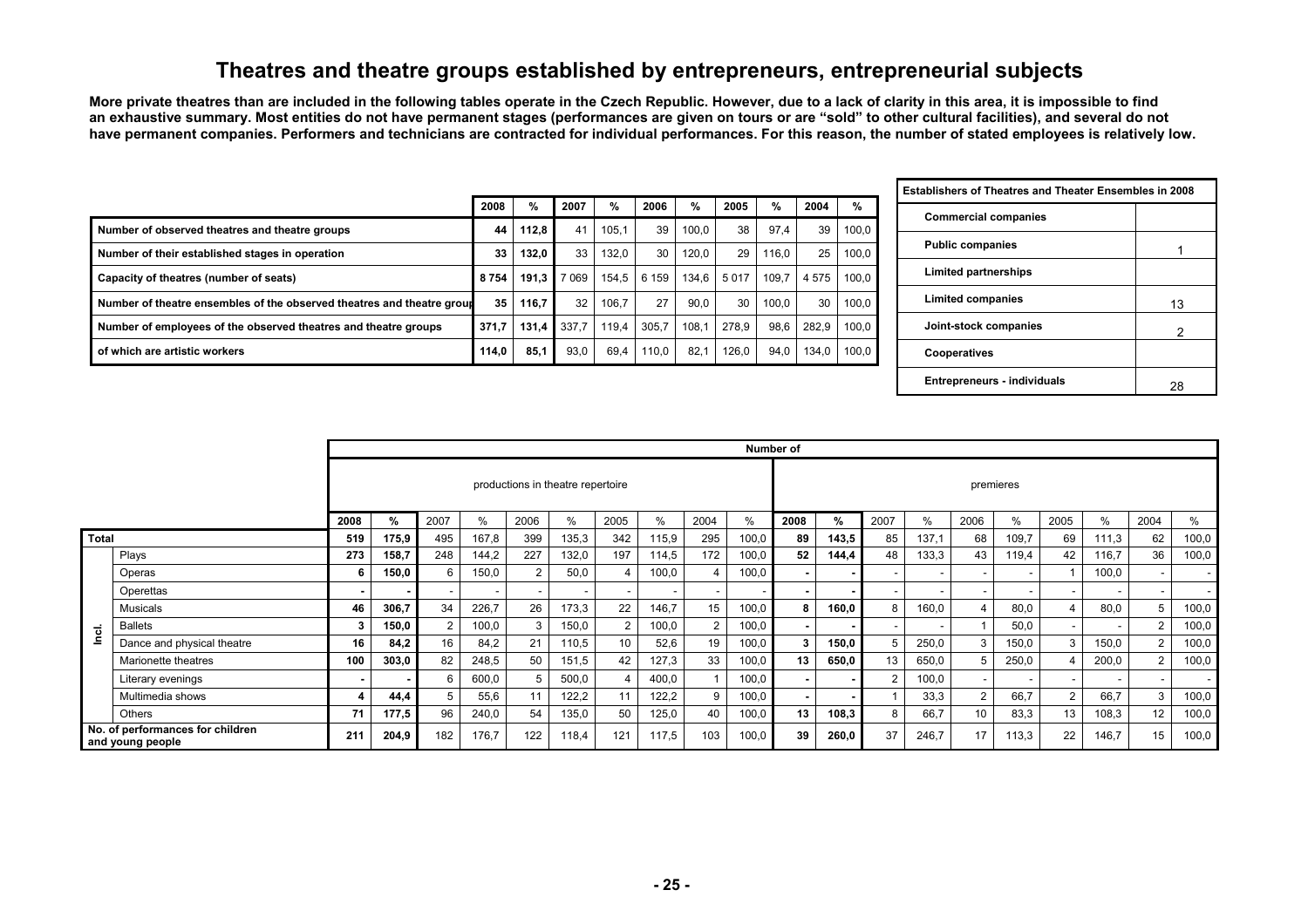#### **Number of continuation**

|         |                                                   |         |       |         |               |         |                                          |         |       |                | Number of |              |               |      |       |      |                     |        |        |                          |       |
|---------|---------------------------------------------------|---------|-------|---------|---------------|---------|------------------------------------------|---------|-------|----------------|-----------|--------------|---------------|------|-------|------|---------------------|--------|--------|--------------------------|-------|
|         |                                                   |         |       |         |               |         | performances on domestic and host stages |         |       |                |           |              |               |      |       |      | performances abroad |        |        |                          |       |
|         |                                                   | 2008    | $\%$  | 2007    | $\frac{0}{0}$ | 2006    | %                                        | 2005    | $\%$  | 2004           | $\%$      | 2008         | $\frac{9}{6}$ | 2007 | %     | 2006 | %                   | 2005   | %      | 2004                     | %     |
| Total   |                                                   | 9 2 9 9 | 126,1 | 9 2 9 0 | 125,9         | 8 4 0 6 | 113,9                                    | 7 9 6 2 | 107,9 | 7 3 7 7        | 100,0     | 249          | 61,3          | 257  | 63,3  | 328  | 80,8                | 426    | 104,9  | 406                      | 100,0 |
|         | Plays                                             | 4 1 1 0 | 119,7 | 3886    | 113,2         | 3779    | 110,0                                    | 3 5 5 4 | 103,5 | 3 4 3 4        | 100,0     | 113          | 116,5         | 73   | 75,3  | 70   | 72,2                | 77     | 79,4   | 97                       | 100,0 |
|         | Operas                                            | 154     | 90.1  | 164     | 95,9          | 179     | 104.7                                    | 139     | 81,3  | 171            | 100,0     |              |               | 6    | 200,0 |      |                     | 11     | 366,7  |                          | 100,0 |
|         | Operettas                                         |         |       |         |               |         |                                          |         |       |                |           |              |               |      |       |      |                     |        | $\sim$ |                          |       |
|         | Musicals                                          | 694     | 122,4 | 643     | 113,4         | 611     | 107,8                                    | 665     | 117,3 | 567            | 100,0     | $\mathbf{3}$ | 100,0         |      |       |      |                     |        | 100,0  |                          |       |
| .<br>اع | <b>Ballets</b>                                    | 13      | 43,3  | 18      | 60,0          | 30      | 100,0                                    | 55      | 183,3 | 30             | 100,0     |              |               |      |       | 12   | 240,0               |        | 80,0   | 5                        | 100,0 |
|         | Dance and physical theatre                        | 602     | 87,2  | 632     | 91,6          | 771     | 111.7                                    | 673     | 97,5  | 690            | 100,0     | 86           | 35,0          | 116  | 47,2  | 204  | 82,9                | 262    | 106,5  | 246                      | 100,0 |
|         | Marionette theatres                               | 1915    | 190,0 | 1867    | 185,2         | 1489    | 147.7                                    | 1 280   | 127,0 | 1 0 0 8        | 100,0     | 21           | 110,5         | 37   | 194.7 | 38   | 200,0               | 57     | 300,0  | 19                       | 100,0 |
|         | Literary evenings                                 |         |       | 17      | 850,0         | 17      | 850,0                                    | 6       | 300,0 | $\overline{2}$ | 100,0     |              |               |      | 100.0 |      |                     | $\sim$ | $\sim$ | $\overline{\phantom{a}}$ |       |
|         | Multimedia shows                                  | 813     | 90,0  | 1 0 4 1 | 115,3         | 1 0 3 9 | 115,1                                    | 1028    | 113,8 | 903            | 100,0     |              |               |      |       |      | 33.3                |        | 100,0  |                          |       |
|         | Others                                            | 998     | 174,5 | 1 0 2 2 | 178,7         | 491     | 85,8                                     | 562     | 98,3  | 572            | 100,0     | 26           | 152,9         | 24   | 141,2 | 3    | 17,6                |        | 52,9   | 17                       | 100,0 |
|         | No. of performances for children and young people | 2811    | 137,8 | 2 5 4 7 | 124,9         | 2 0 4 2 | 100,1                                    | 1988    | 97,5  | 2 0 4 0        | 100,0     | 76           | 211,1         | 98   | 272,2 | 81   | 225.0               | 69     | 191.7  | 36                       | 100,0 |

#### **Number of continuation**

|              |                                                   |           |       |                          |        | Number of                                  |       |         |        |           |                          |
|--------------|---------------------------------------------------|-----------|-------|--------------------------|--------|--------------------------------------------|-------|---------|--------|-----------|--------------------------|
|              |                                                   |           |       |                          |        | persons attending domestic and host stages |       |         |        |           |                          |
|              |                                                   | 2008      | %     | 2007                     | %      | 2006                                       | %     | 2005    | %      | 2004      | %                        |
| <b>Total</b> |                                                   | 1 526 530 | 137,4 | 224 150                  | 110,2  | 1 026 930                                  | 92,5  | 928 130 | 83,6   | 1 110 750 | 100,0                    |
|              | Plays                                             | 908 289   | 122,4 | 682 588                  | 91,9   | 591 836                                    | 79.7  | 537 780 | 72,4   | 742 358   | 100,0                    |
|              | Operas                                            | 8 6 6 8   | 138,1 | 11 776                   | 187,7  | 8707                                       | 138,8 | 5768    | 91,9   | 6 2 7 5   | 100,0                    |
|              | Operettas                                         |           |       | $\overline{\phantom{a}}$ | $\sim$ | $\overline{\phantom{a}}$                   |       |         | $\sim$ |           | $\overline{\phantom{a}}$ |
|              | Musicals                                          | 187 391   | 333,8 | 109 463                  | 195,0  | 122 071                                    | 217,5 | 147 865 | 263,4  | 56 133    | 100,0                    |
|              | <b>Ballets</b>                                    | 4 6 3 6   | 59,4  | 5730                     | 73,5   | 9 9 0 0                                    | 126,9 | 17 530  | 224,7  | 7800      | 100,0                    |
| Inci.        | Dance and physical theatre                        | 69 128    | 109,1 | 71 669                   | 113,2  | 115 536                                    | 182,4 | 63 801  | 100,7  | 63 335    | 100,0                    |
|              | Marionette theatres                               | 145 437   | 204,5 | 128 464                  | 180,6  | 87 313                                     | 122,8 | 75 392  | 106,0  | 71 126    | 100,0                    |
|              | Literary evenings                                 |           |       | 492                      | 68,3   | 698                                        | 96,9  | 600     | 83,3   | 720       | 100,0                    |
|              | Multimedia shows                                  | 86 669    | 90,8  | 106 229                  | 111,3  | 125 157                                    | 131,1 | 112818  | 118,2  | 95 436    | 100,0                    |
|              | Others                                            | 116 312   | 172,1 | 107 739                  | 159,5  | 51 763                                     | 76,6  | 54 827  | 81,1   | 67 567    | 100,0                    |
|              | No. of performances for children and young people | 348 253   | 168,6 | 313 032                  | 151,6  | 218 004                                    | 105,6 | 205 696 | 99,6   | 206 530   | 100,0                    |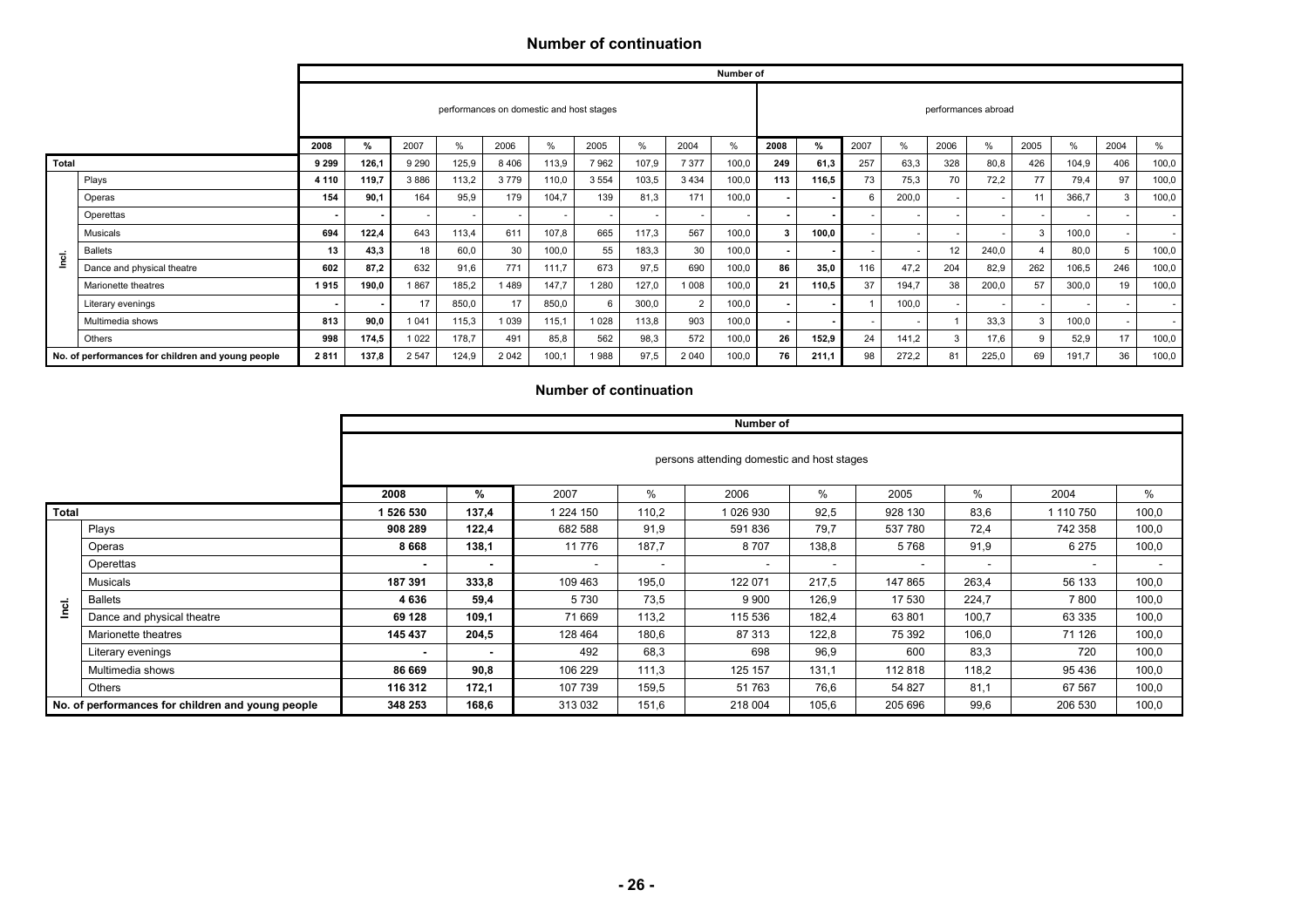## **Theatres without their own professional theatre ensembles**

**Seasonal theatres that do not have their own ensembles and regularly stage theatrical performances in their programs were included in the statistical survey for the first time in 1999. The main criterion for an entity to fall within the scope of the survey was the total number of theatrical performances given during the year. This number was at least 20 performances in the year.** 

|                                                   |        | 2008   |        | 2007   |         | 2006   |        | 2005   |        | 2004   |
|---------------------------------------------------|--------|--------|--------|--------|---------|--------|--------|--------|--------|--------|
| Number of theatres                                | 62     | 112,7% | 60     | 109.1% | 58      | 105.5% | 57     | 103.6% | 55     | 100.0% |
| Number of established stages in operation         | 107    | 115,1% | 106    | 114.0% | 101     | 108.6% | 101    | 108.6% | 93     | 100.0% |
| Capacity of theatres (number of seats)            | 32 684 | 120,4% | 30 896 | 113.8% | 28 5 20 | 105.1% | 28 736 | 105.9% | 27 146 | 100.0% |
| Number of theatre ensembleses                     |        | ۰      |        | ۰.     | ۰       | ۰.     |        | ۰.     | ۰      |        |
| Number of theatre employees (recalculated number) | 399.0  | 50,6%  | 482,1  | 61.2%  | 726.6   | 92,2%  | 821.1  | 104.2% | 788,1  | 100,0% |
| Number of which are artistic workers              | 13,0   | 61,9%  | 11,0   | 52,4%  | 16,0    | 76,2%  | 20,0   | 95,2%  | 21,0   | 100,0% |

| Establishers of Theatres and Theater Ensembles in 2008 |    |
|--------------------------------------------------------|----|
| Subsidized organizations                               | 34 |
| State enterprises                                      |    |
| Civic associations                                     | 5  |
| Generally beneficial companies                         | 6  |
| Foundations                                            |    |
| Commercial companies                                   |    |
| Public companies                                       |    |
| Limited partnerships                                   |    |
| Limited companies                                      | 10 |
| Joint stock companies                                  | 4  |
| Cooperatives                                           |    |
| Entrepreneurs - individuals                            |    |
| Others                                                 |    |

#### **Number of titles**

|              |                                                   |         | 2008   |         | 2007   |         | 2006   |         | 2005   |         | 2004   |
|--------------|---------------------------------------------------|---------|--------|---------|--------|---------|--------|---------|--------|---------|--------|
| <b>Total</b> |                                                   | 3862    | 117,5% | 3720    | 113,1% | 3599    | 109,5% | 4 0 3 5 | 122,7% | 3 2 8 8 | 100,0% |
|              | Plays                                             | 2 3 0 1 | 128,6% | 2 1 6 1 | 120,8% | 2 0 9 7 | 117,2% | 2 1 3 1 | 119,1% | 1789    | 100,0% |
|              | Operas                                            | 15      | 83,3%  | 24      | 133,3% | 21      | 116,7% | 26      | 144,4% | 18      | 100,0% |
|              | Operettas                                         | 44      | 183,3% | 69      | 287,5% | 53      | 220,8% | 26      | 108,3% | 24      | 100,0% |
|              | Musicals                                          | 49      | 144,1% | 49      | 144,1% | 53      | 155,9% | 55      | 161,8% | 34      | 100,0% |
| lnci.        | <b>Ballets</b>                                    | 22      | 146,7% | 21      | 140,0% | 19      | 126,7% | 24      | 160,0% | 15      | 100,0% |
|              | Dance and physical theatre                        | 208     | 149,6% | 206     | 148,2% | 180     | 129,5% | 256     | 184,2% | 139     | 100,0% |
|              | Marionette theatres                               | 354     | 120,0% | 261     | 88,5%  | 252     | 85,4%  | 287     | 97,3%  | 295     | 100,0% |
|              | Literary evenings                                 | 98      | 99,0%  | 82      | 82,8%  | 75      | 75,8%  | 144     | 145,5% | 99      | 100,0% |
|              | Multimedia shows                                  | 40      | 63,5%  | 29      | 46,0%  | 70      | 111,1% | 50      | 79,4%  | 63      | 100,0% |
|              | Others                                            | 731     | 90,0%  | 818     | 100,7% | 779     | 95,9%  | 1 0 6 3 | 130,9% | 812     | 100,0% |
|              | No. of performances for children and young people | 1 529   | 116,5% | 1 3 6 3 | 103,8% | 1 3 5 3 | 103,0% | 1413    | 107,6% | 1 3 1 3 | 100,0% |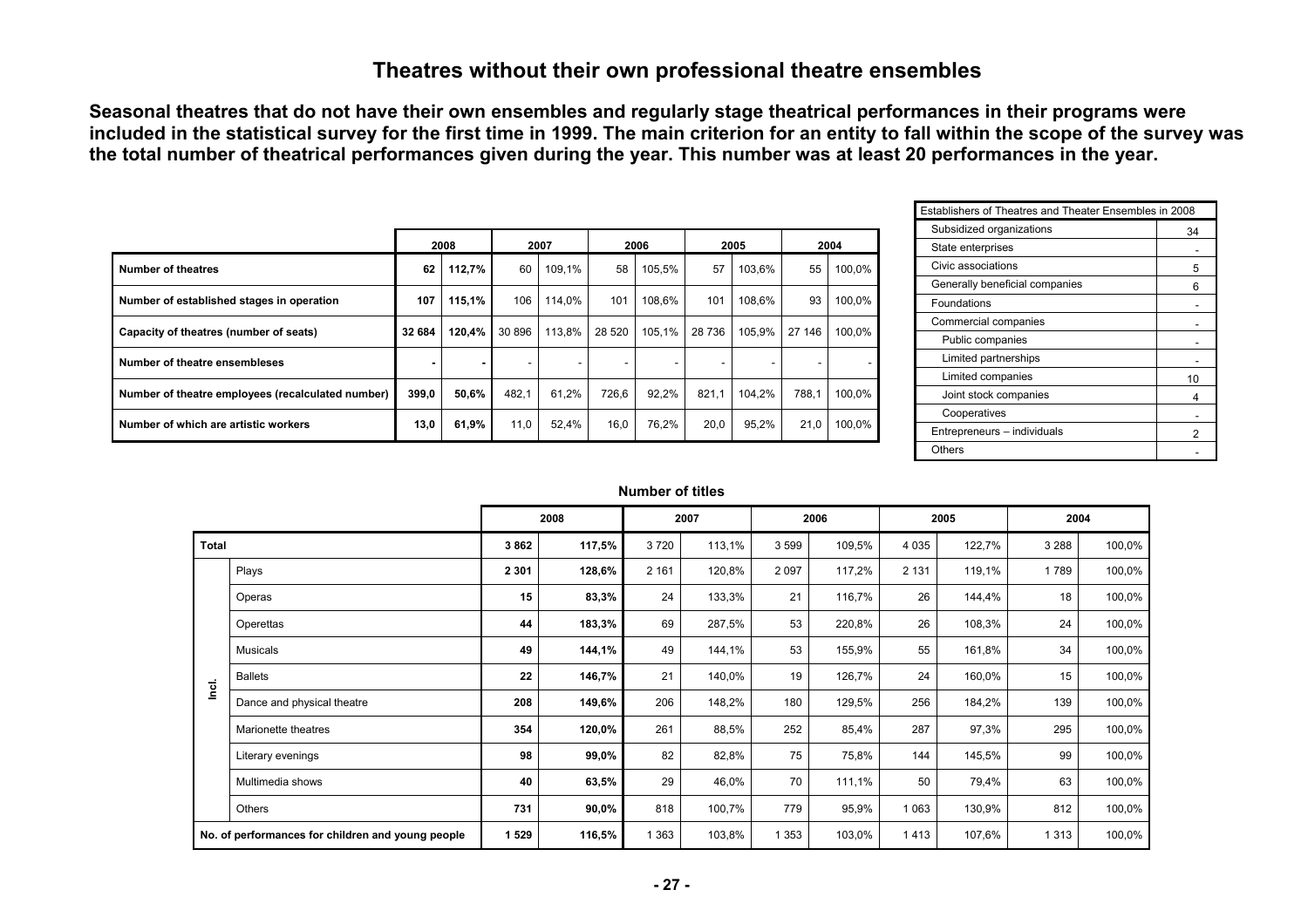#### **Number of premieres**

|              |                                                   |                          | 2008   |                | 2007   |                | 2006                     |     | 2005   | 2004 |        |
|--------------|---------------------------------------------------|--------------------------|--------|----------------|--------|----------------|--------------------------|-----|--------|------|--------|
| <b>Total</b> |                                                   | 180                      | 116,9% | 148            | 96,1%  | 133            | 86,4%                    | 165 | 107,1% | 154  | 100,0% |
|              | Plays                                             | 86                       | 141,0% | 52             | 85,2%  | 65             | 106,6%                   | 72  | 118,0% | 61   | 100,0% |
|              | Operas                                            | $\mathbf{2}$             | 100,0% | 3              | 150,0% | 2              | 100,0%                   |     | 200,0% | 2    | 100,0% |
|              | Operettas                                         | $\overline{\phantom{a}}$ |        |                |        |                | $\overline{\phantom{a}}$ | ٠   |        |      | 100,0% |
|              | Musicals                                          |                          | 100,0% | 2              | 200,0% | $\overline{2}$ | 200,0%                   | ∠   | 200,0% |      | 100,0% |
| lnci.        | <b>Ballets</b>                                    | $\,$ $\,$                |        |                |        |                |                          |     |        |      |        |
|              | Dance and physical theatre                        | 35                       | 134,6% | 28             | 107,7% | 18             | 69,2%                    | 36  | 138,5% | 26   | 100,0% |
|              | Marionette theatres                               |                          | 116,7% | 8              | 133,3% |                | 116,7%                   | 2   | 33,3%  | 6    | 100,0% |
|              | Literary evenings                                 | 13                       | 108,3% | 19             | 158,3% | 3              | 25,0%                    |     | 41,7%  | 12   | 100,0% |
|              | Multimedia shows                                  | 3                        | 50,0%  | $\overline{2}$ | 33,3%  | 10             | 166,7%                   |     | 66,7%  | 6    | 100,0% |
|              | Others                                            | 33                       | 84,6%  | 34             | 87,2%  | 26             | 66,7%                    | 40  | 102,6% | 39   | 100,0% |
|              | No. of performances for children and young people | 20                       | 125,0% | 25             | 156,3% | 28             | 175,0%                   | 12  | 75,0%  | 16   | 100,0% |

#### **Total number of performances**

|              |                                                   |         | 2008   |         | 2007   |         | 2006   |         | 2005   | 2004    |        |
|--------------|---------------------------------------------------|---------|--------|---------|--------|---------|--------|---------|--------|---------|--------|
| <b>Total</b> |                                                   | 6 6 0 8 | 102,1% | 6418    | 99,2%  | 6421    | 99,2%  | 6495    | 100,4% | 6470    | 100,0% |
|              | Plays                                             | 4 0 4 5 | 112,2% | 3825    | 106,1% | 3521    | 97,7%  | 3 5 6 8 | 99,0%  | 3 6 0 5 | 100,0% |
|              | Operas                                            | 18      | 94,7%  | 26      | 136,8% | 31      | 163,2% | 33      | 173,7% | 19      | 100,0% |
|              | Operettas                                         | 61      | 254,2% | 91      | 379,2% | 70      | 291,7% | 26      | 108,3% | 24      | 100,0% |
|              | Musicals                                          | 271     | 136,2% | 302     | 151,8% | 260     | 130,7% | 329     | 165,3% | 199     | 100,0% |
| Inci.        | <b>Ballets</b>                                    | 29      | 181,3% | 29      | 181,3% | 30      | 187,5% | 33      | 206,3% | 16      | 100,0% |
|              | Dance and physical theatre                        | 439     | 165,0% | 398     | 149,6% | 371     | 139,5% | 373     | 140,2% | 266     | 100,0% |
|              | Marionette theatres                               | 526     | 86,5%  | 452     | 74,3%  | 483     | 79,4%  | 553     | 91,0%  | 608     | 100,0% |
|              | Literary evenings                                 | 114     | 89,8%  | 96      | 75,6%  | 101     | 79,5%  | 169     | 133,1% | 127     | 100,0% |
|              | Multimedia shows                                  | 123     | 23,5%  | 67      | 12,8%  | 496     | 94,8%  | 163     | 31,2%  | 523     | 100,0% |
|              | Others                                            | 982     | 90,7%  | 1 1 3 2 | 104,5% | 1 0 5 8 | 97,7%  | 1 2 4 8 | 115,2% | 1 0 8 3 | 100,0% |
|              | No. of performances for children and young people | 2601    | 103,6% | 2492    | 99,2%  | 2 3 8 6 | 95,0%  | 2487    | 99,0%  | 2511    | 100,0% |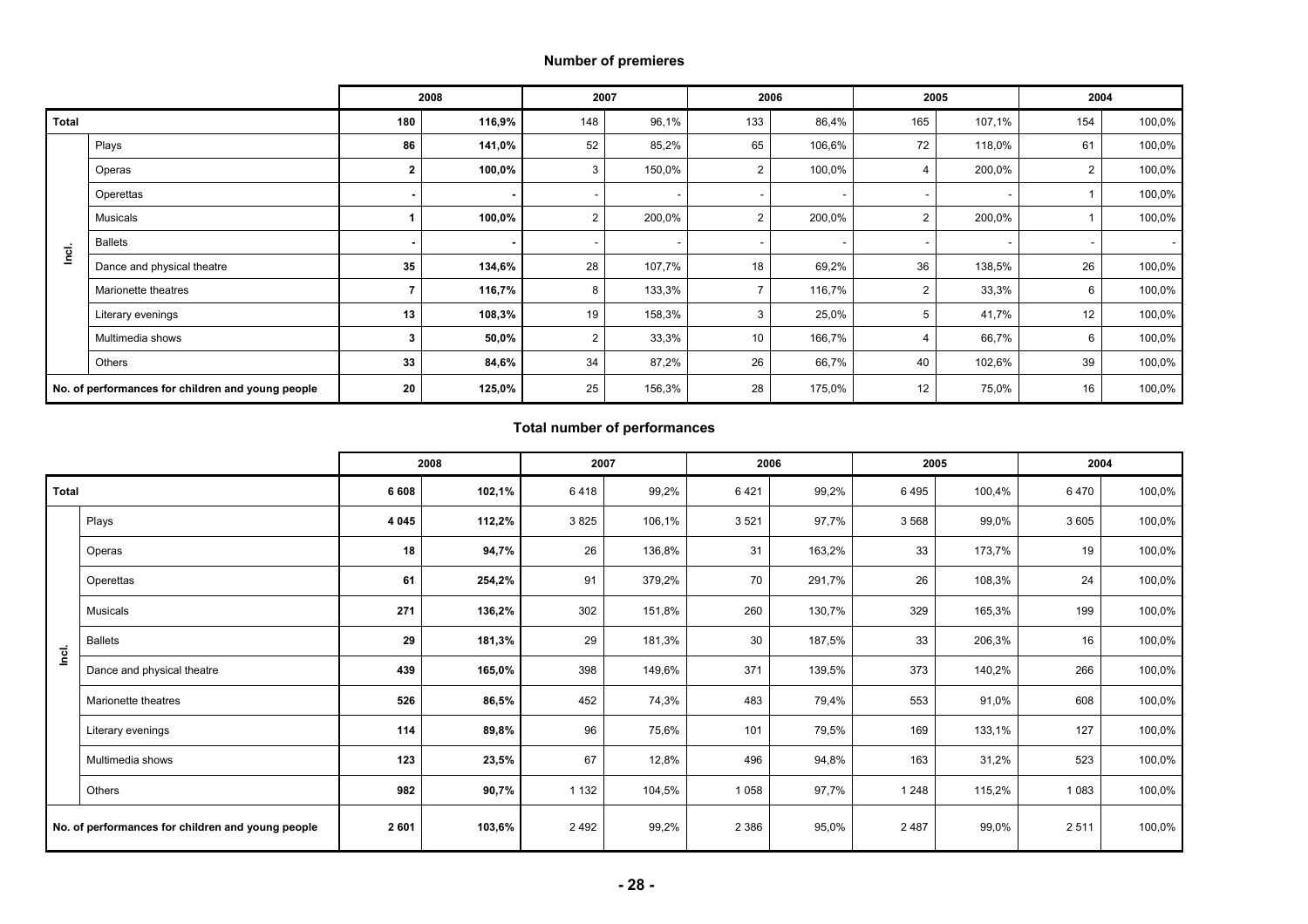#### **Number of guest professional theatre and dance companies**

|                             |      | 2008      |      | 2007   |       | 2006   |      | 2005   | 2004    |        |
|-----------------------------|------|-----------|------|--------|-------|--------|------|--------|---------|--------|
| Total                       | 2020 | 119,2%    | 1989 | 117,4% | 1 723 | 101,7% | 769  | 104,4% | 1 6 9 4 | 100,0% |
| No. from the Czech Republic | 1970 | $119.4\%$ | 1916 | 116,1% | 1650  | 100,0% | 1711 | 103,7% | 1 650   | 100,0% |

#### **Number of other activities**

|             |         | 2008      |         | 2007   | 2006    |        |         | 2005   |         | 2004   |
|-------------|---------|-----------|---------|--------|---------|--------|---------|--------|---------|--------|
| Cultural 1) | 8 2 3 0 | $108,6\%$ | 8 3 1 9 | 109,8% | 7970    | 105,2% | 8 3 7 9 | 110,6% | 7579    | 100,0% |
| Public 2)   | 1077    | 101,4%    | 929     | 87,5%  | 1 0 5 8 | 99,6%  | 1 1 4 8 | 108,1% | 1 0 6 2 | 100,0% |

 $1)$  concerning, for example, musical shows, exhibitions, film showings, etc.

<sup>2)</sup> concerning, for example, courses, fashion shows, etc.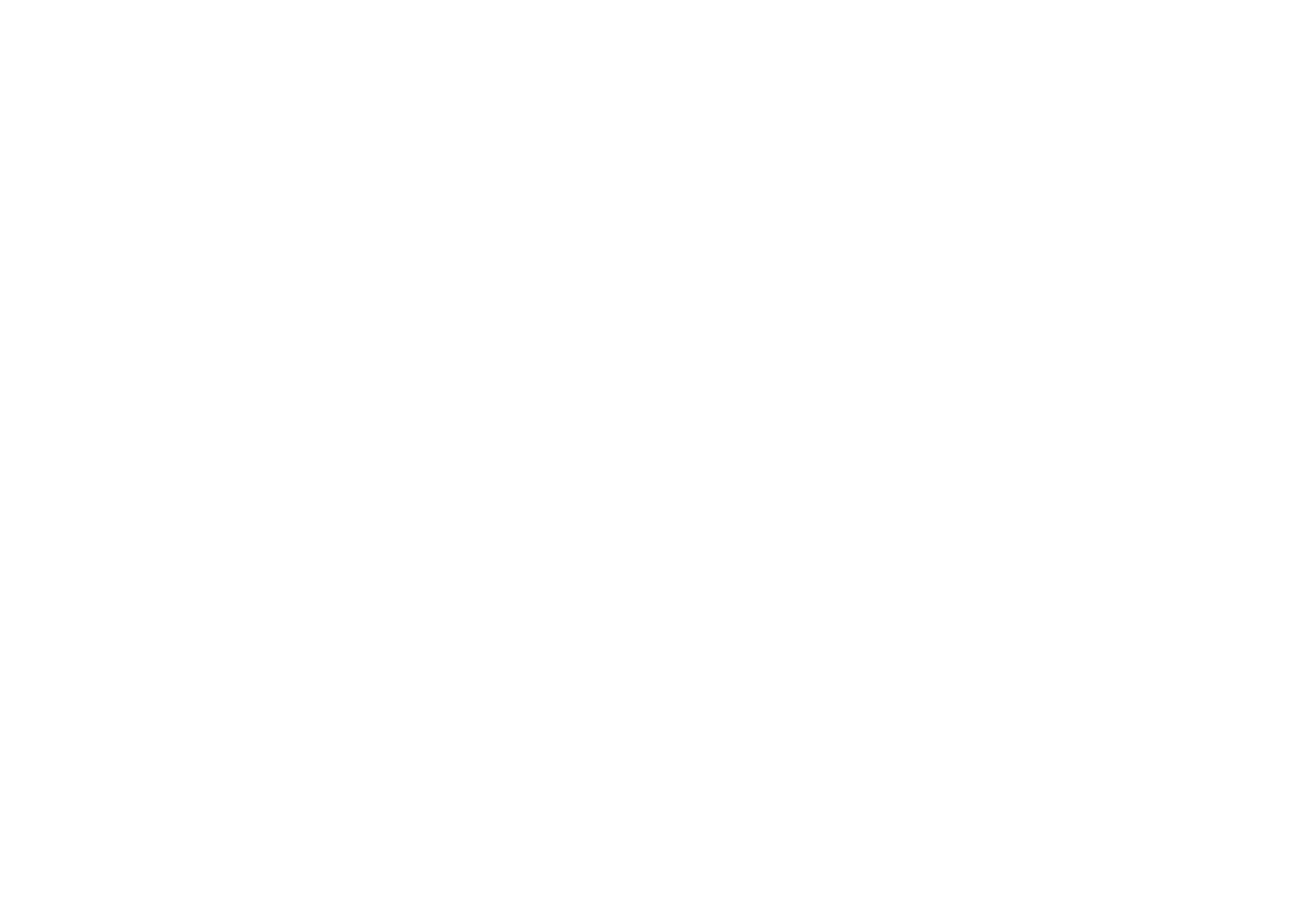# **GALLERIES (VISUAL ART MUSEUMS), MUSEUMS AND MONUMENTS**

<span id="page-30-0"></span>Cultural statistics are monitored for museums, monuments, and galleries (visual art museums), including branches within the Czech Republic. Monuments are understood as rooms or structures where expositions or exhibitions are installed. Galleries that own collection items are monitored, socalled visual art museums.

Of the total of 491 (+ 294 branches) statistically monitored facilities in 2008, 31 were established by state administrative bodies, 19 of which by the Ministry of Culture. Regions establish 91 institutions and municipalities and towns establish 237. Generally beneficial companies, civic associations as per Law No. 83/1990 Coll., churches, and other entities establish 43 galleries and museums, including monuments. Fifty-three establish entrepreneurial subjects and entrepreneurs. One organizer can manage more than one facility, e.g., a museum and a gallery.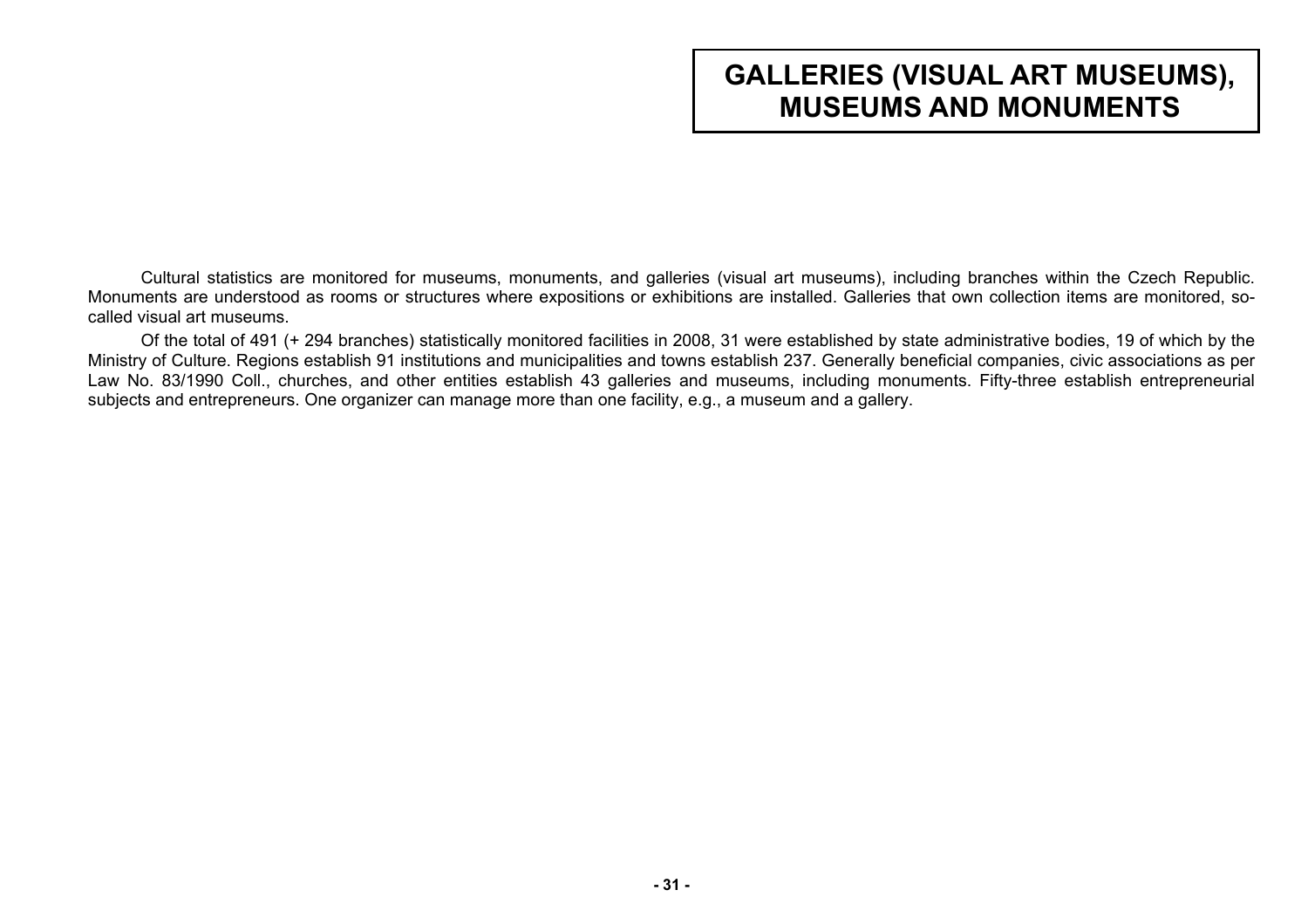# **Selected Data from Statistical Reports on Galleries (Visual Art Museums), Museums and Monuments in 2008**

**Total** 

|                                                               | 2008      | %     | 2007       | $\%$  | 2006      | %     | 2005      | %     | 2004      | %     |
|---------------------------------------------------------------|-----------|-------|------------|-------|-----------|-------|-----------|-------|-----------|-------|
| No. of galleries in operation                                 | 66        | 117,9 | 65         | 116,1 | 61        | 108,9 | 57        | 101,8 | 56        | 100,0 |
| No. of gallery branches in operation                          | 43        | 122,9 | 40         | 114,3 | 35        | 100,0 | 33        | 94,3  | 35        | 100,0 |
| No. of exhibition hall branches in operation                  | 238       | 106,3 | 229        | 102,2 | 242       | 108,0 | 234       | 104,5 | 224       | 100,0 |
| No. of museums in operation                                   | 361       | 107,8 | 356        | 106,3 | 351       | 104,8 | 337       | 100,6 | 335       | 100,0 |
| No. of museum branches in operation                           | 251       | 102,4 | 243        | 99,2  | 258       | 105,3 | 255       | 104,1 | 245       | 100,0 |
| No. of independent monuments open to the public               | 64        | 91,4  | 66         | 94,3  | 66        | 94,3  | 63        | 90,0  | 70        | 100,0 |
| No. of expositions shown by 31 December of the monitored year | 1855      | 110,9 | 1814       | 108,4 | 1793      | 107,2 | 1691      | 101,1 | 1673      | 100,0 |
| No. of exhibitions organized                                  | 3801      | 104,9 | 3826       | 105,6 | 3760      | 103,8 | 3729      | 102,9 | 3623      | 100,0 |
| of which are travelling exhibitions                           | 594       | 136,9 | 539        | 124,2 | 490       | 112,9 | 462       | 106,5 | 434       | 100,0 |
| No. of exposition and exhibition visitors                     | 9 586 707 | 106,5 | 10 362 195 | 115,1 | 9 763 171 | 108,4 | 9 132 390 | 101,4 | 9 002 582 | 100,0 |
| No. of organized lectures                                     | 16 049    | 119,8 | 15 373     | 114,8 | 14 4 3 7  | 107,8 | 15 0 68   | 112,5 | 13 3 9 3  | 100,0 |
| No. of visitors to lectures                                   | 1 555 187 | 135,1 | 1 273 511  | 110,6 | 1 181 066 | 102,6 | 1 102 169 | 95,7  | 1 151 365 | 100,0 |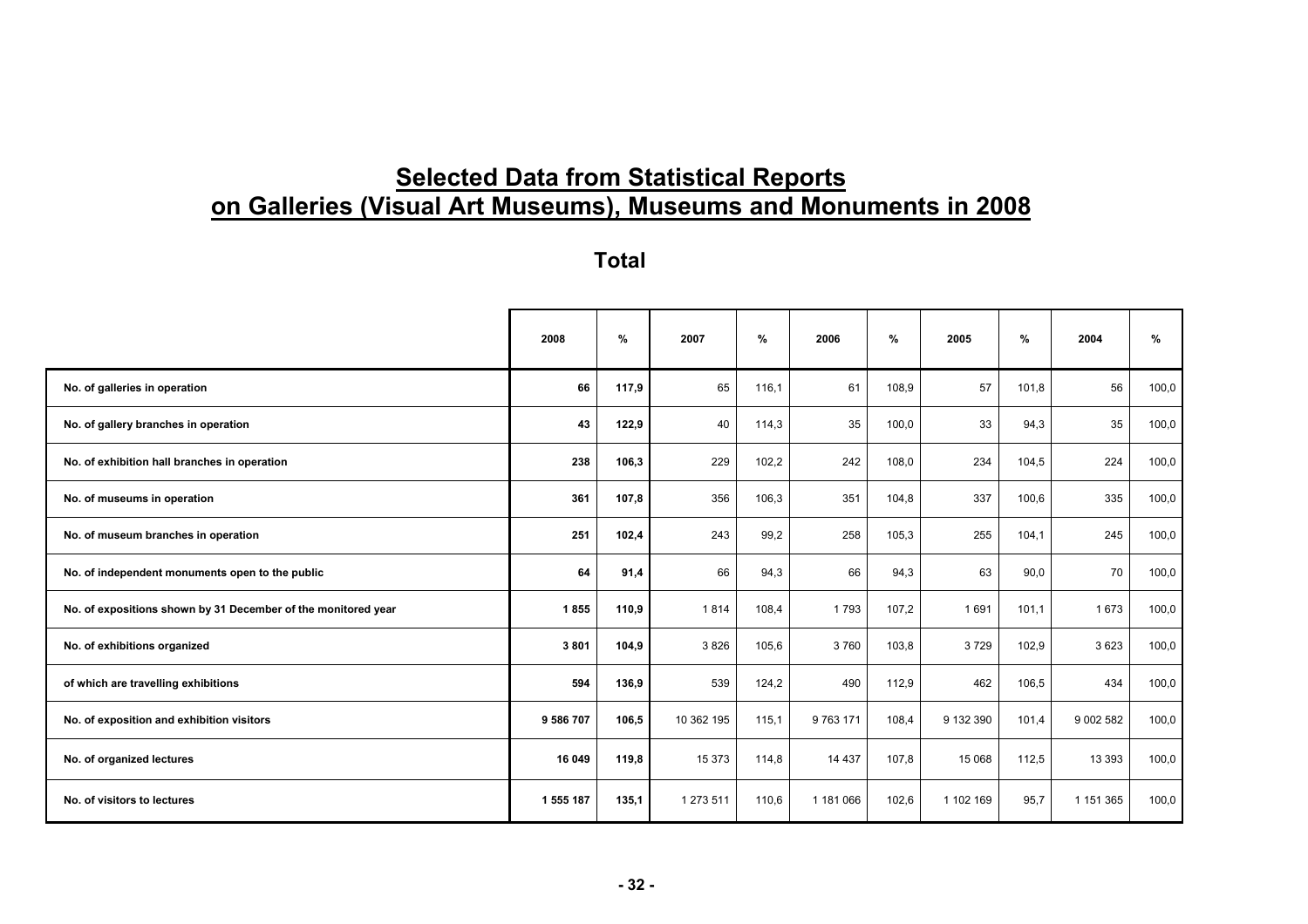## **Galleries, museums and monuments established by the Ministry of Culture of the Czech Republic, other central bodies of other departmens, regions and municipalities and towns**

|                                                                                              | 2008        | %     | 2007        | %     | 2006        | %     | 2005        | %     | 2004        | %     |
|----------------------------------------------------------------------------------------------|-------------|-------|-------------|-------|-------------|-------|-------------|-------|-------------|-------|
| No. of galleries in operation                                                                | 59          | 109,3 | 58          | 107.4 | 56          | 103,7 | 55          | 101.9 | 54          | 100,0 |
| No. of gallery branches in operation                                                         | 43          | 122,9 | 40          | 114,3 | 35          | 100,0 | 33          | 94,3  | 35          | 100,0 |
| No. of exhibition hall branches in operation                                                 | 228         | 103,2 | 218         | 98,6  | 234         | 105,9 | 231         | 104,5 | 221         | 100,0 |
| No. of museums in operation                                                                  | 275         | 107.4 | 276         | 107.8 | 271         | 105,9 | 258         | 100.8 | 256         | 100,0 |
| No. of museum branches in operation                                                          | 241         | 102,1 | 232         | 98,3  | 247         | 104,7 | 245         | 103,8 | 236         | 100,0 |
| No. of independent monuments open to the public                                              | 60          | 101,7 | 60          | 101,7 | 55          | 93,2  | 51          | 86,4  | 59          | 100,0 |
| No. of expositions shown by 31 December of the monitored year                                | 1 6 1 4     | 107.4 | 1579        | 105,1 | 1 5 9 8     | 106,3 | 1510        | 100,5 | 1 503       | 100,0 |
| No. of exhibitions organized                                                                 | 3 600       | 103,5 | 3 609       | 103,7 | 3 5 4 7     | 102,0 | 3 5 3 9     | 101.7 | 3479        | 100,0 |
| of which are travelling exhibitions                                                          | 555         | 133,7 | 507         | 122,2 | 459         | 110,6 | 443         | 106.7 | 415         | 100,0 |
| No. of exposition and exhibition visitors                                                    | 7 452 305   | 104.8 | 8 148 041   | 114.6 | 7 639 744   | 107,5 | 7 227 883   | 101.7 | 7 108 714   | 100,0 |
| No. of organized lectures and other cultural events                                          | 15 0 16     | 118.3 | 14 556      | 114.7 | 13 579      | 107.0 | 14 295      | 112,7 | 12 689      | 100,0 |
| No. of visitors to lectures and other cultural events                                        | 1 514 900   | 137.7 | 1 235 778   | 112,3 | 1 105 081   | 100.4 | 1 041 049   | 94.6  | 1 100 447   | 100,0 |
| No. of galleries, museums and monument semployees (recalculated No.)                         | 5 5 9 1 , 9 | 102,7 | 5 576,3     | 102,4 | 5420,9      | 99,5  | 5 4 9 2.5   | 100,8 | 5 4 4 6 8   | 100,0 |
| of which are expert workers                                                                  | 2932.7      | 109,3 | 2 900.6     | 108,1 | 2 7 3 3.8   | 101,8 | 2 7 2 4 . 1 | 101,5 | 2 684.3     | 100,0 |
| Total profits of galleries, museums and monuments in thousands of CZK                        | 647 382,3   | 110,0 | 620 713,0   | 105,5 | 570 491,4   | 96,9  | 620 202,0   | 105,4 | 588 468.7   | 100,0 |
| of which are collected admission fees                                                        | 207 219,6   | 107,2 | 247 928,9   | 128,3 | 207 574,4   | 107,4 | 192 578,4   | 99,7  | 193 246,7   | 100,0 |
| Total non-investment expenditures of galleries, museums and monuments in<br>thousands of CZK | 3 640 647,5 | 126,3 | 3 470 192,0 | 120,4 | 3 219 059,0 | 111,7 | 3 105 591,7 | 107,7 | 2 882 309,3 | 100,0 |
| of which are expenditures for purchase of collection items                                   | 69 400,4    | 71,3  | 82 657,7    | 84,9  | 59 110,8    | 60,7  | 62 463,8    | 64,2  | 97 327,3    | 100,0 |
| % of self-financing                                                                          | 17,8        |       | 17.9        |       | 17,7        |       | 19,9        |       | 20,4        |       |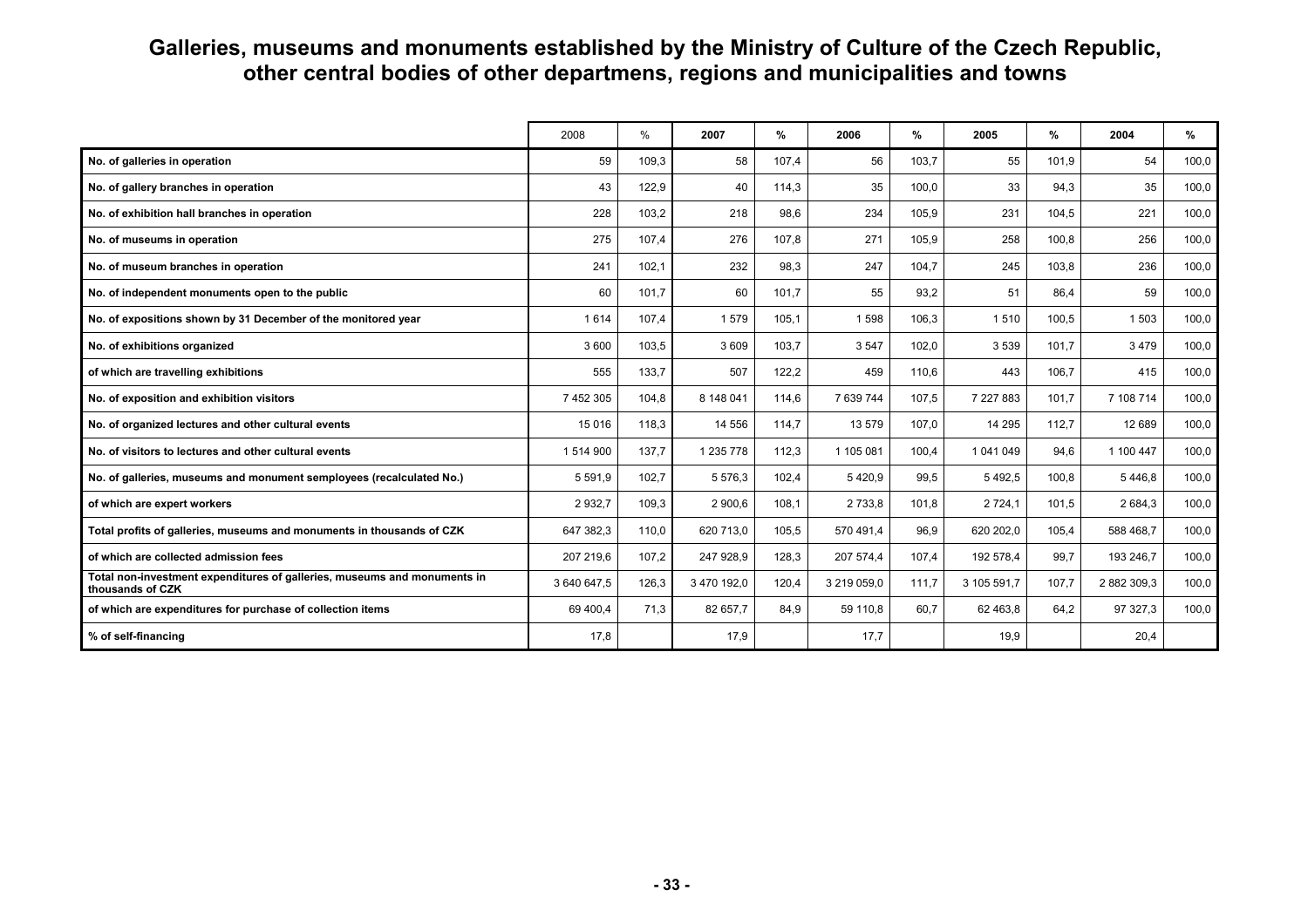## **Galleries, museums and monuments established by churches, foundations, civic associations as per Law No. 83/1990 Coll., and others**

|                                                               | 2008           | %     | 2007    | %     | 2006    | %     | 2005                     | %     | 2004    | %     |
|---------------------------------------------------------------|----------------|-------|---------|-------|---------|-------|--------------------------|-------|---------|-------|
| No. of galleries in operation                                 |                | 200,0 |         | 200,0 |         | 150,0 | $\overline{2}$           | 100.0 | 2       | 100,0 |
| No. of gallery branches in operation                          | $\blacksquare$ |       |         |       | ۰       |       | $\overline{\phantom{a}}$ |       |         |       |
| No. of exhibition hall branches in operation                  |                | 266,7 | 9       | 300,0 |         | 233,3 | 3                        | 100.0 | 3       | 100,0 |
| No. of museums in operation                                   | 36             | 109,1 | 30      | 90,9  | 32      | 97,0  | 31                       | 93,9  | 33      | 100,0 |
| No. of museum branches in operation                           |                | 175,0 |         | 175,0 | 5       | 125,0 | 4                        | 100.0 | 4       | 100,0 |
| No. of independent monuments open to the public               |                | 30,0  |         | 40.0  | 10      | 100,0 | 11                       | 110.0 | 10      | 100,0 |
| No. of expositions shown by 31 December of the monitored year | 101            | 153,0 | 94      | 142,4 | 80      | 121,2 | 72                       | 109,1 | 66      | 100,0 |
| No. of exhibitions organized                                  | 146            | 171,8 | 136     | 160,0 | 141     | 165,9 | 118                      | 138.8 | 85      | 100,0 |
| of which are travelling exhibitions                           | 36             | 189,5 | 28      | 147,4 | 26      | 136,8 | 16                       | 84.2  | 19      | 100,0 |
| No. of exposition and exhibition visitors                     | 187 826        | 103.2 | 165 973 | 101.3 | 1144340 | 99.5  | 1 093 348                | 95.0  | 150 547 | 100,0 |
| No. of organized lectures and other cultural events           | 991            | 157,3 | 691     | 109.7 | 754     | 119.7 | 633                      | 100.5 | 630     | 100.0 |
| No. of visitors to lectures and other cultural events         | 29 451         | 171,2 | 20 937  | 121,7 | 27 665  | 160,9 | 23 3 24                  | 135,6 | 17 199  | 100,0 |

## **Galleries, museums and monuments established by entrepreneurial subjects and entrepreneurs**

|                                                               | 2008         | %     | 2007           | %     | 2006           | %     | 2005    | %     | 2004                     | %     |
|---------------------------------------------------------------|--------------|-------|----------------|-------|----------------|-------|---------|-------|--------------------------|-------|
| No. of galleries in operation                                 | 3            | 150,0 | 3              | 150,0 | $\overline{c}$ | 100,0 |         |       |                          |       |
| No. of gallery branches in operation                          |              |       | ٠              |       |                |       |         |       |                          |       |
| No. of exhibition hall branches in operation                  | $\mathbf{2}$ | 200,0 | $\overline{2}$ | 200,0 |                | 100,0 |         |       | $\overline{\phantom{a}}$ |       |
| No. of museums in operation                                   | 50           | 108,7 | 50             | 108,7 | 48             | 104,3 | 48      | 104,3 | 46                       | 100,0 |
| No. of museum branches in operation                           | 3            | 60,0  | 4              | 80.0  | 6              | 120,0 | 6       | 120,0 | 5                        | 100,0 |
| No. of independent monuments open to the public               |              | 100,0 | $\overline{2}$ | 200,0 |                | 100,0 |         | 100,0 |                          | 100,0 |
| No. of expositions shown by 31 December of the monitored year | 140          | 134,6 | 141            | 135,6 | 115            | 110,6 | 109     | 104,8 | 104                      | 100,0 |
| No. of exhibitions organized                                  | 55           | 93,2  | 81             | 137,3 | 72             | 122,0 | 72      | 122,0 | 59                       | 100,0 |
| of which are travelling exhibitions                           | 3            | 100,0 | 4              | 133,3 | 5              | 166,7 | 3       | 100,0 | $\overline{\phantom{a}}$ |       |
| No. of exposition and exhibition visitors                     | 946 576      | 127,3 | 1 048 181      | 141,0 | 979 087        | 131,7 | 811 159 | 109,1 | 743 321                  | 100,0 |
| No. of organized lectures and other cultural events           | 42           | 56,8  | 126            | 170,3 | 104            | 140,5 | 140     | 189,2 | 74                       | 100,0 |
| No. of visitors to lectures and other cultural events         | 10836        | 32,1  | 16 796         | 49.8  | 48 320         | 143,3 | 37 796  | 112,1 | 33 719                   | 100,0 |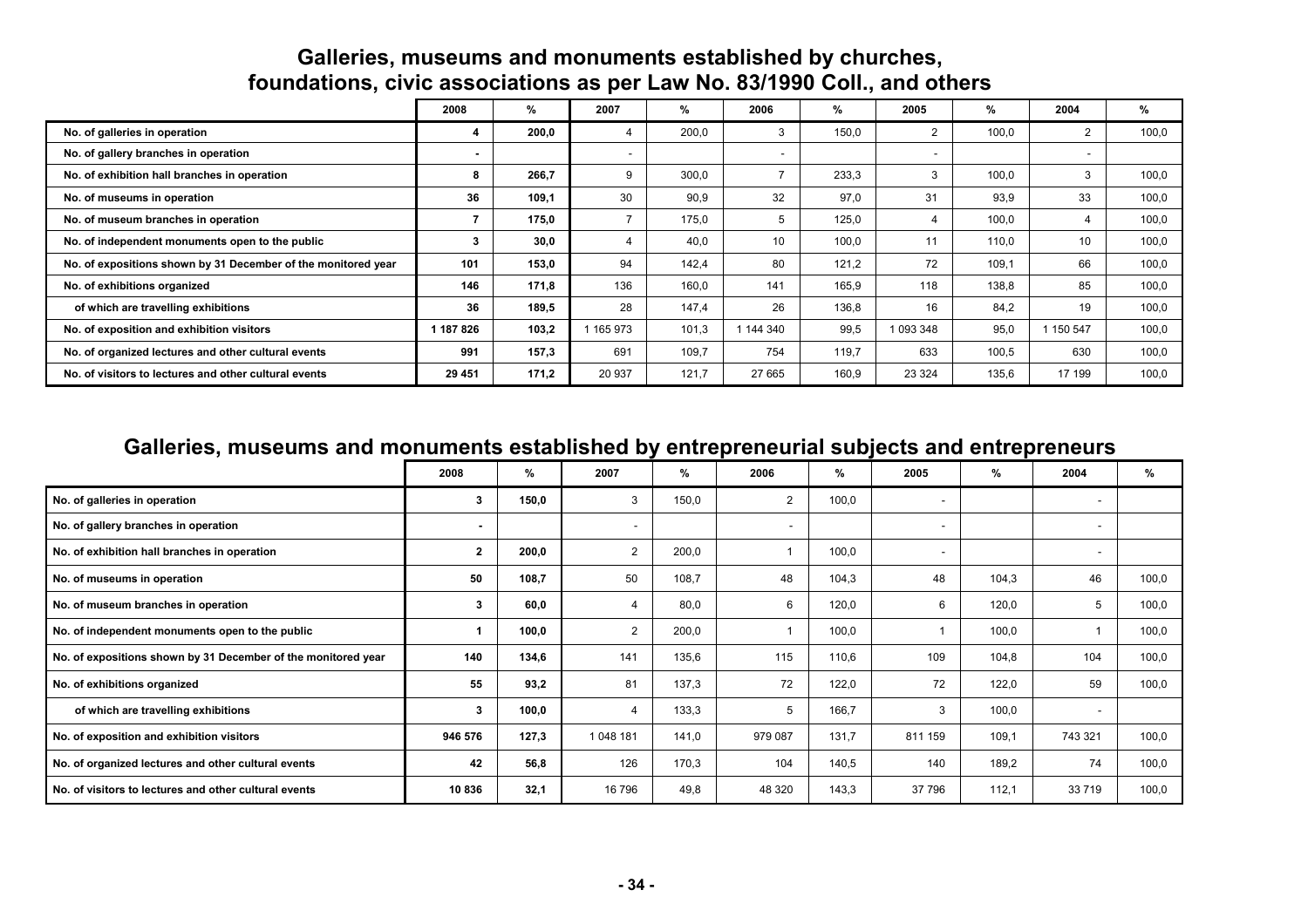# **MUSICAL ENSEMBLES**

<span id="page-34-0"></span>Professional musical ensembles – large symphony orchestras, chamber philharmonic orchestras, chamber orchestras, chamber ensembles, and choirs – were subjected to statistical analysis. Of a total of monitored ensembles (32), two are established by the Ministry of Culture, 10 by regions, municipalities, and towns, 5 by generally beneficial companies, 8 by civic associations as per Law No. 83/1990 Coll., 1 by Czech Broadcast Company, and 6 by entrepreneurial sbubjects and entrepreneurs.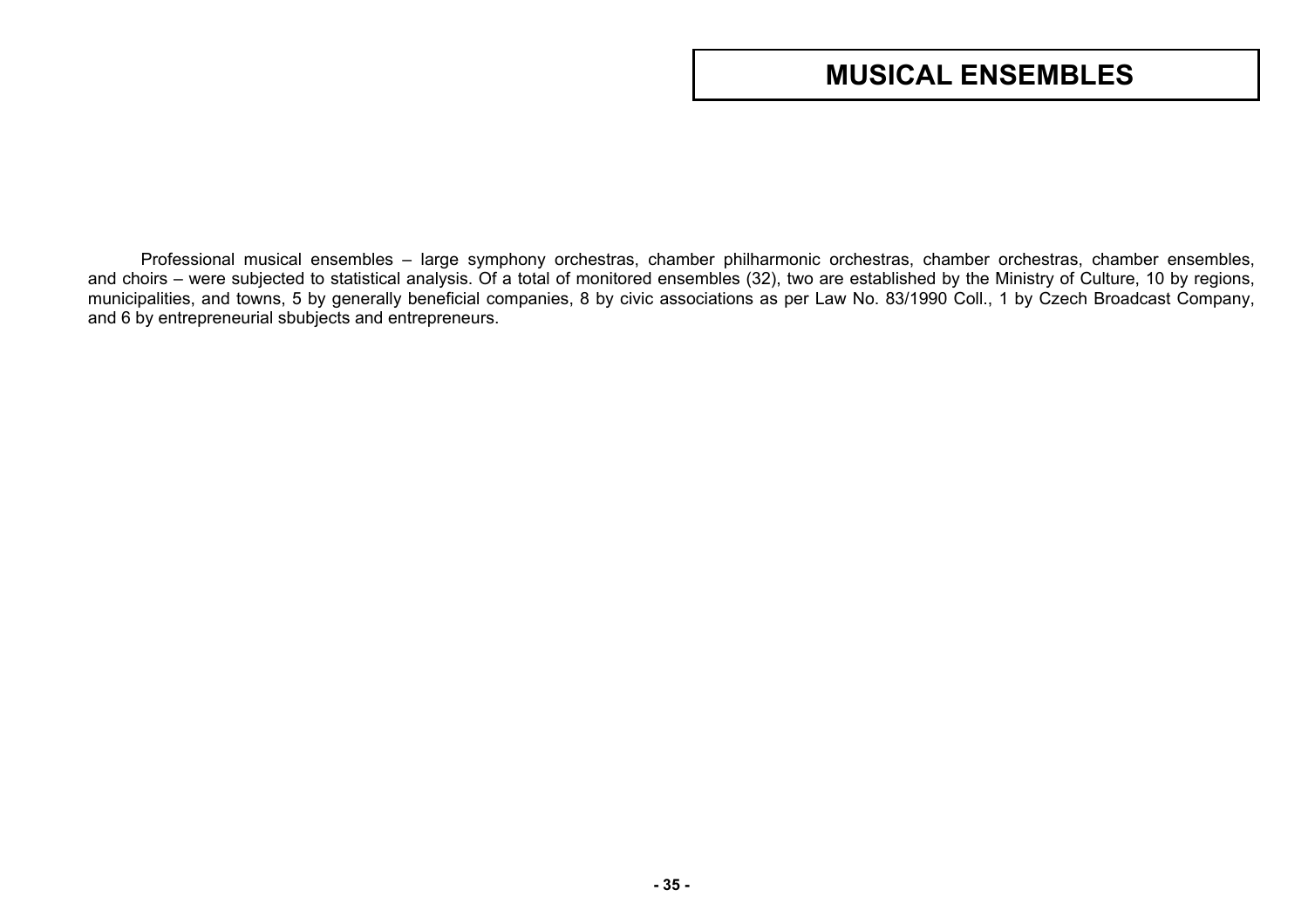# **Selected Data from Statistical Reports on Musical Ensembles in 2008**

|                                                                     | <b>Total</b>                                                  |           |       |           |       |                          |             |           |         |         |       |  |  |
|---------------------------------------------------------------------|---------------------------------------------------------------|-----------|-------|-----------|-------|--------------------------|-------------|-----------|---------|---------|-------|--|--|
|                                                                     |                                                               | 2008      | %     | 2007      | %     | 2006                     | $\%$        | 2005      | $\%$    | 2004    | %     |  |  |
|                                                                     | Number of musical ensembles                                   | 32        | 106,7 | 29        | 96,7  | 26                       | 86,7        | 30        | 100,0   | 30      | 100,0 |  |  |
|                                                                     | Number of musical bodies therein                              | 47        | 106,8 | 46        | 104,5 | 42                       | 95,5        | 44        | 100,0   | 44      | 100,0 |  |  |
|                                                                     | <b>Total number of concerts</b>                               | 2 3 2 1   | 97,9  | 2 1 8 2   | 92,1  | 2 2 4 2                  | 94,6        | 2 1 7 9   | 91,9    | 2 3 7 0 | 100,0 |  |  |
|                                                                     | by an orchestra                                               | 419       | 24,9  | 393       | 23,3  | 366                      | 21,7        | 450       | 26,7    | 1686    | 100,0 |  |  |
|                                                                     | by an orchestra with a choir                                  | 32        | 82,1  | 39        | 100,0 | 79                       | 202,6       | 39        | 100,0   |         |       |  |  |
|                                                                     | by an orchestra with a soloist                                | 992       | 123,1 | 883       | 109,6 | 904                      | 112,2       | 806       | 100,0   |         |       |  |  |
|                                                                     | by an orchestra with a choir and a soloist                    | 201       | 155,8 | 272       | 210,9 | 225                      | 174,4       | 129       | 100,0   |         |       |  |  |
| inci.                                                               | by a choir                                                    | $\bullet$ |       | $\bullet$ |       | $\bullet$                |             | $\bullet$ |         | 216     | 100,0 |  |  |
|                                                                     | by a choir with an orchestra or another accompaniment         | 104       | 76,5  | 125       | 91,9  | 102                      | 75,0        | 136       | 100,0   |         |       |  |  |
|                                                                     | by a choir a capella                                          | 62        | 167,6 | 39        | 105,4 | 64                       | 173,0       | 37        | 100,0   |         |       |  |  |
|                                                                     | by a soloist(s) - recitals                                    | 77        | 111,6 | 79        | 114,5 | 53                       | 76.8        | 77        | 111.6   | 69      | 100.0 |  |  |
|                                                                     | by chamber ensembles                                          | 283       | 82,3  | 246       | 71,5  | 318                      | 92,4        | 443       | 128,8   | 344     | 100,0 |  |  |
|                                                                     | by other                                                      | 151       | 274,5 | 106       | 192,7 | 128                      | 232,7       | 62        | 112,7   | 55      | 100,0 |  |  |
| From the total number of concerts - concerts at ensembles' own cost |                                                               | 1 1 8 1   | 99,1  | 1 1 1 5   | 93,5  | 1 2 0 4                  | 101,0       | 1 1 9 2   | 100,0   | 1 1 9 2 | 100,0 |  |  |
|                                                                     | subscribed concerts                                           | 602       | 90,8  | 580       | 87,5  | 577                      | 87,0        | 509       | 76,8    | 663     | 100,0 |  |  |
|                                                                     | school concerts                                               | 187       | 77,0  | 171       | 70,4  | 206                      | 84,8        | 231       | 95,1    | 243     | 100,0 |  |  |
| ingi                                                                | charitable, benefit, casual, special concerts                 | 151       | 148,0 | 151       | 148,0 | 156                      | 152,9       | 131       | 128,4   | 102     | 100,0 |  |  |
|                                                                     | colonnade and similar concerts                                | 126       | 73,3  | 124       | 72,1  | 141                      | 82,0        | 180       | 104,7   | 172     | 100,0 |  |  |
|                                                                     | others                                                        | 115       | 958,3 | 89        | 741,7 | 124                      | 1 0 3 3 , 3 | 141       | 1 175,0 | 12      | 100,0 |  |  |
|                                                                     | <b>Co-organized concerts</b>                                  | 72        | 104,3 | 69        | 100,0 |                          |             |           |         |         |       |  |  |
|                                                                     | Final rehearsals open to public                               | 36        | 62,1  | 34        | 58,6  | 60                       | 103,4       | 58        | 100,0   |         |       |  |  |
|                                                                     | Concerts at ensembles' own cost performed by guest interprets | 320       | 99,7  | 285       | 88,8  | 138                      | 43,0        | 243       | 75,7    | 321     | 100,0 |  |  |
|                                                                     | individual concerts                                           | 165       | 101,9 | 153       | 94,4  | 41                       | 25,3        | 87        | 53,7    | 162     | 100,0 |  |  |
|                                                                     | school concerts                                               | 51        | 54,8  | 49        | 52,7  | 44                       | 47,3        | 54        | 58,1    | 93      | 100,0 |  |  |
| ingi.                                                               | charitable, benefit, casual, special concerts                 | 27        | 450,0 | 12        | 200,0 | 21                       | 350,0       | 9         | 150,0   | 6       | 100,0 |  |  |
|                                                                     | colonnade and similar concerts                                | 35        | 64,8  | 14        | 25,9  | $\overline{\phantom{a}}$ |             | 53        | 98,1    | 54      | 100,0 |  |  |
|                                                                     | others                                                        | 30        | 500,0 | 44        | 733,3 | 32                       | 533,3       | 40        | 666,7   | 6       | 100,0 |  |  |
| Co-organized concerts                                               |                                                               | 39        | 90,7  | 43        | 100,0 |                          |             |           |         |         |       |  |  |
| Final rehearsals open to public                                     |                                                               | 4         | 80,0  | $\sim$    |       |                          |             | 5         | 100,0   |         |       |  |  |
|                                                                     | Number of concerts abroad                                     | 410       | 72,7  | 402       | 71,3  | 471                      | 83,5        | 394       | 69,9    | 564     | 100.0 |  |  |
|                                                                     | Number of visitors at concerts at ensembles' own cost         | 445 302   | 96,0  | 454 551   | 98,0  | 480 693                  | 103,6       | 464 103   | 100,0   | 464 047 | 100,0 |  |  |
|                                                                     | Percentage of attendance at concerts at ensembles' own cost   | 75        |       | 77        |       | 77                       |             | 75        |         | 84      |       |  |  |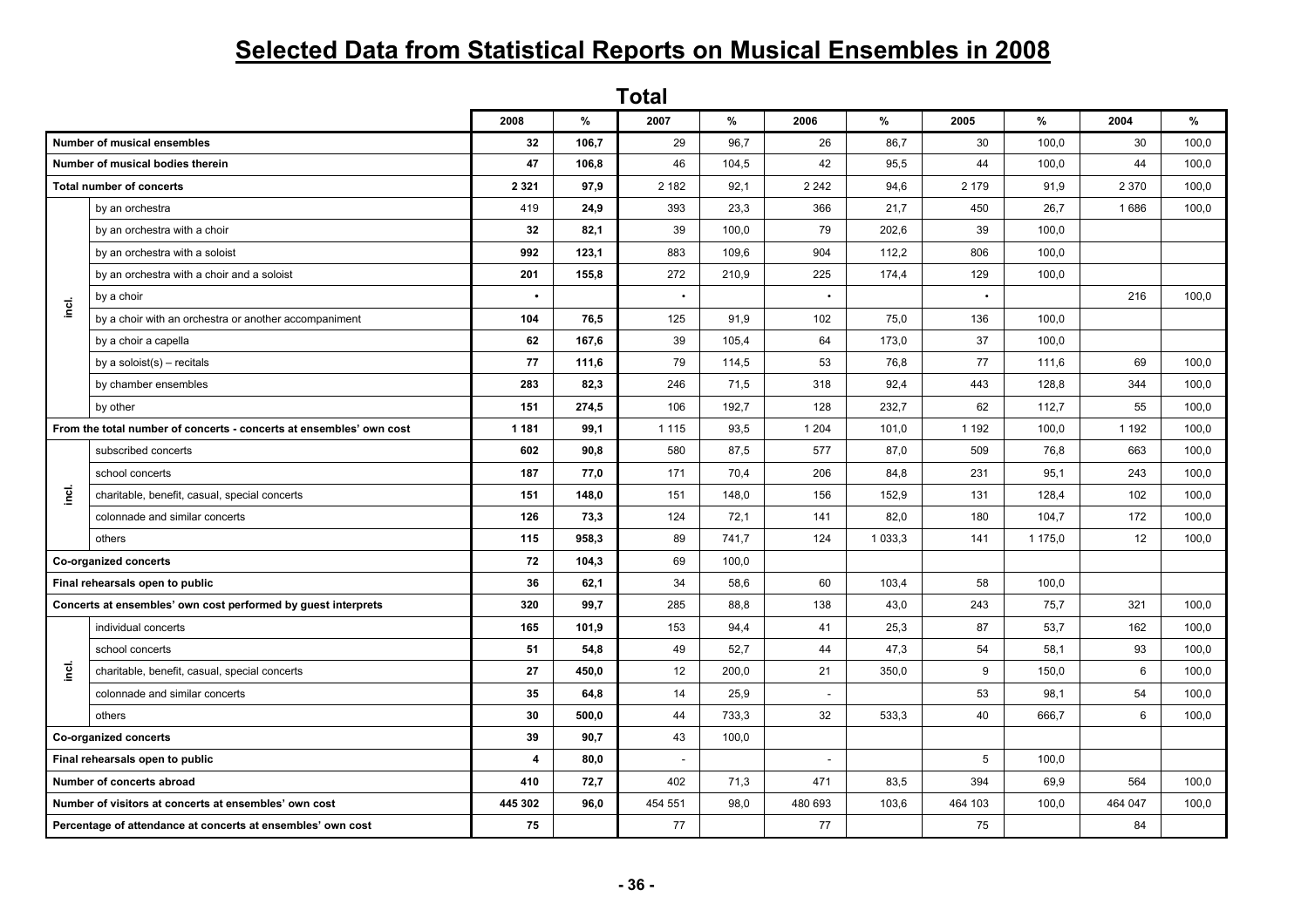#### **Total - continuation**

|                                                               | 2008    | %     | 2007    | $\%$  | 2006    | %     | 2005    | %     | 2004    | %     |
|---------------------------------------------------------------|---------|-------|---------|-------|---------|-------|---------|-------|---------|-------|
| No. of guest conductors                                       | 463     | 129,7 | 447     | 125,2 | 414     | 116,0 | 357     | 100,0 |         |       |
| No. of guest artists - soloists                               | 1 3 3 9 | 102,0 | 1 3 4 7 | 102,6 | 1439    | 109,6 | 994     | 75,7  | 1 3 1 3 | 100,0 |
| No. of guest artistic bodies                                  | 337     | 187,2 | 303     | 168,3 | 249     | 138,3 | 160     | 88,9  | 180     | 100,0 |
| No. of programmes worked up by the reporting musical body     | 1 1 8 4 | 107,9 | 1 1 2 6 | 102,6 | 1 1 1 4 | 101,5 | 1 0 9 7 | 100,0 |         |       |
| No. of musical records                                        | 172     | 85,6  | 210     | 104,5 | 183     | 91,0  | 139     | 69,2  | 201     | 100,0 |
| No. of subscribers - physical persons                         | 19 283  | 135,4 | 21 675  | 152,2 | 29 560  | 207,6 | 14 237  | 100,0 |         |       |
| No. of sold subscribed tickets                                | 51 956  | 92,0  | 48 792  | 86,4  | 51 976  | 92,0  | 27 402  | 48,5  | 56 470  | 100,0 |
| Total No. of compositions by Czech composers in repertoire    | 4 2 3 0 | 288,9 | 1 2 4 4 | 85,0  | 1 0 3 6 | 70,8  | 1 0 6 7 | 72,9  | 1464    | 100,0 |
| Percentage of compositions by Czech composers in repertoire   | 26,4    |       | 28,6    |       | 29,0    |       | 29,0    |       | 35,6    |       |
| of which the percentage of Czech composers' copyright         | 35,9    |       | 34,3    |       | 39,0    |       | 28,1    |       | 17,4    |       |
| No. of stand-in persons                                       | 2822    | 141,3 | 2 5 6 0 | 128,2 | 3 0 0 2 | 150,3 | 2 6 5 8 | 133,1 | 1997    | 100,0 |
| Cash for the admission to the concerts at ensembles' own cost | 58 092  | 139,9 | 45 847  | 110,4 | 48 514  | 116,9 | 41 388  | 99,7  | 41 510  | 100,0 |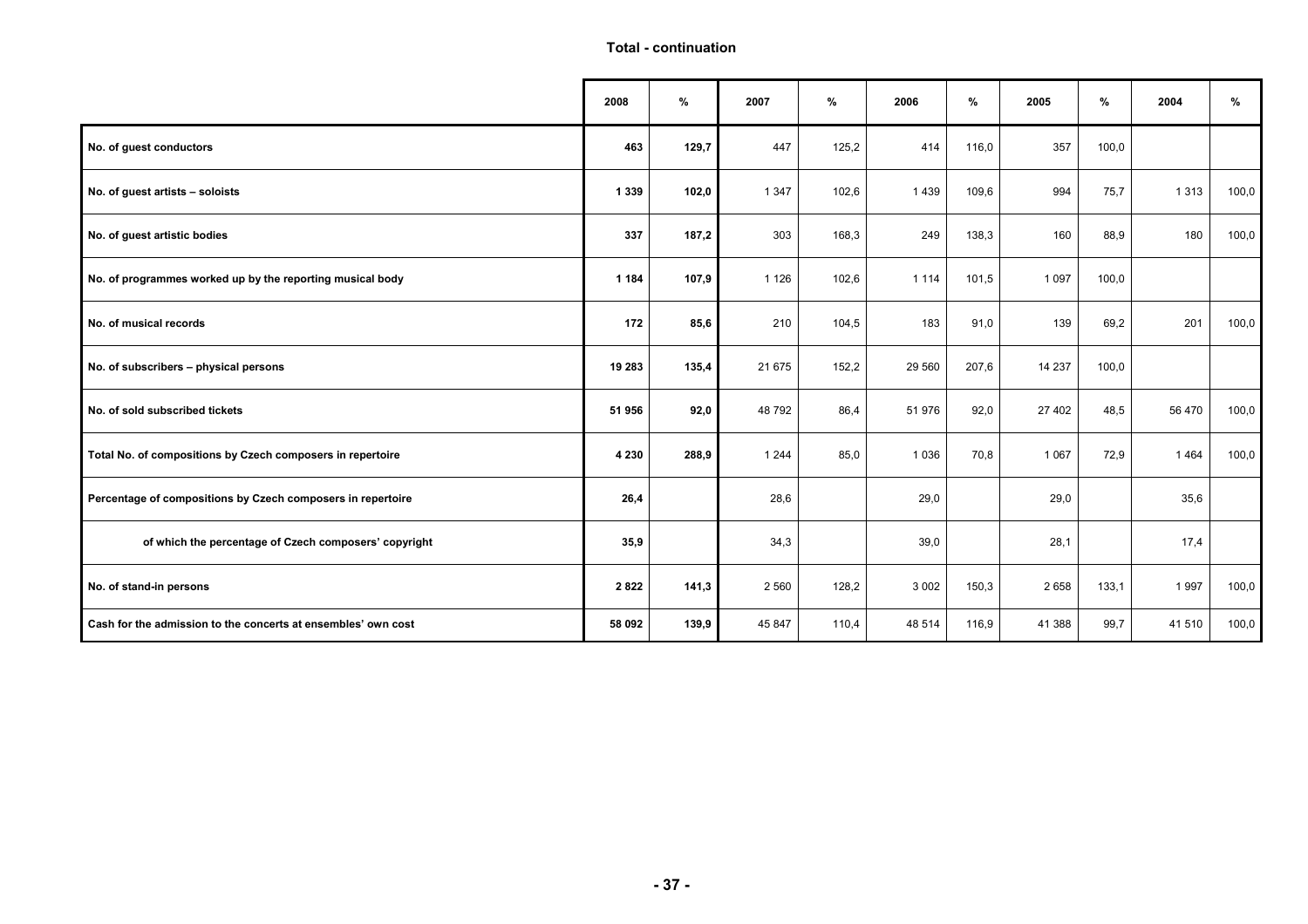#### **Musical ensembles established by the Ministry of Culture of the Czech Republic, regions, municipalities and towns**

|           |                                                                     | 2008           | %     | 2007    | %     | 2006    | %       | 2005    | $\%$        | 2004    | %     |
|-----------|---------------------------------------------------------------------|----------------|-------|---------|-------|---------|---------|---------|-------------|---------|-------|
|           | <b>Number of musical ensembles</b>                                  | 12             | 92,3  | 14      | 107,7 | 13      | 100,0   | 13      | 100,0       | 13      | 100,0 |
|           | Number of musical bodies therein                                    | 26             | 108,3 | 29      | 120,8 | 25      | 104,2   | 24      | 100,0       | 24      | 100,0 |
|           | <b>Total number of concerts</b>                                     | 1509           | 90,3  | 1688    | 101,0 | 1613    | 96,5    | 1 6 2 5 | 97,2        | 1671    | 100,0 |
|           | by an orchestra                                                     | 251            | 20,7  | 283     | 23,4  | 258     | 21,3    | 362     | 29,9        | 1 2 1 0 | 100,0 |
|           | by an orchestra with a choir                                        | 17             | 141,7 | 26      | 216,7 | 34      | 283,3   | 12      | 100,0       |         |       |
|           | by an orchestra with a soloist                                      | 670            | 104,4 | 724     | 112,8 | 674     | 105.0   | 642     | 100,0       |         |       |
|           | by an orchestra with a choir and a soloist                          | 138            | 134,0 | 218     | 211,7 | 172     | 167,0   | 103     | 100,0       |         |       |
| incl.     | by a choir                                                          |                |       |         |       |         |         |         |             | 133     | 100,0 |
|           | by a choir with an orchestra or another accompaniment               | 34             | 38,6  | 52      | 59,1  | 43      | 48,9    | 88      | 100,0       |         |       |
|           | by a choir a capella                                                | 57             | 211,1 | 35      | 129,6 | 61      | 225,9   | 27      | 100,0       |         |       |
|           | by a soloist(s) - recitals                                          | 63             | 91,3  | 70      | 101,4 | 53      | 76,8    | 65      | 94,2        | 69      | 100,0 |
|           | by chamber ensembles                                                | 173            | 81,2  | 205     | 96,2  | 210     | 98,6    | 276     | 129,6       | 213     | 100,0 |
|           | by other                                                            | 106            | 230,4 | 75      | 163,0 | 108     | 234,8   | 50      | 108,7       | 46      | 100,0 |
|           | From the total number of concerts - concerts at ensembles' own cost | 945            | 90,6  | 992     | 95,1  | 1 0 4 2 | 99,9    | 1 0 4 4 | 100,1       | 1 0 4 3 | 100,0 |
|           | subscribed concerts                                                 | 469            | 86,1  | 494     | 90,6  | 472     | 86,6    | 422     | 77,4        | 545     | 100,0 |
|           | school concerts                                                     | 143            | 63,3  | 165     | 73,0  | 182     | 80,5    | 213     | 94,2        | 226     | 100,0 |
| أ¤<br>أ   | charitable, benefit, casual, special concerts                       | 135            | 146,7 | 138     | 150,0 | 146     | 158,7   | 114     | 123,9       | 92      | 100,0 |
|           | colonnade and similar concerts                                      | 126            | 73,3  | 124     | 72,1  | 141     | 82,0    | 180     | 104,7       | 172     | 100,0 |
|           | others                                                              | 72             | 900,0 | 71      | 887,5 | 101     | 1 262,5 | 115     | 1 4 3 7 , 5 | 8       | 100,0 |
|           | Co-organized concerts                                               | 63             | 95,5  | 66      | 100,0 |         |         |         |             |         |       |
|           | Final rehearsals open to public                                     | 27             | 69,2  | 26      | 66,7  | 38      | 97,4    | 39      | 100,0       |         |       |
|           | Concerts at ensembles' own cost performed by guest interprets       | 314            | 97,8  | 285     | 88,8  | 138     | 43,0    | 236     | 73,5        | 321     | 100,0 |
|           | individual concerts                                                 | 162            | 100.0 | 153     | 94,4  | 41      | 25,3    | 80      | 49,4        | 162     | 100,0 |
|           | school concerts                                                     | 51             | 54,8  | 49      | 52,7  | 44      | 47,3    | 54      | 58,1        | 93      | 100,0 |
| <u>re</u> | charitable, benefit, casual, special concerts                       | 27             | 450,0 | 12      | 200,0 | 21      | 350,0   | 9       | 150,0       | 6       | 100,0 |
|           | colonnade and similar concerts                                      | 35             | 64,8  | 14      | 25,9  |         |         | 53      | 98,1        | 54      | 100,0 |
|           | others                                                              | 27             | 450,0 | 44      | 733,3 | 32      | 533,3   | 40      | 666,7       | 6       | 100,0 |
|           | Co-organized concerts                                               | 39             | 90,7  | 43      | 100,0 |         |         |         |             |         |       |
|           | Final rehearsals open to public                                     | $\overline{4}$ | 80,0  |         |       |         |         | 5       | 100,0       |         |       |
|           | Number of concerts abroad                                           | 154            | 53,7  | 240     | 83,6  | 207     | 72,1    | 224     | 78,0        | 287     | 100,0 |
|           | Number of visitors at concerts at ensembles' own cost               | 362 964        | 88.5  | 412 154 | 100,5 | 415 701 | 101,4   | 410 773 | 100,2       | 410 117 | 100,0 |
|           | Percentage of attendance at concerts at ensembles' own cost         | 75             |       | 77      |       | 78      |         | 73      |             | 84      |       |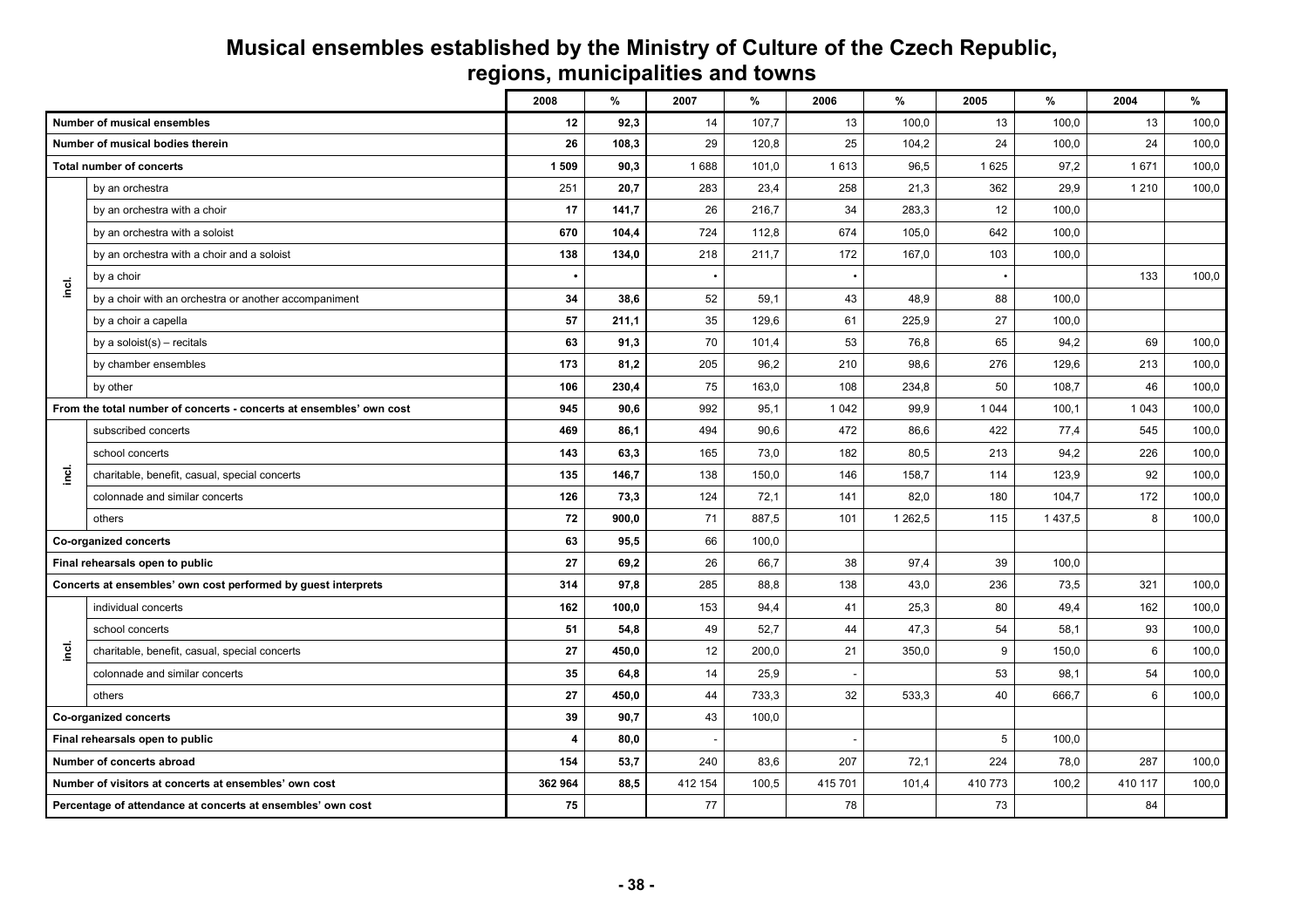#### **Musical ensembles established by the Ministry of Culture of the Czech Republic, regions, municipalities and towns – continuation**

|                                                               | 2008     | %     | 2007     | %     | 2006     | %     | 2005     | %     | 2004     | %     |
|---------------------------------------------------------------|----------|-------|----------|-------|----------|-------|----------|-------|----------|-------|
| No. of guest conductors                                       | 302      | 107,5 | 334      | 118,9 | 342      | 121,7 | 281      | 100,0 |          |       |
| No. of guest artists - soloists                               | 924      | 70,4  | 1012     | 77,1  | 1 1 5 5  | 88,0  | 761      | 58,0  | 1 3 1 3  | 100,0 |
| No. of guest artistic bodies                                  | 296      | 164,4 | 277      | 153,9 | 228      | 126,7 | 142      | 78,9  | 180      | 100,0 |
| No. of programmes worked up by the reporting musical body     | 631      | 87,8  | 696      | 96,8  | 710      | 98.7  | 719      | 100,0 |          |       |
| No. of musical records                                        | 93       | 91,2  | 143      | 140,2 | 98       | 96.1  | 58       | 56,9  | 102      | 100,0 |
| No. of subscribers - physical persons                         | 14 627   | 126,3 | 18843    | 162,7 | 25 4 4 1 | 219,7 | 11 582   | 100,0 |          |       |
| No. of sold subscribed tickets                                | 44 999   | 86,9  | 45 354   | 87,6  | 47 336   | 91,4  | 22 987   | 44.4  | 51 774   | 100,0 |
| Total No. of compositions by Czech composers in repertoire    | 2492     | 273,8 | 978      | 107,5 | 723      | 79,5  | 759      | 83,4  | 910      | 100,0 |
| Percentage of compositions by Czech composers in repertoire   | 26,2     |       | 29,3     |       | 28,4     |       | 29,6     |       | 32,9     |       |
| of which the percentage of Czech composers' copyright         | 33,7     |       | 33,7     |       | 38,5     |       | 24,2     |       | 12,8     |       |
| No. of stand-in persons                                       | 1403     | 70,6  | 2 5 6 0  | 128,8 | 1933     | 97,3  | 307      | 15,5  | 1987     | 100,0 |
| Cash for the admission to the concerts at ensembles' own cost | 51 381,0 | 123,8 | 45 846,8 | 110,4 | 48 513,9 | 116,9 | 41 387,8 | 99,7  | 41 509,8 | 100,0 |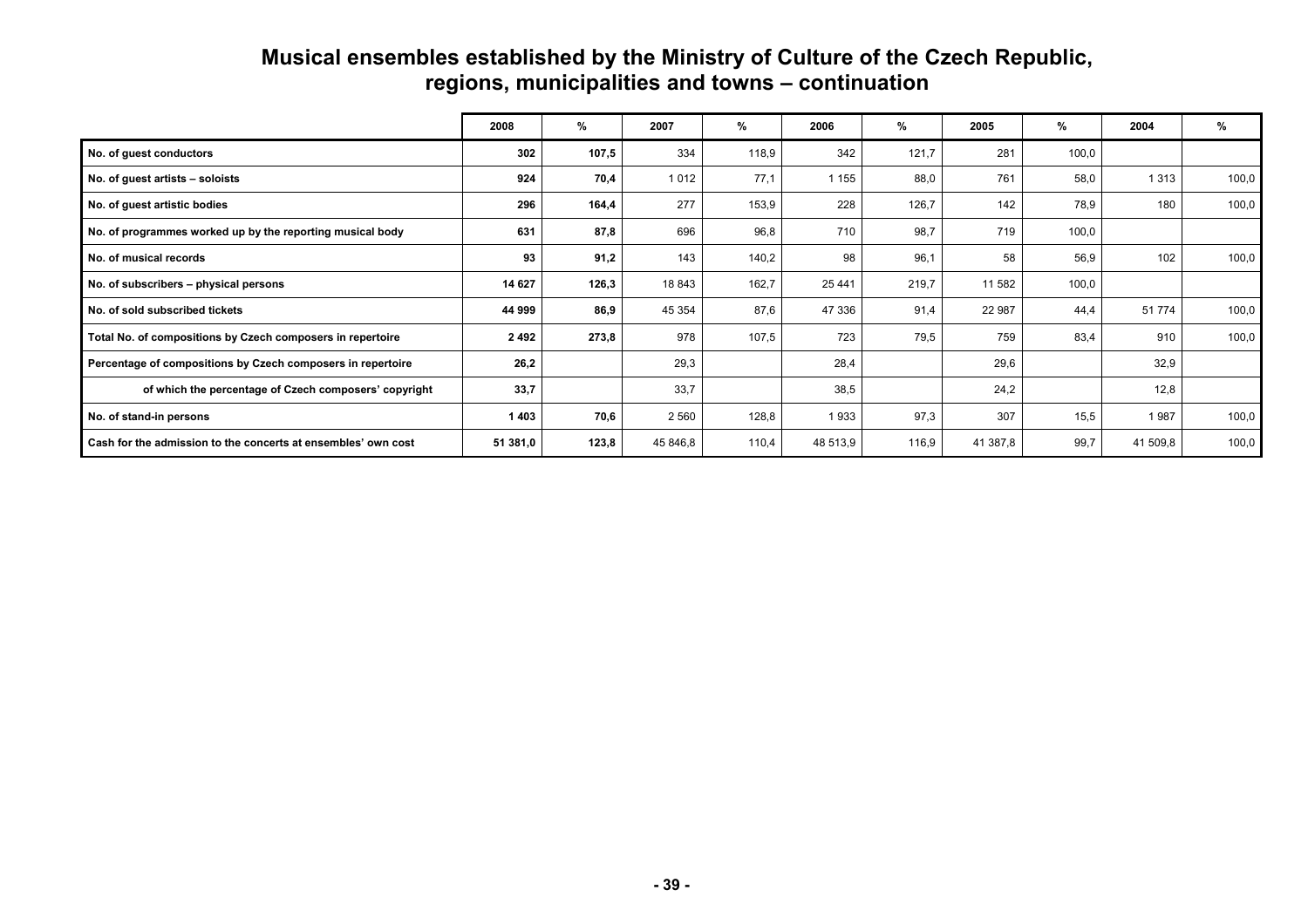## **Musical ensembles established by civic associations as per Law No. 83/1990 Coll., generally beneficial companies and the Czech Broadcast Company**

|           |                                                                     | 2008   | $\%$   | 2007           | $\%$  | 2006           | $\%$  | 2005           | $\%$  | 2004           | $\%$  |
|-----------|---------------------------------------------------------------------|--------|--------|----------------|-------|----------------|-------|----------------|-------|----------------|-------|
|           | Number of musical ensembles                                         | 14     | 107,7  | 10             | 76,9  | 9              | 69,2  | 10             | 76,9  | 13             | 100,0 |
|           | Number of musical bodies therein                                    | 15     | 93,8   | 11             | 68,8  | 10             | 62,5  | 12             | 75,0  | 16             | 100,0 |
|           | <b>Total number of concerts</b>                                     | 608    | 106,1  | 343            | 59,9  | 401            | 70,0  | 409            | 71,4  | 573            | 100,0 |
|           | by an orchestra                                                     | 65     | 18,1   | 31             | 8,6   | 44             | 12,2  | 53             | 14,7  | 360            | 100,0 |
|           | by an orchestra with a choir                                        | 8      | 200,0  | $\overline{2}$ | 50,0  | 10             | 250,0 | $\overline{4}$ | 100,0 |                |       |
|           | by an orchestra with a soloist                                      | 252    | 219,1  | 123            | 107,0 | 157            | 136,5 | 115            | 100,0 |                |       |
|           | by an orchestra with a choir and a soloist                          | 56     | 215,4  | 43             | 165,4 | 28             | 107,7 | 26             | 100,0 |                |       |
| inci.     | by a choir                                                          |        |        |                |       | ٠              |       |                |       | 83             | 100,0 |
|           | by a choir with an orchestra or another accompaniment               | 70     | 145,8  | 73             | 152,1 | 59             | 122,9 | 48             | 100,0 |                |       |
|           | by a choir a capella                                                | 5      | 50,0   | $\overline{4}$ | 40,0  | 3              | 30,0  | 10             | 100,0 |                |       |
|           | by a soloist $(s)$ – recitals                                       | 14     | 100,0  |                |       |                |       |                |       |                |       |
|           | by chamber ensembles                                                | 93     | 76,9   | 36             | 29,8  | 90             | 74,4  | 147            | 121,5 | 121            | 100,0 |
|           | by other                                                            | 45     | 500,0  | 31             | 344,4 | $\overline{7}$ | 77,8  | 6              | 66,7  | 9              | 100,0 |
|           | From the total number of concerts - concerts at ensembles' own cost | 216    | 154,3  | 98             | 70,0  | 139            | 99,3  | 126            | 90,0  | 140            | 100,0 |
|           | subscribed concerts                                                 | 116    | 105,5  | 73             | 66,4  | 92             | 83,6  | 80             | 72,7  | 110            | 100,0 |
|           | school concerts                                                     | 44     | 258,8  | 6              | 35,3  | 24             | 141,2 | 18             | 105,9 | 17             | 100,0 |
| <u>ie</u> | charitable, benefit, casual, special concerts                       | 13     | 144,4  | $\overline{7}$ | 77,8  | 10             | 111,1 | 11             | 122,2 | 9              | 100,0 |
|           | colonnade and similar concerts                                      |        |        |                |       |                |       |                |       |                |       |
|           | others                                                              | 43     | 1075,0 | 12             | 300,0 | 13             | 325,0 | 17             | 425,0 | $\overline{4}$ | 100,0 |
|           | Co-organized concerts                                               | 9      | 300,0  | $\mathbf{3}$   | 100,0 |                |       |                |       |                |       |
|           | Final rehearsals open to public                                     | 9      | 47,4   | 8              | 42,1  | 22             | 115,8 | 19             | 100,0 |                |       |
|           | Concerts at ensembles' own cost performed by guest interprets       | 6      | 85,7   |                |       |                |       | $\overline{7}$ | 100,0 |                |       |
|           | individual concerts                                                 | 3      | 42,9   |                |       |                |       | $\overline{7}$ | 100,0 |                |       |
|           | school concerts                                                     |        |        |                |       |                |       |                |       |                |       |
| inci.     | charitable, benefit, casual, special concerts                       |        |        |                |       |                |       |                |       |                |       |
|           | colonnade and similar concerts                                      |        |        |                |       |                |       |                |       |                |       |
|           | others                                                              | 3      | 100,0  |                |       |                |       |                |       |                |       |
|           | Co-organized concerts                                               |        |        |                |       |                |       |                |       |                |       |
|           | Final rehearsals open to public                                     |        |        |                |       |                |       |                |       |                |       |
|           | Number of concerts abroad                                           | 170    | 77,6   | 96             | 43,8  | 97             | 44,3  | 139            | 63,5  | 219            | 100,0 |
|           | Number of visitors at concerts at ensembles' own cost               | 79 430 | 161,4  | 37347          | 75,9  | 51692          | 105,0 | 49130          | 99,8  | 49210          | 100,0 |
|           | Percentage of attendance at concerts at ensembles' own cost         | 79     |        | 83,2           |       | 83,6           |       | 90,8           |       | 88,8           |       |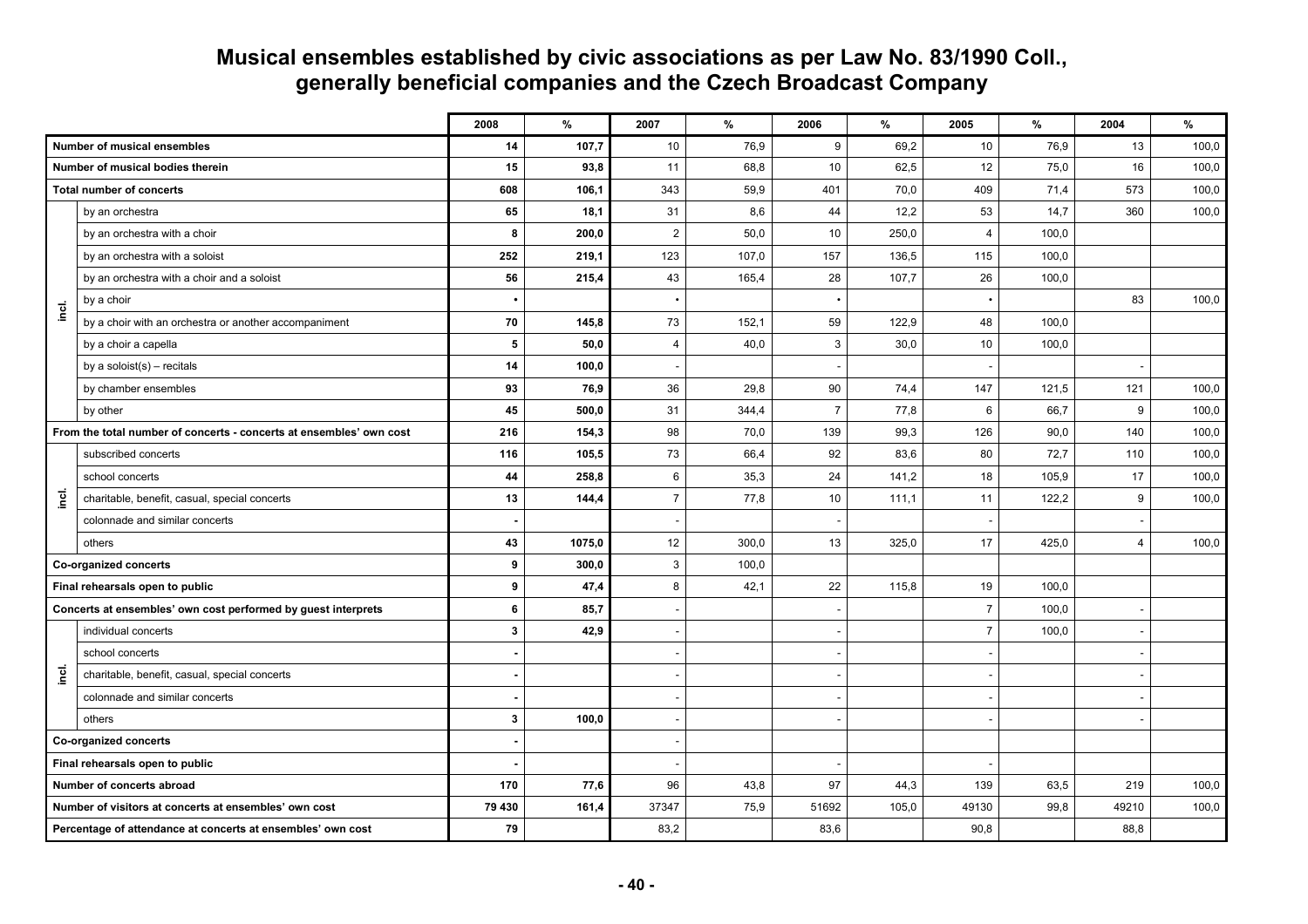## **Musical ensembles established by civic associations as per Law No. 83/1990 Coll., generally beneficial companies and the Czech Broadcast Company – continuation**

|                                                             | 2008    | %        | 2007    | %     | 2006    | %        | 2005    | %     | 2004    | %     |
|-------------------------------------------------------------|---------|----------|---------|-------|---------|----------|---------|-------|---------|-------|
| No. of guest conductors                                     | 146     | 239,3    | 99      | 162,3 | 61      | 100,0    | 61      | 100,0 | 2)      |       |
| No. of guest artists - soloists                             | 390     | 199,0    | 304     | 155,1 | 247     | 126,0    | 196     | 100,0 |         |       |
| No. of guest artistic bodies                                | 41      | 227,8    | 25      | 138,9 | 16      | 88,9     | 18      | 100,0 |         |       |
| No. of programmes worked up by the reporting musical body   | 442     | 152,4    | 342     | 117,9 | 321     | 110,7    | 290     | 100,0 | 2)      |       |
| No. of musical records                                      | 68      | 73,9     | 50      | 54,3  | 75      | 81,5     | 60      | 65,2  | 92      | 100,0 |
| No. of subscribers - physical persons                       | 4 0 5 4 | 186,4    | 2 3 8 7 | 109,7 | 3 6 6 4 | 168,5    | 2 1 7 5 | 100,0 | 2)      |       |
| No. of sold subscribed tickets                              | 6433    | 156,3    | 3 0 1 4 | 73,2  | 4 2 1 3 | 102,4    | 3 9 0 6 | 94,9  | 4 1 1 6 | 100,0 |
| Total No. of compositions by Czech composers in repertoire  | 1 3 5 3 | 273,9    | 187     | 37,9  | 229     | 46,4     | 240     | 48,6  | 494     | 100,0 |
| Percentage of compositions by Czech composers in repertoire | 27,7    |          | 25,3    |       | 30,3    |          | 27,7    |       | 44.0    |       |
| of which the percentage of Czech composers' copyright       | 45,9    |          | 48,7    |       | 55,0    |          | 56,3    |       | 27.5    |       |
| No. of stand-in persons                                     | 1419    | 14 190,0 |         |       | 1 0 6 9 | 10 690,0 |         |       | 10      | 100,0 |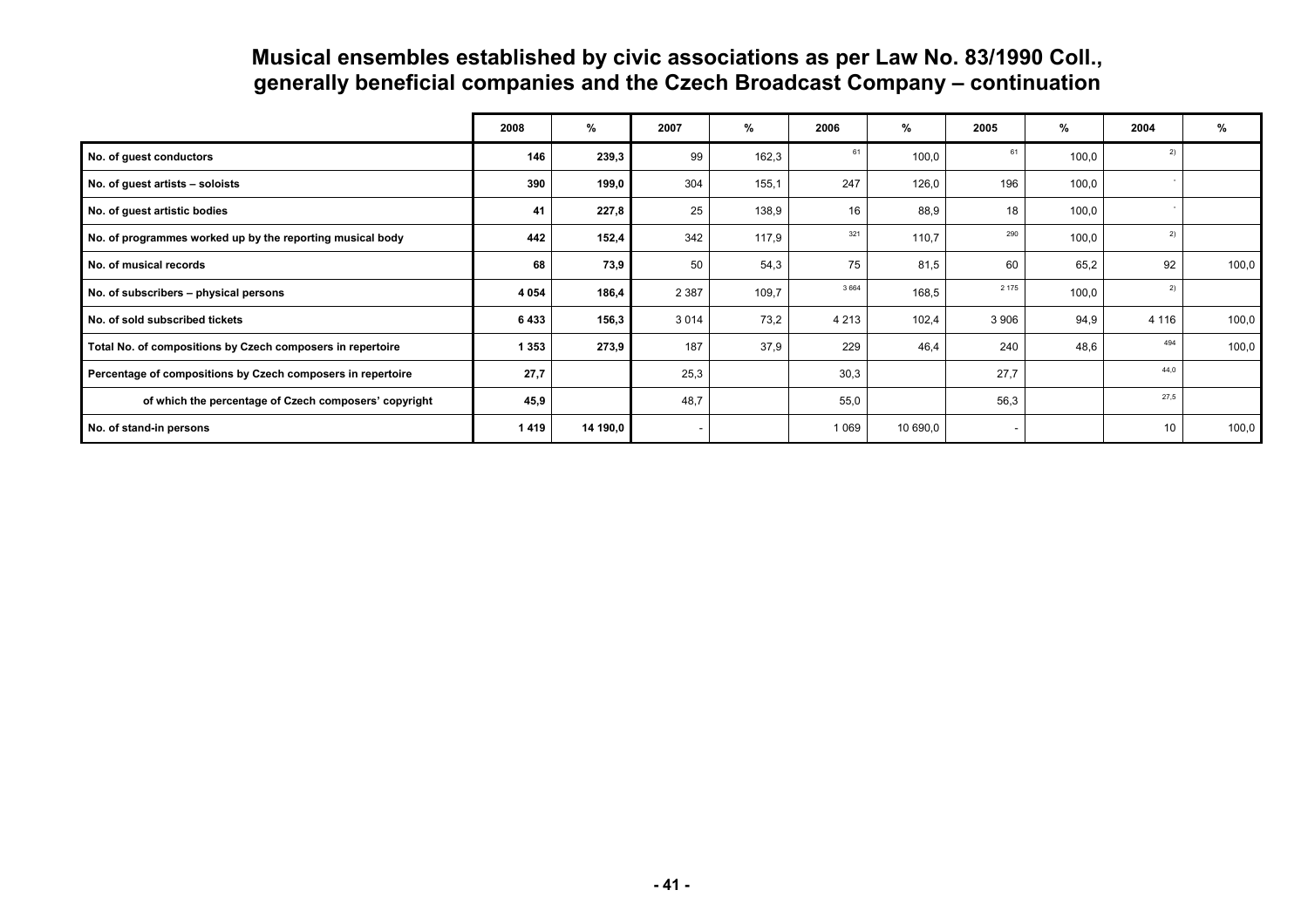#### **2008 % 2007 % 2006 % 2005 % 2004 % Number of musical ensembles 6 150,0** 5 125,0 4 100,0 7 175,0 4 100,0 **Number of musical bodies therein 6 150,0** 6 150,0 7 175,0 8 200,0 4 100,0 **Total number of concerts** 204 **101, 204 161,9** 161,9 161,9 161,9 161,9 119,8 228 181,0 145 115,1 126 100,0 **incl.**  by an orchestra **103 88,8** 79 68,1 64 55,2 35 30,2 116 100,0 **by an orchestra with a choir 7 30.4 11 47.8 35** 152.2 23 100.0 by an orchestra with a soloist **70 142,9** 36 73,5 73 149,0 49 100,0 **by an orchestra with a choir and a soloist 7 128,0** 11 **44.0 25** 100.0 by a choir **•** • • • by a choir with an orchestra or another accompaniment **-** - - by a choir a capella **-** - - by a soloist(s) – recitals **12** 100,0 **- 12** 100,0 **- 12** 100,0 **- 12** 100,0 **- 12** 100,0 **- 12** 100,0 **- 12** 100,0 **- 12** 100,0 **- 12** 100,0 **- 12** 100,0 **- 12** 100,0 **- 12** 100,0 **- 12** 100,0 **- 12** 100,0 **- 12** 100,0 by chamber ensembles **17 170,0** 5 50,0 18 180,0 20 200,0 10 100,0 by other **-** - 13 216,7 6 100,0 - **From the total number of concerts - concerts at ensembles' own cost 20 220 222,2** 25 227,8 25,8 23 255,6 22 244,4 9 100,0 **incl.**  subscribed concerts 17 | 212,5 **|** 13 | 162,5 | 13 | 162,5 | 7 | 87,5 | 8 | 100,0 school concerts **-** - - - charitable, benefit, casual, special concerts **3 300,0** 6 600,0 - 6 600,0 1 100,0 colonnade and similar concerts others **-** 6 66,7 10 111,1 9 100,0 - **Co-organized concerts Final rehearsals open to public and a set of the set of the set of the set of the set of the set of the set of the set of the set of the set of the set of the set of the set of the set of the set of the set of the set of** Concerts at ensembles' own cost performed by guest interprets **incl.**  individual concerts **-** - - - school concerts **-** - - - charitable, benefit, casual, special concerts colonnade and similar concerts **-** - - - others **-** - - - - **Co-organized concerts** and the contract of the contract of the contract of the contract of the contract of the contract of the contract of the contract of the contract of the contract of the contract of the contract of th **Final rehearsals open to public Number of concerts abroad 86 148,3** 66 113,8 167 287,9 31 53,4 58 100,0 **Number of visitors at concerts at ensembles' own cost** 2908 **107,6 2908 61,6 107,0** 13300 107,0 **281,8 2900** 89,0 **281,8 89,0 4720** 100,0 **Percentage of attendance at concerts at ensembles' own cost** 34 **1** 35 **1** 35 **1** 59,1 73,7 74 74

## **Musical ensembles established by entrepreneurial subjects and entrepreneurs**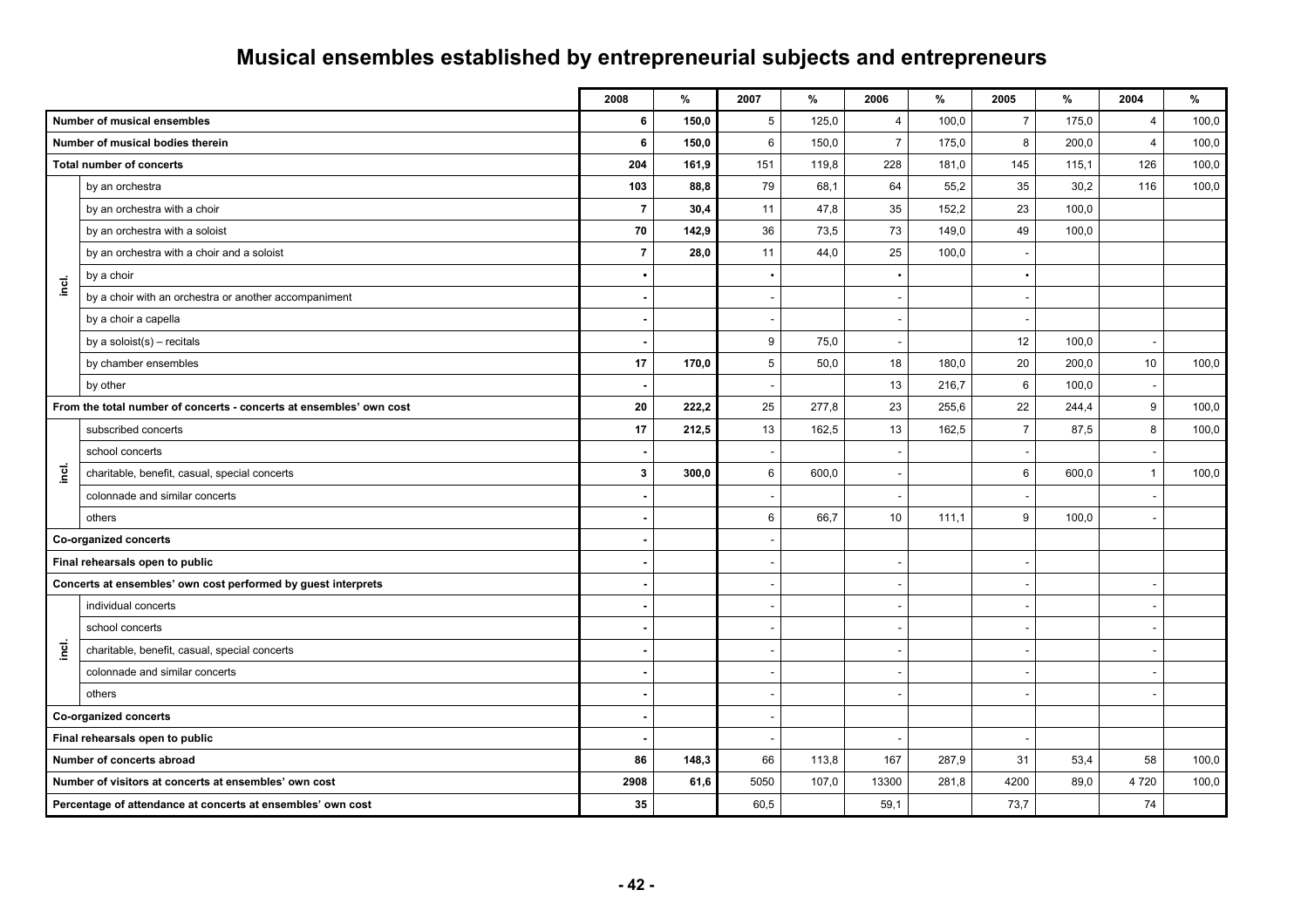# **Musical ensembles established by entrepreneurial subjects and entrepreneurs – continuation**

|                                                             | 2008 | %     | 2007 | %     | 2006 | $\%$  | 2005   | %     | 2004 | %     |
|-------------------------------------------------------------|------|-------|------|-------|------|-------|--------|-------|------|-------|
| No. of guest conductors                                     | 15   | 100,0 | 14   | 93,3  | 11   | 73,3  | 15     | 100,0 | 2)   |       |
| No. of guest artists - soloists                             | 25   | 67,6  | 31   | 83,8  | 37   | 100,0 | 37     | 100,0 |      |       |
| No. of guest artistic bodies                                |      |       |      | 20,0  | 5    | 100,0 | ۰      |       |      |       |
| No. of programmes worked up by the reporting musical body   | 111  | 126,1 | 88   | 100,0 | 83   | 94,3  | 88     | 100,0 | 2)   |       |
| No. of musical records                                      | 11   | 157,1 | 17   | 242,9 | 10   | 142,9 | 21     | 300,0 |      | 100,0 |
| No. of subscribers - physical persons                       | 602  | 125,4 | 445  | 92,7  | 455  | 94,8  | 480    | 100,0 | 2)   |       |
| No. of sold subscribed tickets                              | 524  | 90,3  | 424  | 73,1  | 427  | 73,6  | 509    | 87,8  | 580  | 100,0 |
| Total No. of compositions by Czech composers in repertoire  | 385  | 641,7 | 79   | 131,7 | 268  | 446,7 | 68     | 113,3 | 60   | 100,0 |
| Percentage of compositions by Czech composers in repertoire | 23,1 |       | 28,0 |       | 31,3 |       | 26,7   |       | 26.7 |       |
| of which the percentage of Czech composers' copyright       | 10,1 |       | 7,6  |       |      |       | 5,9    |       | 5,0  |       |
| No. of stand-in persons                                     |      |       |      |       |      |       | $\sim$ |       | ٠    |       |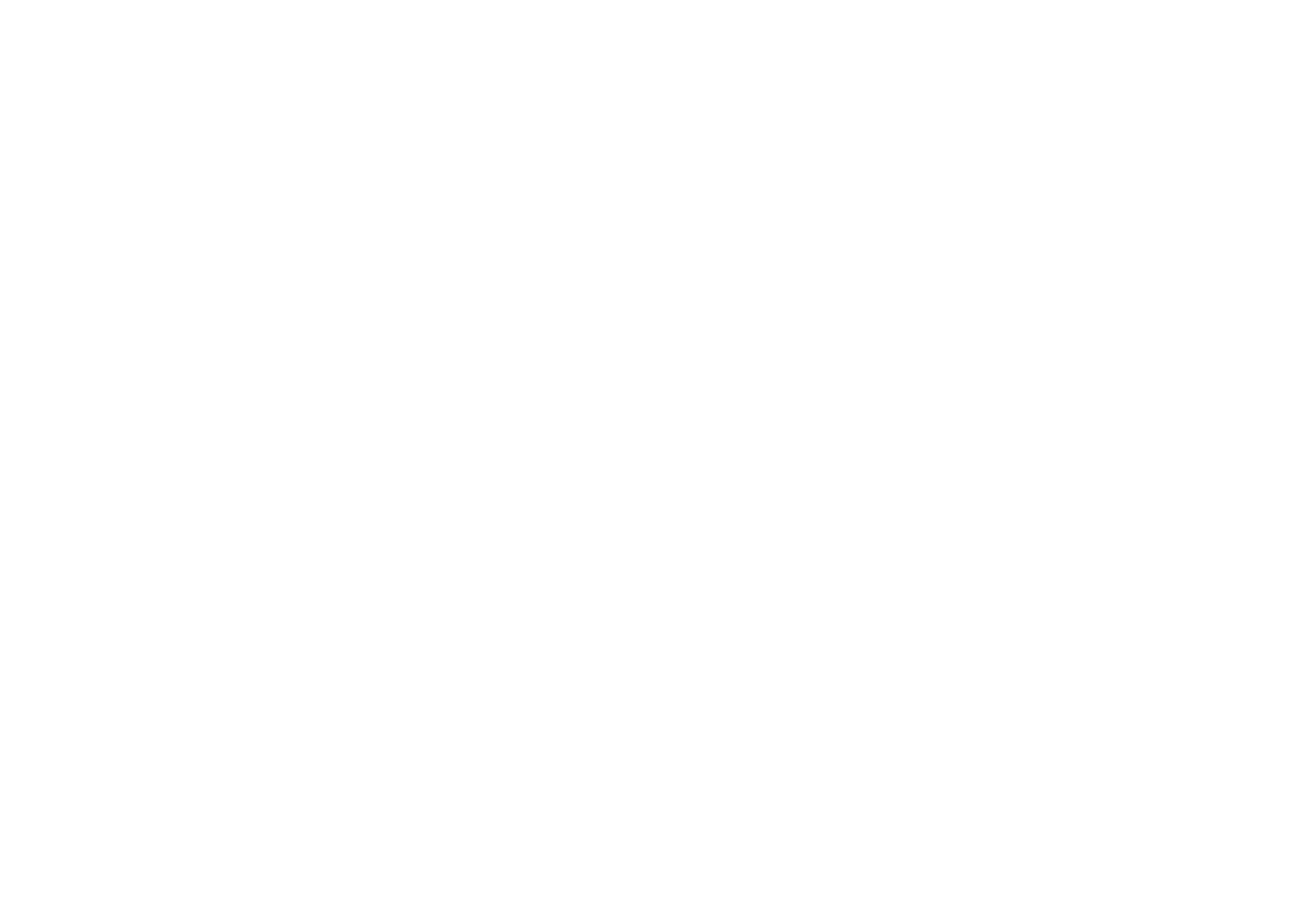# **OBSERVATORIES, PLANETARIUMS AND ASTRONOMICAL OBSERVATION POSTS**

The activities of observatories, planetariums, and astronomical observation posts that are open to the public were the subject of statistical analysis. This also includes large and smaller professional facilities, amateur observatories, and astronomic observation posts, some of which are private. Of a total of 45 statistically monitored facilities, 30 are established by regions and municipalities and towns,1 by university, 9 by civic associations, 1 generally beneficial companies, 4 are private.

Observatories and other astronomical facilities organized one-time educational and cultural events and long-term educational events such as observation projects, lecture series, etc.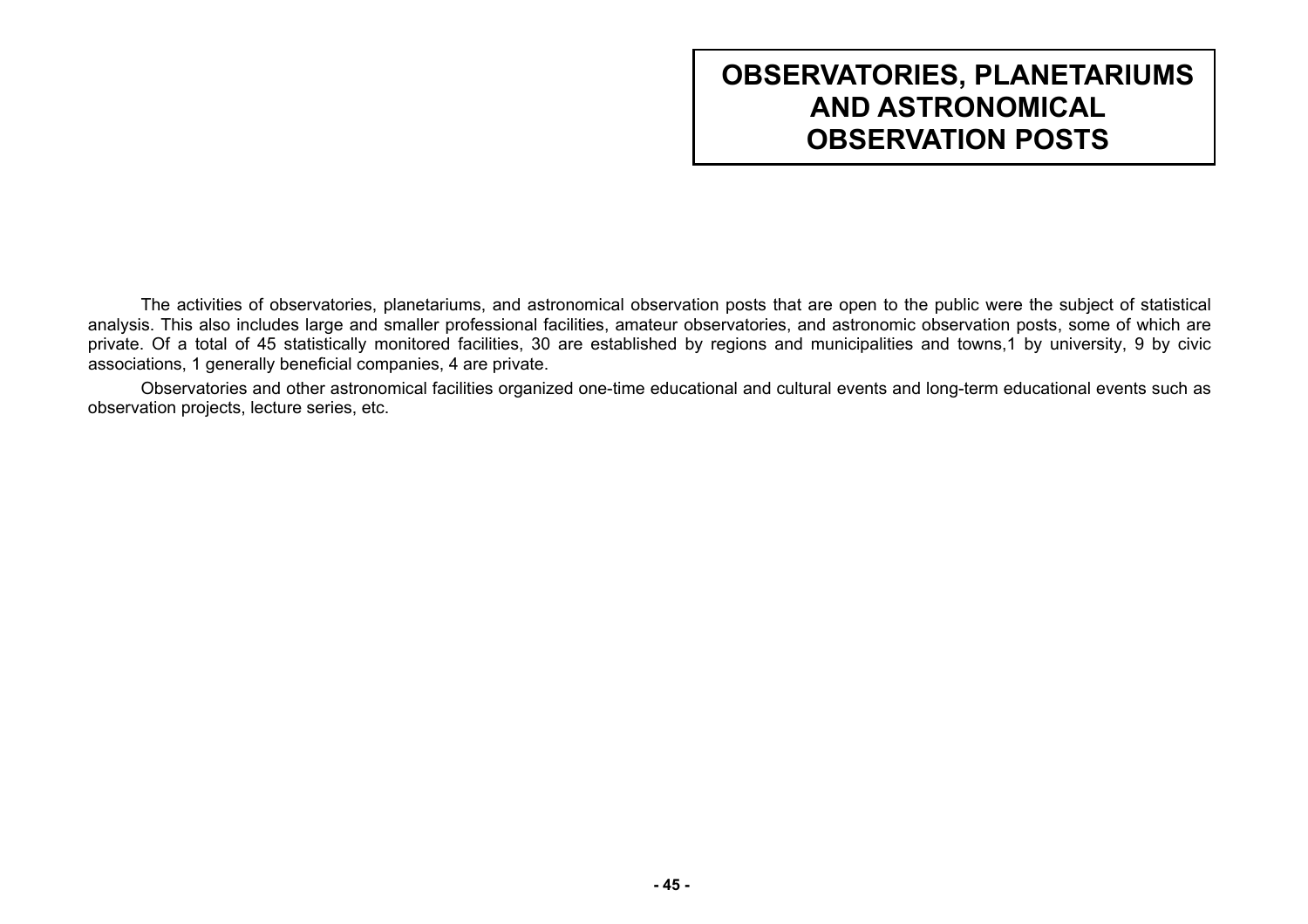## **Selected Data from Statistical Reports on Observatories, Planetariums and Astronomical Observation Posts in 2008**

**Total** 

|                                                                                                                            | 2008    | %     | 2007    | %     | 2006      | $\%$  | 2005      | %     | 2004      | %     |
|----------------------------------------------------------------------------------------------------------------------------|---------|-------|---------|-------|-----------|-------|-----------|-------|-----------|-------|
| No. of observatories and planetariums                                                                                      | 45      | 80,4  | 48      | 85,7  | 49        | 87,5  | 51        | 91.1  | 56        | 100,0 |
| No. of facilities in the aforementioned                                                                                    | 49      | 81,7  | 54      | 90,0  | 55        | 91,7  | 56        | 93,3  | 60        | 100,0 |
| No. of visitors to the facilities and to organized educational<br>and cultural events                                      | 531 702 | 98,0  | 540 915 | 99,7  | 529 905   | 97,7  | 538 608   | 99,3  | 542 451   | 100,0 |
| No. of single educational and cultural events organized both inside<br>and outside of the facilities                       | 14 270  | 109,3 | 12 978  | 99,4  | 13 114    | 100,4 | 13 376    | 102,4 | 13 057    | 100,0 |
| No. of visitors attending single educational and cultural events organized<br>both inside and outside of the facilities    | 476 962 | 96,7  | 477 593 | 96,8  | 468 095   | 94,9  | 474 588   | 96,2  | 493 134   | 100,0 |
| No. of long-term educational and cultural events organized both inside and<br>outside of the facilities                    | 98      | 33,1  | 281     | 94,9  | 315       | 106,4 | 235       | 79,4  | 296       | 100,0 |
| No. of visitors attending long-term educational and cultural events organized<br>both inside and outside of the facilities | 33 638  | 128,7 | 40 396  | 154,5 | 37 736    | 144,3 | 41 450    | 158.5 | 26 144    | 100,0 |
| No. of special interest groups and organizations working in conjunction with<br>facilities                                 | 83      | 82,2  | 91      | 90,1  | 80        | 79,2  | 86        | 85,1  | 101       | 100,0 |
| No. of members of the aforementioned groups and organizations                                                              | 950     | 75,3  | 907     | 71,9  | 915       | 72,6  | 1 0 4 4   | 82,8  | 1 2 6 1   | 100,0 |
| No. of computers connected to the Internet                                                                                 | 330     | 131,0 | 283     | 112,3 | 285       | 113,1 | 266       | 105,6 | 252       | 100,0 |
| No. of these computers for users                                                                                           | 58      | 341,2 | 31      | 182,4 | 28        | 164,7 | 27        | 158,8 | 17        | 100,0 |
| No. of issued titles of the non-periodical publications                                                                    | 19      | 63,3  | 30      | 100,0 | $\bullet$ |       |           |       |           |       |
| No. of titles of issued periodicals                                                                                        | 10      | 100.0 | 10      | 100,0 | ٠         |       | $\bullet$ |       | $\bullet$ |       |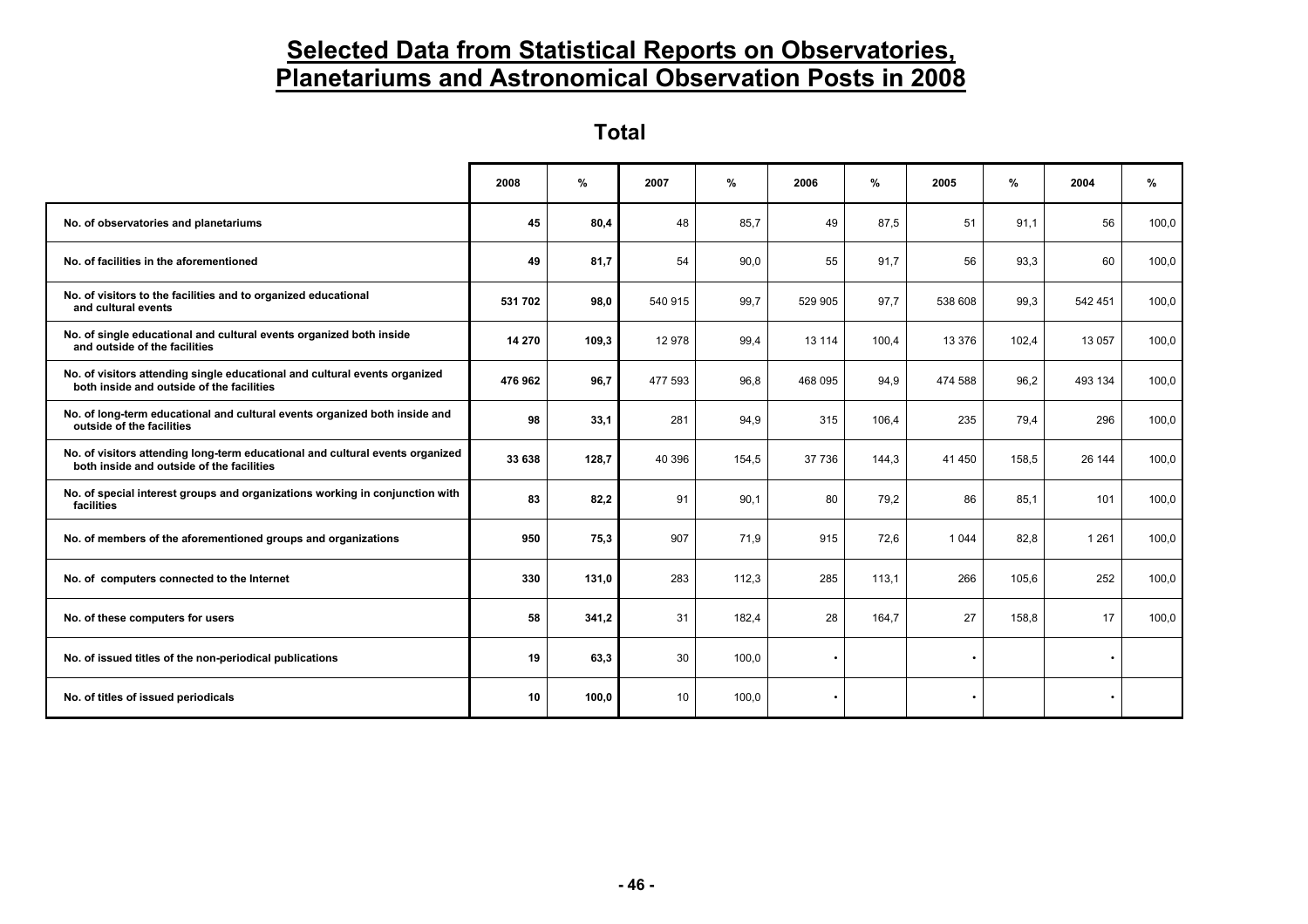|                                                                                                                            | 2008    | %     | 2007    | %         | 2006    | %     | 2005    | %     | 2004    | %     |
|----------------------------------------------------------------------------------------------------------------------------|---------|-------|---------|-----------|---------|-------|---------|-------|---------|-------|
| No. of observatories and planetariums                                                                                      | 31      | 86.1  | 32      | 88.9      | 32      | 88,9  | 34      | 94.4  | 36      | 100,0 |
| No. of facilities in the aforementioned                                                                                    | 34      | 85.0  | 37      | 92.5      | 36      | 90.0  | 38      | 95.0  | 40      | 100,0 |
| No. of visitors to the facilities and to organized educational and cultural events                                         | 478 832 | 96,0  | 523 756 | 105,0     | 475 254 | 95,3  | 482 890 | 96,8  | 498 607 | 100,0 |
| No. of single educational and cultural events organized both insideand outside of the facilities                           | 12861   | 105,5 | 12 046  | 98.8      | 11 773  | 96.6  | 12 635  | 103.7 | 12 187  | 100,0 |
| No. of visitors attending single educational and cultural events organized both inside and<br>outside of the facilities    | 454 504 | 95.4  | 460 832 | 96,8      | 446 723 | 93,8  | 461 198 | 96.8  | 476 210 | 100,0 |
| No. of long-term educational and cultural events organized both inside and outside of the<br>facilities                    | 85      | 72,0  | 270     | 228.8     | 77      | 65,3  | 104     | 88.1  | 118     | 100,0 |
| No. of visitors attending long-term educational and cultural events organized both inside and<br>outside of the facilities | 3 200   | 166,6 | 40 300  | 2 0 9 7 9 | 3912    | 203,6 | 1884    | 98.1  | 1921    | 100,0 |
| No. of special interest groups and organizations working in conjunction with facilities                                    | 68      | 89,5  | 72      | 94.7      | 60      | 78.9  | 68      | 89.5  | 76      | 100,0 |
| No. of members of the aforementioned groups and organizations                                                              | 794     | 82,0  | 724     | 74.8      | 715     | 73.9  | 866     | 89.5  | 968     | 100,0 |
| No. of computers connected to the Internet                                                                                 | 302     | 134.8 | 269     | 120.1     | 252     | 112.5 | 239     | 106.7 | 224     | 100,0 |
| No. of these computers for users                                                                                           | 51      | 425,0 | 24      | 200,0     | 20      | 166,7 | 23      | 191.7 | 12      | 100,0 |
| No. of issued titles of the non-periodical publications                                                                    | 12      | 46.2  | 26      | 100,0     |         |       |         |       |         |       |
| No. of titles of issued periodicals                                                                                        | 9       | 112,5 | 8       | 100,0     |         |       |         |       |         |       |

#### **Observatories, planetariums and astronomical observation posts established by regions, municipalities, towns and others**

**Observatories, planetariums and astronomical observation posts established by civic associations per Law No. 83/1990 Coll. and generally beneficial company** 

|                                                                                                                            | 2008    | %     | 2007   | %     | 2006            | %     | 2005   | %     | 2004    | %     |
|----------------------------------------------------------------------------------------------------------------------------|---------|-------|--------|-------|-----------------|-------|--------|-------|---------|-------|
| No. of observatories and planetariums                                                                                      | 10      | 100.0 | g      | 90.0  | 10              | 100,0 | 9      | 90.0  | 10      | 100,0 |
| No. of facilities in the aforementioned                                                                                    | 11      | 110.0 | 10     | 100.0 | 12 <sup>2</sup> | 120.0 | 10     | 100.0 | 10      | 100,0 |
| No. of visitors to the facilities and to organized educational and cultural events                                         | 52 595  | 123,5 | 16 459 | 38,6  | 54 166          | 127.1 | 55 325 | 129,9 | 42 602  | 100,0 |
| No. of single educational and cultural events organized both inside and outside of the facilities                          | 1 2 3 7 | 169,5 | 665    | 91.1  | 1 200           | 164.4 | 654    | 89,6  | 730     | 100,0 |
| No. of visitors attending single educational and cultural events organized both inside and<br>outside of the facilities    | 22 183  | 141,3 | 16 061 | 102,3 | 20 887          | 133,0 | 12 997 | 82,8  | 15 702  | 100,0 |
| No. of long-term educational and cultural events organized both inside and outside of the<br>facilities                    | 13      | 7,3   | 11     | 6,2   | 238             | 133,7 | 131    | 73.6  | 178     | 100,0 |
| No. of visitors attending long-term educational and cultural events organized both inside and<br>outside of the facilities | 30 438  | 125.7 | 96     | 0.4   | 33 824          | 139,6 | 39 566 | 163,3 | 24 2 23 | 100,0 |
| No. of special interest groups and organizations working in conjunction with facilities                                    | 15      | 68.2  | 16     | 72.7  | 19              | 86.4  | 18     | 81,8  | 22      | 100,0 |
| No. of members of the aforementioned groups and organizations                                                              | 156     | 64,5  | 172    | 71.1  | 191             | 78.9  | 178    | 73.6  | 242     | 100,0 |
| No. of computers connected to the Internet                                                                                 | 27      | 117,4 | 11     | 47.8  | 29              | 126.1 | 24     | 104.3 | 23      | 100,0 |
| No. of these computers for users                                                                                           |         | 140.0 | 6      | 120,0 | 8               | 160.0 | -4     | 80.0  | 5       | 100,0 |
| No. of issued titles of the non-periodical publications                                                                    |         | 233,3 | 3      | 100,0 | ٠               |       |        |       |         |       |
| No. of titles of issued periodicals                                                                                        |         | 50.0  | 2      | 100,0 |                 |       |        |       |         |       |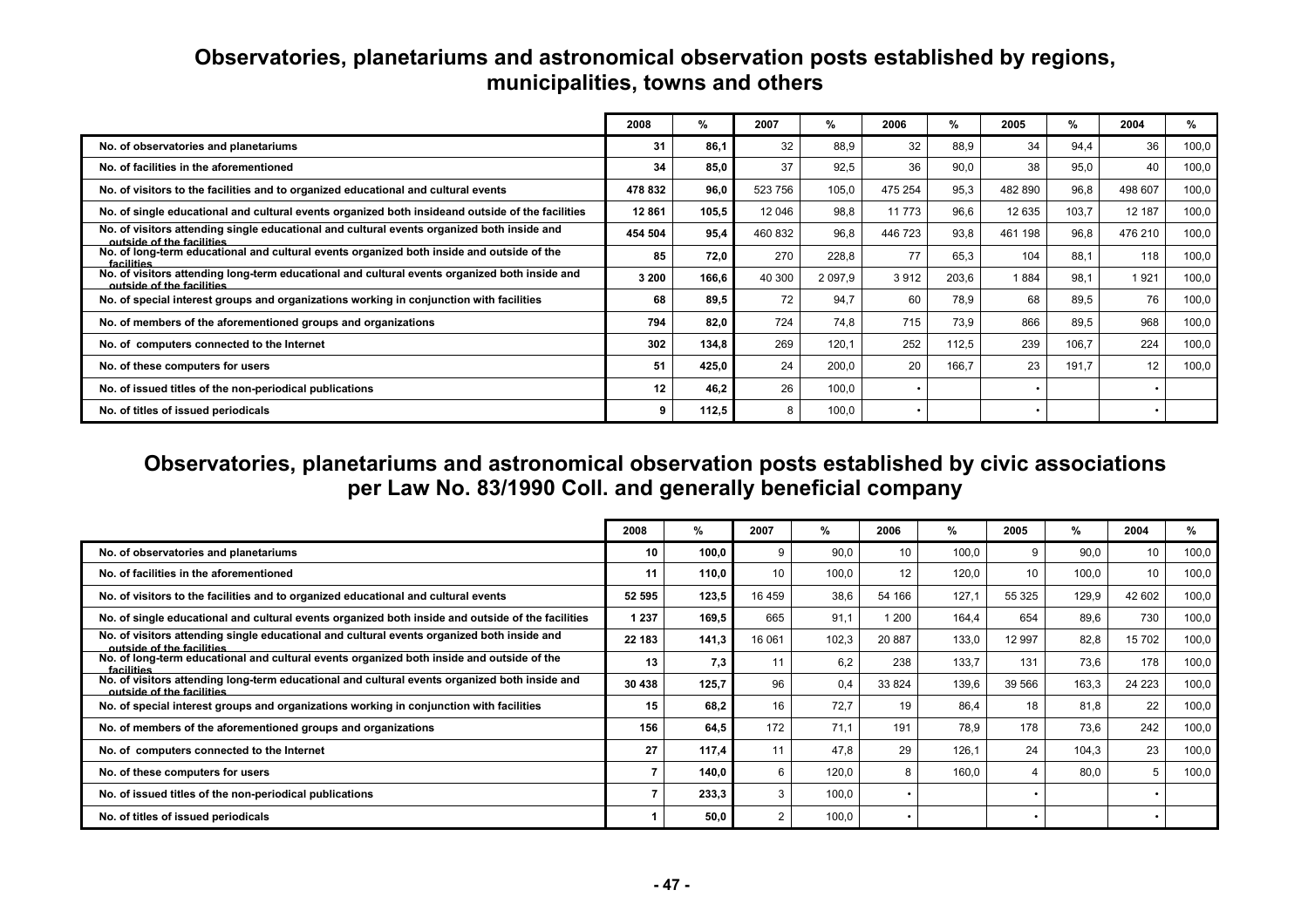# **Observatories, planetariums and astronomical observation posts established by individuals**

|                                                                                                                            | 2008 | %     | 2007           | %     | 2006           | %     | 2005 | %    | 2004    | %     |
|----------------------------------------------------------------------------------------------------------------------------|------|-------|----------------|-------|----------------|-------|------|------|---------|-------|
| No. of observatories and planetariums                                                                                      | 4    | 40,0  | $\overline{7}$ | 70.0  | $\overline{7}$ | 70,0  | 8    | 80.0 | 10      | 100,0 |
| No. of facilities in the aforementioned                                                                                    | 4    | 40,0  | $\overline{7}$ | 70.0  | $\overline{7}$ | 70,0  | 8    | 80.0 | 10      | 100,0 |
| No. of visitors to the facilities and to organized educational and cultural events                                         | 275  | 22,1  | 700            | 56,4  | 485            | 39,0  | 393  | 31,6 | 1 2 4 2 | 100,0 |
| No. of single educational and cultural events organized both insideand outside of the<br>facilities                        | 172  | 122,9 | 267            | 190,7 | 141            | 100,7 | 87   | 62,1 | 140     | 100,0 |
| No. of visitors attending single educational and cultural events organized both inside<br>and outside of the facilities    | 275  | 22,5  | 700            | 57,3  | 485            | 39,7  | 393  | 32,2 | 1 2 2 2 | 100,0 |
| No. of long-term educational and cultural events organized both inside and outside of<br>the facilities                    |      |       |                |       |                |       |      |      |         |       |
| No. of visitors attending long-term educational and cultural events organized both<br>inside and outside of the facilities |      |       |                |       |                |       |      |      |         |       |
| No. of special interest groups and organizations working in conjunction with facilities                                    |      |       | 3              | 100,0 | 1              | 33,3  |      |      | 3       | 100,0 |
| No. of members of the aforementioned groups and organizations                                                              |      |       | 11             | 21,6  | 9              | 17,6  |      |      | 51      | 100,0 |
| No. of computers connected to the Internet                                                                                 | 1    | 20,0  | 3              | 60,0  | $\overline{4}$ | 80,0  | 3    | 60,0 | 5       | 100,0 |
| No. of these computers for users                                                                                           |      |       |                | 100,0 |                |       |      |      |         |       |
| No. of issued titles of the non-periodical publications                                                                    |      |       | $\overline{1}$ | 100,0 |                |       |      |      |         |       |
| No. of titles of issued periodicals                                                                                        |      |       |                |       |                |       |      |      |         |       |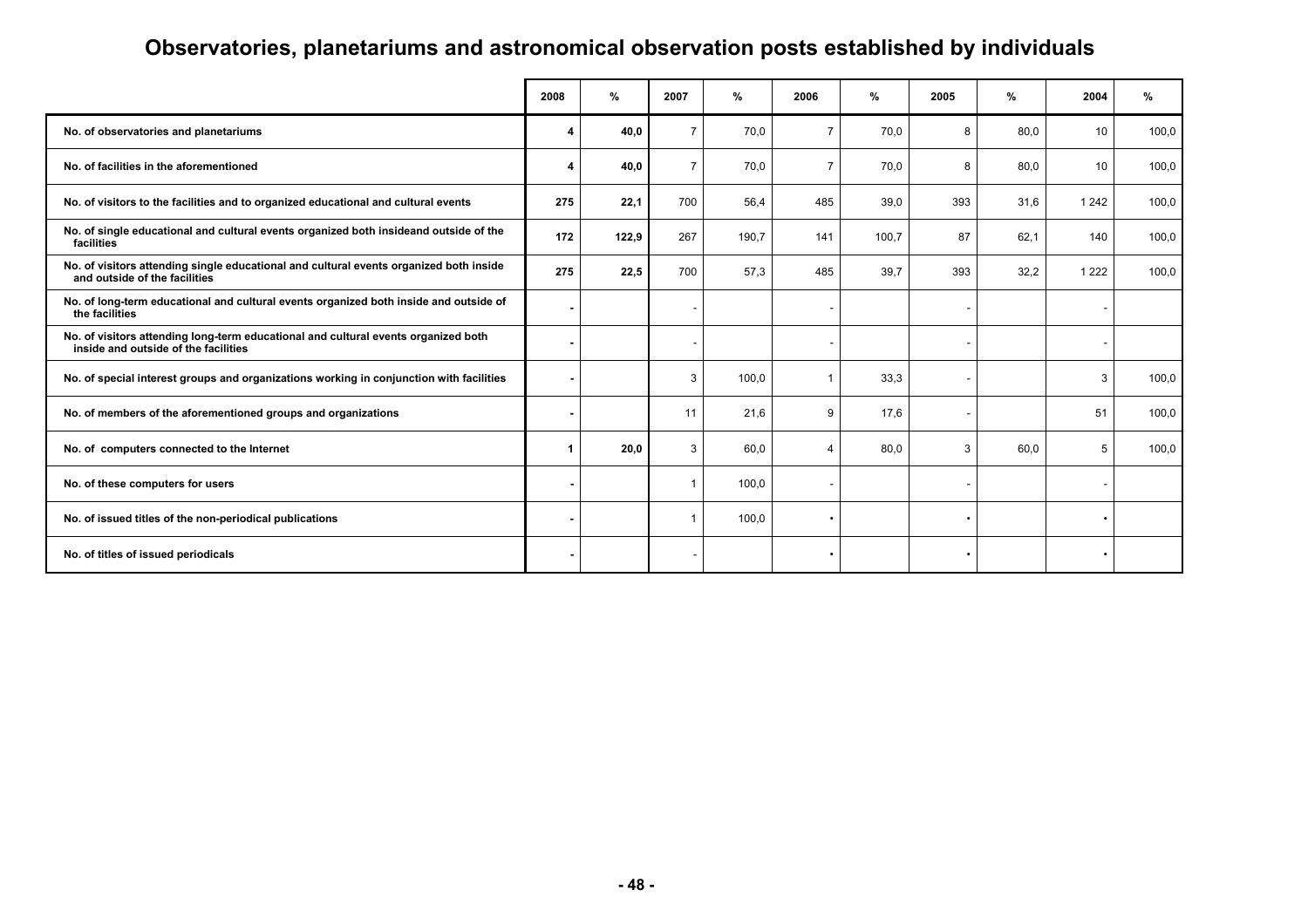## **LIBRARIES**

As a subject of the statistical investigation there are public libraries. From a total of 5 438 libraries, two are established by the Ministry of Culture – National Library of the Czech Republic and Moravian Library - 13 are established by regions - The Municipal Library of Prague, scientific libraries in Kladno, České Budějovice, Karlovy Vary, Plzeň, Ústí nad Labem, Liberec, Hradec Králové, Pardubice, Havlíčkův Brod, Olomouc, Zlín, and Ostrava - and 5 423 are established by towns and municipalities.

In the last years has been much improved the number of study positions, the number of computers per user, and the number of computers connected to the Internet all increased, which markedly improved library information services.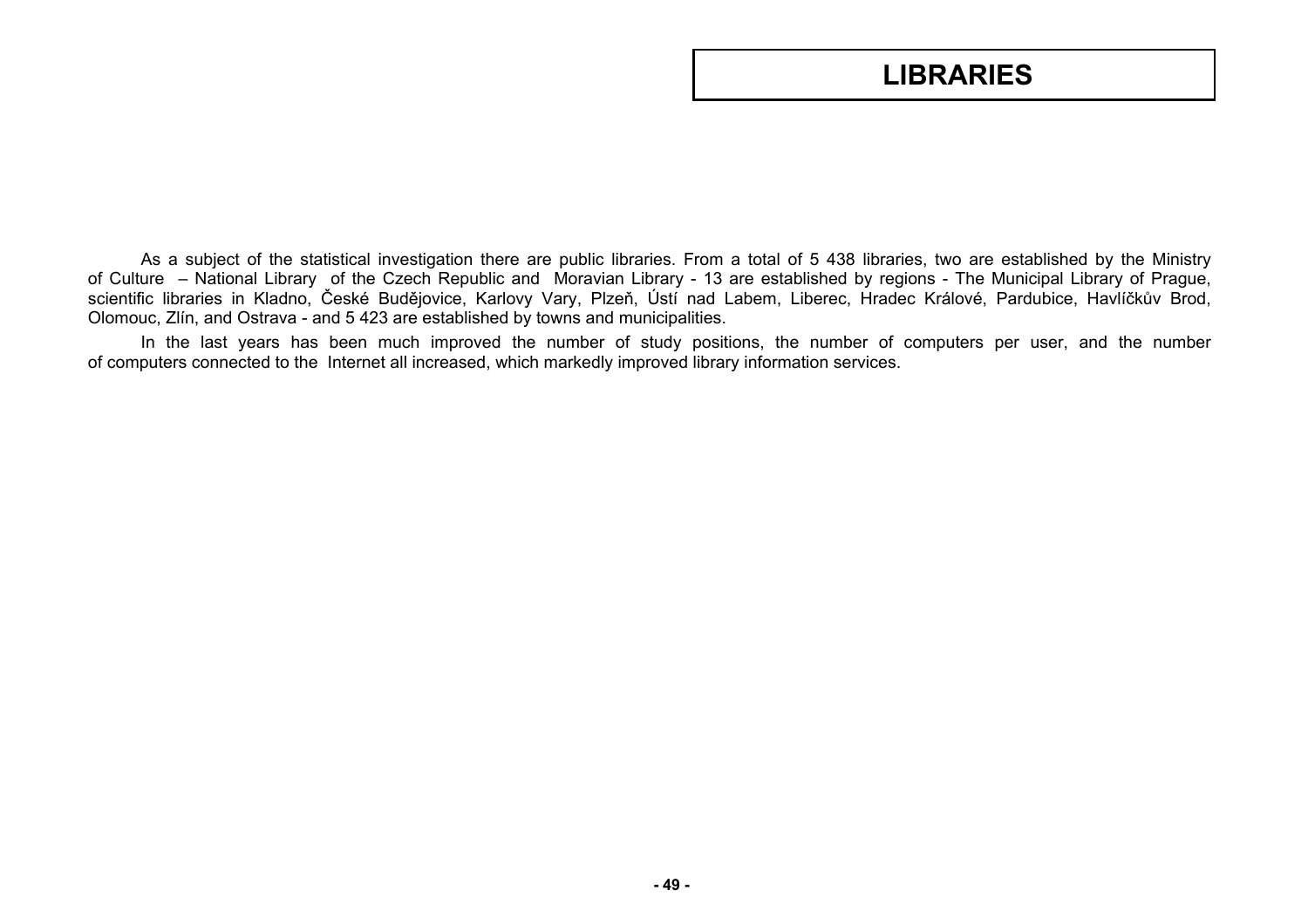## A **National Library of the Czech Republic \*Selected Data from Statistical Report on Libraries in 2008**

A1 - Moravian Library \*

B regional science libraries<br>C basic libraries with region

C basic libraries with regional functions<br>D selected basic libraries selected basic libraries

 E other basic libraries with professional workers F basic libraries with non-professional workers

|                            |      |              |       |               |       |                |       |            |       | of which   |       |           |       |            |       |            |       |
|----------------------------|------|--------------|-------|---------------|-------|----------------|-------|------------|-------|------------|-------|-----------|-------|------------|-------|------------|-------|
|                            |      | <b>Total</b> | $\%$  | A             | %     | A1             | $\%$  | B          | %     | C          | %     | D         | $\%$  | E          | %     | F          | %     |
|                            | 2008 | 5438         | 92,4  |               | 100,0 | -1             | 100.0 | 13         | 100.0 | 85         | 95,5  |           |       | 689        | 101,9 | 4648       | 91,1  |
| Number of<br>libraries in  | 2007 | 5 5 3 3      | 94,0  |               | 100.0 | $\mathbf{1}$   | 100,0 | 13         | 100,0 | 85         | 95,5  |           |       | 684        | 101,2 | 4749       | 93,1  |
| the                        | 2006 | 5 6 6 2      | 96,2  |               | 100,0 | -1             | 100,0 | 13         | 100,0 | 86         | 96,6  |           |       | 684        | 101,2 | 4877       | 95,6  |
| following<br>years         | 2005 | 5920         | 100,6 |               | 100,0 | $\overline{1}$ | 100,0 | 13         | 100,0 | 94         | 105,6 |           |       | 667        | 98,7  | 5 1 4 4    | 100,8 |
|                            | 2004 | 5885         | 100.0 |               | 100.0 | 1              | 100.0 | 13         | 100.0 | 89         | 100.0 | 4         | 100.0 | 676        | 100.0 | 5 102      | 100,0 |
| Number of                  | 2008 | 847          | 90,0  |               |       |                |       | 36         | 36,7  | 311        | 113,1 |           |       | 335        | 89,3  | 165        | 155,7 |
| branches.<br>including     | 2007 | 810          | 86.1  |               |       |                |       | 82         | 83.7  | 299        | 108.7 |           |       | 312        | 83,2  | 117        | 110,4 |
| mobile<br>libraries, in    | 2006 | 869          | 92,3  |               |       |                |       | 85         | 86,7  | 326        |       |           |       | 351        | 93,6  | 107        | 100,9 |
| the<br>following           | 2005 | 927          | 98,5  |               |       |                |       | 100        | 102,0 | 0,0        |       |           |       | 352        | 93,9  | 118        | 111,3 |
| years                      | 2004 | 941          | 100.0 |               |       |                |       | 98         | 100.0 | 275        | 100,0 | 87        | 100.0 | 375        | 100.0 | 106        | 100,0 |
| Number of<br>library units | 2008 | 62 765 495   | 102.5 | 6 4 6 5 2 4 7 | 105.6 | 3918364        | 103.8 | 13 710 466 | 103.7 | 11 668 366 | 119,8 |           |       | 15 937 073 | 107.2 | 11 063 868 | 95,5  |
|                            | 2007 | 62 303 632   | 101,7 | 6 369 900     | 104,1 | 3 884 897      | 102,9 | 13 453 300 | 101,8 | 11 559 885 | 118,7 |           |       | 15 831 003 | 106,5 | 11 204 647 | 96,7  |
| in the                     | 2006 | 61 888 447   | 101.7 | 6 280 668     | 102,6 | 3 850 761      | 102,0 | 13 423 000 | 101,6 | 11 428 513 | 117,4 |           |       | 15 691 945 | 105,5 | 11 213 560 | 96,8  |
| following<br>vears         | 2005 | 61 991 877   | 101.2 | 6 197 320     | 101.2 | 3 816 551      | 101.1 | 13 342 226 | 100.9 | 11 984 840 | 123,1 |           |       | 14 901 765 | 100.2 | 11 749 175 | 101,4 |
|                            | 2004 | 61 235 822   | 100.0 | 6 120 834     | 100.0 | 3776020        | 100,0 | 13 217 180 | 100,0 | 9737267    | 100.0 | 1927863   | 100.0 | 14 869 164 | 100,0 | 11 587 494 | 100,0 |
|                            | 2008 | 1447798      | 96.1  | 30 935        | 114,8 | 26 257         | 83,7  | 350 376    | 103.8 | 415 326    | 116,8 | $\bullet$ |       | 420 672    | 96,9  | 203 904    | 91,4  |
| Numer of<br>registered     | 2007 | 1458468      | 96,8  | 25 179        | 93,4  | 28 508         | 90,8  | 334 242    | 99,0  | 428 830    | 120,6 |           |       | 429 691    | 98,9  | 212 018    | 95,0  |
| readers in<br>the          | 2006 | 1475623      | 97,9  | 31 117        | 115,5 | 29 098         | 92,7  | 331 013    | 98.0  | 436 375    | 122,7 |           |       | 433 814    | 99.9  | 214 206    | 96,0  |
| following<br>vears         | 2005 | 1 537 972    | 102,1 | 41 245        | 153,0 | 31790          | 101,3 | 340 479    | 100,8 | 454 249    | 127,7 |           |       | 437 723    | 100,8 | 232 486    | 104,2 |
|                            | 2004 | 1 506 657    | 100,0 | 26 951        | 100,0 | 31 382         | 100,0 | 337 660    | 100,0 | 355 585    | 100,0 | 97 594    | 100.0 | 434 332    | 100,0 | 223 153    | 100,0 |
|                            | 2008 | 66 744 167   | 91,6  | 626 682       | 97,1  | 491 935        | 70,5  | 13 756 857 | 92.0  | 23 023 736 | 114,9 |           |       | 22 699 847 | 95,4  | 6 143 175  | 84,6  |
| Number of<br>book loans    | 2007 | 67 394 938   | 92,5  | 691 719       | 107.2 | 485 902        | 69.7  | 13 847 616 | 92.6  | 23 052 088 | 115.0 |           |       | 22 942 401 | 96,4  | 6 375 212  | 87,8  |
| in the                     | 2006 | 68 696 902   | 94.3  | 653 018       | 101,2 | 567 055        | 81.3  | 14 134 565 | 94.5  | 23 724 224 | 118.4 |           |       | 22 947 556 | 96,5  | 6 670 484  | 91,9  |
| following<br>years         | 2005 | 71 974 107   | 98,8  | 681 608       | 105,6 | 636 058        | 91,2  | 14 630 303 | 97,8  | 25 447 783 | 127,0 |           |       | 23 335 735 | 98,1  | 7 242 620  | 99,8  |
|                            | 2004 | 72 875 247   | 100.0 | 645 199       | 100.0 | 697 624        | 100.0 | 14 954 516 | 100.0 | 20 040 015 | 100.0 | 5 492 365 | 100.0 | 23 787 904 | 100.0 | 7 257 624  | 100,0 |

• **= these data were not observed in the stated year** 

**\* Libraries established by the Ministry of Culture**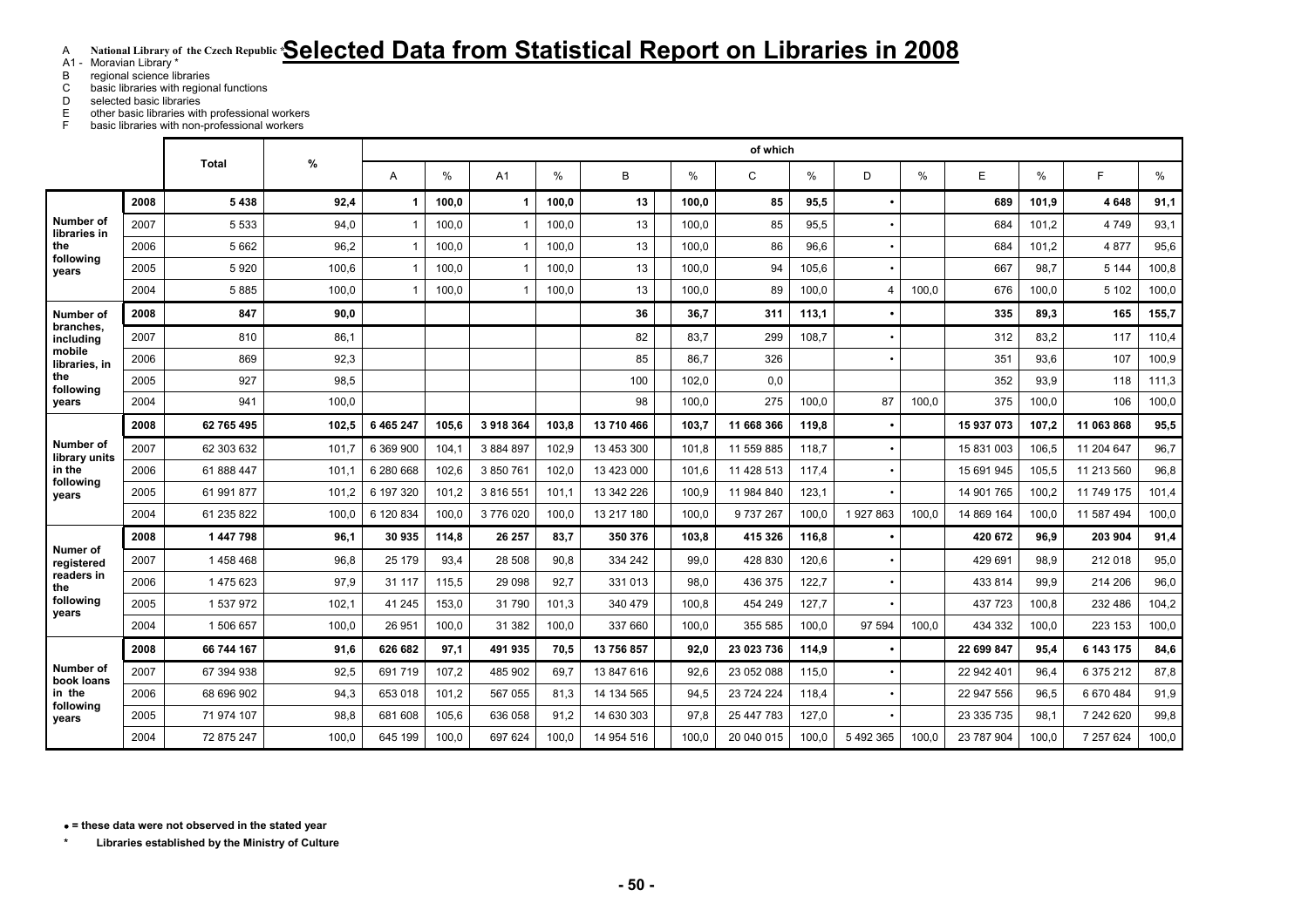|                                       |      |              |       |         |       |                |       |           |       | of which     |       |           |       |            |       |           |             |
|---------------------------------------|------|--------------|-------|---------|-------|----------------|-------|-----------|-------|--------------|-------|-----------|-------|------------|-------|-----------|-------------|
|                                       |      | <b>Total</b> | %     | A       | $\%$  | A1             | %     | B         | %     | $\mathsf{C}$ | %     | D         | $\%$  | E          | $\%$  | E         | %           |
|                                       | 2008 | 46,1         | 95,2  | 20,3    | 84,9  | 18,7           | 84,2  | 39,3      | 88,7  | 55,4         | 98,2  |           |       | 54         | 98.5  | 30.1      | 92,6        |
| Average<br>number of                  | 2007 | 46,2         | 95,5  | 27,5    | 115,1 | 17.0           | 76,6  | 41,4      | 93.5  | 53,8         | 95,4  | ٠         |       | 53,4       | 97.4  | 30.1      | 92,6        |
| book loans<br>per reader in           | 2006 | 46,6         | 96,3  | 21      | 87.9  | 19,5           | 87,8  | 42,7      | 96.4  | 54,4         | 96,5  | ٠         |       | 52,9       | 96,5  | 31.1      | 95,7        |
| the following<br>vears                | 2005 | 46,8         | 96,7  | 16,5    | 69,0  | 20             | 90,1  | 43        | 97,1  | 56           | 99,3  | $\bullet$ |       | 53,3       | 97,3  | 31,2      | 96,0        |
|                                       | 2004 | 48,4         | 100,0 | 23,9    | 100,0 | 22.2           | 100.0 | 44.3      | 100.0 | 56,4         | 100,0 | 56,3      | 100.0 | 54.8       | 100.0 | 32,5      | 100,0       |
|                                       | 2008 | 20 913 224   | 101,4 | 676 456 | 118,0 | 626 589        | 64.4  | 4700684   | 95.5  | 7 131 139    | 124.9 | $\bullet$ |       | 5995438    | 114.1 | 1781446   | 106,0       |
| <b>Total number</b><br>of visitors to | 2007 | 20 923 610   | 101,5 | 587 274 | 102.4 | 678 517        | 69.7  | 4 805 937 | 97.7  | 7 084 830    | 124.1 | $\bullet$ |       | 5925471    | 112.8 | 1841581   | 109,6       |
| the library in<br>the following       | 2006 | 19 902 397   | 96,5  | 557 582 | 97,2  | 760 134        | 78.1  | 4 665 051 | 94.8  | 6 637 168    | 116,2 | $\bullet$ |       | 5 539 023  | 105.5 | 1743439   | 103,7       |
| years                                 | 2005 | 20 502 263   | 99.5  | 630 728 | 110.0 | 916 626        | 94,2  | 4 873 953 | 99.0  | 7 049 434    | 123,5 | ٠         |       | 5 285 0 25 | 100.6 | 1746497   | 103,9       |
|                                       | 2004 | 20 614 779   | 100,0 | 573 389 | 100,0 | 973 316        | 100.0 | 4 921 273 | 100.0 | 5710063      | 100.0 | 1 503 503 | 100.0 | 5 252 552  | 100.0 | 1 680 683 | 100,0       |
|                                       | 2008 | 56 855       | 103,9 | 246     | 45,6  | 43             | 40,6  | 4917      | 66,6  | 20 635       | 125,1 | $\bullet$ |       | 25 534     | 119,5 | 5476      | 140,7       |
| Number of<br>collective               | 2007 | 59 018       | 107,9 | 228     | 42,3  | 28             | 26,4  | 6846      | 92,8  | 20 670       | 125,3 | $\bullet$ |       | 25 680     | 120,2 | 5 5 6 6   | 143,0       |
| educational<br>events in the          | 2006 | 61 422       | 112,2 | 398     | 73,8  | 79             | 74,5  | 6 9 0 4   | 93,6  | 24 262       | 147,1 | $\bullet$ |       | 24 378     | 114,1 | 5401      | 138,8       |
| following<br>years 3)                 | 2005 | 57 447       | 105,0 | 269     | 49,9  | 124            | 117,0 | 6886      | 93,3  | 23 228       | 140,8 |           |       | 22 315     | 104,5 | 4 6 2 5   | 118,8       |
|                                       | 2004 | 54 722       | 100,0 | 539     | 100,0 | 106            | 100,0 | 7 3 8 0   | 100,0 | 16 499       | 100,0 | 4 9 4 2   | 100,0 | 21 364     | 100,0 | 3892      | 100,0       |
| Number of                             | 2008 | 30 695       | 56.1  | 10 586  | 59,3  | 88             | 10,0  | 5 2 1 7   | 38,6  | 8883         | 52,4  | $\bullet$ |       | 5 3 2 7    | 103,3 | 593       | 183,0       |
| methodical<br>visits, expert          | 2007 | 30 596       | 55,9  | 13 378  | 75,0  | 62             | 7,0   | 2922      | 21,6  | 9414         | 55,5  | $\bullet$ |       | 4 1 3 9    | 80,2  | 681       | 210,2       |
| councils and<br>consultations         | 2006 | 53 199       | 97,2  | 14 5 69 | 81,7  | 651            | 74,0  | 17 284    | 127,8 | 15 551       | 91,7  | ٠         |       | 4 9 7 3    | 96,4  | 171       | 52,8        |
| in the<br>following                   | 2005 | 52 468       | 95.8  | 13 962  | 78.3  | 637            | 72.4  | 16 4 34   | 121.5 | 16 223       | 95.7  | ٠         |       | 4849       | 94.0  | 363       | 112,0       |
| years                                 | 2004 | 54 759       | 100.0 | 17841   | 100.0 | 880            | 100.0 | 13 5 29   | 100.0 | 16 959       | 100.0 | 67        | 100.0 | 5 1 5 9    | 100.0 | 324       | 100,0       |
|                                       | 2008 | 706          | 68,3  | 28      | 35,0  | 10             | 166.7 | 358       | 77,2  | 161          | 53,0  | $\bullet$ |       | 124        | 89,9  | 25        | 277,8       |
| Number of<br>publications             | 2007 | 864          | 83,6  | 38      | 47,5  | $\overline{7}$ | 116.7 | 331       | 71,3  | 183          | 60,2  | $\bullet$ |       | 93         | 67,4  | 212       | 2 3 5 5 , 6 |
| issued in the<br>following            | 2006 | 660          | 63,8  | 31      | 38,8  | $\overline{1}$ | 16.7  | 303       | 65,3  | 165          | 54,3  | ٠         |       | 139        | 100.7 | 21        | 233,3       |
| years                                 | 2005 | 964          | 93,2  | 31      | 38,8  | 8              | 133,3 | 321       | 69,2  | 435          | 143,1 | $\bullet$ |       | 137        | 99,3  | 32        | 355,6       |
|                                       | 2004 | 1 0 3 4      | 100,0 | 80      | 100,0 | 6              | 100,0 | 464       | 100,0 | 304          | 100,0 | 33        | 100.0 | 138        | 100,0 | 9         | 100,0       |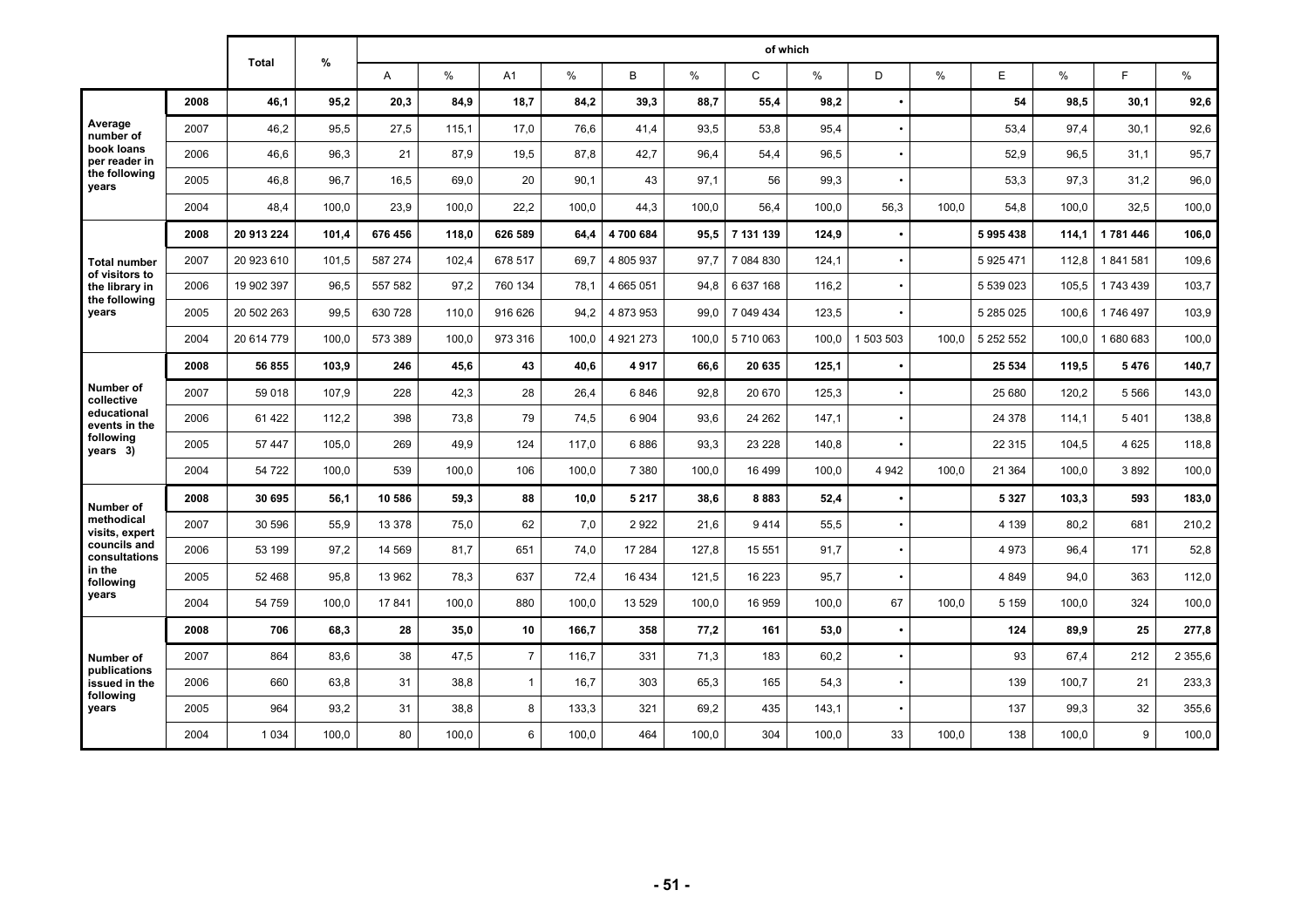|                                       |      |             |       | of which<br>$\frac{9}{6}$ |               |             |               |             |               |             |               |          |       |             |       |          |       |
|---------------------------------------|------|-------------|-------|---------------------------|---------------|-------------|---------------|-------------|---------------|-------------|---------------|----------|-------|-------------|-------|----------|-------|
|                                       |      | Total       |       | A                         | $\frac{0}{0}$ | A1          | $\frac{0}{0}$ | B           | $\frac{0}{0}$ | C           | $\frac{0}{0}$ | D        | $\%$  | E           | $\%$  | E        | $\%$  |
|                                       | 2008 | 5 137.3     | 101.5 | 443.0                     | 99.6          | 158.0       | 92,9          | 1 3 1 4 .6  | 103.8         | 1761.1      | 120.9         |          |       | 1458.1      | 106.7 | 2,6      | 100,0 |
| <b>Number of library</b><br>employees | 2007 | 5 147.2     | 101.7 | 439,0                     | 98.7          | 159,0       | 93,5          | 1 3 3 3.6   | 105,3         | 1755.8      | 120.5         |          |       | 1457.2      | 106.6 |          |       |
| (recalculated                         | 2006 | 5 1 5 4 , 4 | 101.9 | 438,0                     | 98.4          | 162,0       | 95,3          | 1 3 1 7 . 7 | 104,0         | 1785.6      | 122.6         |          |       | 1451.0      | 106.2 |          |       |
| number) the<br>following years        | 2005 | 5 175.0     | 102,3 | 450,0                     | 101.1         | 167,0       | 98,2          | 1 296,0     | 102,3         | 1852,0      | 127,1         |          |       | 1 370.0     | 100,2 |          |       |
|                                       | 2004 | 5 0 5 9 1   | 100,0 | 445,0                     | 100,0         | 170,0       | 100,0         | 1266,8      | 100,0         | 1456.7      | 100,0         | 353,6    | 100.0 | 1 366.9     | 100,0 |          |       |
|                                       | 2008 | 4576.8      | 101.8 | 390.0                     | 102.9         | 128.0       | 83.1          | 1 172.9     | 105.4         | 1 553.4     | 120.9         |          |       | 1 330.0     | 106.7 | 1,3      | 50    |
| of which were                         | 2007 | 4586.9      | 102.0 | 385.0                     | 101.6         | 127.0       | 82.5          | 1 1 9 4 . 4 | 107,3         | 1 550.1     | 120.7         |          |       | 1 3 2 7 .5  | 106.5 | 2,6      | 100,0 |
| expert workers in                     | 2006 | 4 567.9     | 101.6 | 362.0                     | 95.5          | 129.0       | 83.8          | 1 174.8     | 105,5         | 1576.4      | 122.7         |          |       | 1 3 2 5 . 6 | 106.4 |          |       |
| the following years                   | 2005 | 4 551.0     | 101.2 | 391.0                     | 103,2         | 132,0       | 85,7          | 1 132,0     | 101.7         | 1 607.0     | 125,1         |          |       | 1 241.0     | 99.6  |          |       |
|                                       | 2004 | 4 4 9 4.9   | 100,0 | 379.0                     | 100.0         | 154.0       | 100,0         | 1113,3      | 100.0         | 1 2 8 4 . 4 | 100,0         | 317,6    | 100.0 | 1 246.1     | 100,0 |          |       |
| <b>Funds for the</b>                  | 2008 | 366 621.7   | 146,6 | 70 032.0                  | 443,3         | 7935,1      | 144,6         | 63 045,6    | 114,3         | 111 253,7   | 122.0         |          |       | 87 257.5    | 125,3 | 27 033.0 | 108,0 |
| purchase of library                   | 2007 | 296 710,5   | 118,6 | 18 098,5                  | 114,6         | 7 3 3 8 , 4 | 133,7         | 56 667,4    | 102,8         | 105 062,2   | 115,2         |          |       | 83 012,8    | 119,2 | 26 531,1 | 105,9 |
| collection in<br>thousands of CZK     | 2006 | 319 384,1   | 127,7 | 37 764,2                  | 239,0         | 7 546,8     | 137,5         | 64 954,3    | 117,8         | 103 093,2   | 113,1         |          |       | 78 735,6    | 113,0 | 27 290,0 | 109,0 |
| in the following                      | 2005 | 296 044.0   | 118.3 | 30 632,2                  | 193.9         | 7 004.8     | 127.6         | 57 195.1    | 103.7         | 101 976.0   | 111.8         |          |       | 74 194.1    | 106.5 | 25 041.8 | 100,0 |
| years                                 | 2004 | 250 165.3   | 100.0 | 15 799.2                  | 100.0         | 5488.0      | 100.0         | 55 138.7    | 100.0         | 91 187.3    | 100.0         | 12 895.0 | 100.0 | 69 657.1    | 100.0 |          |       |
|                                       | 2008 | 42825       | 174,7 | 556                       | 105.1         | 665         | 100.0         | 3553        | 124.8         | 5899        | 177,1         |          |       | 10792       | 157.2 | 21 358   | 228.3 |
|                                       | 2007 | 39 056      | 159,3 | 532                       | 100.6         | 665         | 100.0         | 3 0 5 9     | 107.5         | 5692        | 170,9         |          |       | 10 079      | 146,8 | 19 0 29  | 203,4 |
| Number of study<br>areas              | 2006 | 35 810      | 146,0 | 528                       | 99.8          | 665         | 100.0         | 3 0 3 8     | 106.7         | 5 1 6 7     | 155,2         |          |       | 11 045      | 160,9 | 15 367   | 164,3 |
|                                       | 2005 | 30 442      | 124,2 | 549                       | 103,8         | 665         | 100.0         | 3 1 2 8     | 109.9         | 4889        | 146,8         |          |       | 8 1 8 5     | 119,2 | 13 0 26  | 139,3 |
|                                       | 2004 | 24 5 20     | 100,0 | 529                       | 100,0         | 665         | 100.0         | 2846        | 100.0         | 3 3 3 0     | 100,0         | 930      | 100.0 | 6866        | 100,0 | 9 3 5 4  | 100,0 |
|                                       | 2008 | 11 052      | 187,7 | 56                        | 101,8         | 108         | 81,8          | 947         | 132,4         | 1776        | 163,4         |          |       | 2725        | 149,1 | 5 4 3 9  | 289,6 |
| Number of                             | 2007 | 10 319      | 175.3 | 56                        | 101.8         | 111         | 84.1          | 917         | 128.3         | 1691        | 155.6         |          |       | 2 5 6 6     | 140.4 | 4978     | 265.1 |
| computers for                         | 2006 | 9086        | 154,3 | 56                        | 101,8         | 132         | 100.0         | 843         | 117.9         | 1620        | 149,0         |          |       | 2 3 6 1     | 129.2 | 4 0 7 4  | 216,9 |
| users                                 | 2005 | 7 183       | 122.0 | 57                        | 103,6         | 132         | 100.0         | 802         | 112,2         | 1424        | 131,0         |          |       | 2052        | 112,3 | 2716     | 144,6 |
|                                       | 2004 | 5888        | 100.0 | 55                        | 100.0         | 132         | 100.0         | 715         | 100.0         | 1 0 8 7     | 100.0         | 193      | 100.0 | 1828        | 100.0 | 1878     | 100,0 |
|                                       | 2008 | 9926        | 218,4 | 34                        | 97,1          | 105         | 79,5          | 583         | 151,4         | 1408        | 182,1         |          |       | 2482        | 170.0 | 5313     | 318,0 |
| Number of these                       | 2007 | 9 1 6 0     | 201.6 | 34                        | 97.1          | 111         | 84.1          | 564         | 146.5         | 1 3 4 4     | 173,9         |          |       | 2 2 9 9     | 157.5 | 4808     | 287,7 |
| computers<br>connected to the         | 2006 | 7 9 0 5     | 174,0 | 32                        | 91,4          | 132         | 100,0         | 551         | 143,1         | 1 2 2 9     | 159,0         |          |       | 2 0 5 7     | 140,9 | 3 9 0 4  | 233,6 |
| Internet                              | 2005 | 5894        | 129.7 | 30                        | 85.7          | 132         | 100.0         | 482         | 125.2         | 1 0 2 5     | 132.6         |          |       | 1 7 3 4     | 118.8 | 2 4 9 1  | 149.1 |
|                                       | 2004 | 4 5 4 4     | 100.0 | 35                        | 100.0         | 132         | 100.0         | 385         | 100.0         | 773         | 100.0         | 88       | 100.0 | 1460        | 100.0 | 1671     | 100,0 |
|                                       | 2008 | 2 845 767   | 162.4 | 142972                    | 171.1         | 9390        | 68.9          | 489932      | 128.7         | 809 586     | 144,3         |          |       | 942 323     | 188.3 | 451 505  | 212,2 |
| <b>Number of visitors</b>             | 2007 | 2 731 359   | 155.9 | 142904                    | 171,0         | 14252       | 104.6         | 485485      | 127.6         | 767 202     | 136,7         |          |       | 853 491     | 170.5 | 468 025  | 220,0 |
| making use of                         | 2006 | 2 2 69 7 08 | 129.5 | 168 944                   | 202.2         | 9 2 5 3     | 67.9          | 406 880     | 106.9         | 632 713     | 112,8         |          |       | 702 128     | 140,3 | 349 790  | 164,4 |
| internet in a library                 | 2005 | 1752231     | 100.0 | 83 558                    | 100.0         | 13 631      | 100.0         | 380 584     | 100.0         | 561 121     | 100.0         |          |       | 500 562     | 100.0 | 212 775  | 100,0 |
|                                       | 2004 |             |       |                           |               |             |               |             |               |             |               |          |       |             |       |          |       |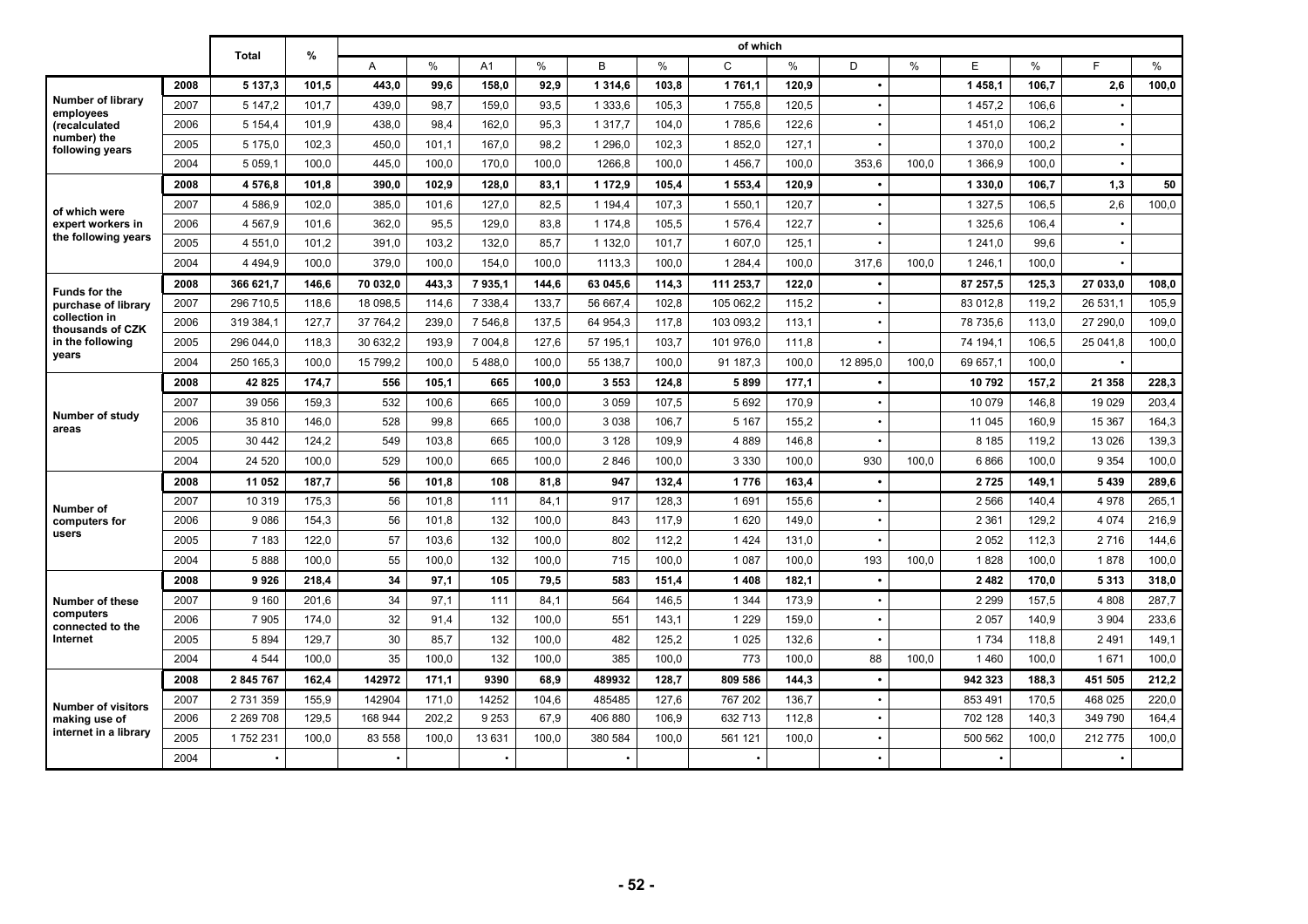# **NON-PERIODICAL PUBLICATION**

This chapter contains data on all printed non-periodical publications as per Law No. 37/1995 Coll., issued in the Czech Republic and available to the public. Under the term non-periodical publication we understand copies of literature and scientific and artistic works intended for public dissemination, that are published once or at most once annually or even more often in parts, if their contents form a unified whole.

Statistical data about non-periodical publications were processed by the National Library of the Czech Republic, on the basis of the Legal Deposit.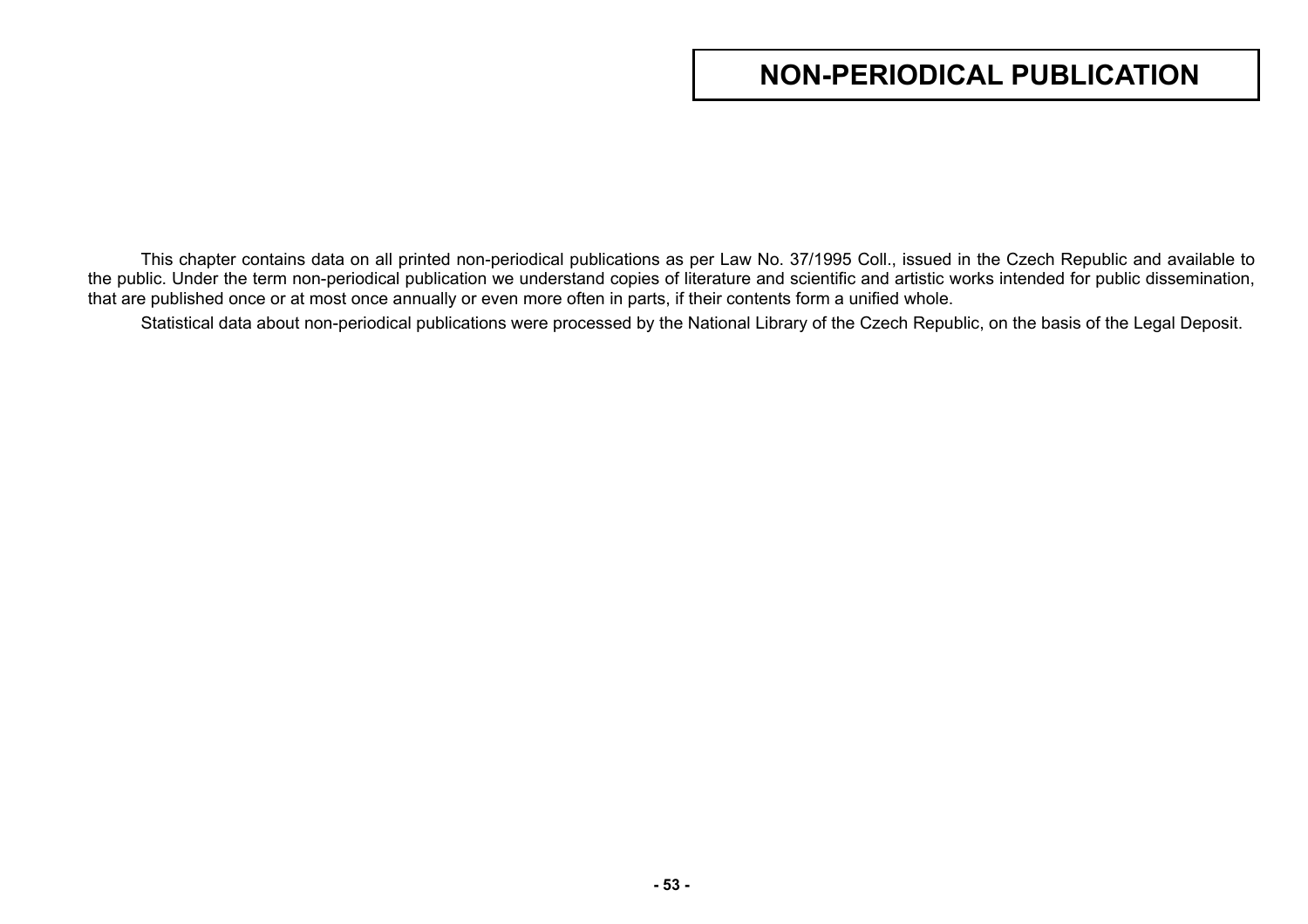# **Selected Data from Statistical Reports on Non-periodical Publications in 2008**

|             |                         |         | 2008  |         | 2007   |         | 2006  |         | 2005  |         | 2004  |
|-------------|-------------------------|---------|-------|---------|--------|---------|-------|---------|-------|---------|-------|
|             |                         | [pcs]   | [%]   | [pcs]   | $[\%]$ | [pcs]   | [%]   | [pcs]   | [%]   | [pcs]   | [%]   |
|             | <b>Number of titles</b> | 18 520  | 117,6 | 18 0 29 | 114,5  | 17 019  | 108,1 | 15 350  | 97,5  | 15 749  | 100,0 |
|             | school text books       | 575     | 172,7 | 369     | 110,8  | 352     | 105,7 | 236     | 70,9  | 333     | 100,0 |
|             | children's books        | 1 3 8 5 | 188,4 | 1 1 8 7 | 161,5  | 1 2 9 0 | 175,5 | 866     | 117,8 | 735     | 100,0 |
|             | university textbooks    | 1 5 5 7 | 111,3 | 1 602   | 114,5  | 1572    | 112,4 | 1 5 4 0 | 110,1 | 1 3 9 9 | 100,0 |
|             | Czech                   | 16 100  | 115,7 | 15 624  | 112,3  | 14 832  | 106,6 | 13 4 93 | 97,0  | 13 912  | 100,0 |
|             | English                 | 751     | 129,9 | 803     | 138,9  | 675     | 116,8 | 609     | 105,4 | 578     | 100,0 |
|             | German                  | 104     | 88,1  | 132     | 111,9  | 122     | 103,4 | 125     | 105,9 | 118     | 100,0 |
| to language | Slovak                  | 180     | 642,9 | 114     | 407,1  | 104     | 371,4 | 72      | 257,1 | 28      | 100,0 |
|             | French                  | 20      | 80,0  | 31      | 124,0  | 19      | 76,0  | 16      | 64,0  | 25      | 100,0 |
| According   | Russian                 | 42      | 140,0 | 34      | 113,3  | 37      | 123,3 | 39      | 130,0 | 30      | 100,0 |
|             | Spanish                 | 23      | 127,8 | 24      | 133,3  | 11      | 61,1  | 16      | 88,9  | 18      | 100,0 |
|             | multilanguage           | 229     | 133,9 | 234     | 136,8  | 207     | 121,1 | 176     | 102,9 | 171     | 100,0 |
|             | others                  | 1 0 7 1 | 123,2 | 1 0 3 3 | 118,9  | 1012    | 116,5 | 804     | 92,5  | 869     | 100,0 |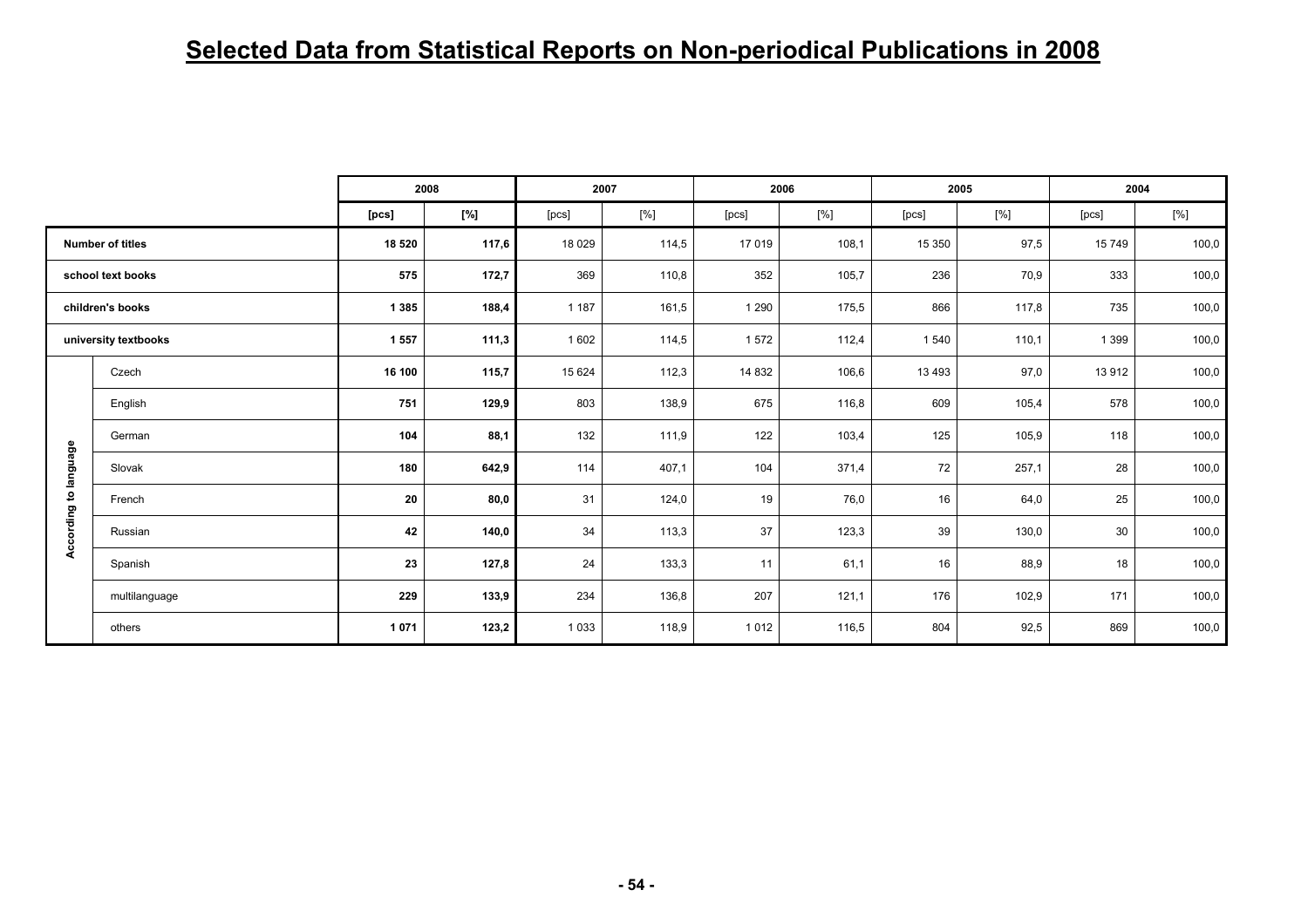# **Non-periodical Publications in 2008**

## **I. Titles of non-periodical publications by subject groups**

|                     |                                                       |        | 2008             |         |         | 2007             |         |         | 2006                    |         |         | 2005             |         |         | 2004                    |         |
|---------------------|-------------------------------------------------------|--------|------------------|---------|---------|------------------|---------|---------|-------------------------|---------|---------|------------------|---------|---------|-------------------------|---------|
|                     | <b>Subject groups</b>                                 |        | Number of titles |         |         | Number of titles |         |         | <b>Number of titles</b> |         |         | Number of titles |         |         | <b>Number of titles</b> |         |
|                     |                                                       | books  | pamphlets        | total   | books   | pamphlets        | total   | books   | pamphlets               | total   | books   | pamphlets        | total   | books   | pamphlets               | total   |
| -1.                 | Generalities                                          | 420    | 119              | 539     | 348     | 99               | 447     | 416     | 121                     | 537     | 410     | 113              | 523     | 406     | 105                     | 511     |
| 2.                  | Philosophy, psychology                                | 469    | 31               | 500     | 401     | 8                | 409     | 394     | 29                      | 423     | 423     | 20               | 443     | 410     | 13                      | 423     |
| 3.                  | Religion, theology                                    | 411    | 60               | 471     | 416     | 72               | 488     | 346     | 39                      | 385     | 265     | 38               | 303     | 306     | 53                      | 359     |
| 4.                  | Sociology, statistics                                 | 365    | 101              | 466     | 425     | 117              | 542     | 360     | 152                     | 512     | 326     | 130              | 456     | 469     | 169                     | 638     |
| 5.                  | Politics, economics                                   | 748    | 147              | 895     | 730     | 156              | 886     | 756     | 125                     | 881     | 676     | 129              | 805     | 636     | 141                     | 777     |
| 6.                  | Law, public administration                            | 794    | 94               | 888     | 860     | 87               | 947     | 726     | 95                      | 821     | 729     | 105              | 834     | 711     | 104                     | 815     |
| 7.                  | Military art and science                              | 163    | 27               | 190     | 174     | 15               | 189     | 132     | 11                      | 143     | 96      | 12               | 108     | 95      | 11                      | 106     |
| 8.                  | Education, leisure                                    | 885    | 377              | 1 2 6 2 | 803     | 353              | 1 1 5 6 | 649     | 333                     | 982     | 525     | 230              | 755     | 574     | 289                     | 863     |
| 9.                  | Trade, transport, communication, tourism              | 333    | 113              | 446     | 353     | 153              | 506     | 397     | 128                     | 525     | 270     | 113              | 383     | 303     | 123                     | 426     |
| 10.                 | Ethnography, folklore                                 | 82     | 16               | 98      | 78      | 9                | 87      | 69      | 10                      | 79      | 53      | 9                | 62      | 72      | $\overline{7}$          | 79      |
| 11.                 | Linguistics, philology                                | 513    | 39               | 552     | 452     | 35               | 487     | 412     | 76                      | 488     | 433     | 45               | 478     | 389     | 88                      | 477     |
| 12.                 | Mathematics                                           | 534    | 80               | 614     | 522     | 69               | 591     | 520     | 61                      | 581     | 504     | 102              | 606     | 603     | 93                      | 696     |
| 13.                 | Natural sciences                                      | 539    | 145              | 684     | 604     | 136              | 740     | 614     | 147                     | 761     | 527     | 107              | 634     | 593     | 90                      | 683     |
| 14.                 | Medical sciences, public health                       | 666    | 109              | 775     | 584     | 106              | 690     | 655     | 96                      | 751     | 521     | 58               | 579     | 503     | 113                     | 616     |
| 15.                 | Engeneering, technology, industries, trade and crafts | 770    | 199              | 969     | 778     | 232              | 1010    | 654     | 148                     | 802     | 624     | 131              | 755     | 571     | 150                     | 721     |
| 16.                 | Agriculture, forestry                                 | 398    | 121              | 519     | 335     | 77               | 412     | 370     | 69                      | 439     | 348     | 86               | 434     | 323     | 68                      | 391     |
| 17.                 | Domestic science                                      | 257    | 52               | 309     | 299     | 38               | 337     | 234     | 28                      | 262     | 199     | 22               | 221     | 231     | 22                      | 253     |
| 18.                 | Management, administration                            | 455    | 50               | 505     | 427     | 66               | 493     | 418     | 30                      | 448     | 399     | 29               | 428     | 384     | 34                      | 418     |
| 19.                 | Planning, architecture                                | 221    | 74               | 295     | 224     | 87               | 311     | 199     | 65                      | 264     | 193     | 61               | 254     | 185     | 50                      | 235     |
| 20.                 | Plastic and graphic arts, photography                 | 363    | 147              | 510     | 408     | 173              | 581     | 310     | 147                     | 457     | 317     | 144              | 461     | 293     | 135                     | 428     |
| 21.                 | Music, performing arts, theatre, films and cinema     | 256    | 29               | 285     | 253     | 43               | 296     | 262     | 100                     | 362     | 235     | 81               | 316     | 240     | 53                      | 293     |
| 22.                 | Games, sports                                         | 231    | 40               | 271     | 233     | 77               | 310     | 295     | 74                      | 369     | 233     | 35               | 268     | 218     | 34                      | 252     |
| 23.                 | a) Literature - History and criticism                 | 205    | 11               | 216     | 229     | 17               | 246     | 180     | 18                      | 198     | 210     | 8                | 218     | 180     | 16                      | 196     |
|                     | b) Literature - Literary texts                        | 3685   | 477              | 4 1 6 2 | 3 4 7 1 | 456              | 3927    | 3 3 2 2 | 424                     | 3746    | 2933    | 407              | 3 3 4 0 | 2985    | 396                     | 3 3 8 1 |
| 24.                 | Geography, travel                                     | 235    | 28               | 263     | 224     | 28               | 252     | 198     | 21                      | 219     | 154     | 21               | 175     | 137     | 20                      | 157     |
| 25.                 | History, biography                                    | 1 636  | 200              | 1836    | 1539    | 150              | 1689    | 1438    | 146                     | 1584    | 1 3 6 9 | 142              | 1511    | 1409    | 146                     | 1555    |
|                     | Total                                                 | 15 634 | 2886             | 18 5 20 | 15 170  | 2859             | 18 0 29 | 14 3 26 | 3693                    | 17 019  | 12 972  | 2 3 7 8          | 15 350  | 13 2 26 | 2 5 2 3                 | 15749   |
|                     | school text books                                     | 473    | 102              | 575     | 309     | 60               | 369     | 275     | 77                      | 352     | 192     | 44               | 236     | 281     | 52                      | 333     |
| which               | children's books                                      | 856    | 529              | 1 3 8 5 | 686     | 501              | 1 1 8 7 | 738     | 552                     | 1 2 9 0 | 463     | 403              | 866     | 414     | 321                     | 735     |
| $\overline{\sigma}$ | universities textbooks                                | 1447   | 110              | 1557    | 1466    | 136              | 1 602   | 1443    | 129                     | 1572    | 1426    | 114              | 1 5 4 0 | 1 2 7 2 | 127                     | 1 3 9 9 |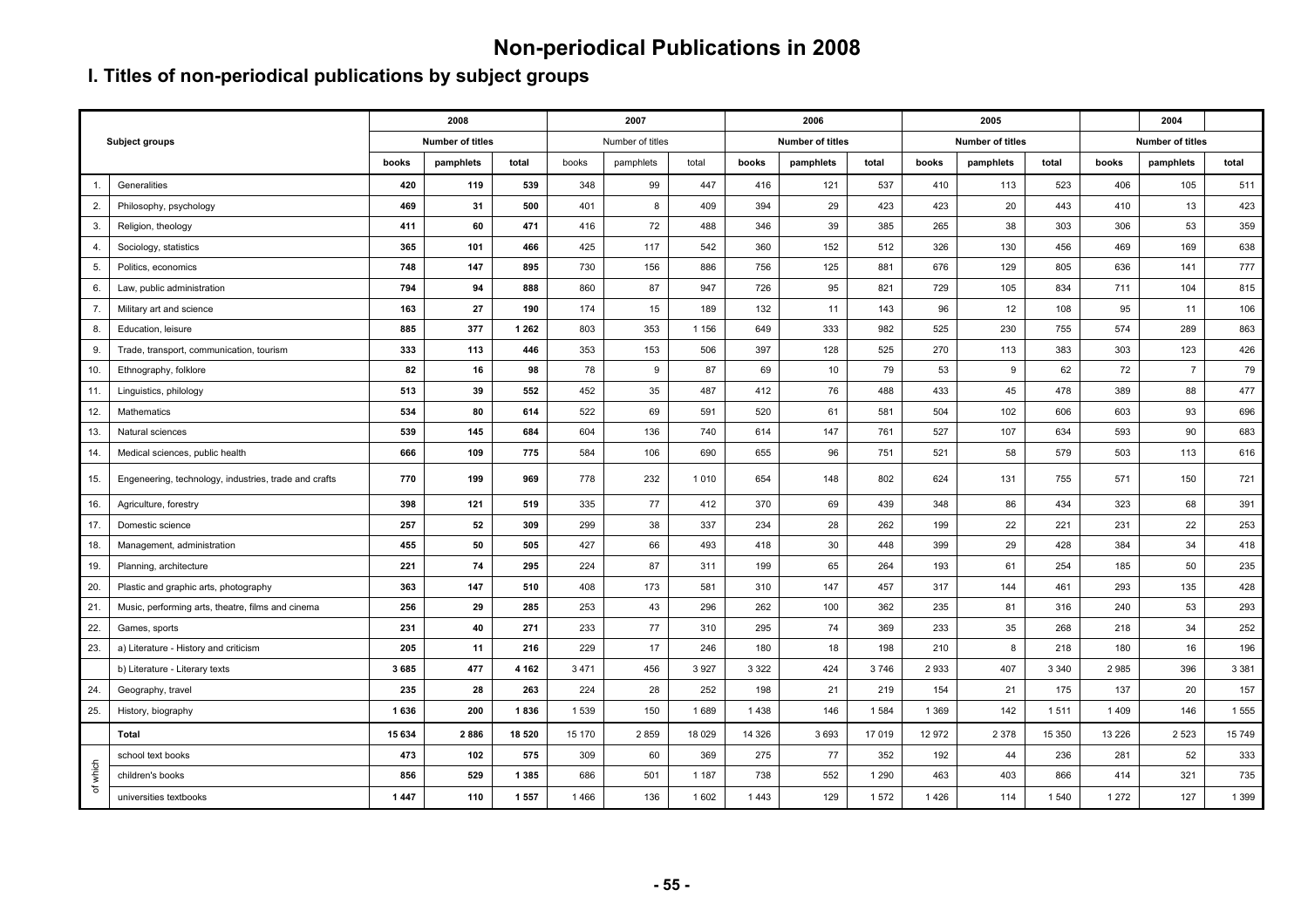## **II. Non-Periodical Publications According to Language**

|                                 |                                    |                      |                          | <b>Titlets</b>           |                |              |
|---------------------------------|------------------------------------|----------------------|--------------------------|--------------------------|----------------|--------------|
|                                 |                                    | 2008                 | 2007                     | 2006                     | 2005           | 2004         |
| Total                           |                                    | 18 520               | 18 0 29                  | 17019                    | 15 350         | 15 749       |
|                                 | Czech                              | 16 100               | 15 624                   | 14 8 32                  | 13 4 93        | 13 912       |
|                                 | Czech and others                   | 1 0 1 4              | 958                      | 932                      | 749            | 823          |
|                                 | English                            | 751                  | 803                      | 675                      | 609            | 578          |
|                                 | French                             | 20                   | 31                       | 19                       | $16\,$         | 25           |
|                                 | Italian                            | 11                   | 18                       | 13                       | $\overline{7}$ | 11           |
|                                 | Japanese                           | $5\phantom{.0}$      | $\overline{1}$           | $\overline{1}$           | $\overline{1}$ | <b>.</b>     |
|                                 | Hungarian                          | $\blacksquare$       | $\mathbf{3}$             | $\overline{4}$           | 9              | $\mathbf{1}$ |
|                                 | German                             | 104                  | 132                      | 122                      | 125            | 118          |
|                                 | Dutch                              | 5                    | $\overline{4}$           | $\overline{2}$           | $\mathbf{3}$   | $\,$ 5 $\,$  |
|                                 | Polish                             | 19                   | 34                       | $27\,$                   | 13             | 14           |
|                                 | Russian                            | 42                   | 34                       | $\overline{37}$          | 39             | $30\,$       |
|                                 | Slovak                             | 180                  | 114                      | 104                      | $72\,$         | 28           |
|                                 | Spanish                            | 23                   | 24                       | 11                       | $16\,$         | 18           |
|                                 | Ukrainian                          | $\sim$               | $\overline{1}$           | $\overline{4}$           | $5\phantom{1}$ | $\sqrt{2}$   |
|                                 | <b>Classical Arabic</b>            | $\blacktriangleleft$ |                          |                          | $\overline{1}$ |              |
|                                 | Modern Arabic                      | $\overline{2}$       | $\overline{\phantom{a}}$ | $\overline{\phantom{a}}$ |                | $\mathbf{1}$ |
| Breakdown according to language | Belarus                            | $\mathbf{3}$         | $\overline{1}$           | $\overline{2}$           |                |              |
|                                 | Chinese                            | $\overline{2}$       |                          | 4                        | $\overline{1}$ | $\mathbf{1}$ |
|                                 | Danish                             | $\blacksquare$       |                          | $\overline{1}$           |                |              |
|                                 | Esperanto                          | $\mathbf{3}$         | $\overline{4}$           | 8                        | $\overline{7}$ | $\mathsf 3$  |
|                                 | Finnish                            | $\blacktriangleleft$ |                          |                          |                |              |
|                                 | <b>Hebrew New</b>                  | $\blacksquare$       |                          | $\overline{1}$           |                | $\mathbf{2}$ |
|                                 | Croatian                           | $\mathbf{1}$         | $\sim$                   | ۰.                       |                |              |
|                                 | Korean                             | $\sim$               | $\overline{\phantom{a}}$ | $\overline{1}$           |                |              |
|                                 | Language kikongo                   | $\blacksquare$       |                          | ٠.                       |                | $\mathbf{1}$ |
|                                 | <b>Classical Latin</b>             | $\overline{2}$       | 3                        | 2                        | 3              |              |
|                                 | <b>Latin New</b>                   | $\blacksquare$       | $\overline{1}$           | $\overline{\phantom{a}}$ |                |              |
|                                 | Norwegian                          | $\sim$               |                          | $\overline{1}$           |                |              |
|                                 | Portugese                          | $\mathbf{1}$         |                          | $\overline{2}$           |                | $\mathbf{3}$ |
|                                 | Rumanian                           | $\sim$               | ٠                        | $\overline{1}$           |                | $\mathbf{1}$ |
|                                 | New Greek                          | $\sim$               | $\overline{1}$           | $\overline{2}$           |                |              |
|                                 | Serbian                            | $\mathbf{1}$         | $\overline{1}$           | $\overline{2}$           | $\overline{1}$ |              |
|                                 | Old Czech                          | $\blacksquare$       |                          |                          | $\overline{2}$ |              |
|                                 | Old Church Slavonic                | $\sim$               | $\overline{2}$           |                          |                |              |
|                                 | Kiswahili                          | $\sim$               |                          |                          | $\overline{1}$ |              |
|                                 | Vietnamese                         |                      | $\overline{1}$           | $\overline{2}$           | $\overline{1}$ | $\mathbf{1}$ |
|                                 | Multilingual (not including Czech) | 229                  | 234                      | 207                      | 176            | 171          |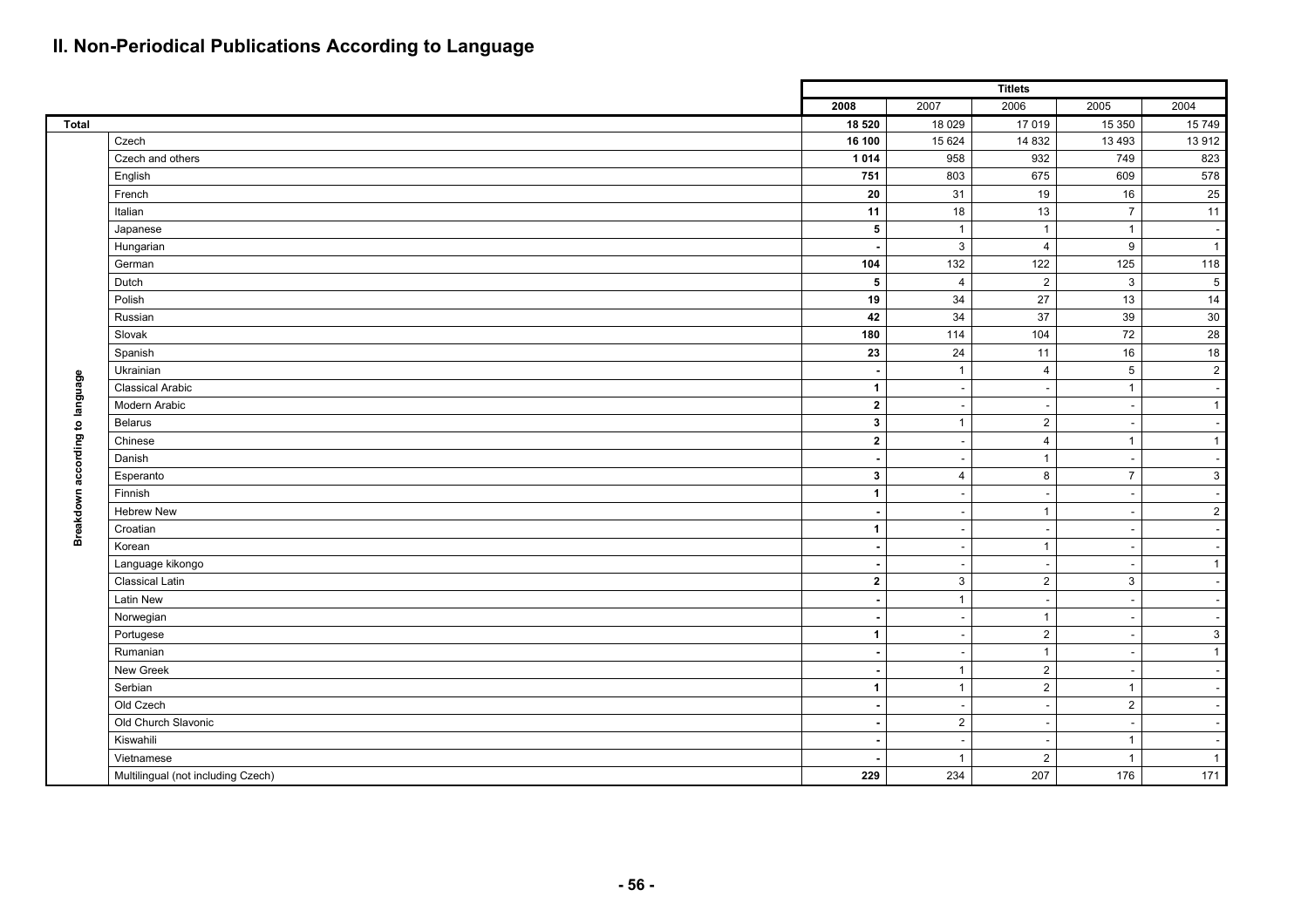# **PERIODICALS**

The statistical investigation of periodicals includes all periodically printed publications issued and registered in the Czech Republic as per Law No. 46/2000 Coll., and are available to the public (sold or distributed free of charge). Under the term periodical printed media we include newspapers, magazines, and other printed materials issued under the same name, with the same content focus, and with consistent graphical form, at least twice per calendar year. The number of newspapers does not include local editions of the same newspaper if they do not differ and parts of newspapers that are not sold separately, special editions, morning, mid-day, and evening papers if they have their own names and registrations, and different linguistic editions (versions) of the same periodicals.

Statistical data about non-periodical publications were processed by the National Library of the Czech Republic, on the basis of the Legal Deposit.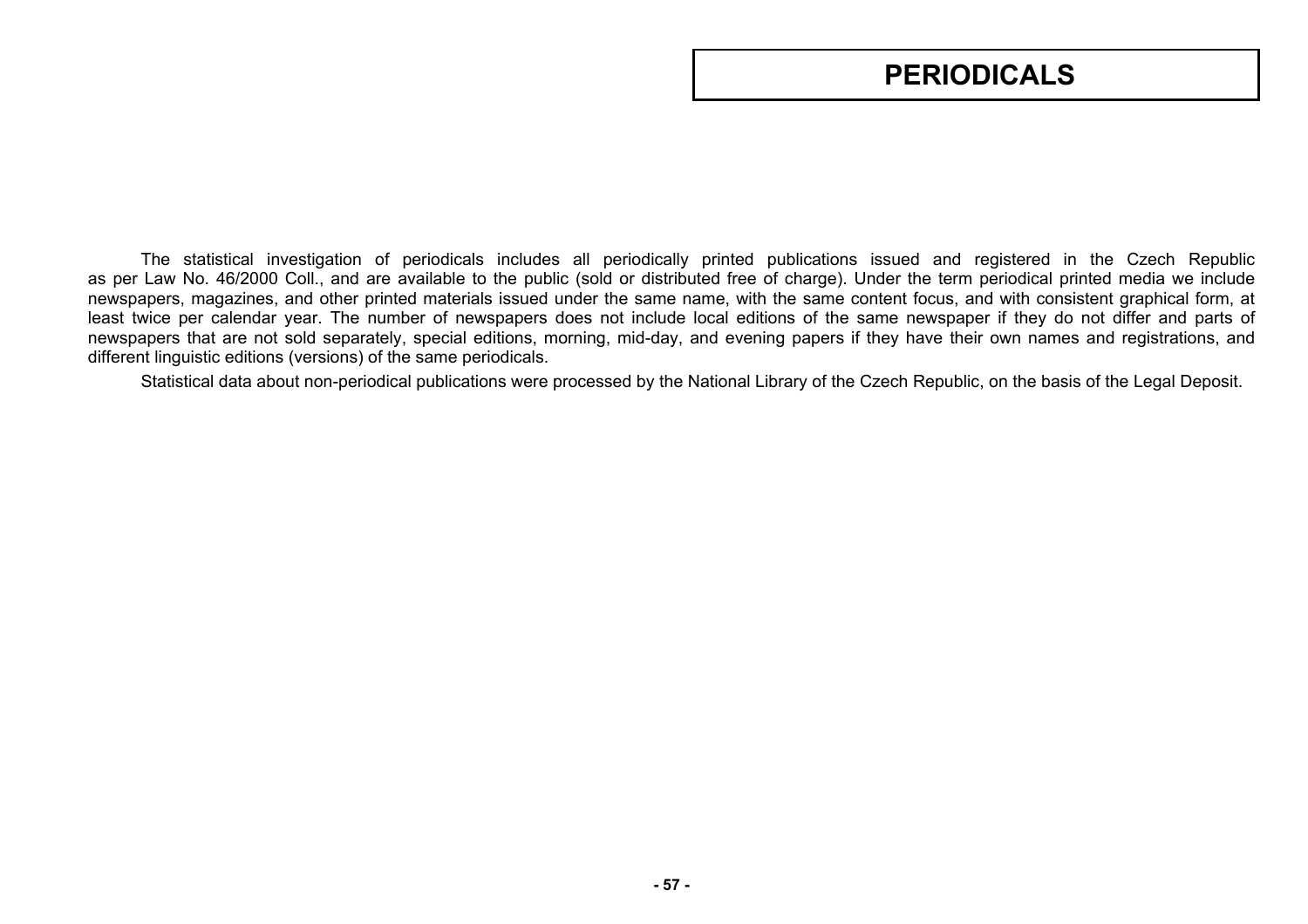# **Selected Data from Statistical Reports on Periodicals in 2008**

|                                 |                                     |       | 2008  |         | 2007  |         | 2006  |         | 2005  | 2004    |       |
|---------------------------------|-------------------------------------|-------|-------|---------|-------|---------|-------|---------|-------|---------|-------|
|                                 |                                     | [pcs] | [%]   | [pcs]   | [%]   | [pcs]   | [%]   | [pcs]   | [%]   | [pcs]   | [%]   |
|                                 | of daily newspapers                 | 126   | 116,7 | 118     | 109,3 | 165     | 152,8 | 116     | 107,4 | 108     | 100,0 |
| <b>Number of titles</b>         | of non-daily newspapers             | 1611  | 135,0 | 1 3 9 3 | 116,8 | 1424    | 119,4 | 1 2 9 0 | 108,1 | 1 1 9 3 | 100,0 |
| Number of titles of periodicals |                                     | 3950  | 155,9 | 3436    | 135,6 | 3 2 4 3 | 128,0 | 2993    | 118,1 | 2 5 3 4 | 100,0 |
|                                 | periodicals for general public      | 2 170 | 151,5 | 1888    | 131,8 | 1802    | 125,8 | 1 6 6 6 | 116,3 | 1432    | 100,0 |
| of which                        | periodicals for specific readership | 1780  | 161,5 | 1548    | 140,5 | 1441    | 130,8 | 1 3 2 7 | 120,4 | 1 1 0 2 | 100,0 |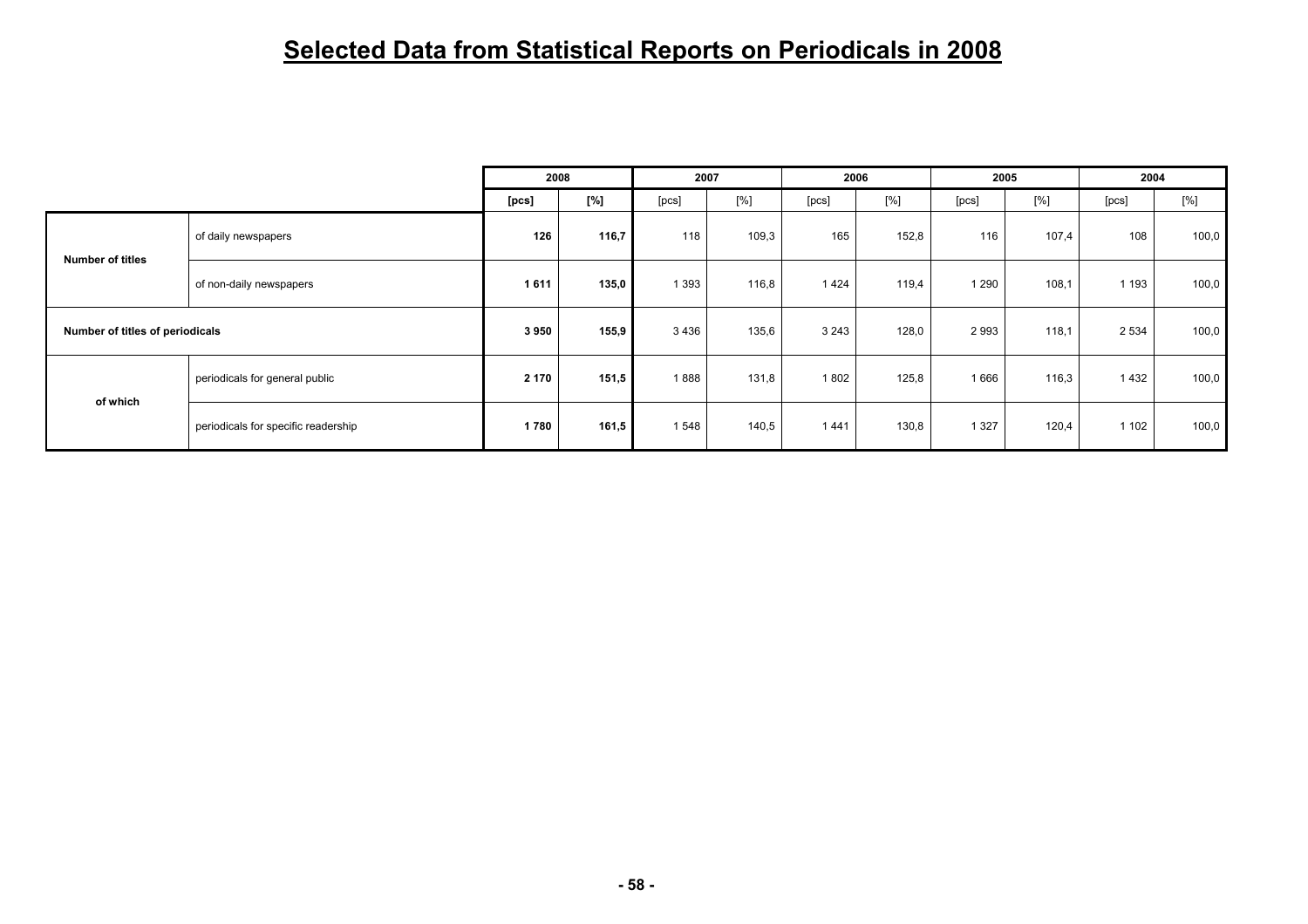## **Periodicals in 2008**

## **I. Newspapers According to Language and Frequency of Publication**

|                         |               |      | Total No. of dailies (published at | Other newspapers in total |                          | incl.        |                          |
|-------------------------|---------------|------|------------------------------------|---------------------------|--------------------------|--------------|--------------------------|
|                         |               |      | least 4 times a week)              |                           | 2-3 times<br>a week      | once a week  | less frequently          |
|                         |               | 2008 | 126                                | 1611                      | 5                        | 100          | 1 506                    |
|                         |               | 2007 | 118                                | 1 3 9 3                   | $\overline{4}$           | 101          | 1 2 8 8                  |
|                         | No. of titles | 2006 | 165                                | 1424                      | 9                        | 110          | 1 3 0 5                  |
|                         |               | 2005 | 116                                | 1 2 9 0                   | $5\phantom{.0}$          | 100          | 1 1 8 5                  |
|                         |               | 2004 | 108                                | 1 1 9 3                   | $\overline{4}$           | 95           | 1 0 9 4                  |
|                         |               | 2008 | 126                                | 1 601                     | $\overline{\mathbf{4}}$  | 97           | 1 500                    |
|                         |               | 2007 | 118                                | 1 3 8 0                   | $\mathbf{3}$             | 97           | 1 2 8 0                  |
|                         | Czech         | 2006 | 165                                | 1411                      | 8                        | 106          | 1 2 9 7                  |
|                         |               | 2005 | 116                                | 1 2 8 2                   | $\overline{4}$           | 97           | 1 1 8 1                  |
|                         |               | 2004 | 108                                | 1 1 8 4                   | 3                        | 92           | 1 0 8 9                  |
|                         |               | 2008 | $\sim$                             | $\mathbf{1}$              | $\blacksquare$           | $\mathbf{1}$ | $\sim$                   |
|                         |               | 2007 | $\sim$                             | $\overline{2}$            | $\sim$                   | $\mathbf{1}$ | $\mathbf{1}$             |
|                         | English       | 2006 | $\sim$                             | $\overline{2}$            | $\sim$                   | $\mathbf{1}$ | $\overline{1}$           |
|                         |               | 2005 | $\sim$                             | $\overline{2}$            | $\overline{\phantom{a}}$ | $\mathbf{1}$ | $\mathbf{1}$             |
|                         |               | 2004 | $\sim$                             | $\overline{2}$            | $\sim$                   | $\mathbf{1}$ | $\mathbf{1}$             |
|                         |               | 2008 | $\sim$                             | ${\bf 5}$                 | $\mathbf{r}$             | $\mathbf{1}$ | $\boldsymbol{4}$         |
|                         |               | 2007 | $\sim$                             | 6                         | $\sim$                   | $\mathbf{1}$ | $5\phantom{.0}$          |
| Language of publication | German        | 2006 | $\sim$                             | $\,6\,$                   | $\sim$                   | $\mathbf{1}$ | $\overline{5}$           |
|                         |               | 2005 | $\sim$                             | $\overline{4}$            | $\sim$                   | $\mathbf{1}$ | 3                        |
|                         |               | 2004 | $\sim$                             | $\overline{4}$            | $\sim$                   | $\mathbf{1}$ | $\mathbf{3}$             |
|                         |               | 2008 | $\sim$                             | $\mathbf{1}$              | $\mathbf{1}$             | $\sim$       | $\sim$                   |
|                         |               | 2007 | $\sim$                             | $\overline{1}$            | $\overline{1}$           | $\sim$       | $\sim$                   |
|                         | Polish        | 2006 | $\sim$                             | $\overline{1}$            | $\mathbf{1}$             | $\sim$       | $\sim$                   |
|                         |               | 2005 | $\sim$                             | $\overline{1}$            | $\mathbf{1}$             | $\sim$       | $\sim$                   |
|                         |               | 2004 | $\sim$                             | $\overline{1}$            | $\mathbf{1}$             | $\sim$       | $\sim$                   |
|                         |               | 2008 | $\sim$                             | $\mathbf{1}$              | $\blacksquare$           | $\mathbf{1}$ | $\sim$                   |
|                         |               | 2007 | $\sim$                             | $\overline{2}$            | $\sim$                   | $\mathbf{1}$ | $\overline{1}$           |
|                         | Russian       | 2006 | $\sim$                             | $\overline{2}$            | $\overline{\phantom{a}}$ | $\mathbf{1}$ | $\mathbf{1}$             |
|                         |               | 2005 | $\sim$                             | $\sim$                    | $\sim$                   | $\sim$       | $\sim$                   |
|                         |               | 2004 | $\sim$                             | $\mathbf{1}$              | $\mathbf{r}$             | $\sim$       | $\mathbf{1}$             |
|                         |               | 2008 | $\sim$                             | $\overline{2}$            | $\sim$                   | $\sim$       | $\mathbf{2}$             |
|                         |               | 2007 | $\sim$                             | $\overline{2}$            | $\sim$                   | $\mathbf{1}$ | $\mathbf{1}$             |
|                         | Slovak        | 2006 | $\sim$                             | $\overline{2}$            | $\sim$                   | $\mathbf{1}$ | $\mathbf{1}$             |
|                         |               | 2005 | $\sim$                             | $\overline{1}$            | $\sim$                   | $\mathbf{1}$ | $\sim$                   |
|                         |               | 2004 | $\sim$                             | $\mathbf{1}$              | $\sim$                   | $\mathbf{1}$ | $\overline{\phantom{a}}$ |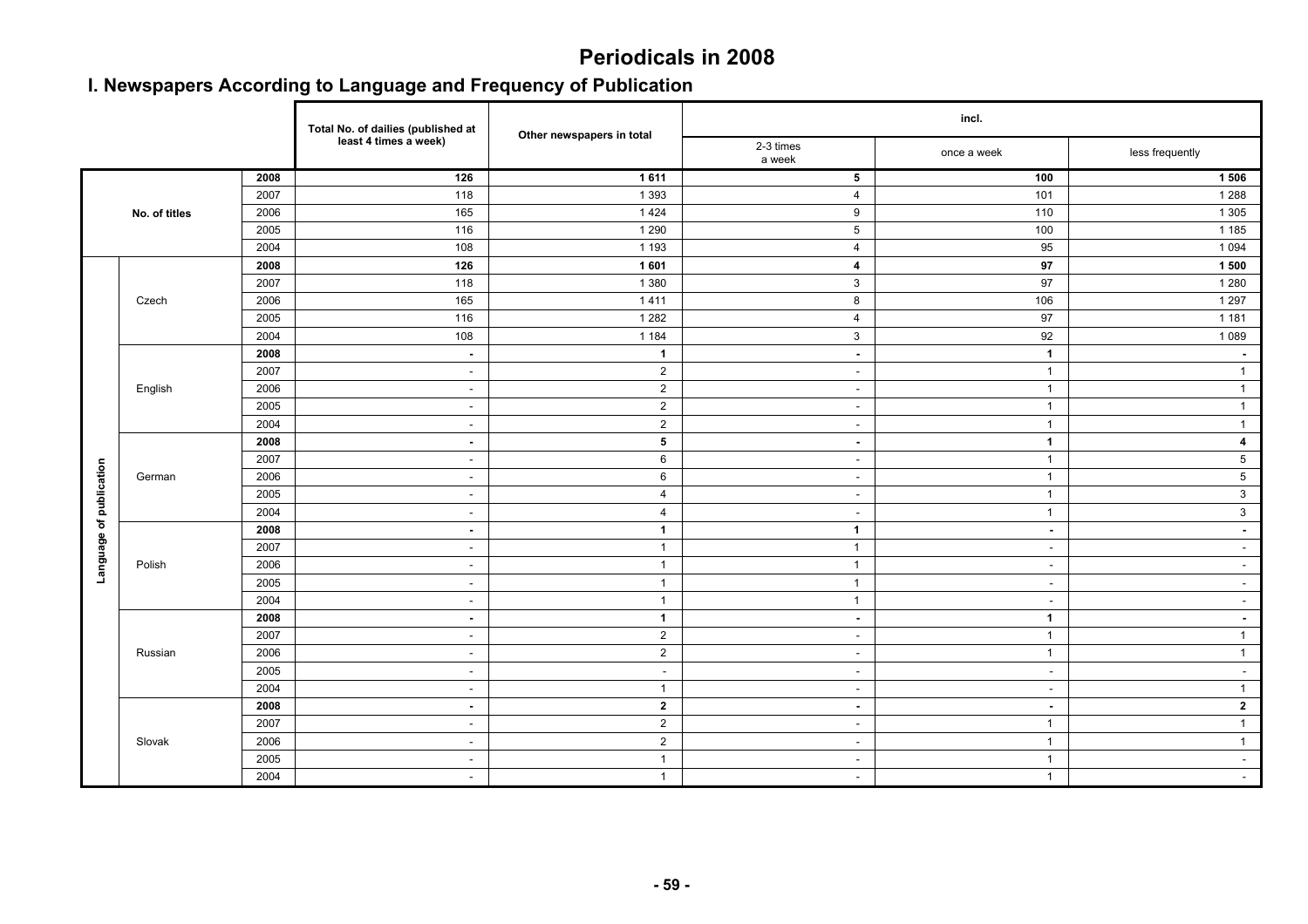## **II. Magazines According to Language and Frequency of Publication**

|                         |               |      |                         |                          |                          |                  | of which                 |                          |                          |                         |
|-------------------------|---------------|------|-------------------------|--------------------------|--------------------------|------------------|--------------------------|--------------------------|--------------------------|-------------------------|
|                         |               |      | <b>Total</b>            | 4 times/week             | 1-3 times/week           | 2-3 times/month  | 8-12 times/year          | 5-7 times/year           | 2-4 times/year           | irregularly             |
|                         |               | 2008 | 3950                    |                          | 169                      | 157              | 1 3 9 8                  | 567                      | 994                      | 665                     |
|                         |               | 2007 | 3 4 3 6                 | $\sim$                   | 148                      | 129              | 1297                     | 534                      | 896                      | 432                     |
|                         | No. of titles | 2006 | 3 2 4 3                 | $\mathbf{1}$             | 149                      | 129              | 1 2 1 5                  | 487                      | 859                      | 403                     |
|                         |               | 2005 | 2993                    | $\mathbf{1}$             | 144                      | 95               | 1 1 0 1                  | 470                      | 825                      | 357                     |
|                         |               | 2004 | 2 5 3 4                 | $\mathbf{1}$             | 126                      | 75               | 939                      | 390                      | 684                      | 319                     |
|                         |               | 2008 | 3743                    | $\blacksquare$           | 163                      | 152              | 1 3 5 7                  | 526                      | 893                      | 652                     |
|                         |               | 2007 | 3 2 1 8                 | $\sim$                   | 142                      | $\overline{123}$ | 1 2 4 4                  | 494                      | 797                      | 418                     |
|                         | Czech         | 2006 | 3 0 2 3                 | $\mathbf{1}$             | 142                      | 123              | 1 1 6 2                  | 448                      | 758                      | 389                     |
|                         |               | 2005 | 2781                    | $\mathbf{1}$             | 139                      | 89               | 1 0 4 8                  | 432                      | 727                      | 345                     |
|                         |               | 2004 | 2 4 0 2                 | $\mathbf{1}$             | 121                      | 72               | 891                      | 366                      | 641                      | 310                     |
|                         |               | 2008 | 148                     | $\overline{\phantom{a}}$ | $\overline{2}$           | $\overline{2}$   | 24                       | 26                       | 86                       | 8                       |
|                         |               | 2007 | 158                     | $\overline{\phantom{a}}$ | $\overline{a}$           | $\mathbf{3}$     | 35                       | 28                       | 83                       | $\boldsymbol{7}$        |
|                         | English       | 2006 | 152                     | $\overline{\phantom{a}}$ | $\overline{2}$           | $\sqrt{3}$       | 32                       | 28                       | 80                       | $\overline{\mathbf{7}}$ |
|                         |               | 2005 | 147                     |                          | $\overline{2}$           | $\mathbf{3}$     | $30\,$                   | 27                       | 79                       | $\,6$                   |
|                         |               | 2004 | 66                      | $\sim$                   | $\overline{1}$           | $\overline{1}$   | 22                       | 16                       | 24                       | $\mathbf 2$             |
|                         |               | 2008 | $\sim$                  | $\blacksquare$           | $\sim$                   | $\blacksquare$   | $\overline{\phantom{a}}$ | $\sim$                   | $\overline{\phantom{a}}$ |                         |
|                         |               | 2007 |                         |                          | $\sim$                   | ÷,               | $\overline{\phantom{a}}$ | $\sim$                   | $\overline{\phantom{a}}$ |                         |
|                         | Arabic        | 2006 |                         |                          | $\overline{\phantom{a}}$ |                  | $\overline{\phantom{a}}$ | $\sim$                   | $\overline{\phantom{a}}$ |                         |
|                         |               | 2005 | $\overline{1}$          | $\sim$                   | $\sim$                   |                  | $\sim$                   | $\sim$                   | $\mathbf{1}$             |                         |
|                         |               | 2004 |                         |                          | $\overline{\phantom{a}}$ |                  | $\overline{\phantom{a}}$ | $\overline{\phantom{a}}$ |                          |                         |
|                         |               | 2008 |                         |                          |                          |                  | $\overline{\phantom{a}}$ | $\blacksquare$           |                          |                         |
|                         |               | 2007 |                         |                          | $\overline{\phantom{a}}$ |                  | $\sim$                   | $\sim$                   | $\overline{\phantom{a}}$ |                         |
|                         | Esperanto     | 2006 | $\overline{2}$          |                          | $\sim$                   |                  | $\overline{\phantom{a}}$ | $\sim$                   | $\overline{2}$           |                         |
|                         |               | 2005 | 4                       |                          | $\overline{\phantom{a}}$ |                  | $\mathbf{1}$             | $\mathbf{1}$             | $\overline{2}$           |                         |
| Language of publication |               | 2004 | $\overline{4}$          |                          |                          |                  | $\overline{1}$           | $\mathbf{1}$             | $\sqrt{2}$               |                         |
|                         |               | 2008 | $\overline{\mathbf{4}}$ |                          | $\overline{\phantom{a}}$ |                  | $\overline{1}$           | $\mathbf{2}$             | $\mathbf{1}$             |                         |
|                         |               | 2007 | $\overline{4}$          | $\overline{\phantom{a}}$ | $\overline{\phantom{a}}$ |                  | $\overline{1}$           | $\mathbf{1}$             | $\overline{2}$           |                         |
|                         | French        | 2006 | $\overline{4}$          | $\overline{\phantom{a}}$ | $\overline{\phantom{a}}$ |                  | $\mathbf{1}$             | $\mathbf{1}$             | $\sqrt{2}$               |                         |
|                         |               | 2005 | $\overline{4}$          |                          | $\overline{\phantom{a}}$ |                  | $\mathbf 2$              | $\sim$                   | $\sqrt{2}$               |                         |
|                         |               | 2004 | 4                       | $\overline{\phantom{a}}$ | $\overline{\phantom{a}}$ |                  | $\mathbf 2$              | $\sim$                   | $\sqrt{2}$               |                         |
|                         |               | 2008 | $\mathbf 1$             | $\blacksquare$           |                          |                  | $\sim$                   | $\mathbf{1}$             | $\overline{\phantom{a}}$ |                         |
|                         |               | 2007 | $\overline{2}$          | $\overline{\phantom{a}}$ | $\sim$                   | ÷                | $\sim$                   | $\mathbf{1}$             | $\mathbf{1}$             |                         |
|                         | Italian       | 2006 | $\overline{4}$          | $\sim$                   | $\overline{\phantom{a}}$ |                  | $\sqrt{2}$               | $\mathbf{1}$             | $\mathbf{1}$             |                         |
|                         |               | 2005 | $\overline{4}$          | $\overline{\phantom{a}}$ | $\sim$                   |                  | $\overline{2}$           | $\mathbf{1}$             | $\mathbf{1}$             |                         |
|                         |               | 2004 | $\overline{2}$          |                          |                          |                  | $\mathbf{1}$             | $\mathbf{1}$             |                          |                         |
|                         |               | 2008 | $\mathbf{1}$            |                          |                          |                  | $\overline{\phantom{a}}$ | $\mathbf{1}$             |                          |                         |
|                         |               | 2007 | $\mathbf{1}$            | $\overline{\phantom{a}}$ | $\sim$                   |                  | $\sim$                   | $\mathbf{1}$             | $\overline{\phantom{a}}$ |                         |
|                         | Hungarian     | 2006 | $\overline{2}$          |                          |                          |                  | $\sim$                   | $\mathbf{1}$             | $\mathbf{1}$             |                         |
|                         |               | 2005 | $\mathbf{1}$            |                          | $\overline{\phantom{a}}$ |                  | $\overline{\phantom{a}}$ | $\mathbf{1}$             |                          |                         |
|                         |               | 2004 | $\mathbf{1}$            |                          |                          |                  |                          | $\mathbf{1}$             |                          |                         |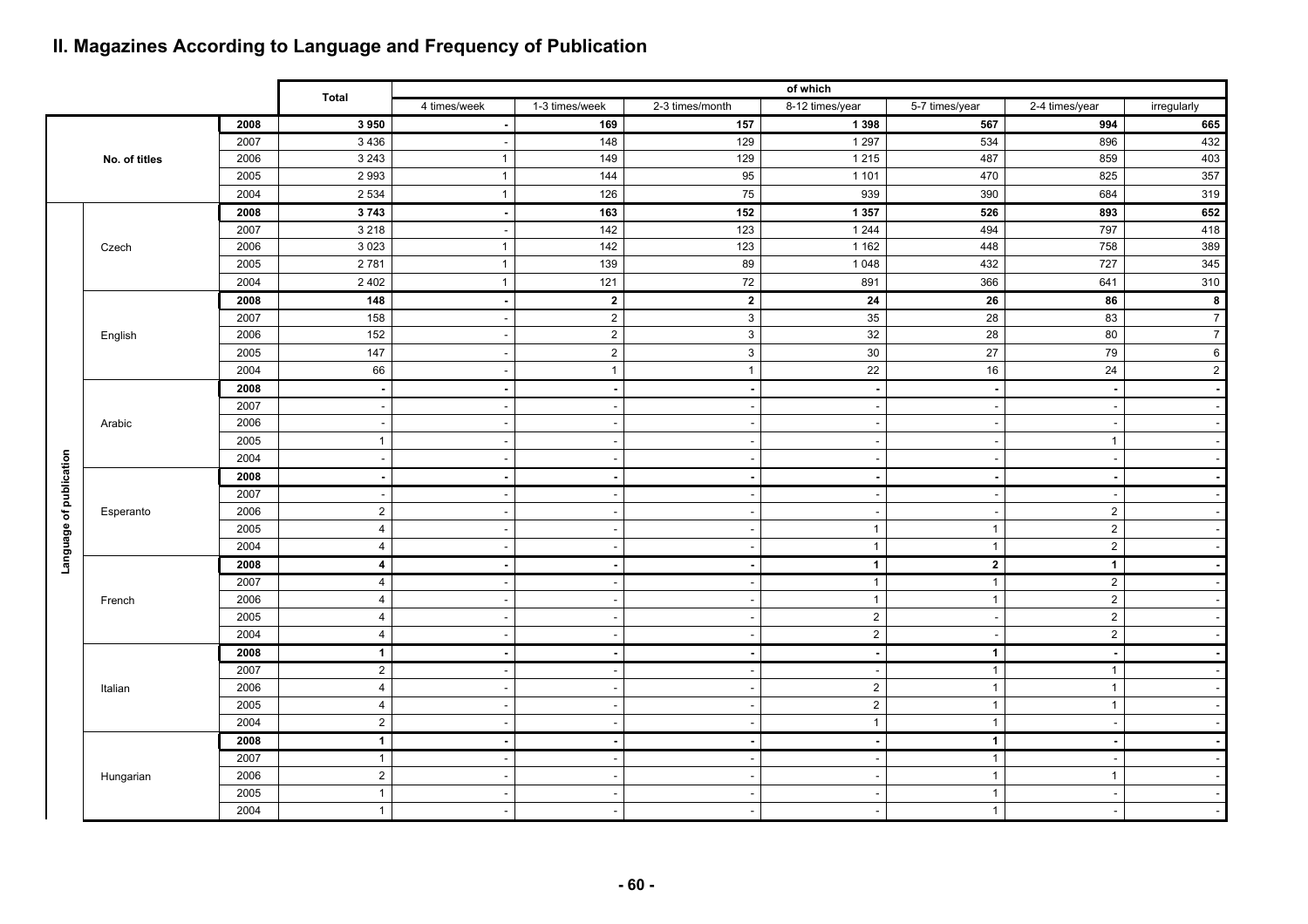|                         |              | 2008         | 20                       | $\blacksquare$           |                          | $\overline{2}$           | $\overline{7}$                             | 4                        | $\overline{7}$           | $\sim$                   |
|-------------------------|--------------|--------------|--------------------------|--------------------------|--------------------------|--------------------------|--------------------------------------------|--------------------------|--------------------------|--------------------------|
|                         |              | 2007         | 21                       | $\sim$                   |                          | $\overline{2}$           | $\overline{7}$                             | $\overline{4}$           | 6                        | $\overline{2}$           |
|                         | German       | 2006         | $21$                     | $\sim$                   |                          | $\mathbf 2$              | $\overline{7}$                             | 4                        | 6                        | $\mathbf 2$              |
|                         |              | 2005         | 21                       | $\sim$                   |                          | $\mathbf 2$              | $\overline{7}$                             | $\overline{4}$           | 6                        | $\sqrt{2}$               |
|                         |              | 2004         | $20\,$                   | $\overline{\phantom{a}}$ |                          | $\mathbf{1}$             | $\,6\,$                                    | $\mathbf{3}$             | $\overline{7}$           | $\mathbf{3}$             |
|                         |              | 2008         | $\overline{7}$           | $\blacksquare$           |                          | $\overline{a}$           | $\overline{\mathbf{4}}$                    | $\overline{2}$           | $\mathbf{1}$             | $\blacksquare$           |
|                         |              | 2007         | 6                        | $\overline{\phantom{a}}$ |                          | $\overline{\phantom{a}}$ | $\mathbf{3}$                               | $\sqrt{2}$               | $\mathbf{1}$             | $\sim$                   |
|                         | Polish       | 2006         | $\overline{7}$           | $\overline{\phantom{a}}$ |                          | $\overline{\phantom{a}}$ | $\mathbf{3}$                               | $\overline{2}$           | $\mathbf{1}$             | $\mathbf{1}$             |
|                         |              | 2005         | $\overline{7}$           | $\overline{\phantom{a}}$ |                          | $\overline{a}$           | 3                                          | $\mathbf{2}$             | $\overline{1}$           | $\mathbf{1}$             |
|                         |              | 2004         | $10\,$                   | $\overline{\phantom{a}}$ | $\overline{1}$           | $\overline{\phantom{a}}$ | 6                                          | $\mathbf 2$              | $\overline{1}$           | $\overline{\phantom{a}}$ |
|                         |              | 2008         | 3 <sup>1</sup>           | $\blacksquare$           | ٠.                       | $\mathbf{1}$             | $2^{\circ}$                                | $\overline{\phantom{a}}$ | $\blacksquare$           | $\overline{\phantom{a}}$ |
|                         |              | 2007         | $\overline{3}$           | $\sim$                   | ÷                        | $\mathbf{1}$             | $\mathbf{2}$                               | $\overline{\phantom{a}}$ | $\sim$                   | $\sim$                   |
|                         | Romany       | 2006         | $\overline{\mathbf{4}}$  | $\overline{\phantom{a}}$ |                          | $\mathbf{1}$             | $\mathbf 2$                                | $\overline{\phantom{a}}$ | $\mathbf{1}$             | $\sim$                   |
|                         |              | 2005         | $\overline{4}$           | $\overline{\phantom{a}}$ |                          | $\mathbf{1}$             | $\overline{2}$                             |                          | $\mathbf{1}$             | $\overline{\phantom{a}}$ |
|                         |              | 2004         | $\overline{4}$           | $\overline{\phantom{a}}$ |                          | $\mathbf{1}$             | $\overline{2}$                             |                          | $\mathbf{1}$             | $\overline{\phantom{a}}$ |
|                         |              | 2008         | 17                       | $\blacksquare$           | $\overline{2}$           | $\overline{\phantom{a}}$ | $\mathbf{3}$                               | $\mathbf{3}$             | 4                        | ${\bf 5}$                |
|                         |              | 2007         | $18\,$                   | $\overline{a}$           | $\sqrt{2}$               | $\overline{a}$           | $5\phantom{.0}$                            | $\overline{2}$           | $\overline{4}$           | $\,$ 5 $\,$              |
|                         | Russian      | 2006         | 15                       | $\overline{\phantom{a}}$ | $\overline{2}$           | $\overline{a}$           | $\overline{5}$                             | $\mathbf{1}$             | $\mathbf{3}$             | $\overline{4}$           |
|                         |              | 2005         | $12\,$                   | $\sim$                   | $\sqrt{2}$               | $\sim$                   | $5\phantom{.0}$                            | $\mathbf{1}$             | $\mathbf{1}$             | $\mathbf{3}$             |
|                         |              | 2004         | 13                       | $\sim$                   | $\overline{c}$           | $\overline{\phantom{a}}$ | $\,$ 5 $\,$                                | $\overline{\phantom{a}}$ | 3                        | $\mathbf{3}$             |
|                         |              |              |                          |                          |                          |                          |                                            |                          |                          |                          |
|                         |              | 2008         | $\blacksquare$           | $\sim$                   | $\blacksquare$           | $\blacksquare$           | $\sim$                                     | $\overline{\phantom{a}}$ | $\blacksquare$           | $\sim$                   |
|                         |              | 2007         | $\blacksquare$           | $\overline{\phantom{a}}$ |                          | $\overline{\phantom{a}}$ | $\sim$                                     |                          | $\overline{\phantom{a}}$ | $\sim$                   |
|                         | Slovak       | 2006         | $\overline{4}$           | $\overline{\phantom{a}}$ | $\overline{1}$           |                          | $\overline{1}$                             | ۰.                       | $\overline{2}$           | $\sim$                   |
| Language of publication |              | 2005         | $\overline{\mathbf{4}}$  | $\overline{\phantom{a}}$ | $\overline{1}$           |                          | $\overline{1}$                             |                          | $\mathbf{2}$             | $\overline{\phantom{a}}$ |
|                         |              | 2004         | $\overline{4}$           | $\overline{\phantom{a}}$ | $\overline{1}$           |                          | $\overline{1}$                             |                          | $\overline{2}$           | $\overline{\phantom{a}}$ |
|                         |              | 2008         | $\overline{\mathbf{4}}$  | $\blacksquare$           |                          | $\blacksquare$           | $\sim$                                     | $\mathbf 2$              | $\mathbf{2}$             | $\sim$                   |
|                         |              | 2007         | $\mathbf{3}$             | $\sim$                   | ٠                        | $\sim$                   | $\sim$                                     | $\mathbf{1}$             | $\overline{2}$           | $\sim$                   |
|                         | Spanish      | 2006         | $\overline{\phantom{a}}$ | $\overline{\phantom{a}}$ |                          | $\overline{\phantom{a}}$ | $\sim$                                     | $\overline{\phantom{a}}$ | ۰.                       | $\sim$                   |
|                         |              | 2005         | $\mathbf{3}$             | $\overline{\phantom{a}}$ |                          | $\overline{\phantom{a}}$ | $\sim$                                     | $\mathbf{1}$             | $\overline{2}$           | $\overline{\phantom{a}}$ |
|                         |              | 2004         | $\overline{2}$           | $\overline{\phantom{a}}$ |                          | $\overline{\phantom{a}}$ | $\overline{1}$                             |                          | $\mathbf{1}$             | $\overline{\phantom{a}}$ |
|                         |              | 2008         | $\overline{2}$           | $\blacksquare$           | $\mathbf{2}$             | $\overline{\phantom{a}}$ | $\sim$                                     | $\overline{\phantom{a}}$ | $\blacksquare$           | $\overline{\phantom{a}}$ |
|                         |              | 2007         | $\sqrt{2}$               | $\overline{\phantom{a}}$ | $\overline{2}$           | $\overline{\phantom{a}}$ | $\sim$                                     | $\sim$                   |                          | $\sim$                   |
|                         | Vietnamese   | 2006         | $\sqrt{2}$               | $\overline{\phantom{a}}$ | $\overline{2}$           | $\overline{\phantom{a}}$ | $\sim$                                     | $\overline{\phantom{a}}$ | $\overline{\phantom{a}}$ | $\sim$                   |
|                         |              | 2005         | $\overline{\phantom{a}}$ | $\sim$                   | ÷.                       | $\sim$                   | $\sim$                                     | $\overline{\phantom{a}}$ | $\overline{\phantom{a}}$ | $\sim$                   |
|                         |              | 2004         | $\overline{\phantom{a}}$ | $\sim$                   |                          | $\overline{\phantom{a}}$ | $\sim$                                     | ۰.                       |                          | $\overline{\phantom{a}}$ |
|                         |              | 2008         | $\blacksquare$           | $\sim$                   | $\overline{\phantom{a}}$ | $\blacksquare$           | $\sim$                                     | $\overline{\phantom{a}}$ | $\sim$                   | $\blacksquare$           |
|                         |              | 2007         | $\blacksquare$           | $\overline{\phantom{a}}$ |                          | $\blacksquare$           | $\sim$                                     |                          | $\overline{\phantom{a}}$ |                          |
|                         | Multilingual | 2006         |                          | $\overline{\phantom{a}}$ |                          | $\overline{\phantom{a}}$ | $\overline{\phantom{a}}$                   | $\sim$                   |                          | $\sim$                   |
|                         |              | 2005<br>2004 | $\overline{2}$           | $\overline{\phantom{a}}$ |                          |                          | $\overline{\phantom{a}}$<br>$\overline{1}$ | . .                      |                          | $\sim$<br>$\mathbf{1}$   |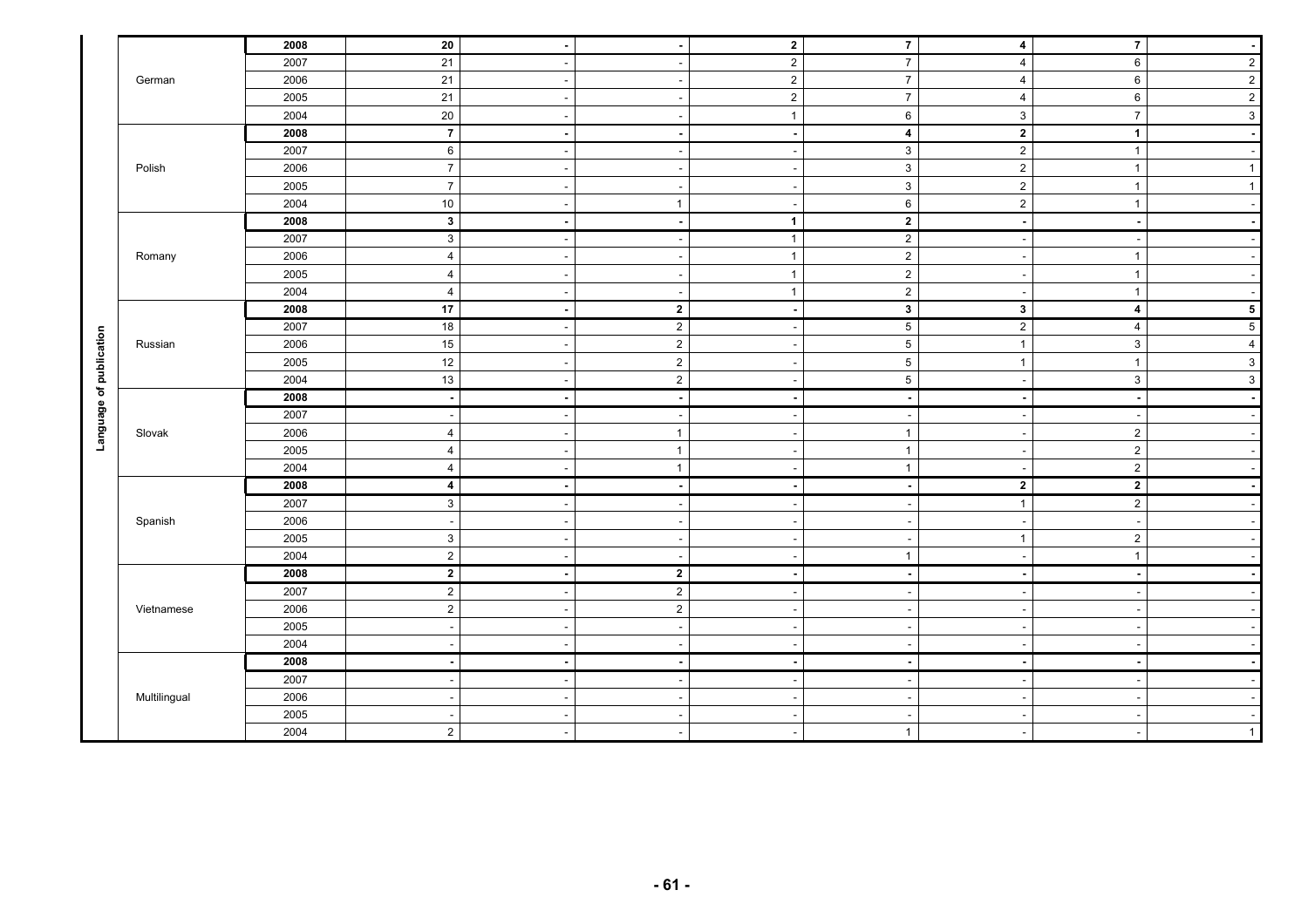## **III. Periodicals by Subject Groups**

|                                                     |       |         | <b>Titles</b> |         |         |
|-----------------------------------------------------|-------|---------|---------------|---------|---------|
| Subject groups                                      | 2008  | 2007    | 2006          | 2005    | 2004    |
| A. Periodicals for the general public               | 2 170 | 1888    | 1802          | 1666    | 1432    |
| illustrated magazines providing news and reporting  | 68    | 59      | 59            | 59      | 53      |
| politics, philosophy, religion, culture             | 452   | 447     | 446           | 434     | 322     |
| women's, men's and family magazines                 | 549   | 455     | 417           | 334     | 255     |
| radio, television and cinema magazines              | 43    | 38      | 37            | 35      | 35      |
| tourism, travel, leisure and sports                 | 369   | 319     | 291           | 273     | 249     |
| popular history and geography                       | 61    | 55      | 54            | 53      | 53      |
| popular science and technology                      | 107   | 92      | 88            | 85      | 83      |
| publications for young persons and children, comics | 157   | 129     | 121           | 107     | 98      |
| other periodicals for general public                | 364   | 294     | 289           | 286     | 284     |
| B. Periodicals for specific readership              | 1780  | 1548    | 1441          | 1 3 2 7 | 1 1 0 2 |
| professional journals                               | 918   | 833     | 782           | 712     | 611     |
| trade union, political party, association journals  | 132   | 114     | 105           | 100     | 96      |
| mutual benefit societes                             | 40    | 38      | 37            | 36      | 35      |
| business house organs                               | 288   | 219     | 202           | 183     | 117     |
| parish magazines                                    | 30    | 25      | 22            | 22      | 14      |
| other periodicals for specific readership           | 372   | 319     | 293           | 274     | 229     |
| TOTAL (A+B)                                         | 3950  | 3 4 3 6 | 3 2 4 3       | 2993    | 2 5 3 4 |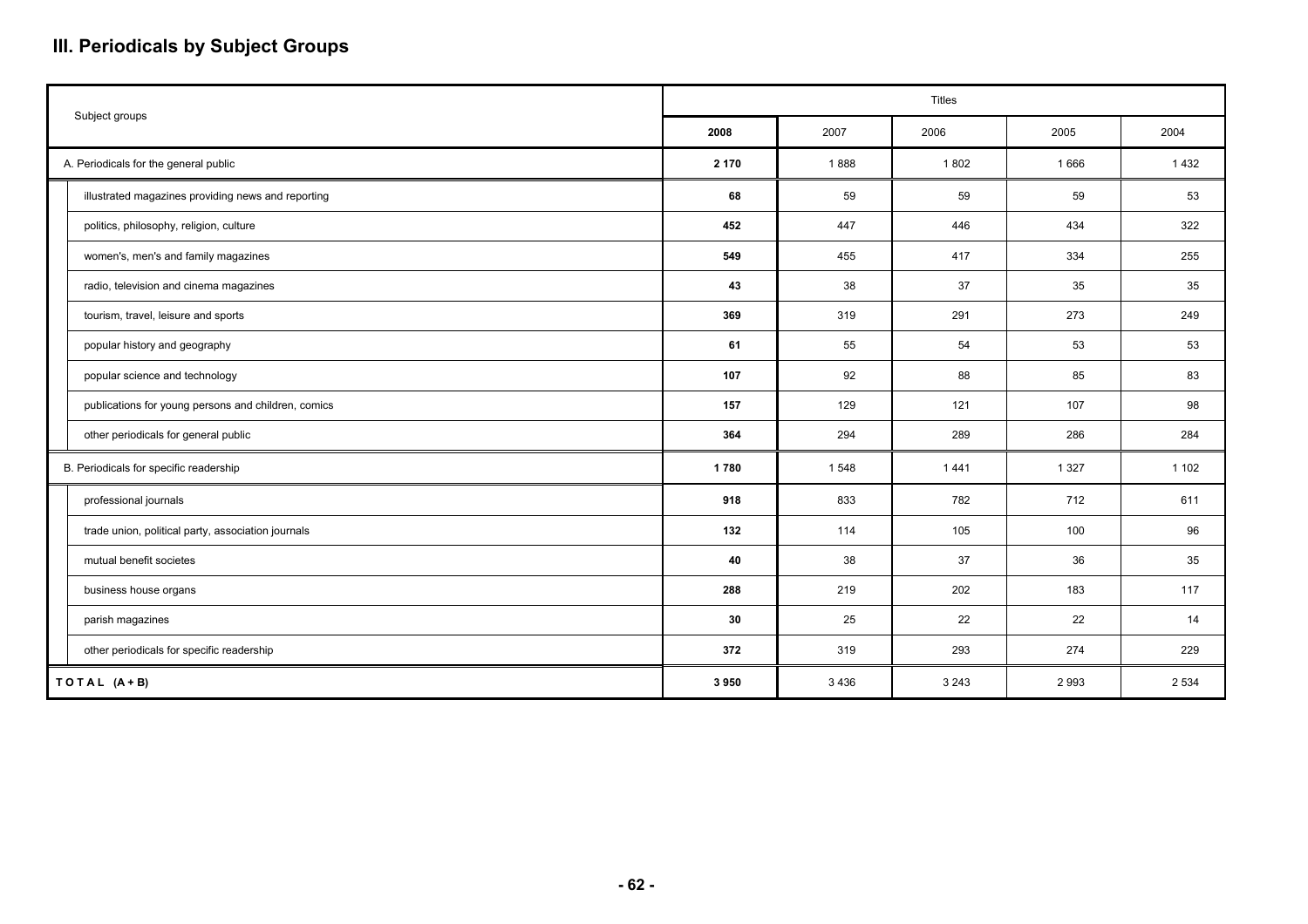# **HISTORICAL MONUMENTS**

Historical monuments that charge admission fees were statistically monitored. These include fortified castles, castles, cloisters, churches, ruins, mills, towers, etc. From a total of 277 monitored sites, 108 are managed by the National Institute for the protection and conservation of Monuments and sites, which is subsidized by the Ministry of Culture, 3 are managed by State administrative bodies, 73 by municipalities and towns, 4 by civic association as per Law No. 83/1990 Coll., 4 by generally beneficial companies, 34 by churches, 51 by entrepreneurs, and other entities.

Twelve historical monuments in the Czech Republic are included in the UNESCO list – the historical centers of Prague, Český Krumlov, Telč, and Kutná Hora, the Holašovice village preservation, the St. Jan Nepomucký pilgrimage church on Zelená Hora in Žďár nad Sázavou, the Lednice-Valtice area, the gardens and castle in Kroměříž, the castle and its grounds in Litomyšl, the Holy Trinity Column in Olomouc, the Tugendhat villa in Brno, and the St. Prokop basilica and Jewish Quarter of Třebíč. The statistical analysis covers individual monuments where admission is charged.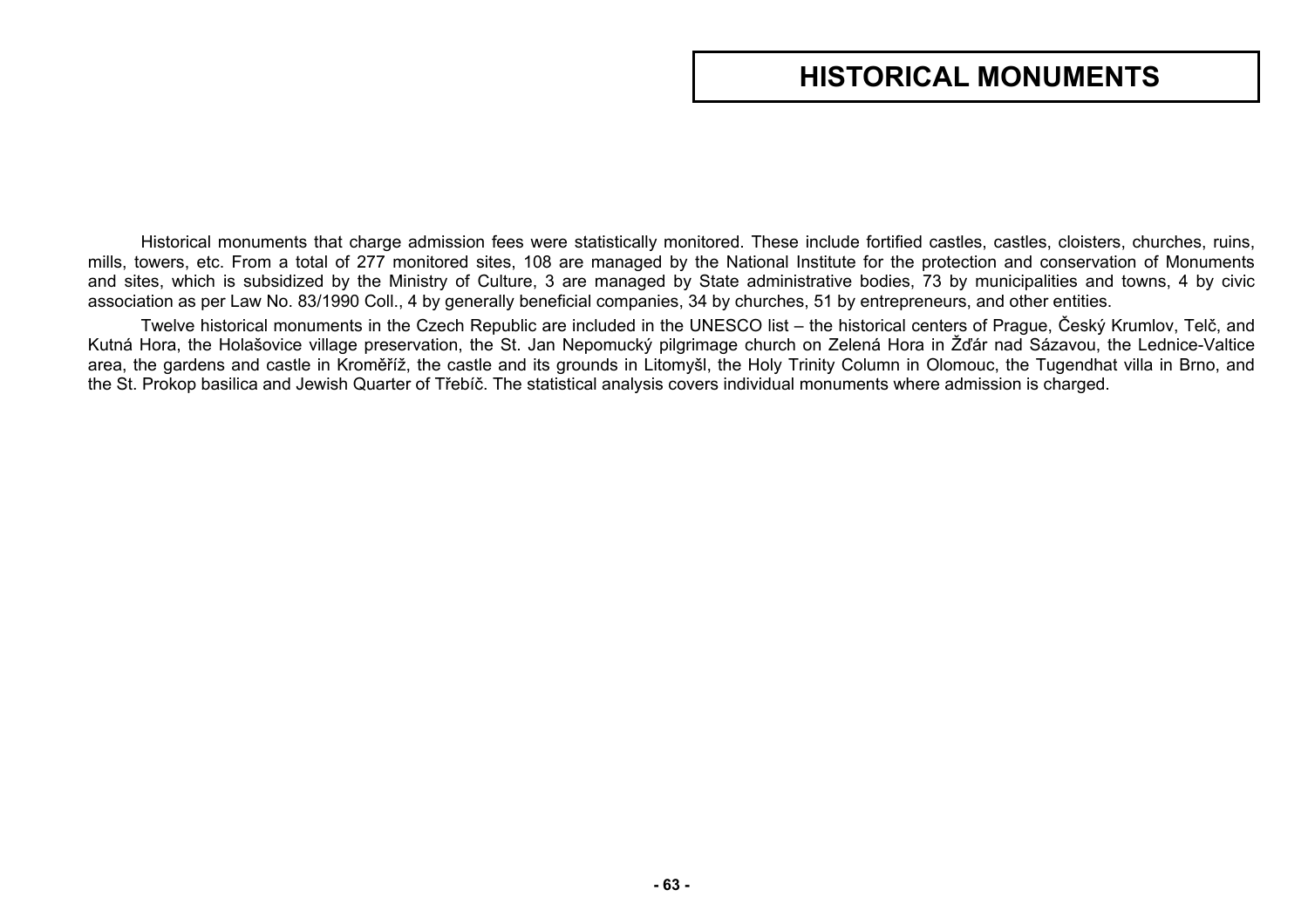# **Selected Data from Statistical Reports on Historical Monuments in 2008**

**Total** 

|         |                                                                                           | 2008       | %     | 2007       | %     | 2006       | %     | 2005       | %     | 2004           | %     |
|---------|-------------------------------------------------------------------------------------------|------------|-------|------------|-------|------------|-------|------------|-------|----------------|-------|
|         | No. of castles, chateaus, and other monuments accessible to visitors for a fee            | 277        | 107,8 | 272        | 105.8 | 271        | 105,4 | 269        | 104,7 | 257            | 100,0 |
|         | No. of visitors to the aforementioned monuments                                           | 11 681 124 | 101,7 | 12 167 914 | 105,9 | 12 108 819 | 105,4 | 11 796 750 | 102,7 | 11 489 601     | 100,0 |
|         | Average No. of visitors per single historical monument                                    | 42 170     | 94,3  | 44 734     | 100,1 | 44 681     | 99,9  | 43 854     | 98,1  | 44 707         | 100,0 |
|         | Total No. of inventory items (pieces) in the furniture collection of historical monuments | 793 008    | 114,0 | 690 464    | 99,2  | 683 262    | 98,2  | 689 126    | 99,1  | 695 731        | 100,0 |
|         | Total No. of volumes in the library collection with collector item status                 | 752 521    | 90.5  | 828 790    | 99,7  | 886 569    | 106,7 | 888 496    | 106,9 | 831 160        | 100,0 |
|         | No. of cultural events in historical monuments                                            | 22 014     | 131.2 | 16 557     | 98.7  | 20 4 28    | 121,8 | 21 457     | 127.9 | 16 776         | 100,0 |
|         | independent exhibitions                                                                   | 626        | 121.8 | 572        | 111.3 | 554        | 107,8 | 559        | 108.8 | 514            | 100,0 |
|         | independent concerts                                                                      | 1573       | 96.8  | 1557       | 95,8  | 1555       | 95,7  | 1551       | 95.4  | 1625           | 100,0 |
| je<br>آ | dramatic performances                                                                     | 889        | 105,6 | 913        | 108,4 | 769        | 91,3  | 849        | 100,8 | 842            | 100,0 |
|         | other events                                                                              | 2 2 2 2    | 108.9 | 2 3 3 3    | 114.4 | 2613       | 128,1 | 2 0 2 4    | 99,2  | 2 0 4 0        | 100,0 |
|         | cultural interludes during excursions to these historical sites                           | 16704      | 142,1 | 11 182     | 95,1  | 14 9 37    | 127,1 | 16 474     | 140,1 | 11 755         | 100,0 |
|         | No. of visitors attending the aforementioned cultural events                              | 4 356 085  | 132,6 | 3 895 296  | 118,6 | 3 921 251  | 119,4 | 3706820    | 112,9 | 3 283 924      | 100,0 |
|         | visitors to independent exhibitions                                                       | 1930955    | 109,4 | 1968817    | 111,5 | 2 086 825  | 118,2 | 1700 964   | 96,4  | 1765376        | 100,0 |
|         | visitors to independent concerts                                                          | 342 430    | 118,0 | 307 512    | 106,0 | 324 787    | 112,0 | 268 347    | 92,5  | 290 089        | 100,0 |
| incl.   | visitors to dramatic performances                                                         | 209 305    | 106,6 | 243 118    | 123,9 | 193 625    | 98,6  | 254 957    | 129,9 | 196 289        | 100,0 |
|         | visitors to other events                                                                  | 1 128 881  | 193,0 | 860 258    | 147,1 | 749 635    | 128,2 | 986 457    | 168,7 | 584 867        | 100,0 |
|         | visitors to cultural interludes during excursions to these historical sites               | 744 514    | 166,4 | 515 592    | 115,3 | 566 379    | 126,6 | 496 095    | 110,9 | 447 303        | 100,0 |
|         | No. of computers connected to the Internet                                                |            | 206,6 | 474        | 195,1 | 371        | 152,7 | 337        | 138,7 | 243            | 100,0 |
|         | No. of these computers for users                                                          |            | 650,0 | 22         | 550,0 | 11         | 275,0 | 14         | 350,0 | $\overline{4}$ | 100,0 |
|         | No. of issued titles of the publications or catalogs                                      |            | 100,0 | 47         | 67,1  | 66         | 94,3  | 70         | 100,0 | 70             | 100,0 |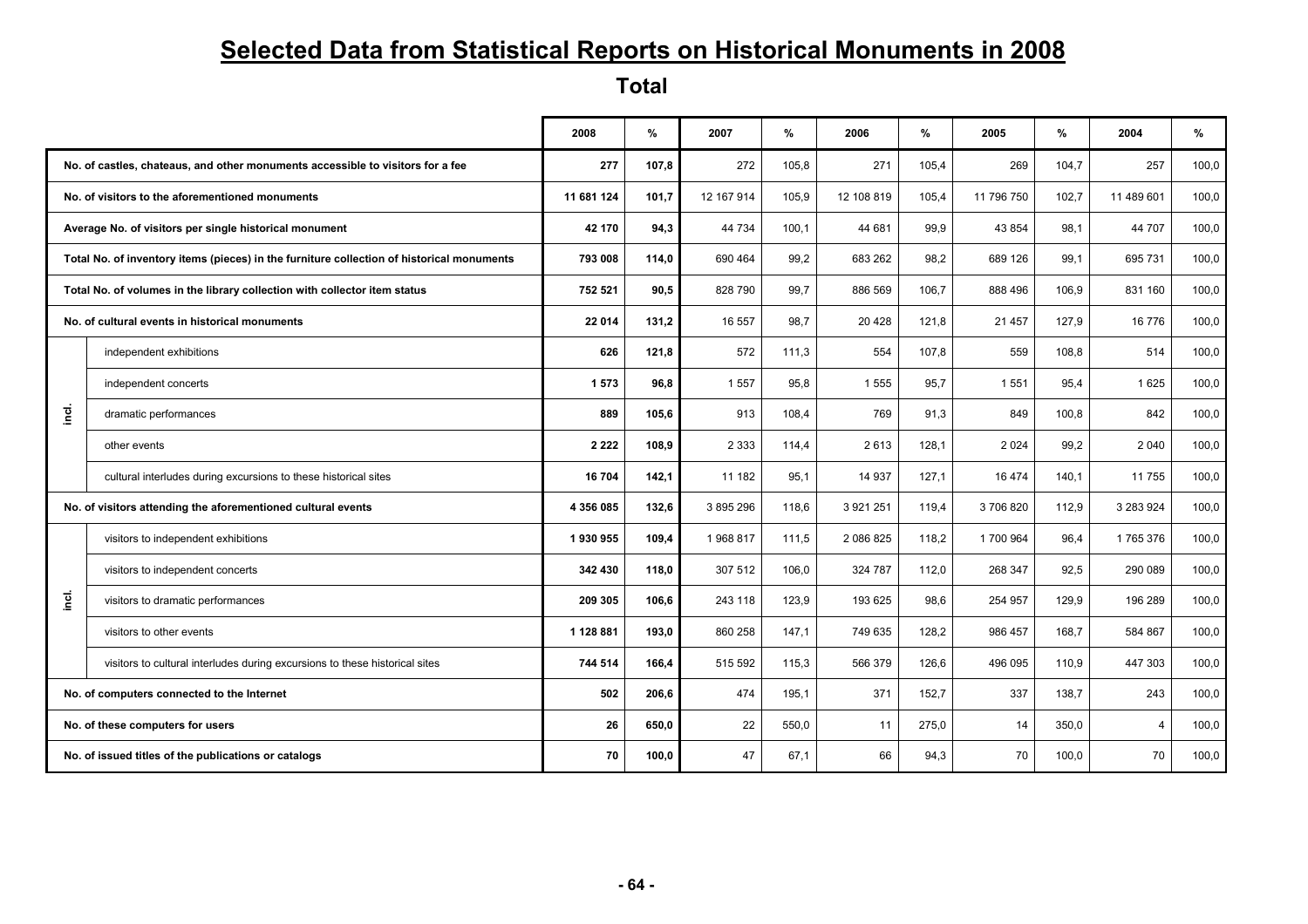## **Historical monuments established by the Ministry of Culture of the Czech Republic, central bodies of other departments, regions, municipalities and towns**

|       |                                                                                           | 2008      | $\%$  | 2007      | %     | 2006          | $\%$  | 2005        | %     | 2004          | $\%$  |
|-------|-------------------------------------------------------------------------------------------|-----------|-------|-----------|-------|---------------|-------|-------------|-------|---------------|-------|
|       | No. of castles, chateaus, and other monuments accessible to visitors for a fee            | 184       | 101,7 | 185       | 102,2 | 190           | 105,0 | 190         | 105,0 | 181           | 100,0 |
|       | No. of visitors to the aforementioned monuments                                           | 8 637 746 | 97,7  | 9 019 696 | 102,0 | 8 9 9 4 8 3 2 | 101,8 | 9 0 36 1 52 | 102,2 | 8 8 3 9 2 7 6 | 100,0 |
|       | Average No. of visitors per single historical monument                                    | 46 944    | 96,1  | 48 755    | 99,8  | 47 341        | 96,9  | 47 559      | 97,4  | 48 836        | 100,0 |
|       | Total No. of inventory items (pieces) in the furniture collection of historical monuments | 774 594   | 114,9 | 673 269   | 99,9  | 666 015       | 98,8  | 672 370     | 99,7  | 674 109       | 100,0 |
|       | Total No. of volumes in the library collection with collector item status                 |           | 88,1  | 646 147   | 90,5  | 704 376       | 98,7  | 731 316     | 102,4 | 713 979       | 100,0 |
|       | No. of cultural events in historical monuments                                            | 20 044    | 130,0 | 14 30 5   | 92,8  | 18 691        | 121,2 | 19721       | 127,9 | 15 4 18       | 100,0 |
|       | independent exhibitions                                                                   | 473       | 117,7 | 440       | 109,5 | 440           | 109,5 | 426         | 106,0 | 402           | 100,0 |
|       | independent concerts                                                                      | 1 0 2 6   | 94,6  | 1 0 3 2   | 95,1  | 1 0 8 6       | 100,1 | 987         | 91,0  | 1 0 8 5       | 100,0 |
| inei. | dramatic performances                                                                     | 744       | 104,1 | 805       | 112,6 | 682           | 95,4  | 721         | 100,8 | 715           | 100,0 |
|       | other events                                                                              | 1733      | 102,0 | 1717      | 101,1 | 2 2 6 1       | 133,1 | 1 644       | 96,8  | 1699          | 100,0 |
|       | cultural interludes during excursions to these historical sites                           | 16 068    | 139,5 | 10 311    | 89,5  | 14 222        | 123,5 | 15 943      | 138,4 | 11 517        | 100,0 |
|       | No. of visitors attending the aforementioned cultural events                              | 3 660 082 | 129,4 | 3 329 660 | 117,7 | 3 3 9 8 8 3 9 | 120,2 | 3 199 479   | 113,1 | 2828680       | 100,0 |
|       | visitors to independent exhibitions                                                       | 1469 154  | 99,7  | 1 658 274 | 112,5 | 1732 900      | 117,6 | 1 403 538   | 95,3  | 1 473 397     | 100,0 |
|       | visitors to independent concerts                                                          | 259 263   | 109,9 | 230 223   | 97,6  | 273 684       | 116,0 | 215 106     | 91,2  | 235 884       | 100,0 |
| inei. | visitors to dramatic performances                                                         | 189 147   | 103,3 | 224 750   | 122,7 | 178 988       | 97,7  | 233 946     | 127,7 | 183 182       | 100,0 |
|       | visitors to other events                                                                  | 1 043 461 | 207,3 | 750 773   | 149,1 | 680 734       | 135,2 | 873 058     | 173,4 | 503 385       | 100,0 |
|       | visitors to cultural interludes during excursions to these historical sites               |           | 161,5 | 465 640   | 107,6 | 532 533       | 123,0 | 473 831     | 109,5 | 432 832       | 100,0 |
|       | No. of computers connected to the Internet                                                |           | 201,0 | 376       | 192,8 | 291           | 149,2 | 259         | 132,8 | 195           | 100,0 |
|       | No. of these computers for users                                                          |           | 633,3 | 21        | 700,0 | 9             | 300,0 | 9           | 300,0 | 3             | 100,0 |
|       | No. of issued titles of the publications or catalogs                                      |           | 59,2  | 32        | 65,3  | 42            | 85,7  | 51          | 104,1 | 49            | 100,0 |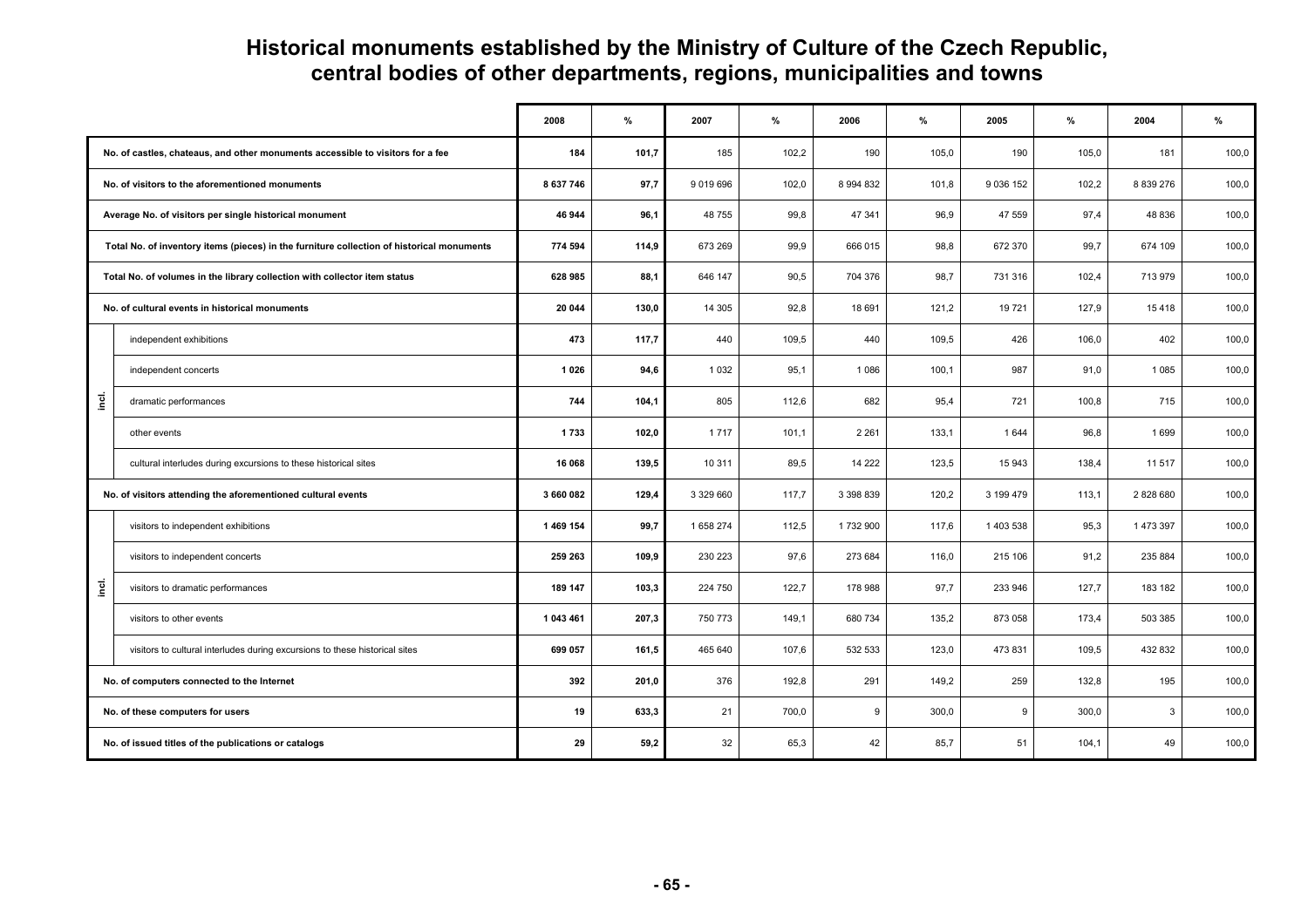### **Historical monuments established by civic associations as per Law No. 83/1990 Coll., generally beneficial companies and by churches**

|           |                                                                                           | 2008    | %       | 2007    | $\%$       | 2006          | %       | 2005           | $\%$  | 2004      | $\frac{9}{6}$ |
|-----------|-------------------------------------------------------------------------------------------|---------|---------|---------|------------|---------------|---------|----------------|-------|-----------|---------------|
|           | No. of castles, chateaus, and other monuments accessible to visitors for a fee            | 42      | 131,3   | 40      | 125,0      | 36            | 112,5   | 34             | 106,3 | 32        | 100,0         |
|           | No. of visitors to the aforementioned monuments                                           | 1734033 | 111,5   | 1898887 | 122,1      | 2 0 2 0 9 1 4 | 129,9   | 1702 438       | 109,5 | 1 555 158 | 100,0         |
|           | Average No. of visitors per single historical monument                                    | 41 287  | 85,0    | 47 472  | 97,7       | 56 136        | 115,5   | 50 072         | 103,0 | 48 599    | 100,0         |
|           | Total No. of inventory items (pieces) in the furniture collection of historical monuments | 1949    | 97,0    | 2 4 0 0 | 119,5      | 2 3 0 0       | 114,5   | 2 2 1 9        | 110,5 | 2 0 0 9   | 100,0         |
|           | Total No. of volumes in the library collection with collector item status                 | 87 061  | 100,0   | 152 006 | 174,6      | 152 056       | 174,7   | 127 043        | 146,0 | 87 044    | 100,0         |
|           | No. of cultural events in historical monuments                                            | 677     | 145,3   | 716     | 153,6      | 659           | 141,4   | 581            | 124,7 | 466       | 100,0         |
|           | independent exhibitions                                                                   | 63      | 153,7   | 57      | 139,0      | 56            | 136,6   | 51             | 124,4 | 41        | 100,0         |
|           | independent concerts                                                                      | 376     | 120,5   | 407     | 130,4      | 369           | 118,3   | 367            | 117,6 | 312       | 100,0         |
| $\vec{e}$ | dramatic performances                                                                     | 15      | 136,4   | 41      | 372,7      | 29            | 263,6   | 20             | 181,8 | 11        | 100,0         |
|           | other events                                                                              | 196     | 208,5   | 161     | 171,3      | 143           | 152,1   | 136            | 144,7 | 94        | 100,0         |
|           | cultural interludes during excursions to these historical sites                           | 27      | 337,5   | 50      | 625,0      | 62            | 775,0   | $\overline{7}$ | 87,5  | 8         | 100,0         |
|           | No. of visitors attending the aforementioned cultural events                              | 331 476 | 257,3   | 257 527 | 199,9      | 256 503       | 199,1   | 240 828        | 186,9 | 128 826   | 100,0         |
|           | visitors to independent exhibitions                                                       | 245 443 | 480,0   | 131 076 | 256,3      | 178 373       | 348,8   | 126 748        | 247,9 | 51 133    | 100,0         |
|           | visitors to independent concerts                                                          | 40 174  | 119,5   | 52 697  | 156,8      | 37 885        | 112,7   | 37 297         | 111,0 | 33 614    | 100,0         |
| je.       | visitors to dramatic performances                                                         | 1759    | 151,1   | 7960    | 683,8      | 4 1 4 2       | 355,8   | 3 9 8 6        | 342,4 | 1 1 6 4   | 100,0         |
|           | visitors to other events                                                                  | 37 678  | 88,7    | 55 4 21 | 130,4      | 29 751        | 70,0    | 71 867         | 169,1 | 42 492    | 100,0         |
|           | visitors to cultural interludes during excursions to these historical sites               |         | 1 518,2 | 10 373  | 2 4 5 2, 2 | 6 3 5 2       | 1 501.7 | 930            | 219.9 | 423       | 100,0         |
|           | No. of computers connected to the Internet                                                |         | 411,1   | 30      | 333,3      | 21            | 233,3   | 21             | 233,3 | 9         | 100,0         |
|           | No. of these computers for users                                                          |         | 100,0   |         |            |               |         |                |       |           |               |
|           | No. of issued titles of the publications or catalogs                                      |         | 240,0   | 9       | 180,0      | 21            | 420,0   | 10             | 200,0 | 5         | 100,0         |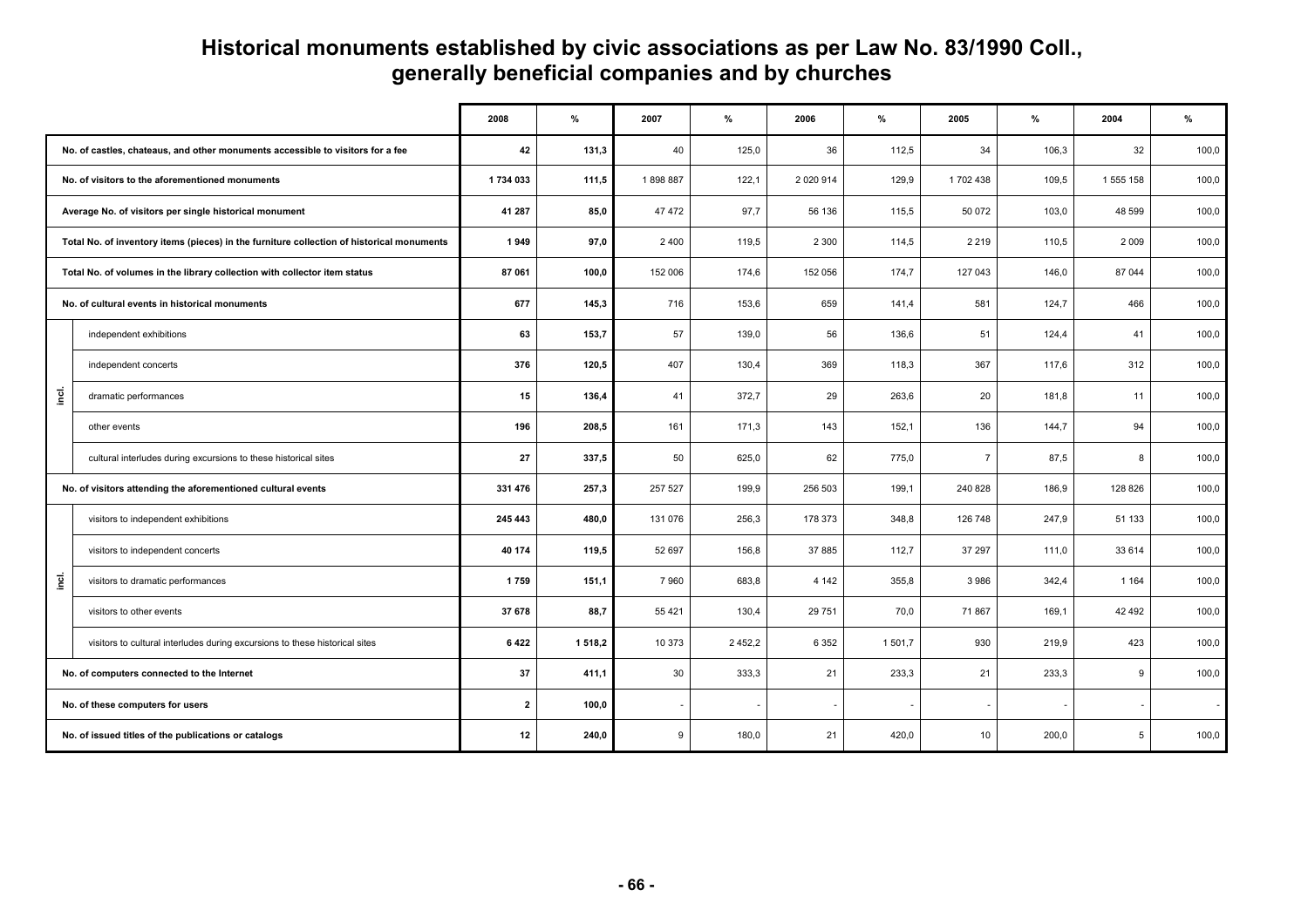#### **2008 % 2007 % 2006 % 2005 % 2004 %**  $\frac{9}{6}$ **No. of castles, chateaus, and other monuments accessible to visitors for a fee 61 651 115,9** 47 106,8 45 102,3 45 102,3 44 100.0 **No. of visitors to the aforementioned monuments 1 1 200 345 119,6** 1 249 331 1249 331 1249 331 1093 073 99.8 1058 160 96.6 1095 167 100.0 **Average No. of visitors per single historical monument 103,0 103,1 26 581 103,1** 26 581 106,8 24 290 97,6 23 515 94,5 24 890 100,0 **Total No. of inventory items (pieces) in the furniture collection of historical monuments 16 465 83.9 14 795 75.4 14 947 76.2 14 537 74.1 19 613 100.0 Total No. of volumes in the library collection with collector item status 100,0 and 121,0** 30 637 101,7 30 137 100,0 30 137 100,0 30 137 100,0 **No. of cultural events in historical monuments 1 293 145,0** 1 536 172,2 1 078 120,9 1 155 129,5 892 100,0 **incl.**  independent exhibitions **90 126,8** 75 105,6 58 81,7 82 115,5 71 100,0 independent concerts **171 75,0** 118 51,8 100 43,9 197 86,4 228 100,0 dramatic performances 130 | 112,1 **|** 67 | 58 | 58 | 50,0 | 108 | 93,1 | 116 | 100,0 other events **293 118,6** 455 184,2 209 84,6 244 98,8 247 100,0 cultural interludes during excursions to these historical sites **609 264,8** 821 357,0 653 283,9 524 227,8 230 100,0 **No. of visitors attending the aforementioned cultural events 364 527 111,7** 308 109 308 109 84,4 265 309 81,3 266 513 81,6 326 418 100,0 **incl.**  visitors to independent exhibitions **216 358 216 358 216 358 29,8 216 358 24,5** 179 467 **216 358 24,5** 175 552 **72,9** 170 678 **70,9** 240 846 100,0 visitors to independent concerts **42 993 208,8** 24 591 119,4 13 218 64,2 15 944 77,4 20 591 100,0 visitors to dramatic performances **18 39 16 17 020 154,1** 10 408 154,1 10 408 87,1 9 895 82,9 17 025 142,6 11 943 100,0 visitors to other events **47 742 122,4** 54 064 138,7 39 150 100,4 41 532 106,5 38 990 100,0 visitors to cultural interludes during excursions to these historical sites **39 035 277,9** 39 579 281,7 **27 494 195,7** 21 334 151,9 14 048 100,0 **No. of computers connected to the Internet 73 187,2** 68 174,4 55 141,0 57 146,2 39 100,0 **No. of these computers for users 600.0 Exercícle 1 100,0 Exercícle 1 2 200,0 Exercícle 1 100,0 Exercícle 1 100,0 Exercícle 1 100,0 Exercícle 1 100,0 Exercícle 1 100,0 Exercícle 1 100,0 Exercícle 1 100,0 Exercícle 1 100,0 No. of issued titles of the publications or catalogs 29 181,3 181,3 181,3 18 18,8** 3 **18,8** 9 56,3 16 100,0

## **Historical monuments established by entrepreneurial subjects and entrepreneurs**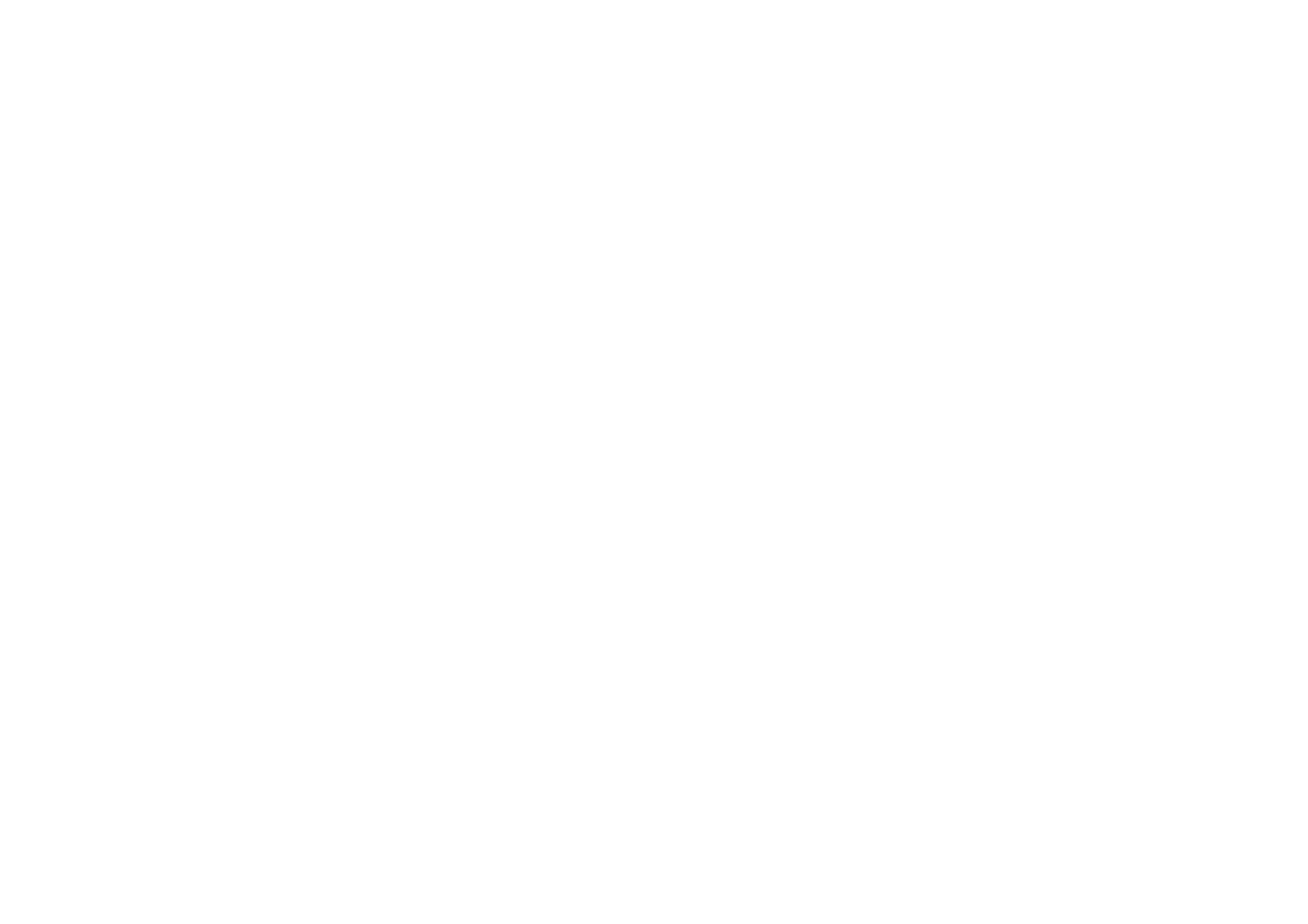# **EXHIBITIONS OF PROFESSIONAL GRAPHIC AND PLASTIC ARTS AND ARCHITECTURE**

A statistical investigation of exhibition activities in the area of professional graphic and plastic arts and architecture summarizes the number of galleries, exhibition halls, and other spaces intended for exhibits. This involves facilities that don't own collection items. Of a total of 310 statistically investigated galleries and exhibition halls, 15 were founded by state administrative bodies, one of them by the Ministry of Culture. 77 by regions, municipalities and towns. 84 galleries and exhibition halls were founded by foundations, generally beneficial companies, civic associations as per Law No. 83/1990 Coll. and by churches. This investigation involved 134 entrepreneurial subjects and entrepreneurs exhibition halls.

The list of exhibition spaces is up-dated annually. There are ongoing changes among galleries and exhibition halls established by entrepreneurial subjects and entrepreneurs. New ones are established and due to a lack of finances existing galleries are closed or are changed to sales galleries that don't organize any exhibitions.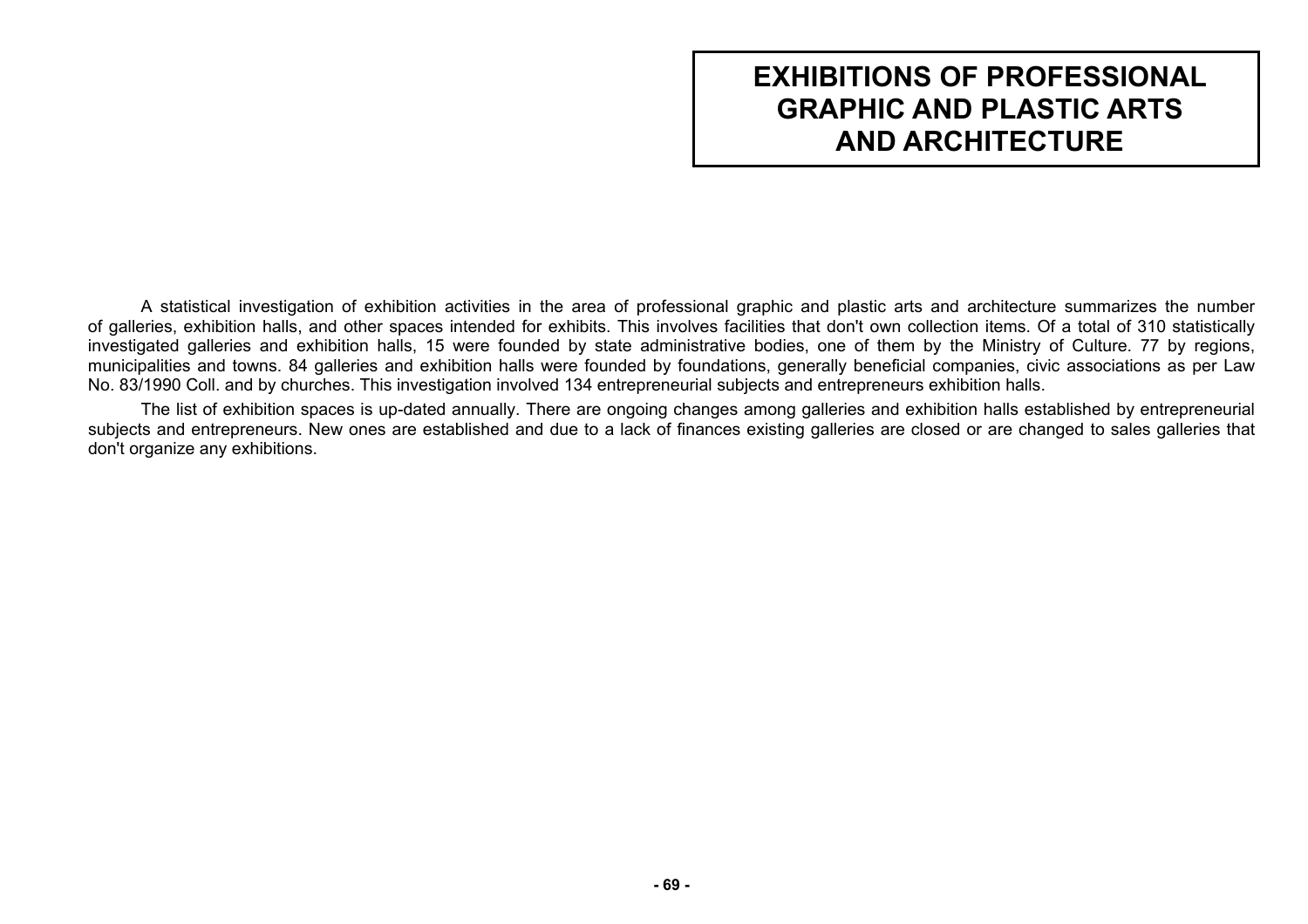## **Selected Data from Statistical Reports on Exhibitions of Professional Graphic and Plastic Arts and Architecture in 2008**

**Total** 

|                                            |                                                                       | 2008      | %     | 2007      | %     | 2006      | %     | 2005      | ℅     | 2004      | $\%$  |
|--------------------------------------------|-----------------------------------------------------------------------|-----------|-------|-----------|-------|-----------|-------|-----------|-------|-----------|-------|
| No. of reporting units                     |                                                                       | 310       | 98,1  | 307       | 97,2  | 312       | 98,7  | 325       | 102,8 | 316       | 100,0 |
| No. of exhibitions spaces owned by bodies  |                                                                       | 411       | 102,5 | 414       | 103,2 | 430       | 107,2 | 420       | 104,7 | 401       | 100,0 |
| No. of realized exhibitions                |                                                                       | 2984      | 101,3 | 2951      | 100,2 | 2970      | 100,8 | 2914      | 98,9  | 2946      | 100,0 |
|                                            | short-term individual exhibitions                                     | 1 3 6 7   | 97,9  | 1 3 8 6   | 99,2  | 1 3 4 0   | 95,9  | 1 3 6 0   | 97,4  | 1 3 9 7   | 100,0 |
| ingi.                                      | short-term collective/group exhibitions                               | 727       | 103,3 | 734       | 104,3 | 688       | 97.7  | 669       | 95,0  | 704       | 100,0 |
|                                            | long-term individual exhibitions                                      | 530       | 97,1  | 532       | 97,4  | 601       | 110,1 | 570       | 104,4 | 546       | 100,0 |
|                                            | long-term collective/group exhibitions                                | 360       | 120,4 | 299       | 100,0 | 294       | 98,3  | 315       | 105,4 | 299       | 100,0 |
|                                            | architecture                                                          | 39        | 69,6  | 67        | 119,6 | 76        | 135,7 | 56        | 100,0 | 56        | 100,0 |
|                                            | painting                                                              | 1 1 5 1   | 113,2 | 1 1 1 4   | 109,5 | 1 2 8 5   | 126,4 | 1 2 5 7   | 123,6 | 1017      | 100,0 |
|                                            | graphics                                                              | 306       | 100,0 | 290       | 94,8  | 408       | 133,3 | 440       | 143,8 | 306       | 100,0 |
|                                            | sculpture                                                             | 137       | 105,4 | 107       | 82,3  | 237       | 182,3 | 219       | 168,5 | 130       | 100,0 |
| which                                      | photography                                                           | 605       | 99,2  | 653       | 107,0 | 670       | 109.8 | 679       | 111.3 | 610       | 100,0 |
| ৳                                          | design, art handicraft, applied art                                   | 169       | 79,3  | 199       | 93,4  | 292       | 137,1 | 286       | 134,3 | 213       | 100,0 |
|                                            | theatre design/scenography                                            | 5         | 29,4  | 8         | 47.1  | 18        | 105.9 | 17        | 100.0 |           |       |
|                                            | interdisciplinary projects (between fine arts and other discipline)   | 109       | 55,3  | 75        | 38,1  | 188       | 95,4  | 197       | 100,0 |           |       |
|                                            | multidisciplinary projects (two and more kinds of fine arts together) | 461       | 75,1  | 446       | 72,6  |           |       |           |       | 614       | 100,0 |
| No. of visitors to exhibitions             |                                                                       | 2 678 187 | 103,1 | 2 413 067 | 92,9  | 2 318 074 | 89,3  | 2 317 377 | 89,2  | 2 596 943 | 100,0 |
| No. of creative symposias                  |                                                                       | 56        | 140,0 | 55        | 137,5 | 48        | 120,0 | 31        | 77,5  | 40        | 100,0 |
| No. of participants in these symposias     |                                                                       | 1987      | 119.1 | 2 1 3 9   | 128,2 | 1 0 3 7   | 62,2  | 805       | 48,3  | 1668      | 100,0 |
| No. of participants in residential visits  |                                                                       | 145       | 245,8 | 170       | 288,1 | 107       | 181,4 | 47        | 79,7  | 59        | 100,0 |
| No. of catalogs published                  |                                                                       | 281       | 104.9 | 292       | 109,0 | 330       | 123.1 | 319       | 119.0 | 268       | 100,0 |
| No. of computers connected to the Internet |                                                                       | 407       | 97,6  | 452       | 108,4 | 334       | 80,1  | 417       | 100,0 |           |       |
| No. of these computers for users           |                                                                       | 66        | 165.0 | 60        | 150,0 | 40        | 100,0 | 40        | 100,0 |           |       |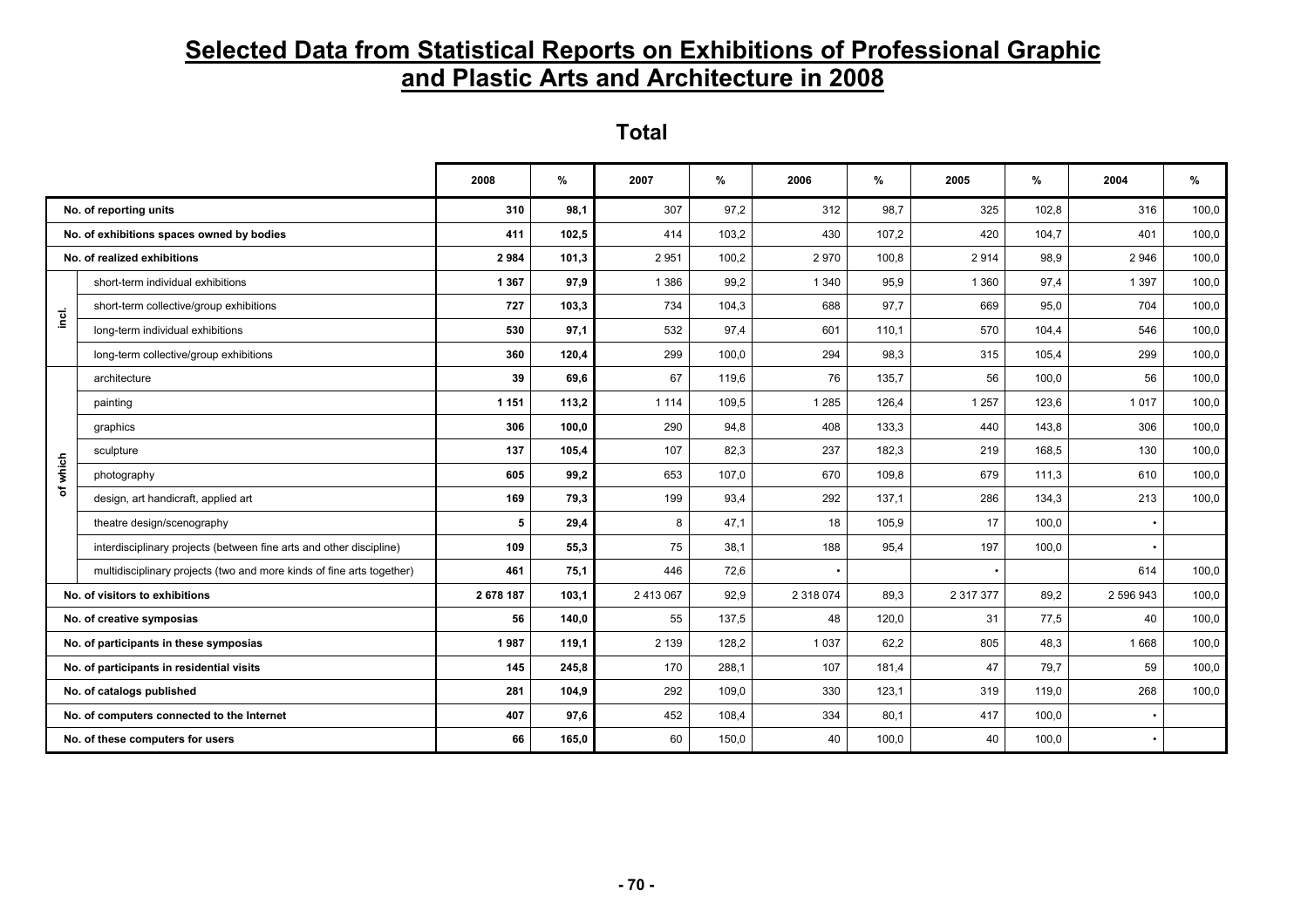#### **Exhibitions of galleries, which were established and run by the Ministry of Culture of the Czech Republic, central bodies of other departments, regions, municipalities and towns**

|                                            |                                                                       | 2008           | $\%$  | 2007    | $\%$  | 2006           | %     | 2005    | %     | 2004           | $\%$  |
|--------------------------------------------|-----------------------------------------------------------------------|----------------|-------|---------|-------|----------------|-------|---------|-------|----------------|-------|
| No. of reporting units                     |                                                                       | 92             | 100,0 | 98      | 106,5 | 87             | 94,6  | 94      | 102,2 | 92             | 100,0 |
| No. of exhibitions spaces owned by bodies  |                                                                       | 121            | 96,8  | 139     | 111,2 | 120            | 96,0  | 132     | 105,6 | 125            | 100,0 |
| No. of realized exhibitions                |                                                                       | 1 100          | 109,0 | 1 0 9 7 | 108,7 | 1 0 0 3        | 99,4  | 1 0 8 4 | 107,4 | 1 0 0 9        | 100,0 |
|                                            | short-term individual exhibitions                                     | 487            | 100,4 | 459     | 94,6  | 439            | 90,5  | 466     | 96,1  | 485            | 100,0 |
| ja.                                        | short-term collective/group exhibitions                               | 321            | 96,1  | 355     | 106,3 | 325            | 97.3  | 324     | 97,0  | 334            | 100,0 |
|                                            | long-term individual exhibitions                                      | 163            | 152,3 | 170     | 158,9 | 137            | 128,0 | 163     | 152,3 | 107            | 100,0 |
|                                            | long-term collective/group exhibitions                                | 129            | 155,4 | 113     | 136,1 | 102            | 122,9 | 131     | 157,8 | 83             | 100,0 |
|                                            | architecture                                                          | 16             | 100,0 | 22      | 137,5 | 5              | 31,3  | 10      | 62,5  | 16             | 100,0 |
|                                            | painting                                                              | 389            | 132,3 | 393     | 133,7 | 383            | 130.3 | 455     | 154,8 | 294            | 100,0 |
|                                            | graphics                                                              | 105            | 105,0 | 87      | 87,0  | 118            | 118,0 | 107     | 107,0 | 100            | 100,0 |
|                                            | sculpture                                                             | 36             | 100,0 | 40      | 111,1 | 67             | 186,1 | 52      | 144,4 | 36             | 100,0 |
| which                                      | photography                                                           | 253            | 106,8 | 229     | 96,6  | 230            | 97,0  | 262     | 110,5 | 237            | 100,0 |
| ৳                                          | design, art handicraft, applied art                                   | 87             | 91,6  | 106     | 111,6 | 136            | 143.2 | 151     | 158.9 | 95             | 100,0 |
|                                            | theatre design/scenography                                            | $\mathbf{2}$   | 50,0  | 5       | 125,0 | $\overline{7}$ | 175,0 | 4       | 100,0 |                |       |
|                                            | interdisciplinary projects (between fine arts and other discipline)   | 24             | 25,8  | 40      | 43,0  | 81             | 87,1  | 93      | 100,0 |                |       |
|                                            | multidisciplinary projects (two and more kinds of fine arts together) | 190            | 82,3  | 172     | 74,5  | $\bullet$      |       |         |       | 231            | 100,0 |
| No. of visitors to exhibitions             |                                                                       | 915 427        | 102,1 | 895 099 | 99,9  | 908 305        | 101,3 | 953 025 | 106,3 | 896 314        | 100,0 |
| No. of creative symposias                  |                                                                       | 11             | 157,1 | 9       | 128,6 | 13             | 185,7 | 15      | 214,3 | $\overline{7}$ | 100,0 |
| No. of participants in these symposias     |                                                                       | 389            | 124,7 | 105     | 33,7  | 179            | 57,4  | 550     | 176,3 | 312            | 100,0 |
| No. of participants in residential visits  |                                                                       | $\blacksquare$ |       |         |       | 23             | 100,0 |         |       |                |       |
| No. of catalogs published                  |                                                                       | 74             | 77,9  | 91      | 95,8  | 102            | 107,4 | 118     | 124,2 | 95             | 100,0 |
| No. of computers connected to the Internet |                                                                       | 135            | 67,5  | 187     | 93,5  | 119            | 59,5  | 200     | 100,0 |                |       |
| No. of these computers for users           |                                                                       | 18             | 120,0 | 13      | 86,7  | 6              | 40,0  | 15      | 100,0 |                |       |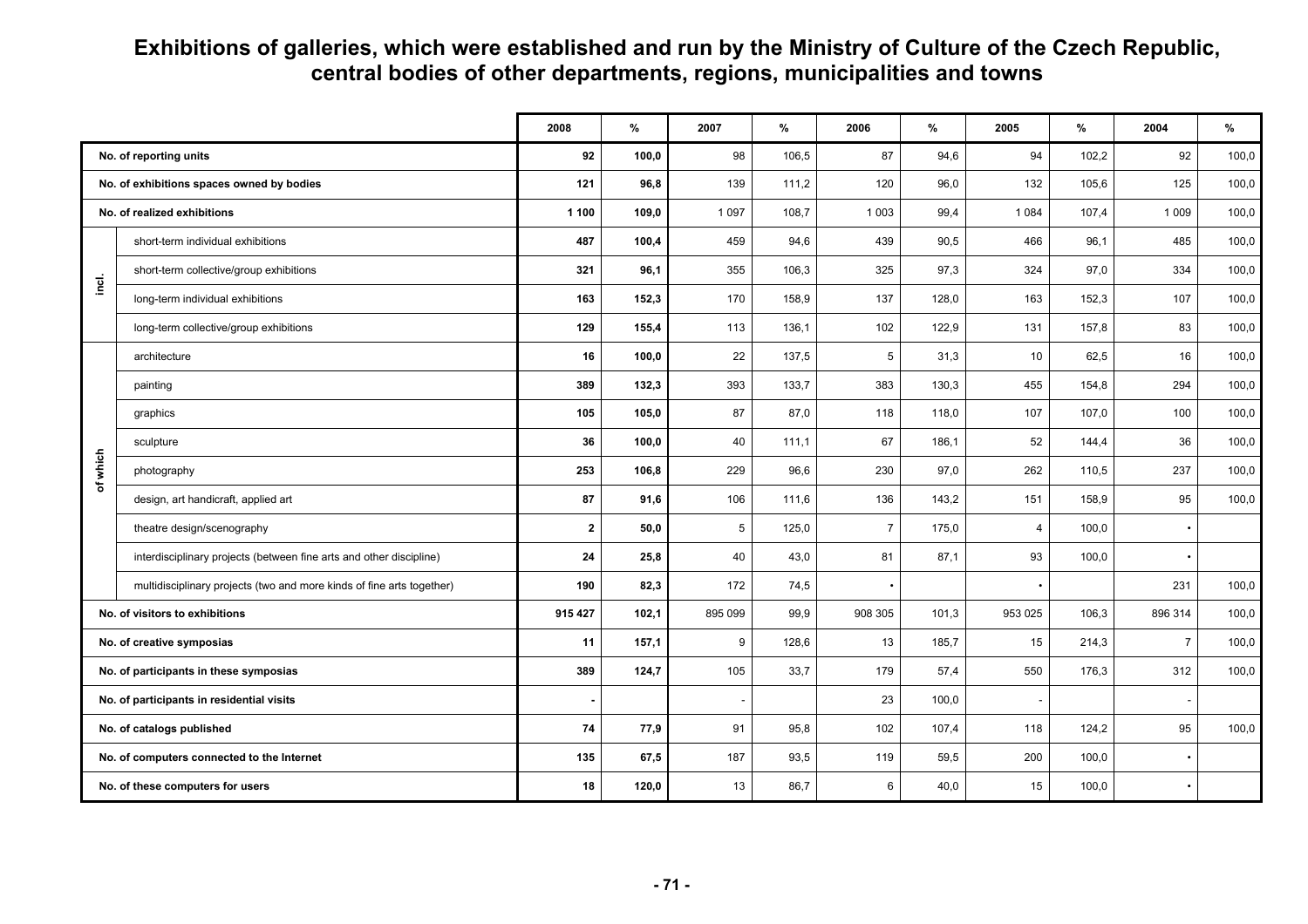#### **Exhibitions of galleries, which were established and run by civic associations as per Law No. 83/1990 Coll., generally beneficial companies and others**

|                                            |                                                                       | 2008         | $\%$  | 2007           | %     | 2006    | %     | 2005    | %      | 2004                     | %     |
|--------------------------------------------|-----------------------------------------------------------------------|--------------|-------|----------------|-------|---------|-------|---------|--------|--------------------------|-------|
| No. of reporting units                     |                                                                       | 84           | 131,3 | 73             | 114,1 | 73      | 114,1 | 64      | 100,0  | 64                       | 100,0 |
| No. of exhibitions spaces owned by bodies  |                                                                       | 118          | 143,9 | 107            | 130,5 | 115     | 140,2 | 88      | 107,3  | 82                       | 100,0 |
| No. of realized exhibitions                |                                                                       | 881          | 135,3 | 843            | 129,5 | 773     | 118,7 | 614     | 94,3   | 651                      | 100,0 |
|                                            | short-term individual exhibitions                                     | 409          | 154,3 | 410            | 154,7 | 336     | 126,8 | 282     | 106,4  | 265                      | 100,0 |
| incl.                                      | short-term collective/group exhibitions                               | 225          | 147,1 | 197            | 128,8 | 173     | 113,1 | 128     | 83,7   | 153                      | 100,0 |
|                                            | long-term individual exhibitions                                      | 136          | 96,5  | 138            | 97,9  | 155     | 109,9 | 127     | 90,1   | 141                      | 100,0 |
|                                            | long-term collective/group exhibitions                                | 111          | 120,7 | 98             | 106,5 | 109     | 118,5 | 77      | 83,7   | 92                       | 100,0 |
|                                            | architecture                                                          | 19           | 79,2  | 29             | 120,8 | 50      | 208.3 | 24      | 100.0  | 24                       | 100,0 |
|                                            | painting                                                              | 290          | 156,8 | 276            | 149,2 | 315     | 170,3 | 227     | 122,7  | 185                      | 100,0 |
|                                            | graphics                                                              | 82           | 130,2 | 65             | 103,2 | 88      | 139,7 | 900     | 1428,6 | 63                       | 100,0 |
|                                            | sculpture                                                             | 40           | 137,9 | 21             | 72,4  | 82      | 282,8 | 69      | 237,9  | 29                       | 100,0 |
| which                                      | photography                                                           | 184          | 128,7 | 245            | 171,3 | 235     | 164,3 | 168     | 117,5  | 143                      | 100,0 |
|                                            | design, art handicraft, applied art                                   | 29           | 65,9  | 31             | 70,5  | 51      | 115,9 | 41      | 93,2   | 44                       | 100,0 |
|                                            | theatre design/scenography                                            | $\mathbf{2}$ | 50,0  | $\overline{2}$ | 50,0  | 3       | 75,0  | 4       | 100,0  | $\overline{\phantom{a}}$ |       |
|                                            | interdisciplinary projects (between fine arts and other discipline)   | 75           | 113,6 | 20             | 30,3  | 77      | 116,7 | 66      | 100,0  |                          |       |
|                                            | multidisciplinary projects (two and more kinds of fine arts together) | 156          | 95,7  | 165            | 101,2 |         |       |         |        | 163                      | 100,0 |
| No. of visitors to exhibitions             |                                                                       | 719 647      | 123,5 | 651 690        | 111.9 | 570 585 | 97.9  | 483 983 | 83,1   | 582 593                  | 100,0 |
| No. of creative symposias                  |                                                                       | 39           | 169,6 | 30             | 130,4 | 24      | 104,3 | 10      | 43,5   | 23                       | 100,0 |
| No. of participants in these symposias     |                                                                       | 1450         | 122,4 | 1464           | 123,5 | 324     | 27,3  | 176     | 14,9   | 1 1 8 5                  | 100,0 |
| No. of participants in residential visits  |                                                                       | 129          | 218,6 | 65             | 110,2 | 74      | 125,4 | 41      | 69,5   | 59                       | 100,0 |
| No. of catalogs published                  |                                                                       | 117          | 121,9 | 105            | 109,4 | 150     | 156,3 | 83      | 86,5   | 96                       | 100,0 |
| No. of computers connected to the Internet |                                                                       | 140          | 134,6 | 161            | 154,8 | 114     | 109,6 | 104     | 100,0  | $\bullet$                |       |
| No. of these computers for users           |                                                                       | 22           | 200,0 | 26             | 236,4 | 19      | 172,7 | 11      | 100,0  |                          |       |